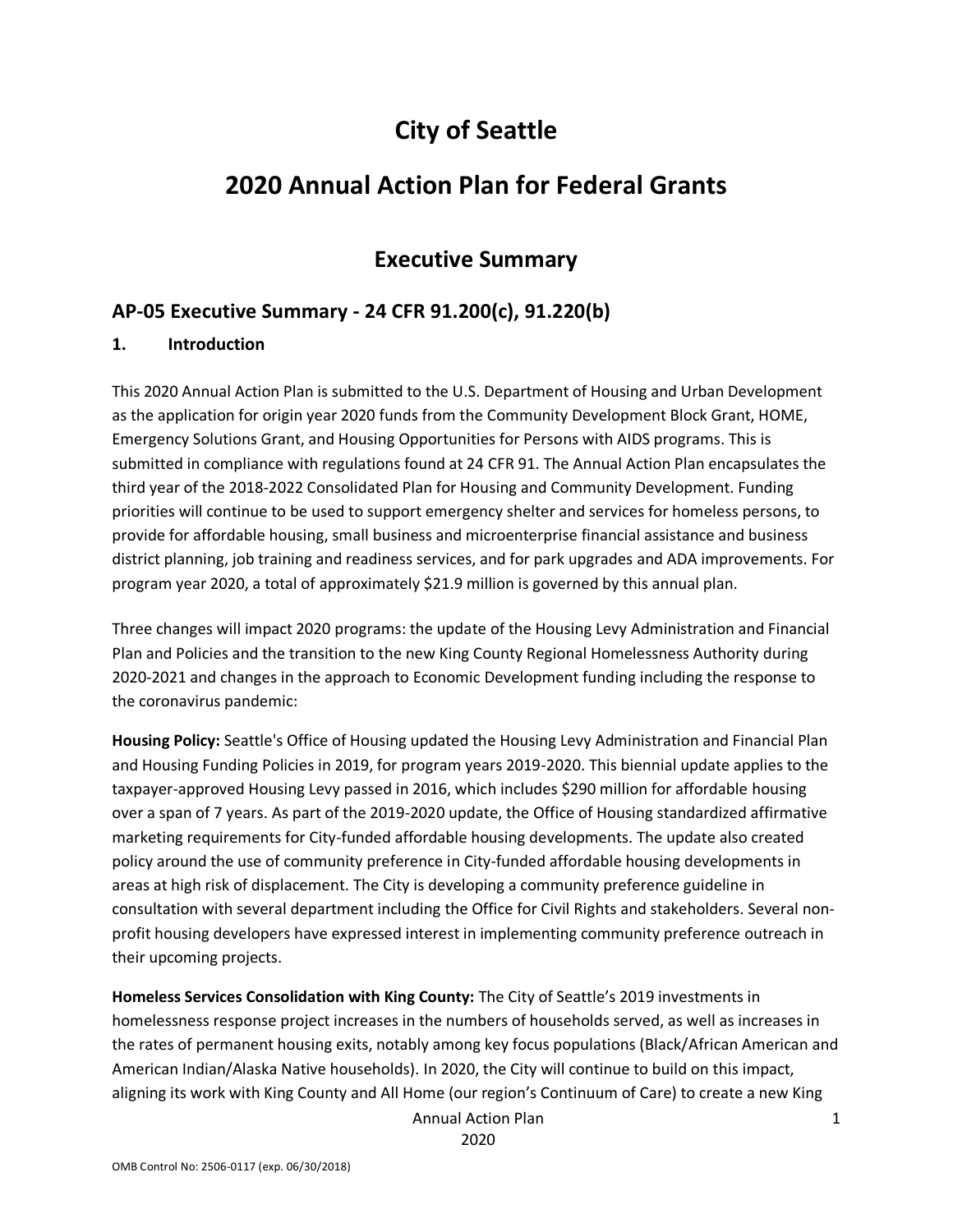County Regional Homelessness Authority. This new governing body will provide a strategic, unified regional response to homelessness.

**Economic Development Policy**: Since 2010, job growth in the city of Seattle has outpaced national averages, growing by over 20%. Seattle's median income has soared, but that increase is not shared across racial groups, with whites continuing to significantly outpace other racial groups. As well, Seattle was the 2nd fastest growing large city between 2010 and 2017, growing by almost 20%. The City's growth challenges our small business community, particularly members from low-income neighborhoods, who voiced a significant need for support to maintain their businesses in the face of gentrification. OED piloted in 2019 two new programs, a Business Stabilization Fund and a Tenant Improvement Fund to develop tools responsive to the current reality.

COVID-19 response: As Seattle is increasingly affected by the spread of the COVID19 virus, businesses are struggling with loss of customers, particularly small and minority-owned businesses. As part of a suite of resources available to combat the economic impacts of this virus, grants of up to \$10,000 will be made available to ensure businesses can maintain operations during this downturn. Small businesses located in Seattle, owned by those up to 80% of median income with five or fewer employees with income loss due to coronavirus restrictions may apply to this program.

#### **2. Summarize the objectives and outcomes identified in the Plan**

The objectives of the governing 2018 - 2022 Consolidated Plan funding are to 1) support the delivery of emergency shelter and related services for homeless persons and families; 2) develop and preserve affordable rental and homeownership housing; 3) support low- and moderate-income neighborhoods, businesses and business districts with infrastructure and economic development assistance; 4) support job training activities as part of an anti-poverty strategy; and advance the objectives of affirmatively furthering fair housing.

#### **3. Evaluation of past performance**

- Human Services Department CDBG public service and ESG dollars provided vital overnight shelter to over 4,402 homeless households in 2018.
- The Office of Housing (OH) awarded funding for 27 federally funded affordable housing units. CDBG funds were used to rehabilitate and preserve 16 units in North Seattle. In addition, CDBG support provided home repair to 500 households: primarily for senior homeowners. HOME funds were used in the Low-Income Housing Institute Othello project, estimated to produce 93 units, 11 of which are HOME funded. OH completed and leased up 21 HOME units in two previously funded projects: Estelle by DESC, Tony Lee Apartments by the Low-Income Housing Institute.
- Parks and Recreation Department used CDBG funding to complete capital improvements and renovations, including ADA improvements, at nine (9) neighborhood parks serving lowmoderate-income neighborhoods.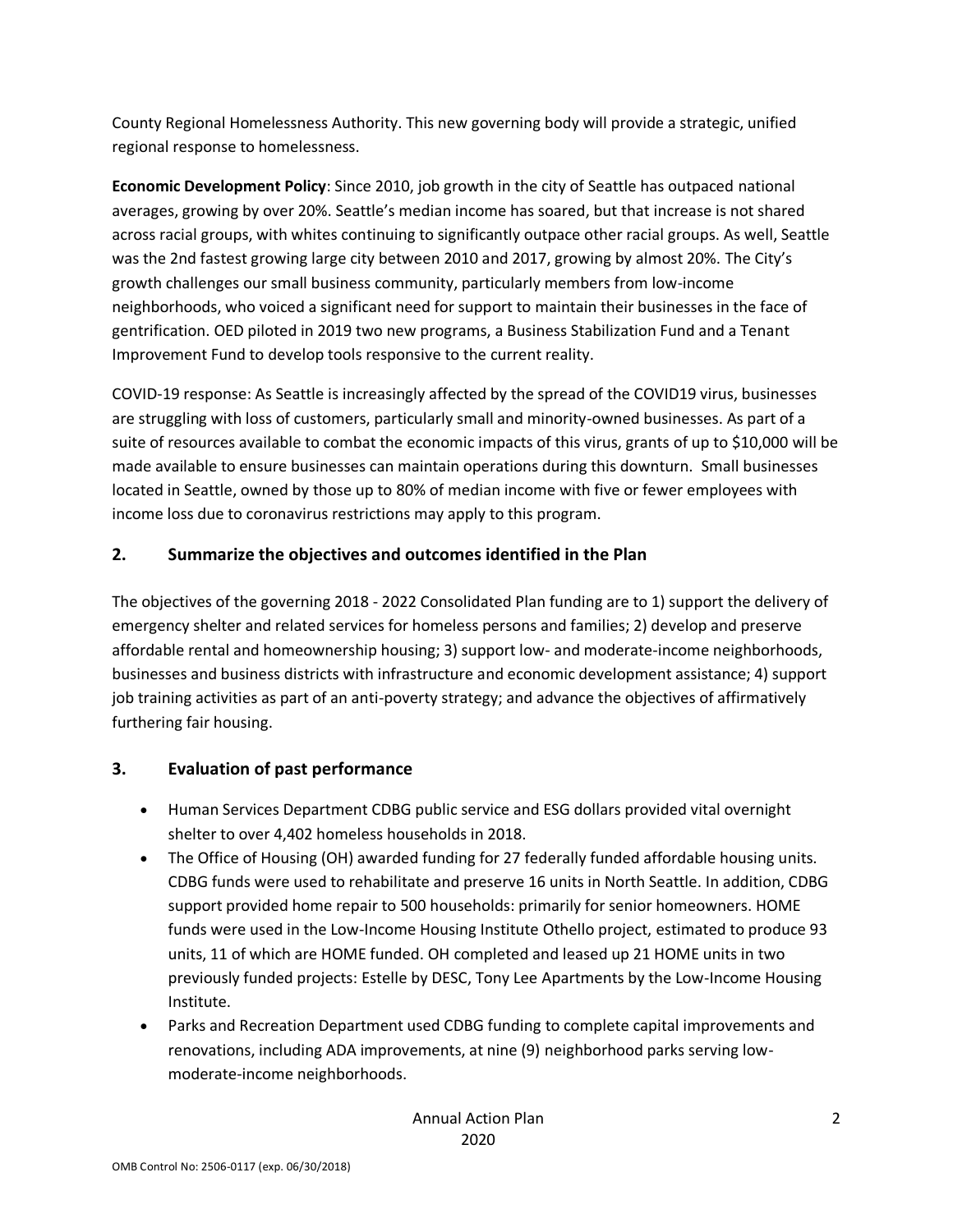- The Office of Economic Development (OED) CDBG funded activities supported approximately 200 businesses in 9 neighborhood districts, with about 85 low income microenterprises receiving direct technical support. Outside of neighborhood centric work, an additional 200 businesses were assisted in 2019.
- The Office of Immigrant and Refugee Assistance ESL for Work Program continues to meet client demographic goals. In 2018, of 133 unduplicated clients served 93 were extremely low income and 40 were low income. All were immigrants (76) Asian American; (51) Black/African American/Other African, and 6 Hispanic. The Ready to Work (RTW) program is recognized by the US Department of Labor, National Skills Coalition, and the Research Triangle institute as a best practice community anti-poverty, employment program.
- In 2019, the Office of Planning and Community Development's (OPCD), Equitable Development Initiative awarded \$5 million to 10 community-initiated projects one of which received an award of \$1 million of CDBG dollars to support services intended to reduce disparities in housing outcomes for Alaskan-Native/American Indian people. The projects will be developed in at least 8 high-risk displacement neighborhoods.

### **4. Summary of Citizen Participation Process and consultation process**

The Consolidated Plan relies on multiple planning efforts from a variety of sources to inform the allocations of the Consolidated Plan funds. The consultation process illustrates how HUD funds are part of a much larger funding picture for housing, human services, and community development in the City of Seattle.

The City's conduct of planning efforts through the Area Agency on Aging, the Seattle / King County Committee to End Homelessness, the Mayor's Emergency Task Force on Unsheltered Homelessness and the City's Housing Affordability and Livability Advisory (HALA) Committee, Seattle 2035 Comprehensive Plan Update, the Mayor's Commercial Affordability Advisory Committee, the Human Services Department's Pathways Home plan development to evolve our homeless prevention and service system each provided key opportunities for consultation and public input. In addition, the City's 2020 Adopted (second year of biennial budget) and 2021 Proposed Budget will include significant general public input and discussion to shape budget priorities. The budget is passed by City Council in November each year.

A draft of the 2020 Annual Action Plan was publicized and made available for public comment for a 30 day public comment period beginning November 15, 2019. A second public comment period ran from March 6, 2020 through April 7, 2020.

### **5. Summary of public comments**

A public hearing was conducted on the 2020 Annual Action plan during the December 11, 2019 Finance and Neighborhoods committee of the Seattle City Council. Due to the corona virus outbreak the final draft 2020 AAP was reviewed on April 20, 2020 in a virtual session.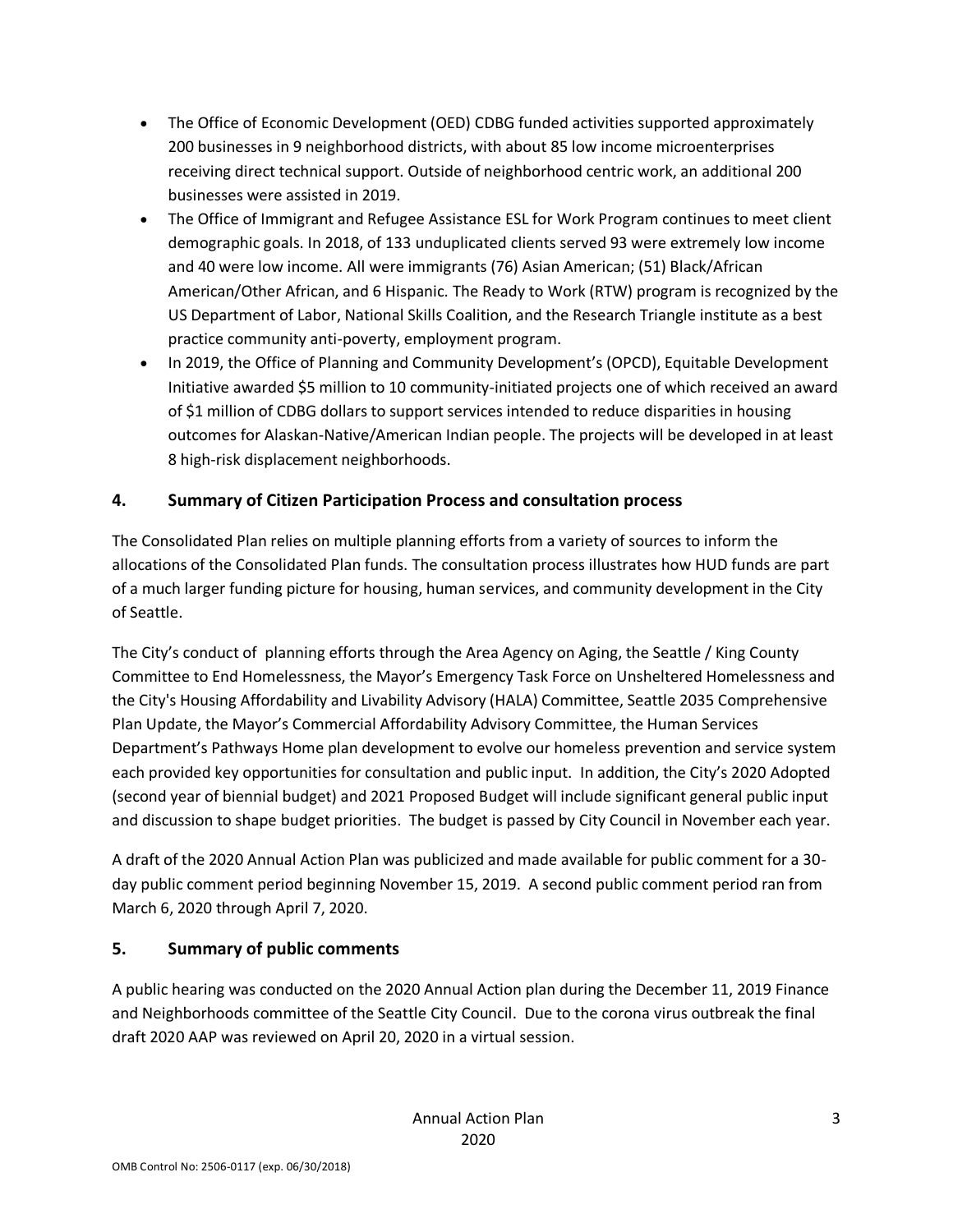#### **6. Summary of comments or views not accepted and the reasons for not accepting them**

No comment was received on December 11, 2019.

#### **7. Summary**

The City of Seattle coordinates HUD's Consolidated Plan funds with other local resources including General Fund; Families and Education Levy, Housing Levy; federal McKinney-Vento funds; and state Real Estate Excise Tax (REET) to provide for human services, affordable housing, and community and economic development. Not all the needs identified in the Consolidated Plan are addressed with HUD funds, particularly those activities that support Assessment of Fair Housing work plan items. **How each fund source is used depends upon the various restrictions and regulations covering the funds and the most efficient and effective mix of funds.**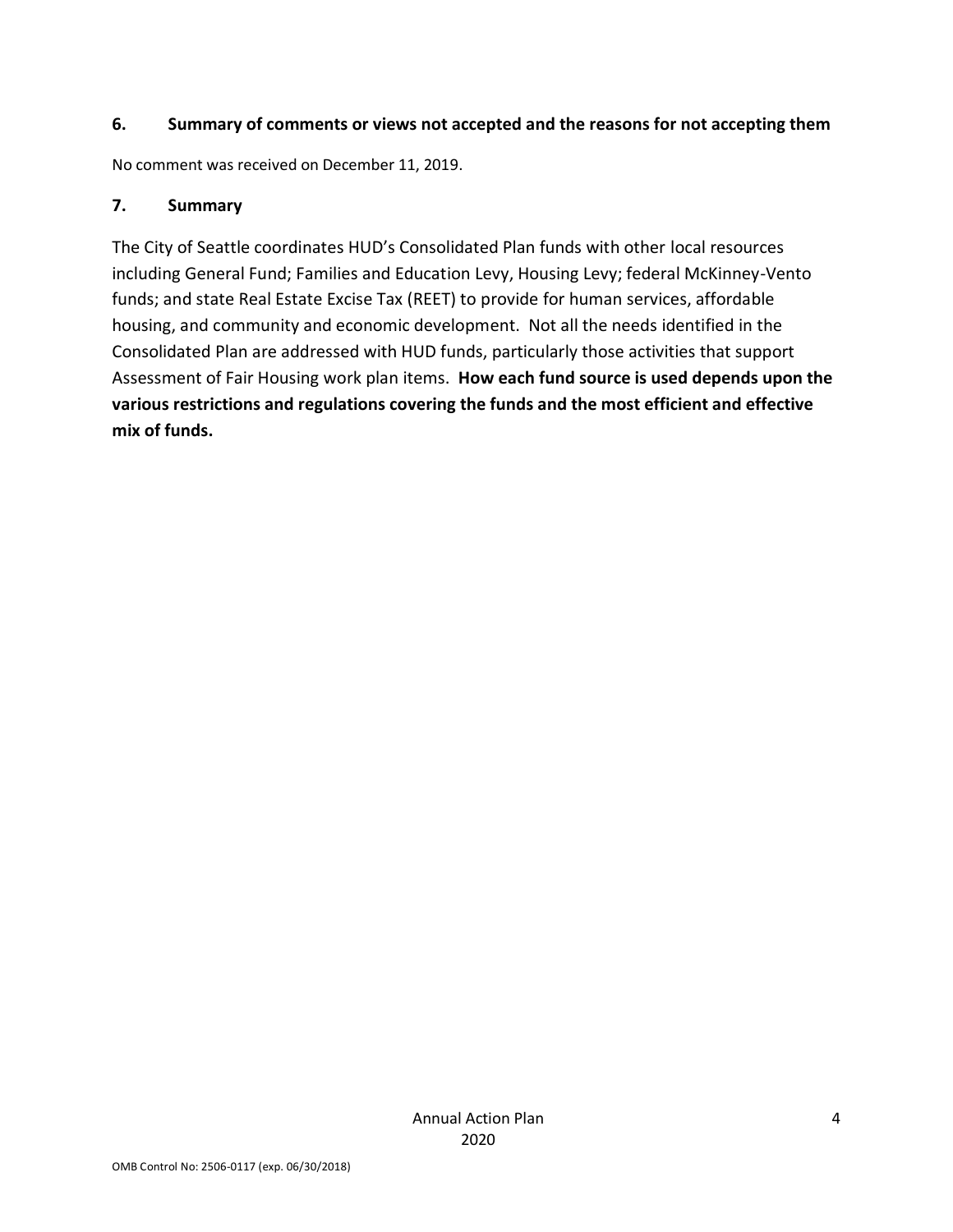## **PR-05 Lead & Responsible Agencies – 91.200(b)**

#### **1. Agency/entity responsible for preparing/administering the Consolidated Plan**

Describe the agency/entity responsible for preparing the Consolidated Plan and those responsible for administration of each grant program and funding source.

| <b>Agency Role</b>         | <b>Name</b>    | <b>Department/Agency</b>                         |
|----------------------------|----------------|--------------------------------------------------|
| Lead Agency                | <b>SEATTLE</b> |                                                  |
| <b>CDBG Administrator</b>  | <b>SEATTLE</b> | Human Services Department, Fed. Grants Mgt. Unit |
| <b>HOPWA Administrator</b> | <b>SEATTLE</b> | Human Services Department, FGMU                  |
| <b>HOME Administrator</b>  | <b>SEATTLE</b> | Office of Housing (OH)                           |
| <b>ESG Administrator</b>   | <b>SEATTLE</b> | Human Services Department, FGMU                  |
|                            |                |                                                  |

**Table 1 – Responsible Agencies**

#### **Narrative (optional)**

The City's Federal Grants Administration Unit (FGMU), housed in the City's Human Services Department, coordinates the development of the Consolidated Plan, the annual action plans, the CAPER, and the Assessment of Fair Housing. Consolidated Plan funds are used by several City departments: the Human Services Department, the Office of Housing, the Office of Economic Development, the Office of Immigrant and Refugee Affairs, the office of Planning and Community Development and the Parks and Recreation Department. All concerns or questions about the Consolidated Plan should be directed to the Federal Grants Administration Unit.

As noted above, the City and King County are transitioning to a new regional model of governance to ensure coordinated, effective coverage for a range services to people experiencing homelessness. It is anticipated that the City will co-locate staff administering homelessness intervention services with their King County counterparts early in 2020 and continue to transition to an independent King County Regional Homelessness Authority (KCRHA) in 2021. The City anticipates that federal CDBG and ESG public services funding will continue through 2020. Once the new regional authority is in place, the role and allocation of federal grants for homeless services will be reviewed. Pending that review, a Memorandum of Agreement regarding priorities for City federal grant funds by the KCRHA in accord with the City's 2018-2022 Consolidated Plan and in compliance with all HUD certifications and requirements for use of these grant funds can be executed.

> Annual Action Plan 2020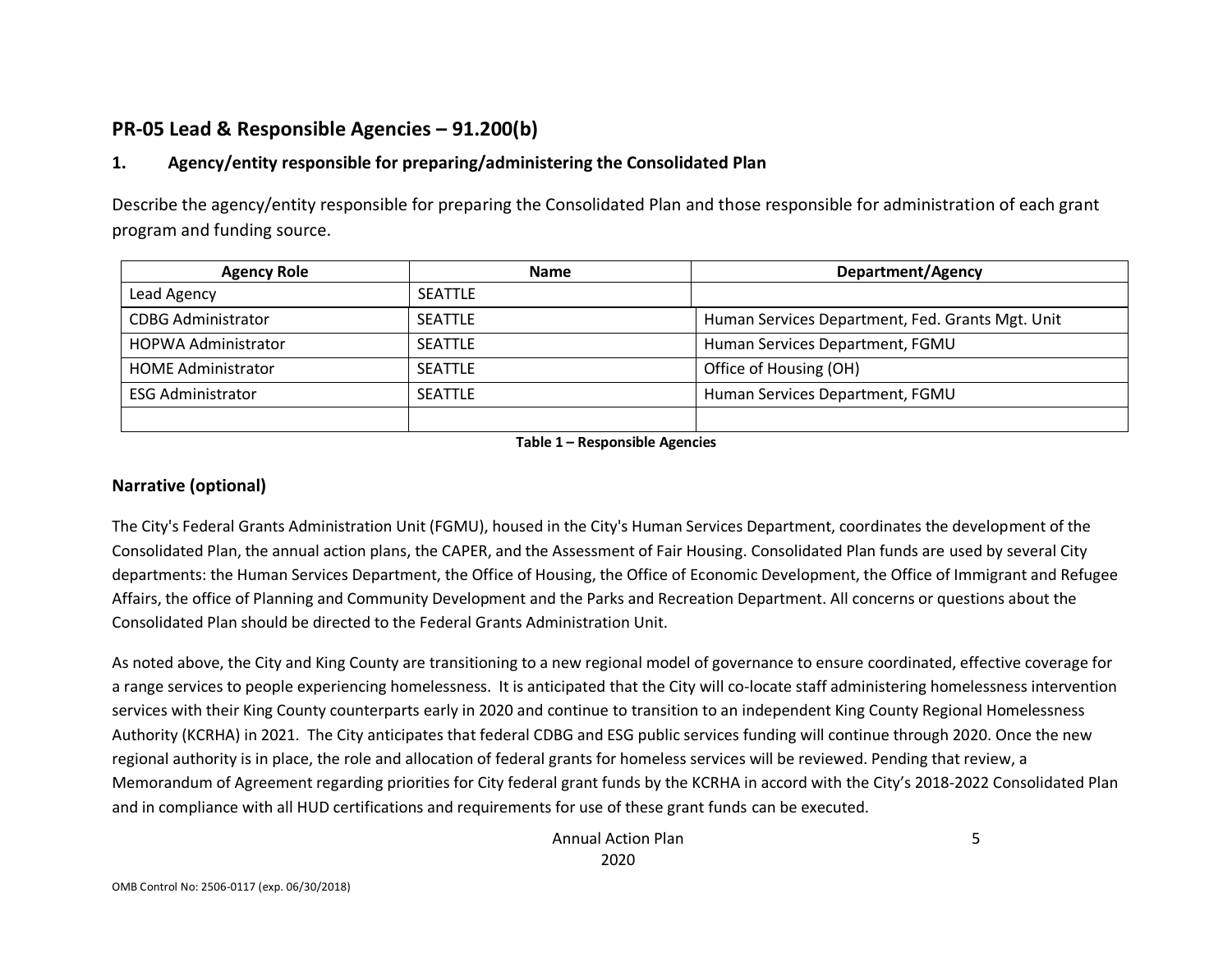#### **Consolidated Plan Public Contact Information**

The Federal Grant's Management Unit is housed in the City's Human Services Department. Our mailing address is P.O. Box 34215, Seattle, Washington 98124-4215. The Manager of the FGMU Administration Unit may be reached by calling 206-256-5415.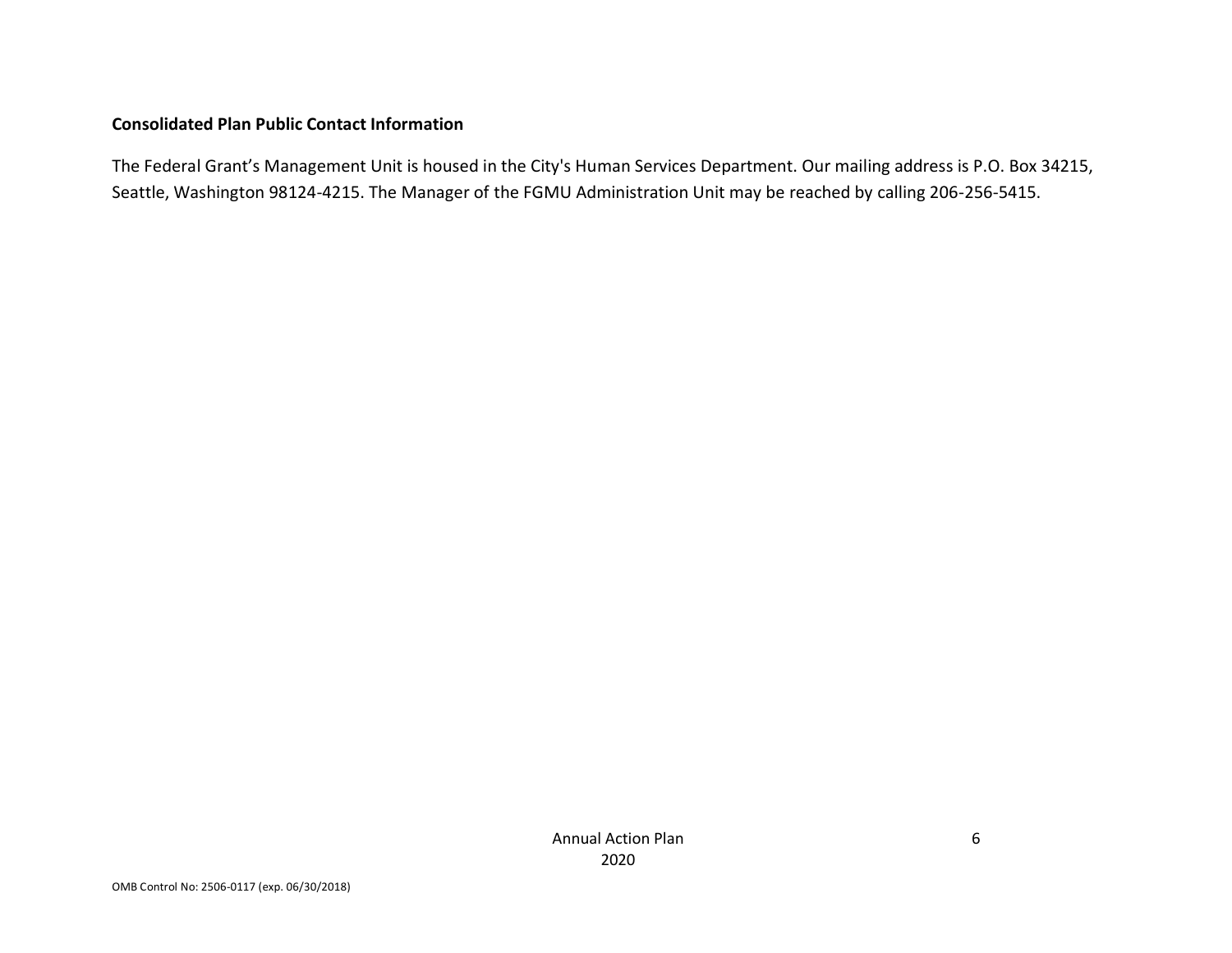# **AP-10 Consultation – 91.100, 91.200(b), 91.215(l)**

#### **1. Introduction**

The AAP relies on *multiple planning efforts* conducted by partners such as the Area Agency on Aging, Human Services Department, Committee to End Homelessness, Office of Housing, Office of Economic Development, Seattle Housing Authority, and Office of Planning and Community Development.

### **Provide a concise summary of the jurisdiction's activities to enhance coordination between public and assisted housing providers and private and governmental health, mental health and service agencies (91.215(l))**

Seattle 2035 Comprehensive Plan is a 20-year vision and roadmap for Seattle's future that guides City decisions on where to build new jobs and houses, how to improve our transportation system, and where to make capital investments such as utilities, sidewalks, and libraries. New to the plan was a Growth and Equity Analysis which resulted in an Equitable Development Implementation Plan. Federal grant funding for the Equitable Development Initiatives noted in this AAP grew out of this community engagement and planning.

Seattle's Office of Housing continues to coordinate with Seattle Housing Authority particularly for:

Coordinated acquisitions: The City and Seattle Housing Authority (SHA) are partnering on acquisitions of existing multifamily rental housing at-risk of being converted to market-rate housing. One transaction includes the preservation of 3 buildings, and over 260 units, OH will be a \$15 million-dollar investor in these properties, preserving them for another 50 years. The City and SHA are also working to acquire 8 acres of "naturally affordable" housing near the Northgate light rail station. This will preserve over 200 units of "naturally affordable" housing, while also creating an opportunity for future redevelopment and upwards of 1,600 units of affordable housing.

Yesler Terrace Cooperative Agreement: Per a Cooperative Agreement signed by the City and SHA in 2012, the two parties continue to coordinate on the execution of housing covenants between the City, SHA, and private developers, in conjunction with sales of SHA-owned land in the Master Planned Community Yesler Terrace (MPC-YT) zone. Additionally, the City continues to track SHA's progress toward development and affordability goals, as stated in the Cooperative Agreement and its subsequent amendments.

Tenant-based vouchers in Multifamily Tax Exemption (MFTE) units: The City and SHA continue to coordinate on affirmative marketing of MFTE units to SHA's list of Housing Choice Voucher (HCV) shoppers. This coordination helps SHA staff place HCV holders in MFTE units in newly constructed multifamily properties.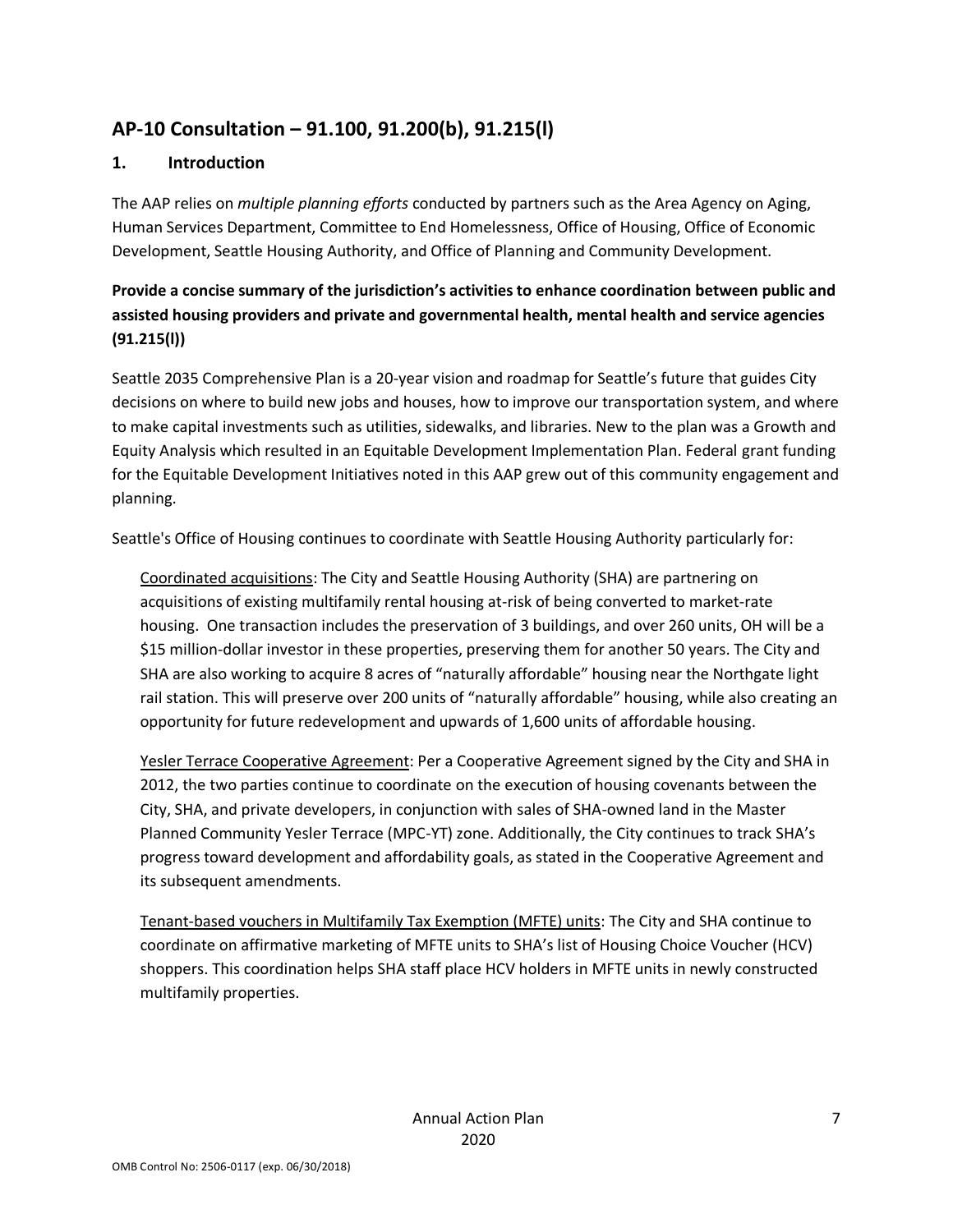Section 18 conversion of scattered sites: As allowed by Section 18 of the U.S. Housing Act of 1937, SHA is applying to HUD to convert funding for 236 Scattered Site units from low-income public housing to project-based vouchers. City staff is coordinating with SHA on its application and outreach to City elected officials.

City supported housing projects coordinate with mental health services programs:

Harborview Medical Center – Non-profit affordable housing developers supported by the City receive referrals, mental health, and medical services from Harborview Medical Center. These relationships and coordination with the behavioral health unit at Harborview include, but are not limited to, Plymouth Healing Communities, DESC, Plymouth Housing Group, YWCA, and other nonprofit housing developers.

Western State Hospital **–** OH supports projects that provide affordable housing for people with severe and persistent mental illness, like Community House and Transitional Resources, which coordinate with Western State Hospital for referrals and mental health services.

The Human Services Department coordinates with health, mental health and services systems and housing in multiple ways:

Area Agency on Aging coordinated the Mayor's Age Friendly initiatives to address environmental, economic, and social factors influencing the health and well-being of older adults. Programs such as utility discounts for seniors and people with disabilities, regional reduced transit fares, senior/disabled enrollment in property tax exemption program to help older households to maintain their housing will benefit from this initiative.

Homeless Services and Intervention (HSI)The City has a strong, collaborative, ongoing relationship with Public Health Seattle & King County, which includes regular meetings and shared priorities. Coordination increased in 2019 during a severe extended winter weather event and Hep A outbreak, bringing together housing providers, health and mental health providers, and government partners to respond together and establishing a deeper foundation for further collaboration.

Housing Connector developed in 2019, and supported by public funding, this program incentivizes private and non-profit property owners and managers to open their units to individuals in need of a home, while ensuring they have a steady revenue stream and protecting their bottom line. This results in lowered screening criteria for rapid re-housing and voucher holders and as increase in the units available to them. In the process, Housing Connector streamlines how households looking for a home are connected to available units and reduces the time spent searching for housing.

**Describe coordination with the Continuum of Care and efforts to address the needs of homeless persons (particularly chronically homeless individuals and families, families with children, veterans, and unaccompanied youth) and persons at risk of homelessness.**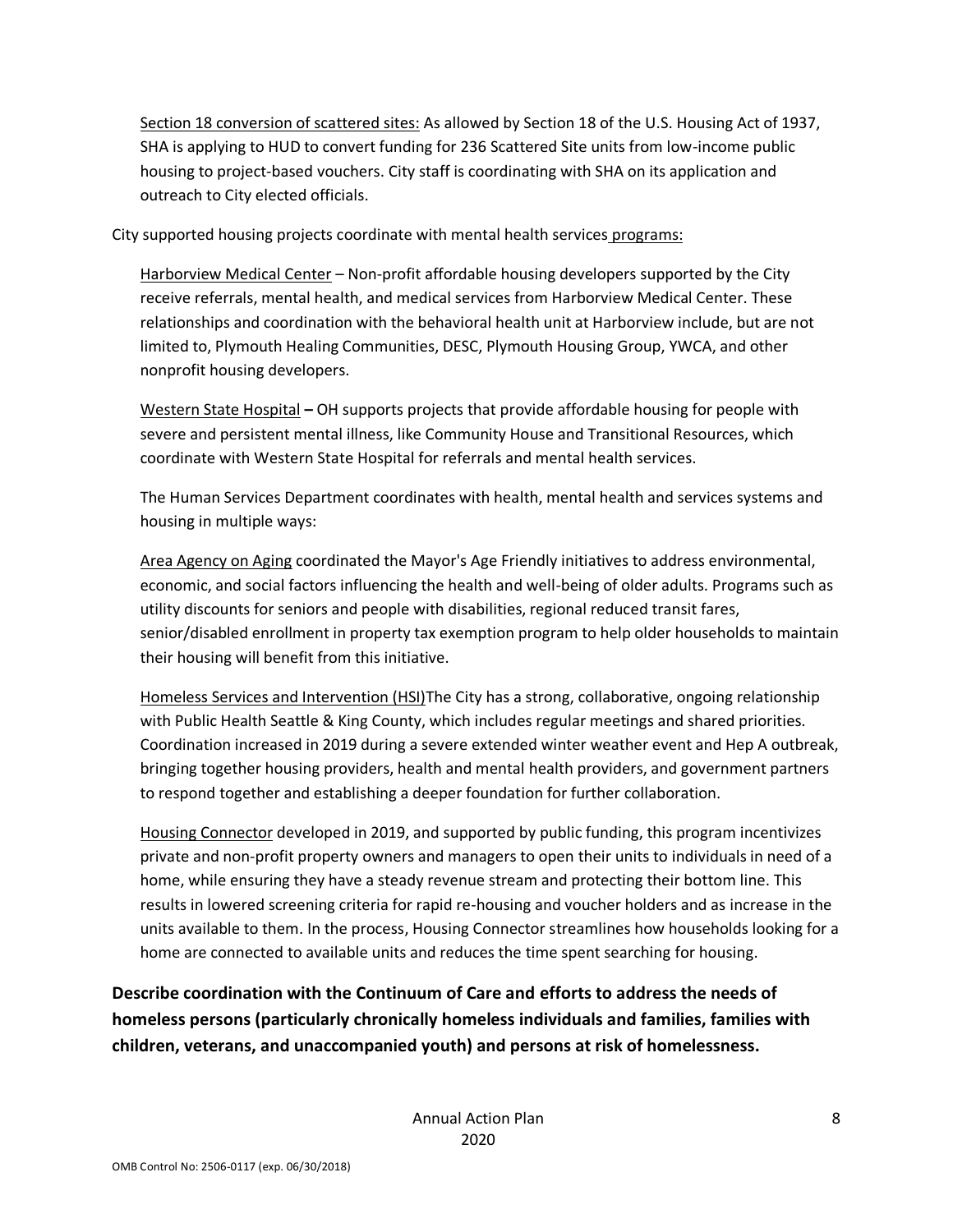The current Seattle/King County Continuum of Care (CoC) includes King County plus cities such as Seattle, Auburn, Bellevue, Federal Way, Kent, Renton, and Shoreline. The lead agency for the CoC is All Home, which convenes government, faith communities, non-profits, the business community and homeless and formerly homeless people working together to implement the Continuum of Care in King County. ESG funding decisions are coordinated with All Home and its Funders Group. For more information about All Home, please visit [http://allhomekc.org/about/.](http://allhomekc.org/about/)

The CoC's work benefits persons experiencing homelessness or at risk of homelessness across all populations (single adults, young adults, couples, families, and veterans). Examples of coordination include co-developing service delivery standards, identifying training needs and delivering training, contributing resources to support HMIS and coordinated entry, serving on the CoC Coordinating Board and other CoC policy committees, and engaging with people with lived experience of homelessness. In addition, the City recently partnered with All Home to support a two-year End Youth Homelessness Now! initiative and is working in tandem with All Home and King County on restructured homelessness governance, outlined elsewhere in this report.

**Describe consultation with the Continuum(s) of Care that serves the jurisdiction's area in determining how to allocate ESG funds, develop performance standards for and evaluate outcomes of projects and activities assisted by ESG funds, and develop funding, policies and procedures for the operation and administration of HMIS**

The City of Seattle's federal grants team assists in determining ESG allocations. The City worked in partnership with the CoC (All Home), King County, and United Way of King County to develop shared system-wide performance standards used in all contracts. These standards were included in the City's 2017 RFP. Examples of performance requirements include Exit Rate to Permanent Housing, Length of Stay (days), Return Rates to Homelessness, and Entries from Literal Homelessness.

The City reviews program performance monthly, and the City's data team provides quarterly progress reports and as-needed technical assistance, working collaboratively with the data team at King County to review system trends. The City is also in sync with King County and other local funders to develop policies for HMIS. (King County is the operator of HMIS.)

# **2. Describe Agencies, groups, organizations and others who participated in the process and describe the jurisdiction's consultations with housing, social service agencies and other entities**

See table below.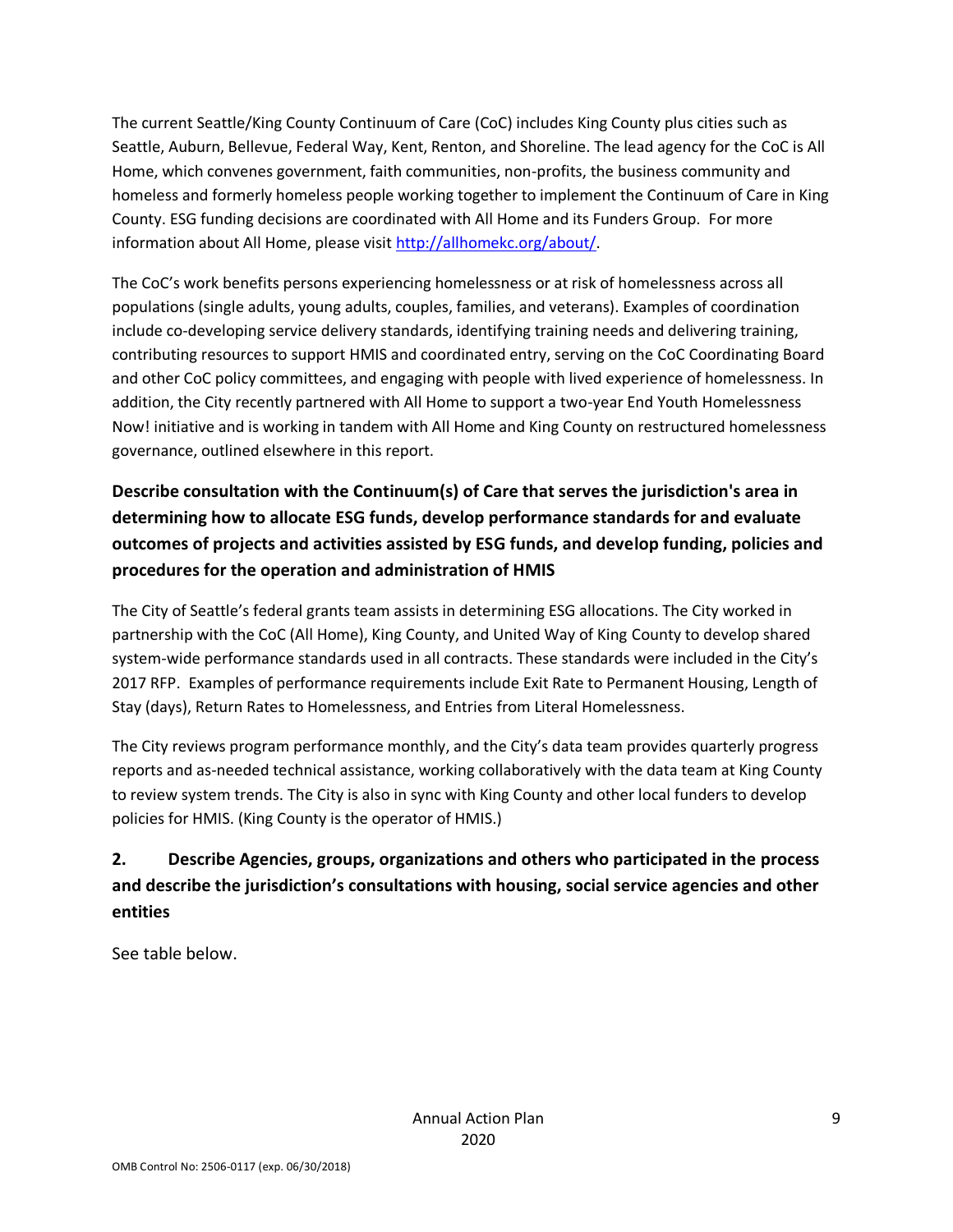| $\mathbf{1}$   | Agency/Group/Organization                                                                                                                                                             | All Home                                                                                                                                                                                                                                                                                                                                                                                                                                                                                                                                             |
|----------------|---------------------------------------------------------------------------------------------------------------------------------------------------------------------------------------|------------------------------------------------------------------------------------------------------------------------------------------------------------------------------------------------------------------------------------------------------------------------------------------------------------------------------------------------------------------------------------------------------------------------------------------------------------------------------------------------------------------------------------------------------|
|                | <b>Agency/Group/Organization Type</b>                                                                                                                                                 | Planning organization                                                                                                                                                                                                                                                                                                                                                                                                                                                                                                                                |
|                | What section of the Plan was<br>addressed by Consultation?                                                                                                                            | Homeless Needs - Chronically homeless<br>Homeless Needs - Families with children<br>Homelessness Needs - Veterans<br>Homelessness Needs - Unaccompanied youth<br><b>Homelessness Strategy</b>                                                                                                                                                                                                                                                                                                                                                        |
|                | <b>Briefly describe how the</b><br><b>Agency/Group/Organization was</b><br>consulted. What are the anticipated<br>outcomes of the consultation or areas<br>for improved coordination? | The Seattle / King County Continuum of Care (CoC)<br>includes King County plus the cities of Seattle, Auburn,<br>Bellevue, Federal Way, Kent, Renton, and Shoreline.<br>The lead agency for the CoC is All Home, a broad<br>coalition of government, faith communities, non-<br>profits, the business community and homeless and<br>formerly homeless people. ESG funding decisions are<br>coordinated with All Home, as lead CoC agency, and its<br>Funders Group. For more information about All Home<br>please visit: http://allhomekc.org/about/ |
| $\overline{2}$ | Agency/Group/Organization                                                                                                                                                             | Ready to Work Steering Committee                                                                                                                                                                                                                                                                                                                                                                                                                                                                                                                     |
|                | <b>Agency/Group/Organization Type</b>                                                                                                                                                 | Services-Education<br>Services-Employment<br>Other government - State<br>Other government - County<br>Regional organization<br><b>Civic Leaders</b><br><b>Business and Civic Leaders</b>                                                                                                                                                                                                                                                                                                                                                             |
|                | What section of the Plan was<br>addressed by Consultation?                                                                                                                            | Non-Homeless Special Needs                                                                                                                                                                                                                                                                                                                                                                                                                                                                                                                           |
|                | <b>Briefly describe how the</b><br><b>Agency/Group/Organization was</b><br>consulted. What are the anticipated<br>outcomes of the consultation or areas<br>for improved coordination? | RTW steering committee sets program priorities which<br>informed which services would be submitted for CDBG<br>fund consideration.                                                                                                                                                                                                                                                                                                                                                                                                                   |

**Table 2 – Agencies, groups, organizations who participated**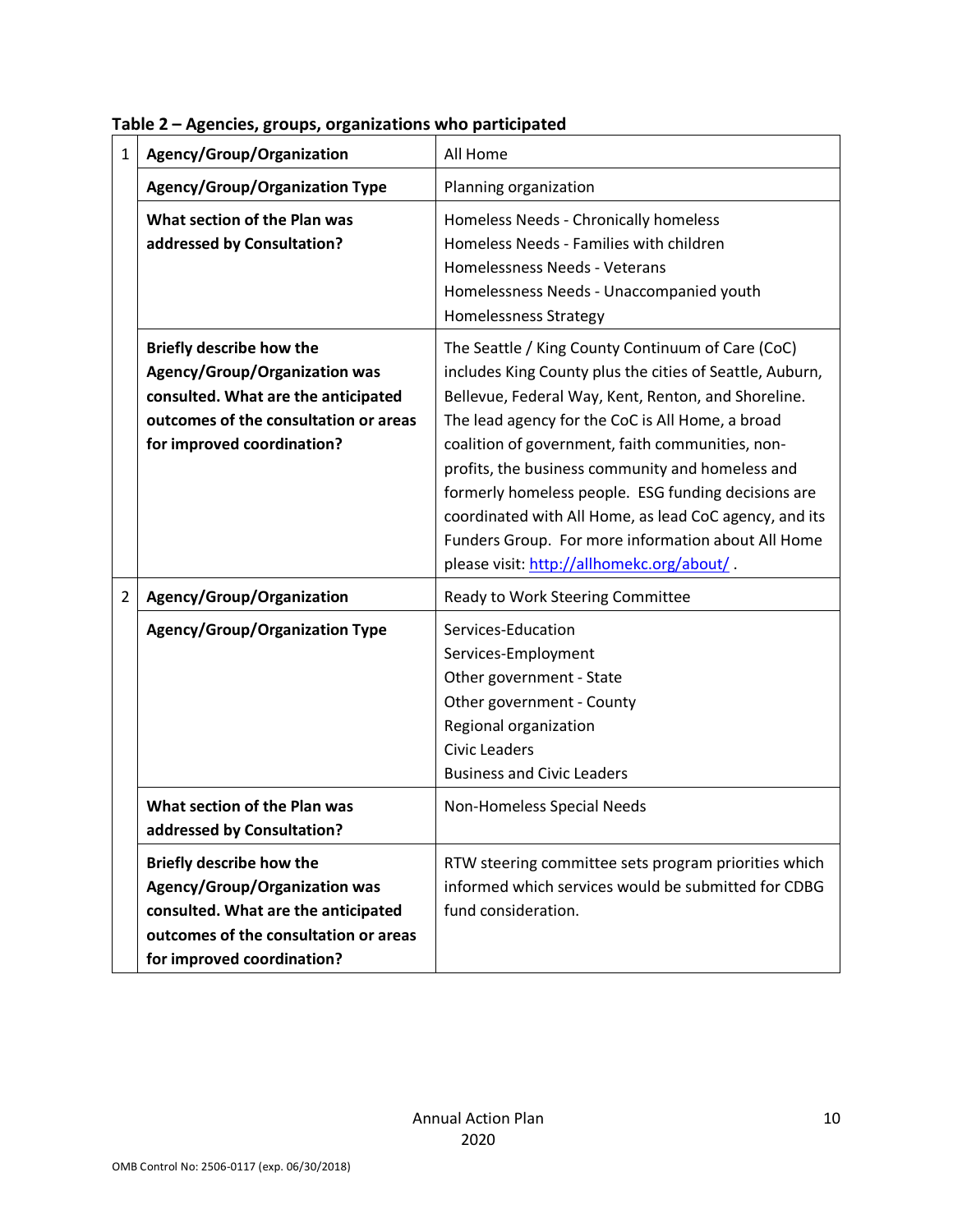| 3 | Agency/Group/Organization                                                                                                                                                             | Housing Development Consortium of Seattle-King<br>County                                                                                                                                                                                                                                                                                                                                                                                                                                                                                                                                                                                                                                                                                                                                                                                                                                                                                                                                                                                                                                                                                                                                                                                                                                                                           |
|---|---------------------------------------------------------------------------------------------------------------------------------------------------------------------------------------|------------------------------------------------------------------------------------------------------------------------------------------------------------------------------------------------------------------------------------------------------------------------------------------------------------------------------------------------------------------------------------------------------------------------------------------------------------------------------------------------------------------------------------------------------------------------------------------------------------------------------------------------------------------------------------------------------------------------------------------------------------------------------------------------------------------------------------------------------------------------------------------------------------------------------------------------------------------------------------------------------------------------------------------------------------------------------------------------------------------------------------------------------------------------------------------------------------------------------------------------------------------------------------------------------------------------------------|
|   | <b>Agency/Group/Organization Type</b>                                                                                                                                                 | Housing<br>Services - Housing<br>Services-homeless                                                                                                                                                                                                                                                                                                                                                                                                                                                                                                                                                                                                                                                                                                                                                                                                                                                                                                                                                                                                                                                                                                                                                                                                                                                                                 |
|   | What section of the Plan was<br>addressed by Consultation?                                                                                                                            | <b>Housing Need Assessment</b><br>Homeless Needs - Chronically homeless<br>Homeless Needs - Families with children<br><b>Market Analysis</b>                                                                                                                                                                                                                                                                                                                                                                                                                                                                                                                                                                                                                                                                                                                                                                                                                                                                                                                                                                                                                                                                                                                                                                                       |
|   | <b>Briefly describe how the</b><br><b>Agency/Group/Organization was</b><br>consulted. What are the anticipated<br>outcomes of the consultation or areas<br>for improved coordination? | The Housing Development Consortium (HDC) is a<br>membership organization representing the many<br>agencies and businesses involved in the nonprofit<br>housing industry in Seattle and King County. Its<br>members include nonprofit housing providers,<br>homelessness services organizations, lenders, builders,<br>architects, investors, local government, and housing<br>authorities. During the development of the 2016<br>Housing Levy, HDC convened members including<br>organizations serving the array of populations such as<br>homeless, low-wage workers, seniors, people with<br>disabilities, families, immigrant and refugee households<br>-- served by the levy. The City of Seattle Office of<br>Housing met regularly with these HDC members to get<br>input on needs and market conditions related to rental<br>development and operations, homebuyer assistance<br>and development, and homeowner foreclosure<br>prevention. HDC members were also actively involved<br>in reviewing funding policies for the Housing Levy<br>Administrative and Financial Plan after the levy was<br>approved by voters. Consultation for the Housing Levy<br>is incorporated into the Consolidated Plan because a<br>project from the City of Seattle Office of Housing may<br>use HUD funds as well as Housing Levy funds. |
| 4 | Agency/Group/Organization                                                                                                                                                             | Housing Levy Technical Advisory Committee                                                                                                                                                                                                                                                                                                                                                                                                                                                                                                                                                                                                                                                                                                                                                                                                                                                                                                                                                                                                                                                                                                                                                                                                                                                                                          |
|   | <b>Agency/Group/Organization Type</b>                                                                                                                                                 | Housing<br>Services - Housing<br>Services-homeless                                                                                                                                                                                                                                                                                                                                                                                                                                                                                                                                                                                                                                                                                                                                                                                                                                                                                                                                                                                                                                                                                                                                                                                                                                                                                 |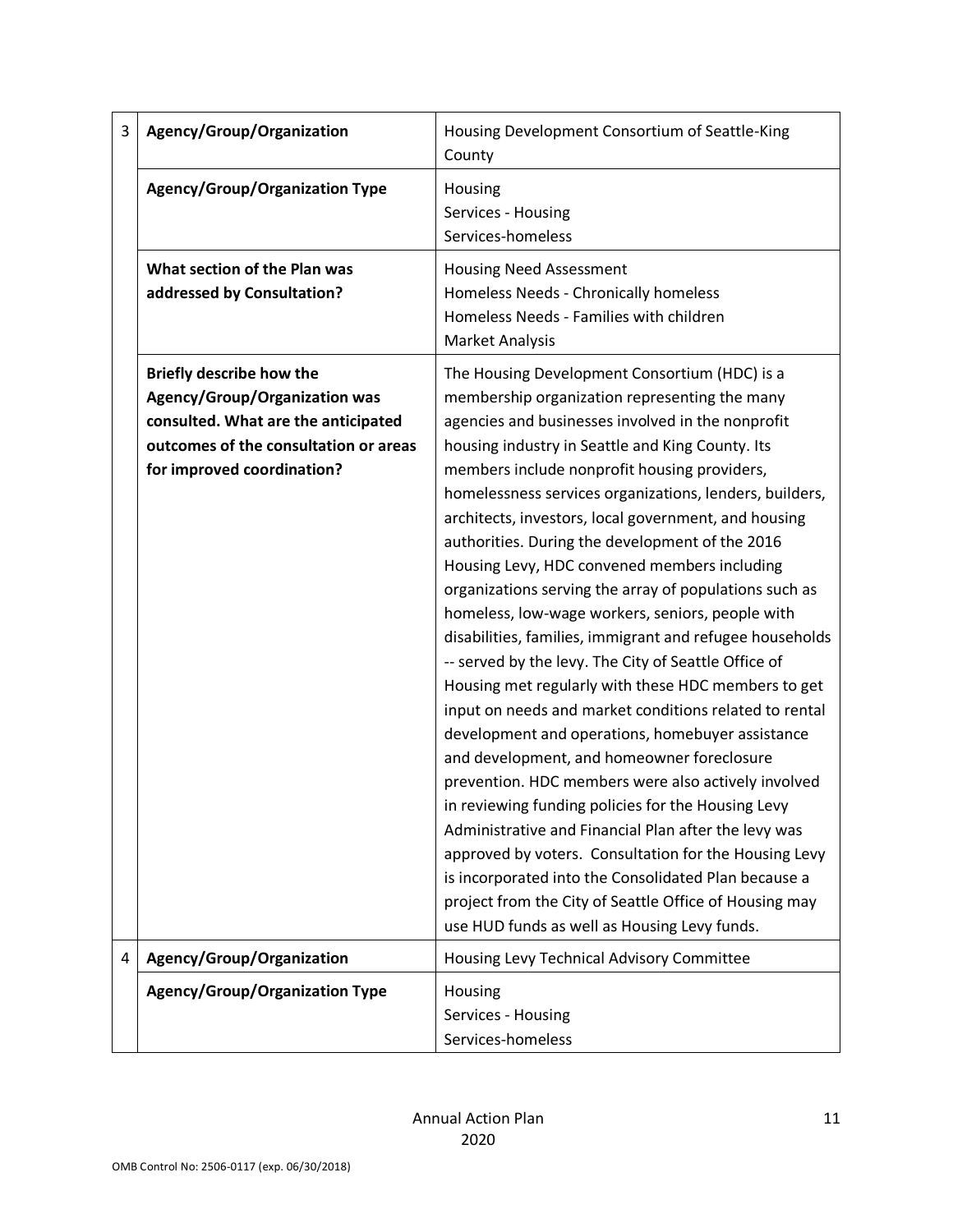|   | What section of the Plan was<br>addressed by Consultation?                                                                                                                            | <b>Housing Need Assessment</b><br>Homeless Needs - Chronically homeless<br>Homeless Needs - Families with children<br><b>Homelessness Strategy</b><br><b>Market Analysis</b>                                                                                                                                                                                                                                                                                                                                                                                                                                                                                                                                                                                                                                                                                                                                                                                           |
|---|---------------------------------------------------------------------------------------------------------------------------------------------------------------------------------------|------------------------------------------------------------------------------------------------------------------------------------------------------------------------------------------------------------------------------------------------------------------------------------------------------------------------------------------------------------------------------------------------------------------------------------------------------------------------------------------------------------------------------------------------------------------------------------------------------------------------------------------------------------------------------------------------------------------------------------------------------------------------------------------------------------------------------------------------------------------------------------------------------------------------------------------------------------------------|
|   | <b>Briefly describe how the</b><br><b>Agency/Group/Organization was</b><br>consulted. What are the anticipated<br>outcomes of the consultation or areas<br>for improved coordination? | The Technical Advisory Committee was convened by<br>the Office of Housing to advise the City on programs<br>and goals for the proposed 2016 Seattle Housing Levy.<br>It was comprised of 28 members with a broad range of<br>expertise, including assisted and market rate rental<br>housing, home ownership development, land use and<br>environmental planning, homelessness prevention and<br>stability programs, and housing finance. The committee<br>met four times during the fall of 2015. It reviewed the<br>performance of existing levy programs, existing and<br>projected housing and homelessness needs, and<br>existing and projected housing market conditions. The<br>committee helped shape the program elements of the<br>new levy, both its broad policy priorities, and its<br>underlying financial assumptions and administrative<br>structure. This work established the parameters for<br>Housing Levy funding over seven years, 2017 to 2023. |
| 5 | Agency/Group/Organization                                                                                                                                                             | Housing Levy Oversight Committee                                                                                                                                                                                                                                                                                                                                                                                                                                                                                                                                                                                                                                                                                                                                                                                                                                                                                                                                       |
|   | <b>Agency/Group/Organization Type</b>                                                                                                                                                 | Housing<br>Services - Housing<br>Services-homeless                                                                                                                                                                                                                                                                                                                                                                                                                                                                                                                                                                                                                                                                                                                                                                                                                                                                                                                     |
|   | What section of the Plan was<br>addressed by Consultation?                                                                                                                            | <b>Housing Need Assessment</b><br>Homeless Needs - Chronically homeless<br>Homeless Needs - Families with children<br><b>Market Analysis</b>                                                                                                                                                                                                                                                                                                                                                                                                                                                                                                                                                                                                                                                                                                                                                                                                                           |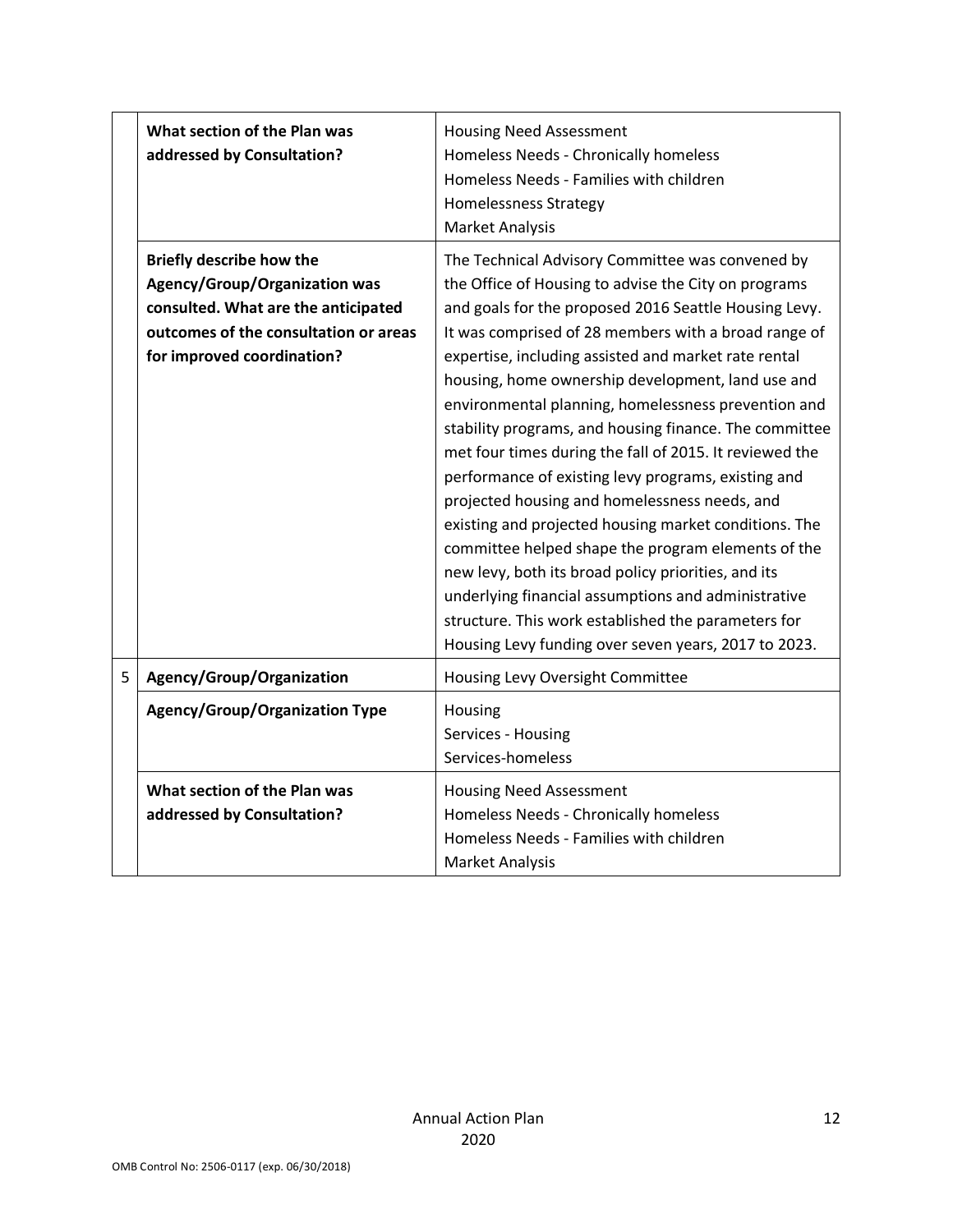|                | <b>Briefly describe how the</b><br><b>Agency/Group/Organization was</b><br>consulted. What are the anticipated<br>outcomes of the consultation or areas<br>for improved coordination? | The Housing Levy Oversight Committee is the citizen<br>body responsible for monitoring and reporting on<br>performance of Seattle Housing Levy to City officials<br>and the public. The Oversight Committee also<br>recommends funding policies for levy programs to the<br>Mayor and Council. The current Oversight Committee<br>was convened in January 2016, with seven members<br>appointed by the Mayor and six by the City Council. In<br>first quarter 2016 the committee reviewed funding<br>policies for the new 2016 Housing Levy, including<br>public and stakeholder input compiled over the prior<br>six months. These policies address population and<br>geographic priorities, funding allocation, contracting<br>requirements, and ongoing compliance. The policies<br>were subsequently adopted by City Council as the<br>Housing Levy Administrative and Financial Plan, with<br>attached Housing Funding Policies. The Housing<br>Funding Policies also govern Consolidated Plan funds<br>administered by OH, consistent with federal<br>requirements for HOME, CDBG and other City-<br>administered sources. |
|----------------|---------------------------------------------------------------------------------------------------------------------------------------------------------------------------------------|----------------------------------------------------------------------------------------------------------------------------------------------------------------------------------------------------------------------------------------------------------------------------------------------------------------------------------------------------------------------------------------------------------------------------------------------------------------------------------------------------------------------------------------------------------------------------------------------------------------------------------------------------------------------------------------------------------------------------------------------------------------------------------------------------------------------------------------------------------------------------------------------------------------------------------------------------------------------------------------------------------------------------------------------------------------------------------------------------------------------------------|
| 6              | Agency/Group/Organization                                                                                                                                                             | SEATTLE HOUSING AUTHORITY                                                                                                                                                                                                                                                                                                                                                                                                                                                                                                                                                                                                                                                                                                                                                                                                                                                                                                                                                                                                                                                                                                        |
|                | <b>Agency/Group/Organization Type</b>                                                                                                                                                 | Housing<br>PHA<br>Services - Housing                                                                                                                                                                                                                                                                                                                                                                                                                                                                                                                                                                                                                                                                                                                                                                                                                                                                                                                                                                                                                                                                                             |
|                | What section of the Plan was<br>addressed by Consultation?                                                                                                                            | <b>Public Housing Needs</b>                                                                                                                                                                                                                                                                                                                                                                                                                                                                                                                                                                                                                                                                                                                                                                                                                                                                                                                                                                                                                                                                                                      |
|                | Briefly describe how the<br><b>Agency/Group/Organization was</b><br>consulted. What are the anticipated<br>outcomes of the consultation or areas<br>for improved coordination?        | SHA is a full partner with the City of Seattle in housing<br>development, identifying gaps in service needs and<br>coordination between private, subsidized and public<br>housing services.                                                                                                                                                                                                                                                                                                                                                                                                                                                                                                                                                                                                                                                                                                                                                                                                                                                                                                                                      |
| $\overline{7}$ | Agency/Group/Organization                                                                                                                                                             | Workforce Development Council of Seattle and King<br>County: ABE-ESL Planning Committee                                                                                                                                                                                                                                                                                                                                                                                                                                                                                                                                                                                                                                                                                                                                                                                                                                                                                                                                                                                                                                          |
|                | <b>Agency/Group/Organization Type</b>                                                                                                                                                 | <b>Job Training</b><br><b>Economic Development</b>                                                                                                                                                                                                                                                                                                                                                                                                                                                                                                                                                                                                                                                                                                                                                                                                                                                                                                                                                                                                                                                                               |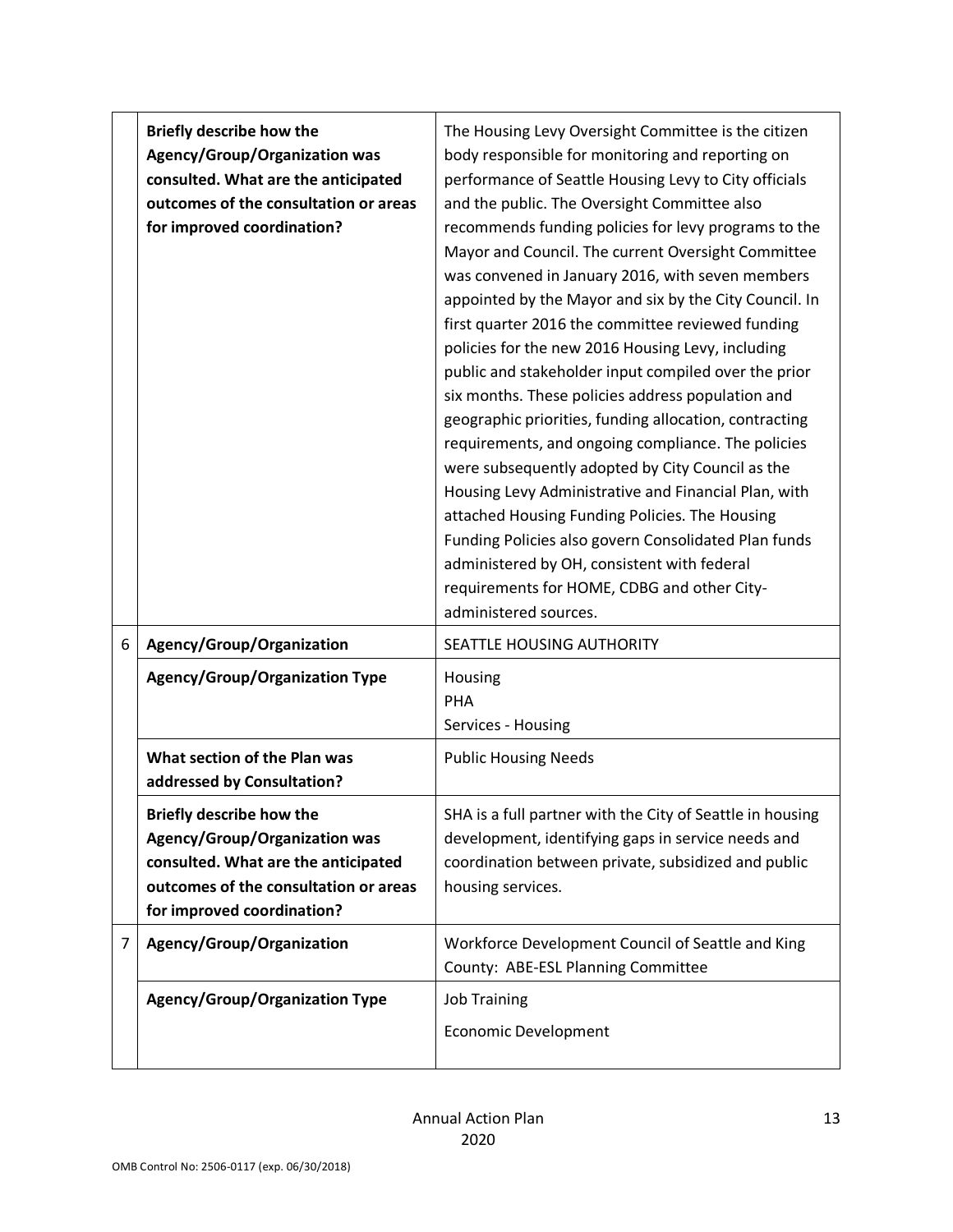|   | What section of the Plan was<br>addressed by Consultation?                                                                                                                     | Non-housing Community Development                                                                                                                                                                                                                                                                                                                                                                                                     |
|---|--------------------------------------------------------------------------------------------------------------------------------------------------------------------------------|---------------------------------------------------------------------------------------------------------------------------------------------------------------------------------------------------------------------------------------------------------------------------------------------------------------------------------------------------------------------------------------------------------------------------------------|
|   | <b>Briefly describe how the</b><br>Agency/Group/Organization was<br>consulted. What are the anticipated<br>outcomes of the consultation or areas<br>for improved coordination? | The WDC is considering in their strategic plan investing<br>in models like RTW in other geographic areas in Seattle<br>and King County not being served by the City's RTW<br>program as a result of our participation in their<br>planning process.                                                                                                                                                                                   |
| 8 | Agency/Group/Organization                                                                                                                                                      | Seattle, King County and All Home                                                                                                                                                                                                                                                                                                                                                                                                     |
|   | <b>Agency/Group/Organization Type</b>                                                                                                                                          | Services - homeless                                                                                                                                                                                                                                                                                                                                                                                                                   |
|   | What section of the Plan was<br>addressed by Consultation?                                                                                                                     | Homeless Need - Chronically Homeless<br>Homeless Needs - Families with Children<br>Homeless Needs - Veterans<br>Homeless Needs Unaccompanied Youth<br><b>Homeless Strategy</b>                                                                                                                                                                                                                                                        |
|   | Briefly describe how the<br>Agency/Group/Organization was<br>consulted. What are the anticipated<br>outcomes of the consultation or areas<br>for improved coordination?        | In consultation with National Innovation Service (NIS)<br>all parties assessed potential for regional model of<br>coordinated services to all categories of people<br>experiencing homelessness. Addressing the needs of<br>persons experiencing homelessness is called out<br>specifically in the goals of the 2018-2022 Consolidated<br>Plan. Recommends 10 actions including creation of a<br>new regional homelessness authority. |
|   | Agency/Group/Organization                                                                                                                                                      | Seattle, King County and All Home                                                                                                                                                                                                                                                                                                                                                                                                     |
|   | <b>Agency/Group/Organization Type</b>                                                                                                                                          |                                                                                                                                                                                                                                                                                                                                                                                                                                       |
|   | What section of the Plan was<br>addressed by Consultation?                                                                                                                     |                                                                                                                                                                                                                                                                                                                                                                                                                                       |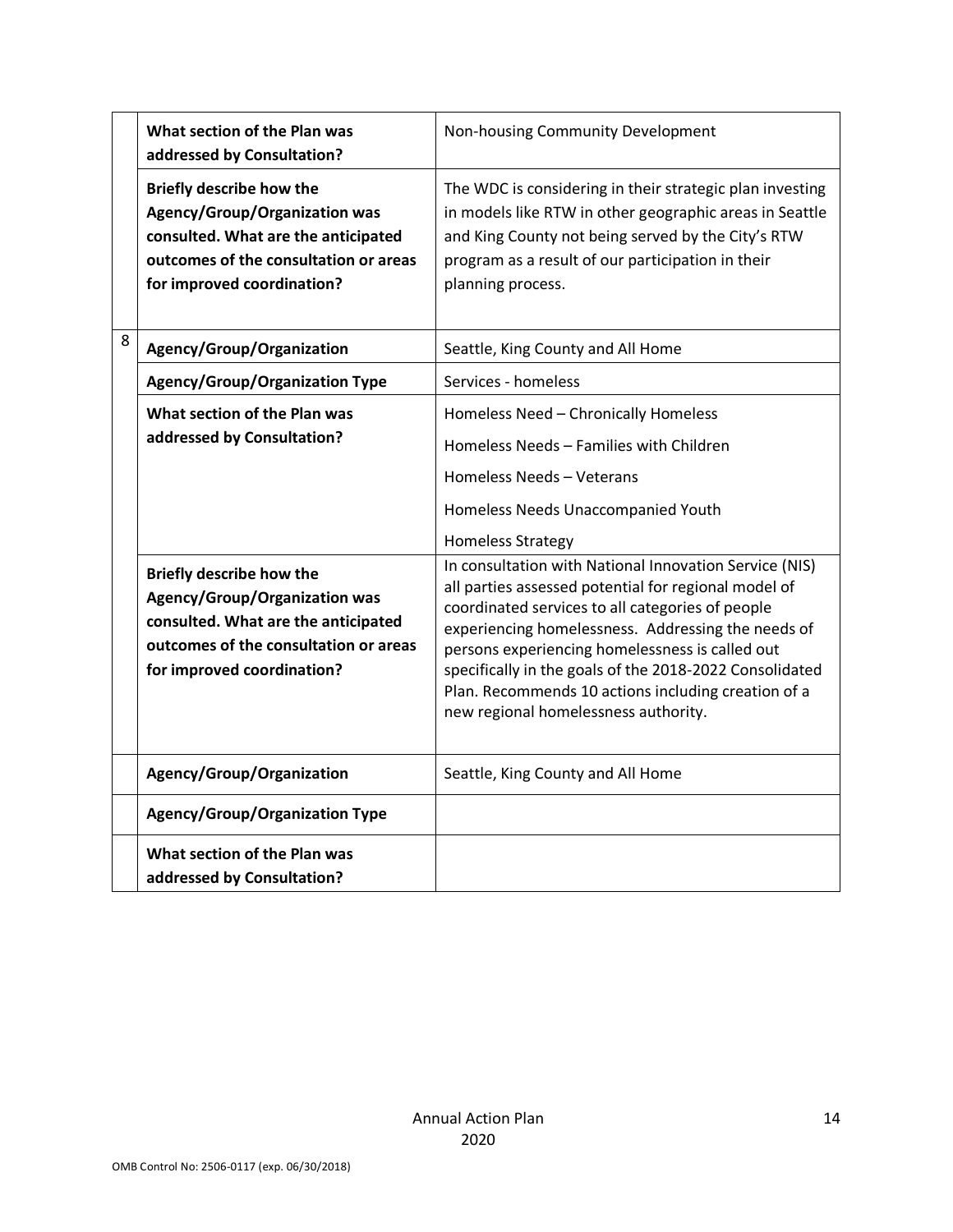| In consultation with the Corporation for Supportive<br><b>Briefly describe how the</b><br>Housing (CSH), all parties developed elements of a<br><b>Agency/Group/Organization was</b><br>Regional Action Plan to address the needs of all<br>consulted. What are the anticipated<br>categories of people experiencing homelessness.<br>outcomes of the consultation or areas<br>Addressing the needs of persons experiencing<br>for improved coordination?<br>homelessness is called out specifically in the goals of<br>the 2018-2022 Consolidated Plan. New King County<br>Regional Homelessness Authority will be tasked with<br>writing and implementation of this plan based on<br>recommendations of this group. |  |
|-----------------------------------------------------------------------------------------------------------------------------------------------------------------------------------------------------------------------------------------------------------------------------------------------------------------------------------------------------------------------------------------------------------------------------------------------------------------------------------------------------------------------------------------------------------------------------------------------------------------------------------------------------------------------------------------------------------------------|--|
|-----------------------------------------------------------------------------------------------------------------------------------------------------------------------------------------------------------------------------------------------------------------------------------------------------------------------------------------------------------------------------------------------------------------------------------------------------------------------------------------------------------------------------------------------------------------------------------------------------------------------------------------------------------------------------------------------------------------------|--|

#### **Identify any Agency Types not consulted and provide rationale for not consulting**

Finite time, staff capacity and other resources always impose a practical limit on how many entities and possible interested parties are consulted in any given planning process. However, please refer below to the extensive list of consulted entities involved in the key plans relied upon to develop the Consolidated Plan that informs each Annual Action Plan (e.g. the Housing Affordability and Livability, an initiative to renew the City's Housing Levy, the Positive Aging Initiative, the Equitable Development Initiative, the Seattle Housing Authority's Strategic Plan, etc.)

### **Describe other local/regional/state/federal planning efforts considered when preparing the Plan**

| Lead                                      | How do the goals of your Strategic Plan overlap with the goals of each plan?                                                                                                                                                                                                                                                                                                                                                                      |
|-------------------------------------------|---------------------------------------------------------------------------------------------------------------------------------------------------------------------------------------------------------------------------------------------------------------------------------------------------------------------------------------------------------------------------------------------------------------------------------------------------|
| Organiza                                  |                                                                                                                                                                                                                                                                                                                                                                                                                                                   |
| tion                                      |                                                                                                                                                                                                                                                                                                                                                                                                                                                   |
| All Home                                  | Addressing the needs of persons experience homelessness is called out specifically in<br>the goals of the 2018-2022 Consolidated Plan. Seattle/King County Strategic Plan to End<br>Homelessness is managed by All Home, the Continuum of Care (CoC) Lead agency, and<br>has served as a guiding effort to coordinate a system of services across the City and<br>King County that focuses on ending rather than institutionalizing homelessness. |
|                                           | www.allhomekc.org/the-plan                                                                                                                                                                                                                                                                                                                                                                                                                        |
|                                           |                                                                                                                                                                                                                                                                                                                                                                                                                                                   |
| <b>Services</b><br>Dept. -<br><b>FGMU</b> | The AFH Work Plan is fully integrated into the 2018-2022 Consolidated Plan as required<br>by HUD. See<br>http://www.seattle.gov/Documents/Departments/HumanServices/CDBG/2017%20AFH<br>%20Final.4.25.17V2.pdf                                                                                                                                                                                                                                     |
|                                           | <b>Human</b>                                                                                                                                                                                                                                                                                                                                                                                                                                      |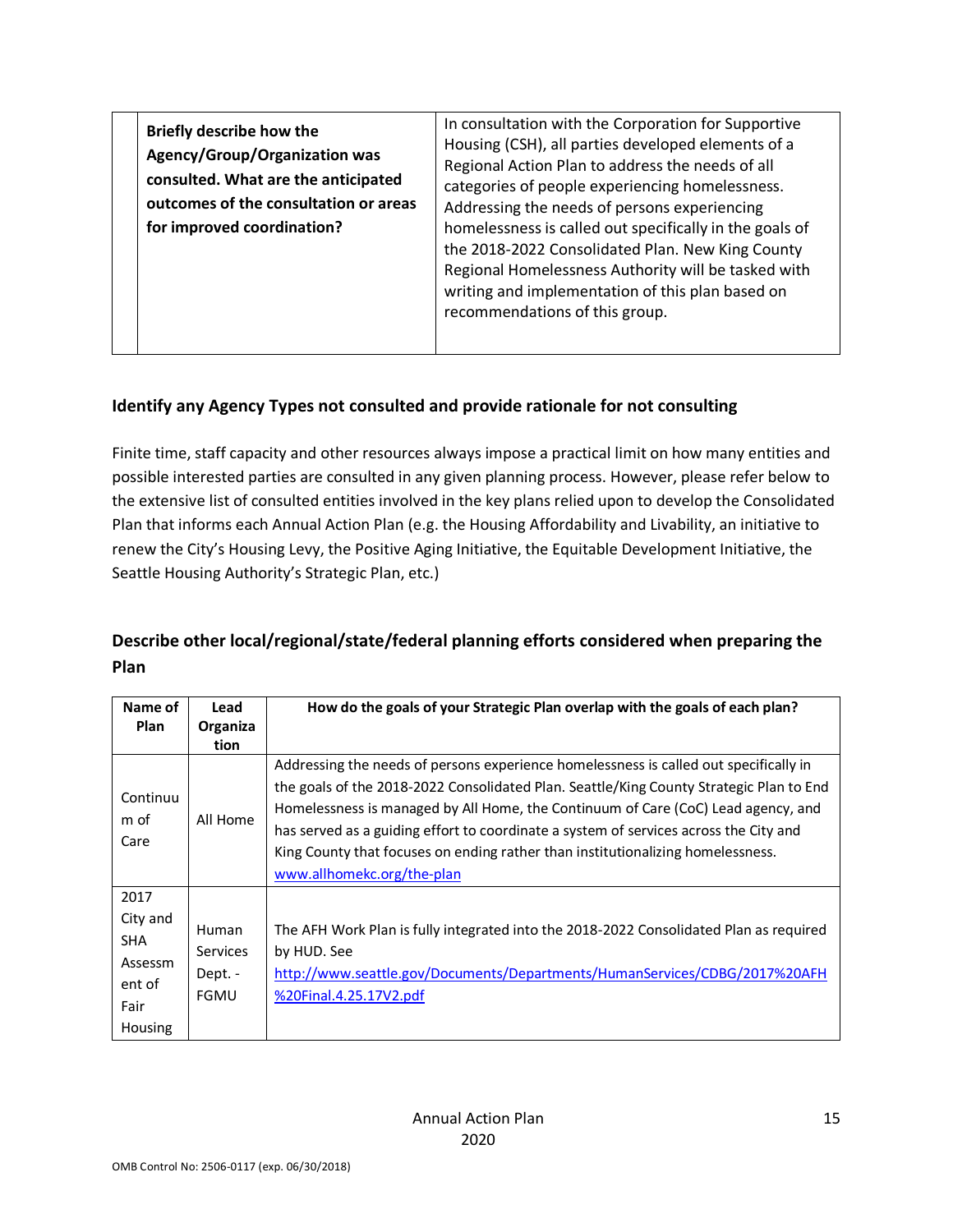| Name of<br>Plan                                                                | Lead<br>Organiza<br>tion                             | How do the goals of your Strategic Plan overlap with the goals of each plan?                                                                                                                                                                                                                                                                                                                                                     |
|--------------------------------------------------------------------------------|------------------------------------------------------|----------------------------------------------------------------------------------------------------------------------------------------------------------------------------------------------------------------------------------------------------------------------------------------------------------------------------------------------------------------------------------------------------------------------------------|
| 23rd<br>Avenue<br>Action<br>Plan                                               | Office of<br>Planning<br>and<br>Comm.<br>Dev.        | Creates strong communities in the face of displacement pressures through the Healthy<br>Living Framework, increase affordable Housing Options (Multiple Goals), promote<br>economic mobility for low-income residents, Implements the City's Comprehensive<br>Plan.<br>http://www.seattle.gov/Documents/Departments/OPCD/OngoingInitiatives/CentralAre<br>a/23rdAvenueUDF.pdf                                                    |
| Central<br>Area<br>Design<br>Guidelin<br>es                                    | Office of<br>Planning<br>and<br>Comm.<br>Dev.        | Supports City's Comprehensive Plan. Increases access to high quality community<br>infrastructure and high opportunity neighborhoods.<br>http://www.seattle.gov/opcd/ongoing-initiatives/central-area                                                                                                                                                                                                                             |
| <b>Breaking</b><br><b>Barriers</b><br>and<br><b>Building</b><br><b>Bridges</b> | Office of<br>Immigran<br>t and<br>Refugee<br>Affairs | Complements Consolidated Plan goals by promoting equitable investment and<br>development in low income communities to create shared prosperity; advancing<br>economic mobility for the immigrant and refugee workforce and combatting<br>institutional racism and barriers faced by low-income people with different abilities.<br>https://www.seattle.gov/Documents/Departments/OIRA/BreakingBarriersandBuildingB<br>ridges.pdf |
| Ready To<br>Work                                                               | Office of<br>Immigran<br>t and<br>Refugee<br>Affairs | Complements Consolidated Plan goals by promoting equitable investment and<br>development in low income communities to create shared prosperity; advancing<br>economic mobility for the immigrant and refugee workforce and combating<br>institutional racism and barriers faced by low-income people with different abilities.<br>https://www.seattle.gov/iandraffairs/RTW                                                       |
| Racial<br>and<br>Social<br>Justice<br>Initiative                               | Office of<br>Civil<br>Rights                         | Combat institutional racism and barriers faced by low income people, people with<br>disabilities, families with children, veterans and other groups. Pursue best practices to<br>eliminate structural and individual bias (related to racism, homophobia, transphobia,<br>ableism, ageism and other forms of bias) http://www.seattle.gov/rsji/resources                                                                         |
| Seattle<br>2035:<br>Growth<br>Manage<br>ment Act<br>Update                     | Office of<br>Planning<br>and<br>Comm.<br>Dev.        | The Comprehensive Plan guides City decisions on where to build new jobs and houses,<br>how to improve our transportation system, and where to make capital investments<br>such as utilities, sidewalks, and libraries. Our Comprehensive Plan is the framework for<br>most of Seattle Countywide Planning Policies. http://www.seattle.gov/opcd/ongoing-<br>initiatives/seattles-comprehensive-plan                              |
| Waterfro<br>nt<br>Seattle                                                      | Office of<br>Planning<br>and<br>Comm.<br>Dev.        | Supports goals directed towards equitable access to a healthy environment in the<br>downtown waterfront area of Seattle. https://waterfrontseattle.org/overview                                                                                                                                                                                                                                                                  |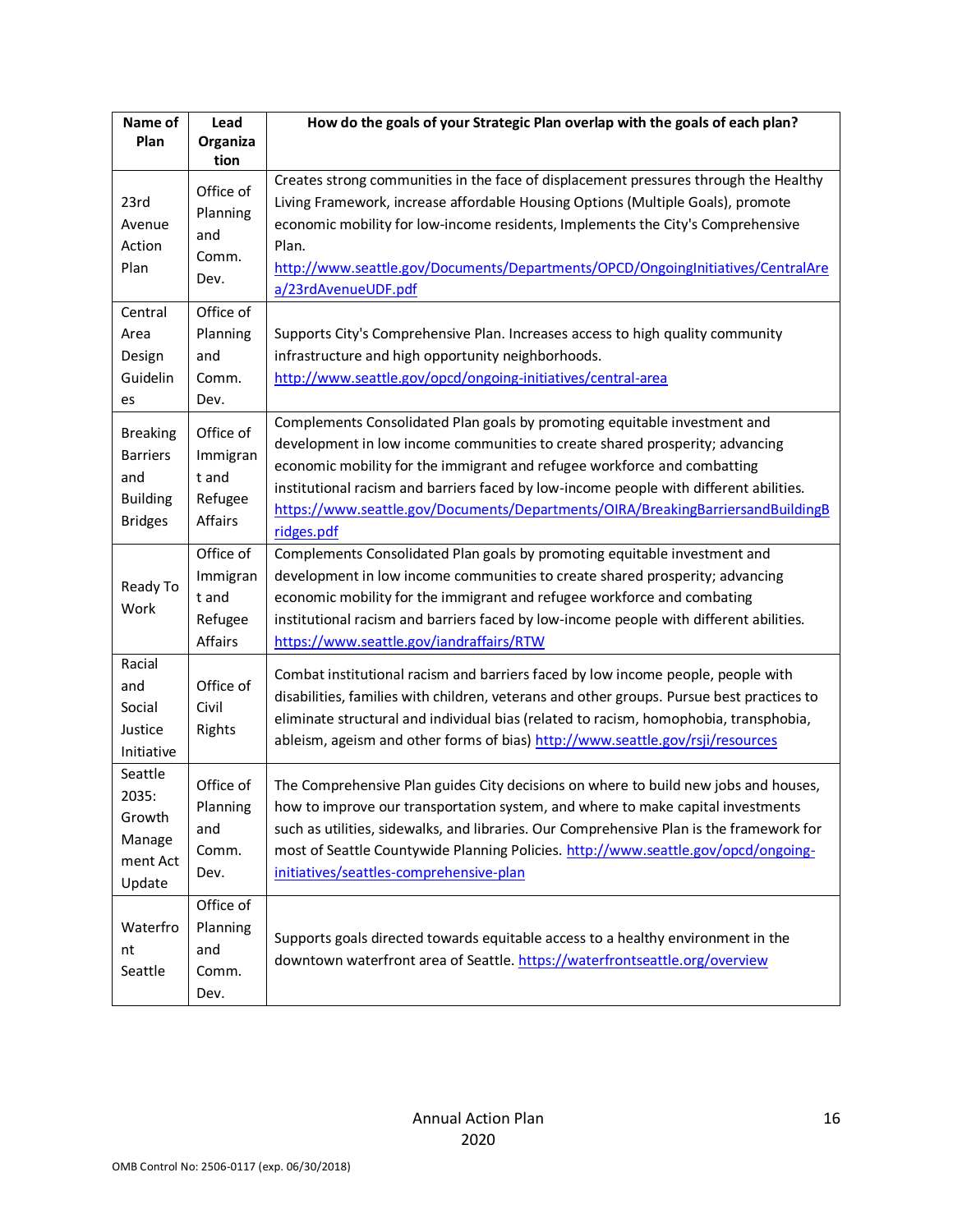| Name of                                                         | Lead                                          | How do the goals of your Strategic Plan overlap with the goals of each plan?                                                                                                                                                                                |
|-----------------------------------------------------------------|-----------------------------------------------|-------------------------------------------------------------------------------------------------------------------------------------------------------------------------------------------------------------------------------------------------------------|
| Plan                                                            | Organiza<br>tion                              |                                                                                                                                                                                                                                                             |
| Capitol                                                         | Office of                                     |                                                                                                                                                                                                                                                             |
| Hill                                                            | Planning                                      | Supports City's Comprehensive Plan. Increases access to high quality community                                                                                                                                                                              |
| Design                                                          | and                                           | infrastructure and high opportunity neighborhoods.                                                                                                                                                                                                          |
| Guidelin                                                        | Comm.                                         | http://www.seattle.gov/opcd/ongoing-initiatives/capitol-hill-design-guidelines-update                                                                                                                                                                       |
| es                                                              | Dev.                                          |                                                                                                                                                                                                                                                             |
| Chinato                                                         |                                               |                                                                                                                                                                                                                                                             |
| wn<br>Internati<br>onal<br>District<br>Design<br>Guidelin<br>es | Office of<br>Planning<br>and<br>Comm.<br>Dev. | Supports City's Comprehensive Plan. Increases access to high quality community<br>infrastructure and high opportunity neighborhoods.<br>https://www.seattle.gov/opcd/ongoing-initiatives/chinatown-international-district                                   |
| Delridge                                                        | Office of<br>Planning                         | Supports City's Comprehensive Plan. Increases access to high quality community                                                                                                                                                                              |
| Action                                                          | and                                           | infrastructure and high opportunity neighborhoods.                                                                                                                                                                                                          |
| Plan                                                            | Comm.                                         | https://www.seattle.gov/opcd/ongoing-initiatives/delridge-action-plan                                                                                                                                                                                       |
|                                                                 | Dev.                                          |                                                                                                                                                                                                                                                             |
| Little<br>Saigon<br><b>Business</b><br>District                 | Office of<br>Planning<br>and<br>Comm.<br>Dev. | Supports City's Comprehensive Plan. Increases access to high quality community<br>infrastructure and high opportunity neighborhoods.<br>https://www.seattle.gov/opcd/ongoing-initiatives/little-saigon-business-district                                    |
| Rainier<br>Beach<br>Action<br>Plan                              | Office of<br>Planning<br>and<br>Comm.<br>Dev. | Supports City's Comprehensive Plan. Increases access to high quality community<br>infrastructure and targeted neighborhood investments.<br>https://www.seattle.gov/opcd/ongoing-initiatives/rainier-beach                                                   |
| Universit<br>y District<br>Rezone<br>and<br>Urban<br>Design     | Office of<br>Planning<br>and<br>Comm.<br>Dev. | Supports City's Comprehensive Plan. Increases access to high quality community<br>infrastructure and targeted neighborhood investments.<br>https://www.seattle.gov/opcd/ongoing-initiatives/u-district-urban-design                                         |
| Uptown<br>Rezone                                                | Office of<br>Planning<br>and<br>Comm.<br>Dev. | Contributes to most of the goals in the Consolidated Plan as related to this geographic<br>area in context of HALA and Mandatory Housing Affordability (MHA) ordinance.<br>https://www.seattle.gov/opcd/ongoing-initiatives/uptown-framework-for-the-future |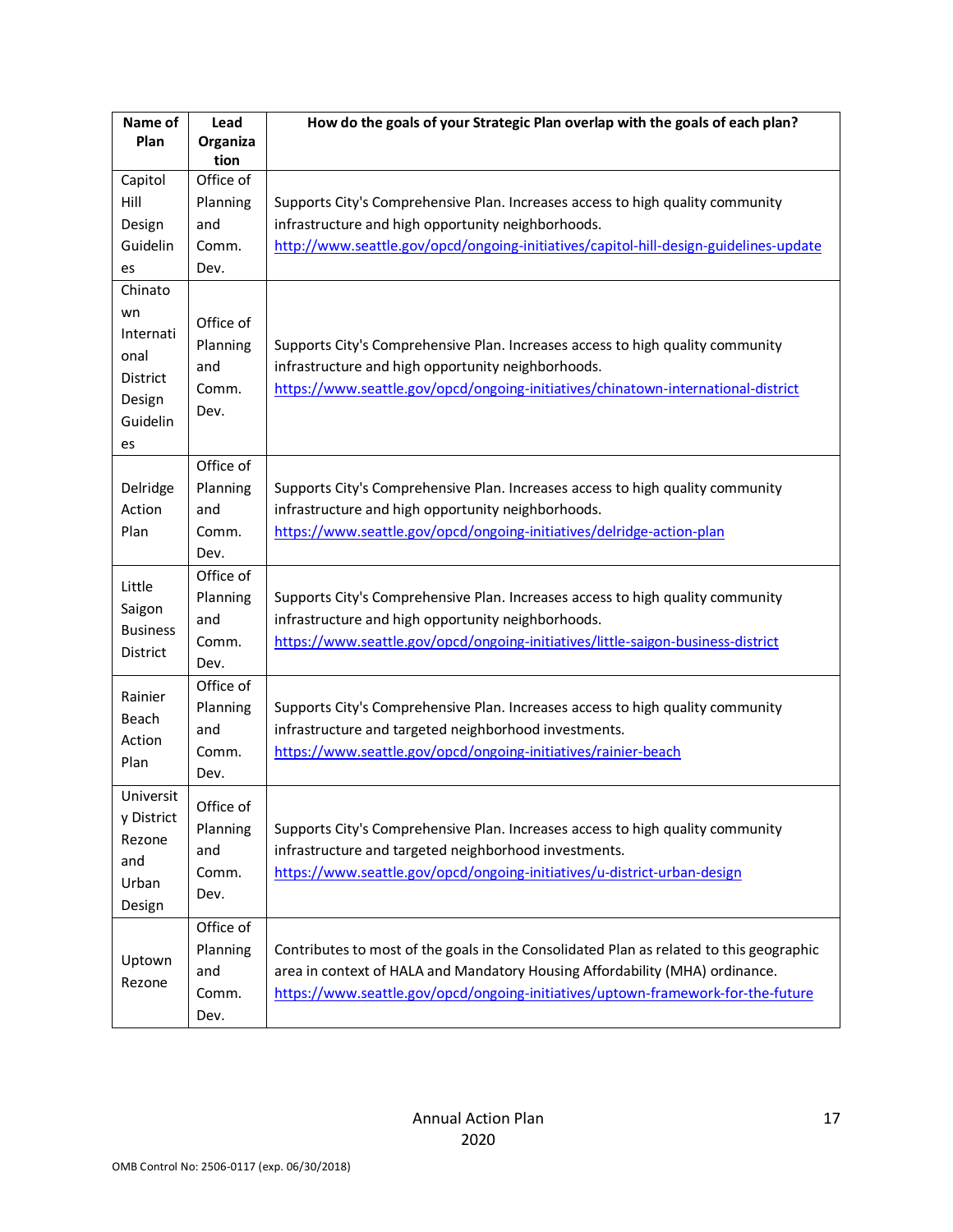| Name of                                                              | Lead                                                                                         | How do the goals of your Strategic Plan overlap with the goals of each plan?                                                                                                                                                                                                                                                                                                                                                                                                                      |
|----------------------------------------------------------------------|----------------------------------------------------------------------------------------------|---------------------------------------------------------------------------------------------------------------------------------------------------------------------------------------------------------------------------------------------------------------------------------------------------------------------------------------------------------------------------------------------------------------------------------------------------------------------------------------------------|
| Plan                                                                 | Organiza<br>tion                                                                             |                                                                                                                                                                                                                                                                                                                                                                                                                                                                                                   |
| Equitabl                                                             | Office of                                                                                    | Contributes to most goals of Consolidated Plan for housing, economic and community                                                                                                                                                                                                                                                                                                                                                                                                                |
| e                                                                    | Planning                                                                                     | development, and equity issues targeting areas of the City represented by high                                                                                                                                                                                                                                                                                                                                                                                                                    |
| Develop                                                              | and                                                                                          | percentages of people of color.                                                                                                                                                                                                                                                                                                                                                                                                                                                                   |
| ment                                                                 | Comm.                                                                                        | http://www.seattle.gov/Documents/Departments/OPCD/OngoingInitiatives/EquitableD                                                                                                                                                                                                                                                                                                                                                                                                                   |
| Initiative                                                           | Dev.                                                                                         | evelopmentInitiative/EDIImpPlan042916final.pdf                                                                                                                                                                                                                                                                                                                                                                                                                                                    |
| Housing<br>Affordab<br>ility &<br>Livability<br>Agenda<br>(HALA)     | Office of<br>Planning<br>and<br>Communi<br>ty<br>Develop<br>ment and<br>Office of<br>Housing | Advances all Consolidated Plan Housing Goals, specifically the HALA goal.<br>http://www.seattle.gov/hala                                                                                                                                                                                                                                                                                                                                                                                          |
| Under<br>One<br>Roof                                                 | Office of<br>Housing                                                                         | Describes need for affordable housing and the impact of the local Housing Levy for<br>Seattle subsidized housing development. http://www.seattle.gov/housing/levy/                                                                                                                                                                                                                                                                                                                                |
| Seattle<br>Housing<br>Levy<br>Administ<br>rative<br>and<br>Financial | Office of<br>Housing                                                                         | Referenced in Consolidated Plan because of direct connection to Housing Funding<br>Policies contained in the Levy Administrative & Financial plan.<br>https://www.seattle.gov/Documents/Departments/Housing/Footer%20Pages/HousingL<br>evy_A-F-Plan_2017-18.pdf                                                                                                                                                                                                                                   |
| Seattle<br>Housing<br>Authorit<br>у<br>Strategic<br>Plan             | Seattle<br>Housing<br>Authority                                                              | The goals of SHA strategic plan and the Consolidated Plan align well. Specifically, the<br>strategic plan calls for SHA to expand public housing opportunities for low income<br>households, promote quality communities, and improve quality of life for its<br>participants. It also commits to partnership and coordinated action as well as race and<br>social justice as organizational cornerstones.<br>https://www.seattlehousing.org/sites/default/files/SHA 2016 2020 Strategic Plan.pdf |
| Pathway<br>s Home                                                    | Human<br>Services<br>Departm<br>ent                                                          | Background and analysis of Seattle's homeless strategies and planned investments.<br>Overlaps with Consolidated Plan Annual Action Plans.<br>http://www.seattle.gov/Documents/Departments/HumanServices/Reports/Final PH 1<br>Year.pdf                                                                                                                                                                                                                                                            |
| Open<br>Space<br>Plan                                                | Parks                                                                                        | Includes plans for park improvements in economically distressed neighborhoods or<br>sites. http://www.seattle.gov/parks/about-us/policies-and-plans/2017-parks-and-open-<br>space-plan                                                                                                                                                                                                                                                                                                            |
| Commun<br>ity<br>Center<br>Strategic<br>Plan                         | Parks                                                                                        | Includes plans for Community Center improvements in economically distressed<br>neighborhoods or sites needing ADA improvements.<br>http://www.seattle.gov/parks/about-us/policies-and-plans/community-center-<br>strategic-plan                                                                                                                                                                                                                                                                   |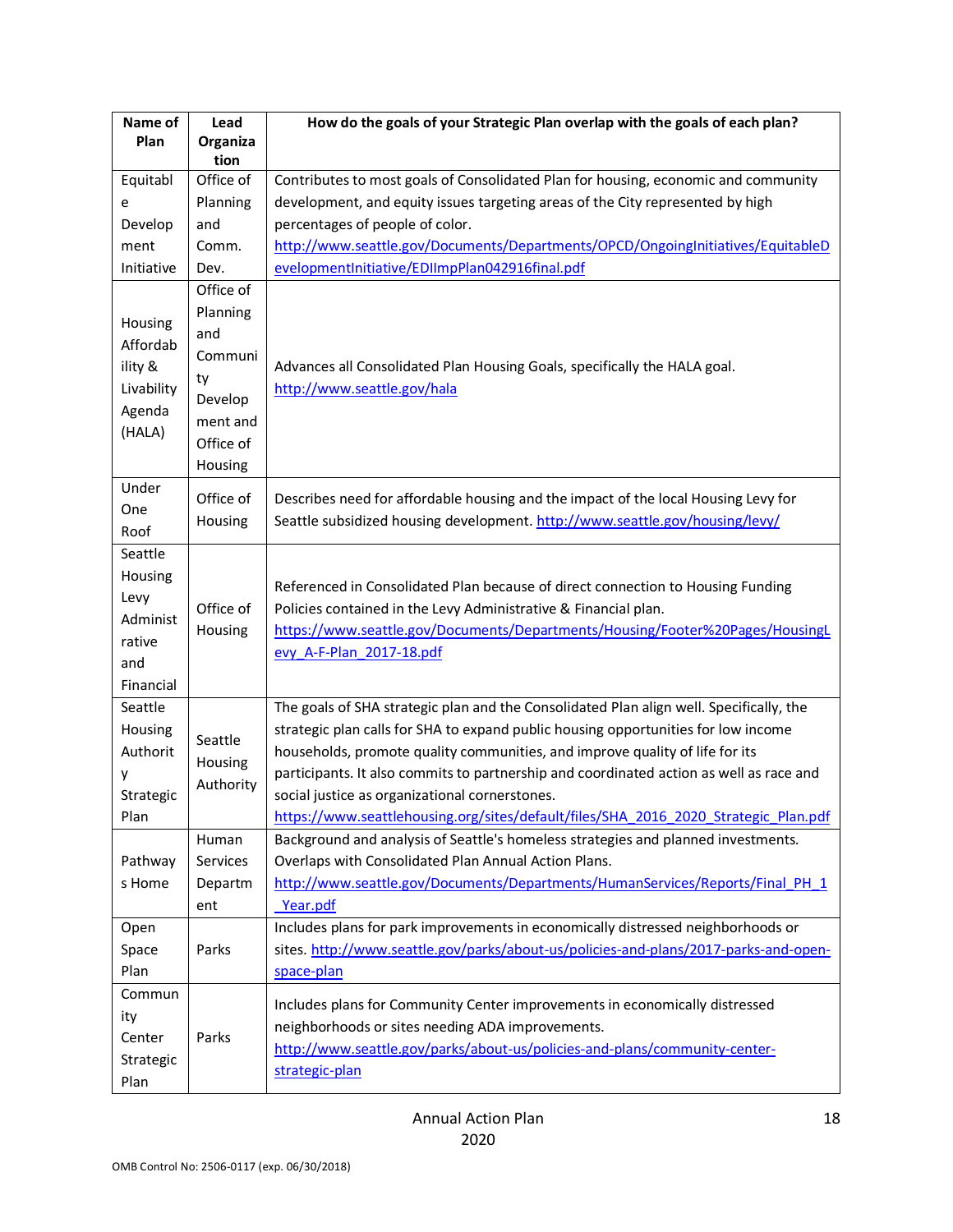| Name of    | Lead             | How do the goals of your Strategic Plan overlap with the goals of each plan?             |
|------------|------------------|------------------------------------------------------------------------------------------|
| Plan       | Organiza<br>tion |                                                                                          |
| Parks      |                  |                                                                                          |
| Asset      |                  | Includes buildings and facilities in economically distressed neighborhoods or sites      |
| Manage     | Parks            | needing ADA improvements. See Complete Parks ADA Priority Facility List in               |
| ment       |                  | attachments for Consolidated Plan.                                                       |
| Plan       |                  |                                                                                          |
| Seattle    |                  |                                                                                          |
| Parks      |                  |                                                                                          |
| and        |                  | Includes plans and prioritization for park accessibility and ADA improvements, including |
| Recreati   | Parks            | in economically distressed neighborhoods. See Parks ADA Priority list attached in        |
| on ADA     |                  | attachments.http://www.seattle.gov/Documents/Departments/ParksAndRecreation/P            |
| Transitio  |                  | oliciesPlanning/ADA/SPR_ADA_Transition_Plan_2017_Update.pdf                              |
| n Plan     |                  |                                                                                          |
| Designati  |                  |                                                                                          |
| on         |                  |                                                                                          |
| process    | Parks            | Park Upgrade Program projects are in parks that have been designated by this process.    |
| for low    |                  | See attached .pdf in attachments to Consolidated Plan.                                   |
| income     |                  |                                                                                          |
| parks      |                  |                                                                                          |
| 2018-      |                  |                                                                                          |
| 2023       | Office of        |                                                                                          |
| Adopted    | Planning         | Assessment of City owned capital facilities needs and fund sources in context of City    |
| Capital    | and              | budget. Link to leveraged facilities improvements prioritized in Consolidated Plan.      |
| Improve    | Comm.            | http://www.seattle.gov/financedepartment/1823adoptedcip/default.htm                      |
| ment       | Dev.             |                                                                                          |
| Program    |                  |                                                                                          |
| 2017-      |                  | Seattle voters approved the \$231 million levy renewal (the 2011 Families and Education  |
| 2018       | Departm          | Levy) for the period of 2012-2018. The Families and Education Levy invests in early      |
| City       | ent of           | learning, elementary, middle school, high school, and health programs to achieve three   |
| Families   | Educatio         | goals: 1) Improve children's readiness for school; 2) Enhance students' academic         |
| and        | n and            | achievement and reduce the academic achievement gap; and 3) decrease students'           |
| Educatio   | Early            | dropout rate and increase graduation from high school and prepare students for college   |
| n Levy     | Learning         | and/or careers after high school. http://www.seattle.gov/education/about-us/about-       |
|            |                  | the-levy                                                                                 |
| City       | Finance          |                                                                                          |
| America    | and              | The City's ADA Compliance Team (ACT) is responsible for reviewing all City-owned and     |
| n with     | Administ         | leased construction projects to ensure they comply with all ADA and accessibility        |
| Disabiliti | rative           | requirements. http://www.seattle.gov/city-purchasing-and-contracting/social-             |
| es Act     | Services         | equity/ada-and-accessibility-compliance                                                  |
| survey     |                  |                                                                                          |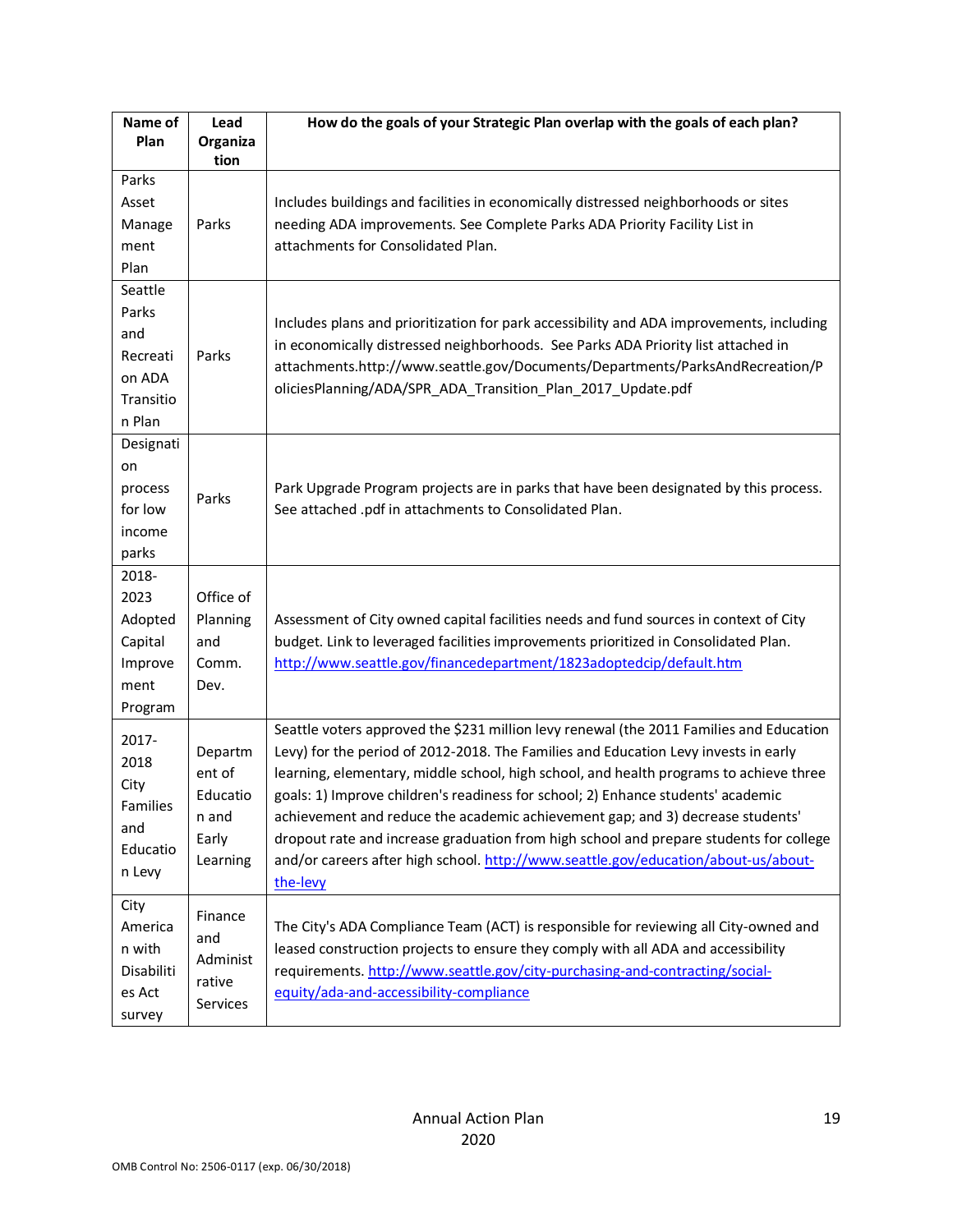| Name of         | Lead           | How do the goals of your Strategic Plan overlap with the goals of each plan?    |
|-----------------|----------------|---------------------------------------------------------------------------------|
| Plan            | Organiza       |                                                                                 |
| Seattle/K       | tion           |                                                                                 |
| ing             |                |                                                                                 |
| County          | Human          |                                                                                 |
| Area            | Services       | http://www.agingkingcounty.org/wp-content/uploads/sites/185/2017/12/Area-       |
| Agency          | Departm        | Plan 2016-2019 MASTER-new.pdf                                                   |
| on Aging        | ent            |                                                                                 |
| State           |                |                                                                                 |
| Plan            |                |                                                                                 |
| 2016            | Human          |                                                                                 |
| Homeles         | Services       | http://coshumaninterests.wpengine.netdna-cdn.com/wp-                            |
| s Needs         | Departm        | content/uploads/2017/04/City-of-Seattle-Report-FINAL-with-4.11.17-additions.pdf |
| Survey          | ent            |                                                                                 |
| 2018            | Seattle        |                                                                                 |
| Move To         | Housing        | https://www.seattlehousing.org/sites/default/files/2018%20SHA%20MTW%20Plan.pdf  |
| Work            | Authority      |                                                                                 |
| Plan            |                |                                                                                 |
| 2017            |                |                                                                                 |
| One             | All Home       | http://allhomekc.org/wp-content/uploads/2016/11/2017-Count-Us-In-PIT-           |
| Night           |                | Comprehensive-Report.pdf                                                        |
| Count           |                |                                                                                 |
| <b>Behavior</b> | Federal-       |                                                                                 |
| al Risk         | Centers        |                                                                                 |
| Factor          | for            | https://www.cdc.gov/brfss/index.html                                            |
| Surveilla       | Disease        |                                                                                 |
| nce data        | Control        |                                                                                 |
|                 | King<br>County |                                                                                 |
| 2017            | Epidemio       |                                                                                 |
| HIV/AIDS        | logy for       | https://www.kingcounty.gov/depts/health/communicable-diseases/hiv-              |
| Quarterl        | People         | std/patients/epidemiology/~/media/depts/health/communicable-                    |
| у               | Living         | diseases/documents/hivstd/hiv-surveillance-report.ashx                          |
| Reports         | with           |                                                                                 |
|                 | HIV/AIDS       |                                                                                 |
| Monitori        |                |                                                                                 |
| ng              |                |                                                                                 |
| Report:         |                | http://www.seattle.gov/housing/data-and-reports                                 |
| Affordab        | Office of      | http://www.seattle.gov/Documents/Departments/OPCD/Demographics/AboutSeattle/    |
| ility of        | Housing        | 2016UnsubsidizedHousingMonitoringReport.pdf                                     |
| Unsubsid        |                |                                                                                 |
| ized            |                |                                                                                 |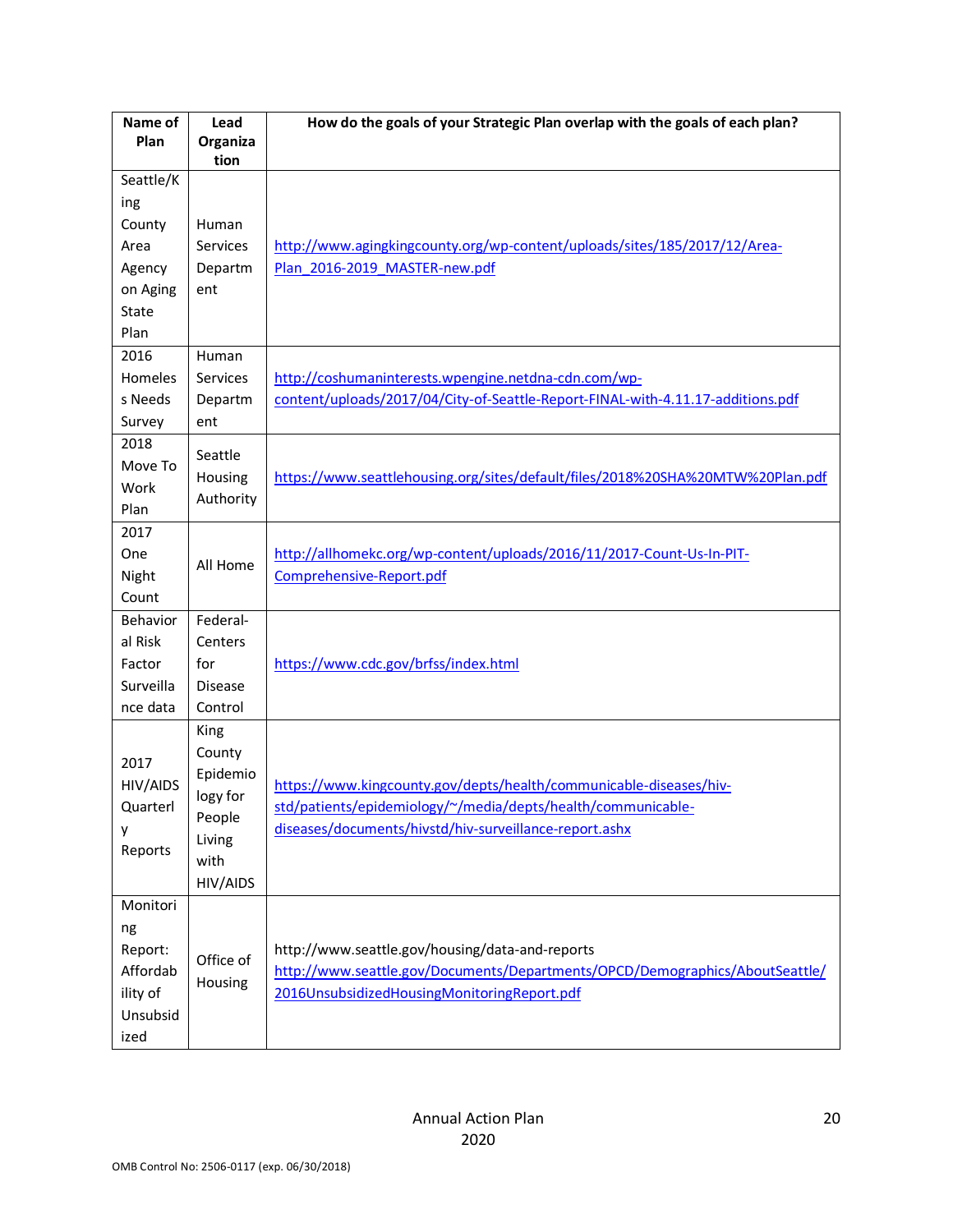| Name of<br>Plan                                         | Lead                                                    | How do the goals of your Strategic Plan overlap with the goals of each plan?                                                                                                        |
|---------------------------------------------------------|---------------------------------------------------------|-------------------------------------------------------------------------------------------------------------------------------------------------------------------------------------|
|                                                         | Organiza<br>tion                                        |                                                                                                                                                                                     |
| 2017<br>Homeles<br>S<br>Inventor<br>y Count             | HUD;<br>filed by<br>Human<br>Services<br>Departm<br>ent | 2017 inventory of facilities serving homeless individuals, families and youth/young<br>adults. See attached spreadsheet in the attachments to Consolidated Plan.                    |
| Levy to<br>Move<br>Seattle<br>Work<br>Plan              | Seattle<br>Dept. of<br>Transpor<br>tation               | http://www.seattle.gov/Documents/Departments/SDOT/About/Funding/2018 0423<br>MSLevy Eval Council report FINAL Printable.pdf                                                         |
| KC<br>Metro<br>2011-21<br>Plan for<br>Public<br>Transit | King<br>County<br>Metro                                 | https://metro.kingcounty.gov/planning/pdf/MetroStrategicPlan Summary final.pdf                                                                                                      |
| <b>ESMI</b><br>Workfor<br>ce<br>Develop<br>ment<br>data | Office of<br>Economic<br>Develop<br>ment                | Use of private database for workforce projection and labor industry trends at<br>http://www.economicmodeling.com/workforce-development/                                             |
| Vision<br>2040                                          | Puget<br>Sound<br>Regional<br>Council                   | Broad based regional plan including affordability, demographic trends and issues of<br>equitable access to high opportunity areas at https://www.psrc.org/vision-2040-<br>documents |
| Fixed<br><b>Broadba</b><br>nd<br>Deploym<br>ent         | Federal<br>Communi<br>cations<br>Commissi<br>on         | Database and maps to help determine gaps in access to broadband services;<br>https://broadbandmap.fcc.gov/#/                                                                        |
| Flood<br>Service<br>Map<br>Center                       | Federal<br>Emergen<br>cy<br>Manage<br>ment<br>Agency    | Database and maps to help determine flood prone areas of Seattle;<br>https://map1.msc.fema.gov/idms/IntraView.cgi?KEY=67226133&IFIT=1                                               |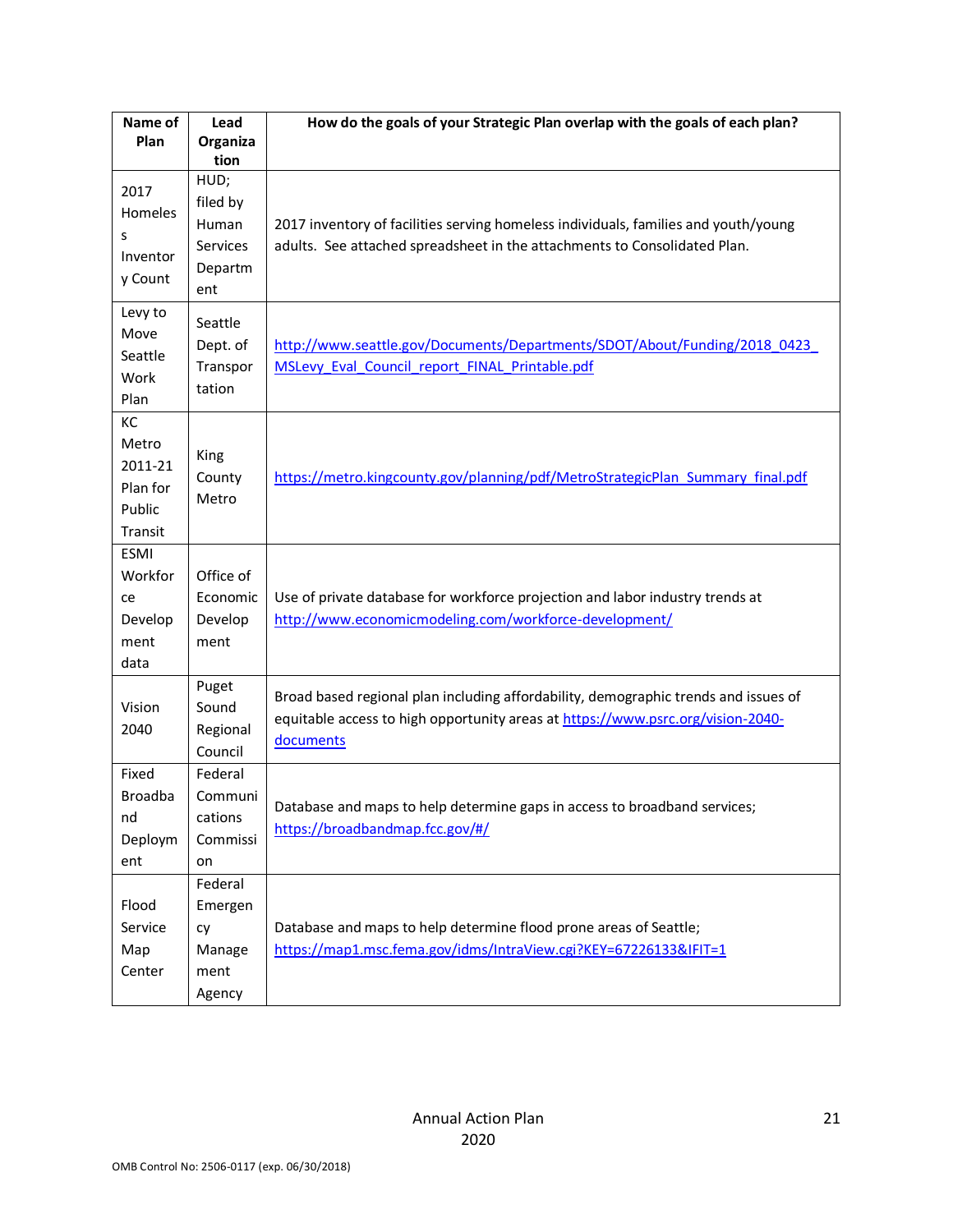| Name of<br>Plan | Lead<br>Organiza | How do the goals of your Strategic Plan overlap with the goals of each plan?                                  |
|-----------------|------------------|---------------------------------------------------------------------------------------------------------------|
|                 | tion             |                                                                                                               |
| 2016            |                  |                                                                                                               |
| Race &          | Seattle          |                                                                                                               |
| Social          | Office of        | http://www.seattle.gov/rsji/community/survey                                                                  |
| Justice         | Civil            |                                                                                                               |
| Comm.           | Rights           |                                                                                                               |
| Survey          |                  |                                                                                                               |
| 2020            | Seattle          |                                                                                                               |
| Moving          | Housing          | Annual Plan found at:<br>https://www.seattlehousing.org/sites/default/files/2020 MTW Plan 0.pdf               |
| to Work         | Authority        |                                                                                                               |
| 2020            | Seattle          |                                                                                                               |
| Annual          | Housing          | https://www.seattlehousing.org/sites/default/files/Budget%20Book%20to%20Printer-<br>reduced%20final-final.pdf |
| <b>Budget</b>   | Authority        |                                                                                                               |
| <b>EDI</b>      |                  |                                                                                                               |
| Impleme         | OPCD             | Guides investments and policy around equitable development and anti-displacement                              |
| ntation         |                  | goals                                                                                                         |
| Plan            |                  |                                                                                                               |
| Seattle         |                  | The Seattle Conservation Corps is a work program for homeless adults. SCC provides up                         |
| Conserva        |                  | to one year paid full time employment doing public works projects around the city.                            |
| tions           |                  | Corps Members receive wrap around services, housing support and job search                                    |
| Corps           | Parks            | assistance. SCC has been providing these services to homeless individuals since 1986.                         |
| <b>Needs</b>    |                  | Every three years the SCC conducts a Community Needs Assessment. This includes                                |
| Assessm         |                  | surveys of people in Seattle experiencing homelessness, other service providers and                           |
| ent             |                  | SCC program alumni.                                                                                           |
|                 |                  |                                                                                                               |

**Table 3 – Other local / regional / federal planning efforts**

#### **Narrative (optional)**

The City of Seattle, Human Services Department, Federal Grants Management Unit (FGMU), is the lead agency for the development of the Consolidated Plan and the administration of Community Development Block Grant, Emergency Solutions Grant, and Housing Opportunities for Persons with AIDS funding. The City's Office of Housing is the lead agency for the administration of the HOME Investment Partnership program.

Consolidated Plan funds are allocated to several City departments for implementation of programs benefitting low- and moderate-income clients and other eligible populations. The Human Services Department utilizes CDBG, ESG, and HOPWA funds to provide public services for homeless and low- and moderate-income persons and for minor home repair services to low- and moderate-income homeowners. The Office of Housing (OH) uses CDBG and HOME funds to provide for the preservation and development of affordable housing, assistance to qualifying homeowners in need of home repairs,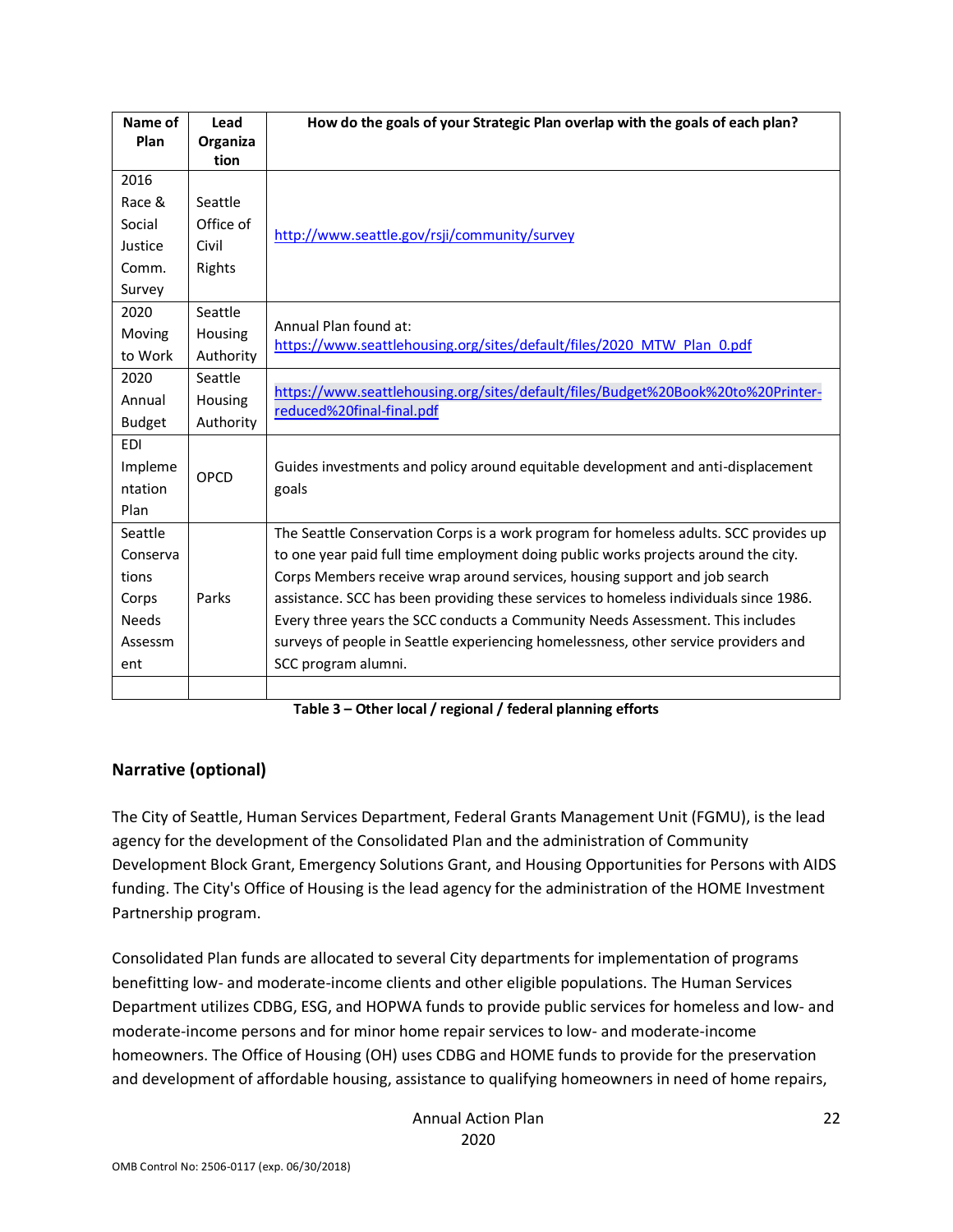and assistance benefiting qualifying homebuyers. CDBG funds used by many City departments address a variety of community needs, including business development, revitalization, workforce development, community and neighborhood facilities, infrastructure and park improvements as well as improved accessibility for those with mobility impairments. All CDBG-funded projects are reviewed by the FGMU for compliance with applicable federal rules and regulations.

**Changes coming for Seattle homeless service system**: In May 2018, the Mayor of Seattle and the Executive of King County signed an MOU committing to deeper partnership and stronger regional coordination. As a result of the MOU, the City and County contracted with a national consultant (National Innovation Service, or NIS) who recommended creation of a new regional authority—a standalone entity that would be responsible for homelessness planning and investments. In 2019, NIS worked with the City and County to design the legal framework for what will become the new King County Regional Homelessness Authority. Another consultant, CSH, is in the final stages of developing a Regional Action Plan to lay out a strategic workplan for the work ahead.

The King County Regional Homelessness Authority is expected to open in mid- to late-2020. The process will occur in phases, transitioning from two distinct entities to co-located entities and then into a Public Development Authority governed by a new Board of Directors and an Executive Director. The Continuum of Care will be integrated into the structure of the new authority.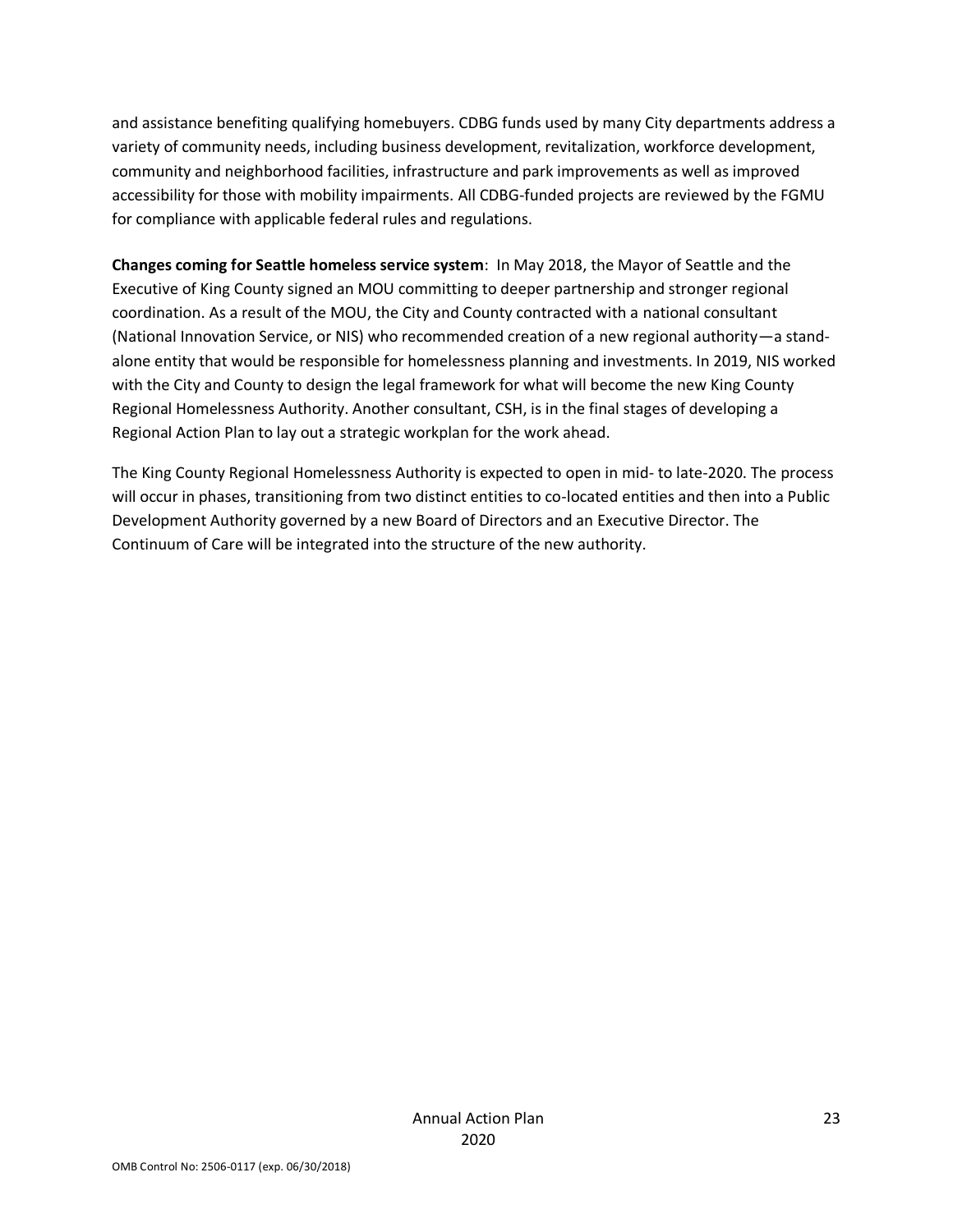## **AP-12 Participation – 91.105, 91.200(c)**

### **1. Summary of citizen participation process/Efforts made to broaden citizen participation Summarize citizen participation process and how it impacted goal setting**

As illustrated by AP-10 and AP-12 tables included in this report, the City and Seattle Housing Authority commits significant time and resources to on-going citizen participation and outreach efforts for its multiple planning and initiative processes to increase the scope and potential impact of activities funded with federal, state and local funds. The City' Race and Social Justice Initiatives requires all City actions to be filtered through the process of determining how the action (or lack thereof) might impact people and communities of color. The Department of Neighborhood's Community Liaison program hires people from underrepresented communities of color, national origin, religious and language minorities for the express intent of connecting City programs and services more effectively. Like most grantees, we rely on digital forms of communication to support broader participation of all citizens without having to come to meetings during the workday or at night during off hours for other priorities. We are also working to increase the accessibility of our webpages, written materials and presentations to be inclusive of those who have sight, hearing and/or mobility limitations. Additionally, City departments work hard to ensure inclusion of LMI people and those with lived experience of homelessness on advisory groups and planning committees.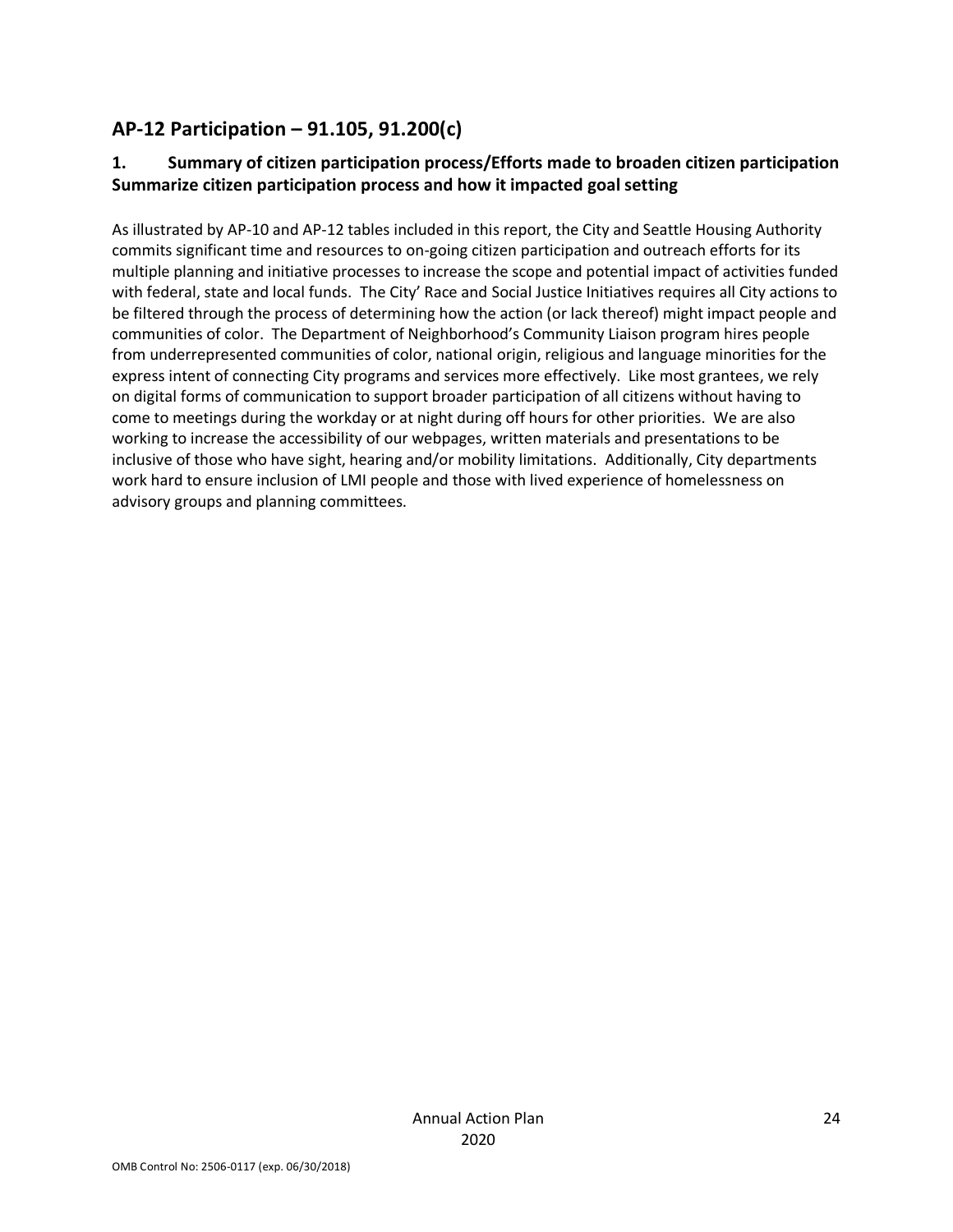#### **Citizen Participation Outreach**

| Sort<br>Order | Mode of<br>Outreach | Target of<br>Outreach                                | Summary of<br>response/attendance                                                                                                                                                                                                                                          | Summary of<br><b>Comments received</b>                                                                                                                                                                                                                                                                                                                                                                                                                                                                                                                                                                                                                                                                                | Summary of<br>comments      | <b>URL</b> (If applicable)                                                                                                                                                 |
|---------------|---------------------|------------------------------------------------------|----------------------------------------------------------------------------------------------------------------------------------------------------------------------------------------------------------------------------------------------------------------------------|-----------------------------------------------------------------------------------------------------------------------------------------------------------------------------------------------------------------------------------------------------------------------------------------------------------------------------------------------------------------------------------------------------------------------------------------------------------------------------------------------------------------------------------------------------------------------------------------------------------------------------------------------------------------------------------------------------------------------|-----------------------------|----------------------------------------------------------------------------------------------------------------------------------------------------------------------------|
|               |                     |                                                      |                                                                                                                                                                                                                                                                            |                                                                                                                                                                                                                                                                                                                                                                                                                                                                                                                                                                                                                                                                                                                       | not accepted<br>and reasons |                                                                                                                                                                            |
| 1             | Focus<br>Group      | Residents<br>of Public<br>and<br>Assisted<br>Housing | From November 2016<br>through March 2017,<br>SHA staff attended a<br>number of resident<br>events to discuss<br>issues related to the<br>Assessment of Fair<br>Housing. Overall,<br>staff attended 24<br>events reaching at<br>least 390 residents<br>and voucher holders. | Seattle's biggest fair housing challenge<br>is the cost of living. High rents and<br>home prices are displacing low- and<br>middle-income households; impacting<br>the ability of voucher holders to<br>successfully find a unit. Lengthy wait<br>times for SHA units and the homeless<br>population are evidence that the<br>demand for affordable housing<br>surpasses the stock. A number of<br>residents and voucher holders<br>discussed instances of housing<br>discrimination against individuals due<br>to their participation in the Housing<br>Choice Vouchers program. Historic<br>redlining and mortgage practices have<br>shaped the racial and ethnic<br>characteristics of Seattle's<br>neighborhoods. |                             | See summary of public<br>comments in Executive<br>Summary of the Assessment of<br>Fair Housing at<br>http://www.seattle.gov/Docu<br>ments/Departments/HumanSe<br>rvices/CD |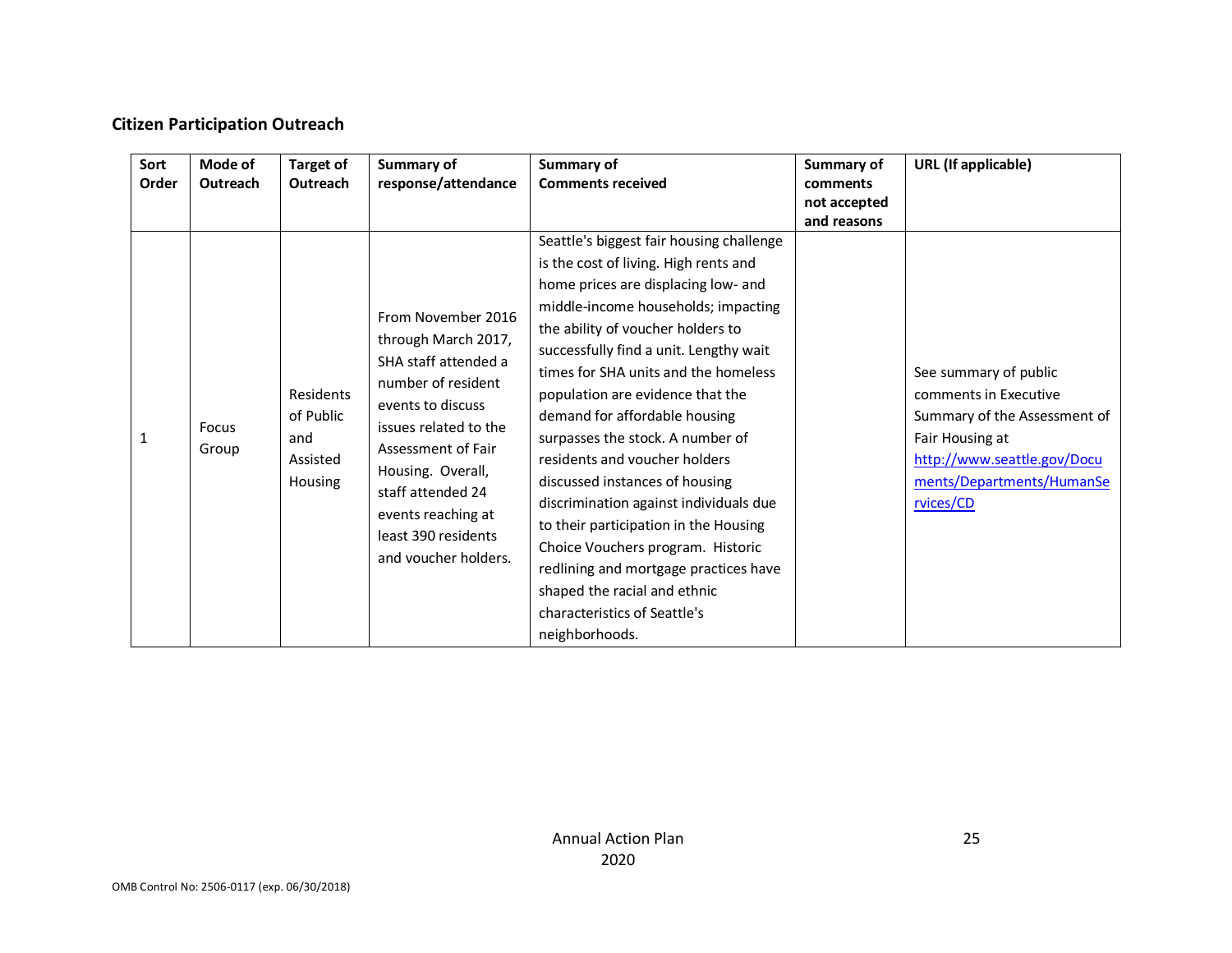| Sort           | Mode of  | <b>Target of</b> | Summary of             | Summary of                             | Summary of     | <b>URL</b> (If applicable) |
|----------------|----------|------------------|------------------------|----------------------------------------|----------------|----------------------------|
| Order          | Outreach | Outreach         | response/attendance    | <b>Comments received</b>               | comments       |                            |
|                |          |                  |                        |                                        | not accepted   |                            |
|                |          |                  |                        |                                        | and reasons    |                            |
|                |          | Minorities       |                        |                                        |                |                            |
|                |          | Non-             |                        |                                        |                |                            |
|                |          | English          | 83 participated in the |                                        |                |                            |
|                |          | Speaking         | focus groups. Focus    |                                        |                |                            |
|                |          | Specify          | group participants     |                                        |                |                            |
|                |          | other            | confirmed the need     |                                        |                |                            |
|                |          | language         | for a community-       |                                        |                |                            |
|                |          | 10               | based program to       |                                        | All of the     |                            |
|                |          | different        | help Level 1-3 English |                                        | major          |                            |
|                | Focus    | languages        | Language Leaners       | Participants addressed a wide range of | recommendat    |                            |
| $\overline{2}$ |          | Residents        | improve English Skills | needs that directly informed the       | ions were      |                            |
|                | Group    | of Public        | and Obtain             | design of the Ready to Work Program    | built into the |                            |
|                |          | and              | Employment. The        |                                        | program        |                            |
|                |          | Assisted         | focus groups were      |                                        | design         |                            |
|                |          | Housing          | attended by a cross    |                                        |                |                            |
|                |          | Agencies         | section of English     |                                        |                |                            |
|                |          | proving          | Language Learners      |                                        |                |                            |
|                |          | services to      | representing 10        |                                        |                |                            |
|                |          | English          | languages              |                                        |                |                            |
|                |          | Language         |                        |                                        |                |                            |
|                |          | learners         |                        |                                        |                |                            |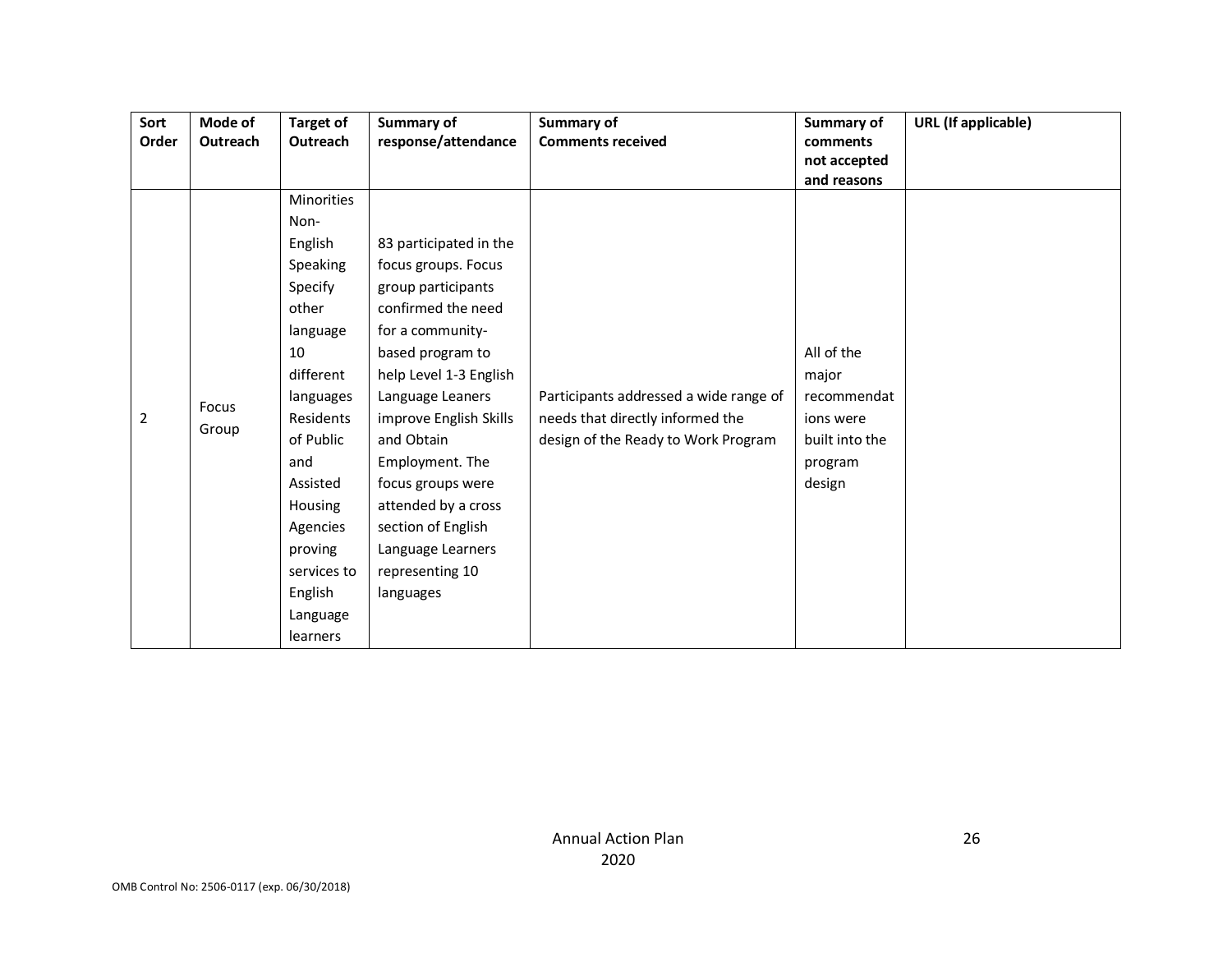| 3 | Focus<br>Group | Minorities<br>Non-<br>targeted/b<br>road<br>communit<br>у<br>Neighborh<br>ood based<br>Comm<br>Orgs | The Office of Housing<br>sought public input<br>throughout the<br>development of the<br><b>Housing Levy</b><br>Administrative and<br>Financial Plan (A&F<br>Plan) and OH Funding<br>Policies. In Fall 2016<br>OH published eleven<br>white papers<br>discussing potential<br>changes to funding<br>policies and convened<br>a meeting with<br>stakeholders and the<br>public. In early 2017<br>OH published draft<br>policy language and<br>sought additional<br>comments and<br>presented to the<br>Seattle Planning<br><b>Commissions Housing</b><br>and Neighborhoods<br>Committee;<br>recommending the<br>A&F Plan and Funding<br>Policy to the Mayor<br>and Council. The City<br>Council received<br>additional comment | To successfully address Levy priorities<br>for housing in higher cost areas of<br>opportunity, there were several<br>recommendations for policies<br>acknowledging higher costs. Similarly,<br>higher costs were acknowledged as<br>necessary to produce family-sized<br>units. There was strong support for<br>reduced leveraging requirements for<br>homeless housing seeking<br>rehabilitation funding. | There was<br>discussion of<br>making Home<br>Repair funds<br>available to<br>community<br>organizations,<br>but these<br>funds were<br>determined to<br>be more<br>efficiently<br>allocated via<br>OHs existing<br>Home Repair<br>Program. The<br>Foreclosure<br>Prevention<br>pilot program<br>funds will be<br>allocated by<br>an<br>administrator<br>selected<br>through a<br>competitive<br>process. | www.seattle.gov/housing/levy |
|---|----------------|-----------------------------------------------------------------------------------------------------|------------------------------------------------------------------------------------------------------------------------------------------------------------------------------------------------------------------------------------------------------------------------------------------------------------------------------------------------------------------------------------------------------------------------------------------------------------------------------------------------------------------------------------------------------------------------------------------------------------------------------------------------------------------------------------------------------------------------------|------------------------------------------------------------------------------------------------------------------------------------------------------------------------------------------------------------------------------------------------------------------------------------------------------------------------------------------------------------------------------------------------------------|----------------------------------------------------------------------------------------------------------------------------------------------------------------------------------------------------------------------------------------------------------------------------------------------------------------------------------------------------------------------------------------------------------|------------------------------|
|---|----------------|-----------------------------------------------------------------------------------------------------|------------------------------------------------------------------------------------------------------------------------------------------------------------------------------------------------------------------------------------------------------------------------------------------------------------------------------------------------------------------------------------------------------------------------------------------------------------------------------------------------------------------------------------------------------------------------------------------------------------------------------------------------------------------------------------------------------------------------------|------------------------------------------------------------------------------------------------------------------------------------------------------------------------------------------------------------------------------------------------------------------------------------------------------------------------------------------------------------------------------------------------------------|----------------------------------------------------------------------------------------------------------------------------------------------------------------------------------------------------------------------------------------------------------------------------------------------------------------------------------------------------------------------------------------------------------|------------------------------|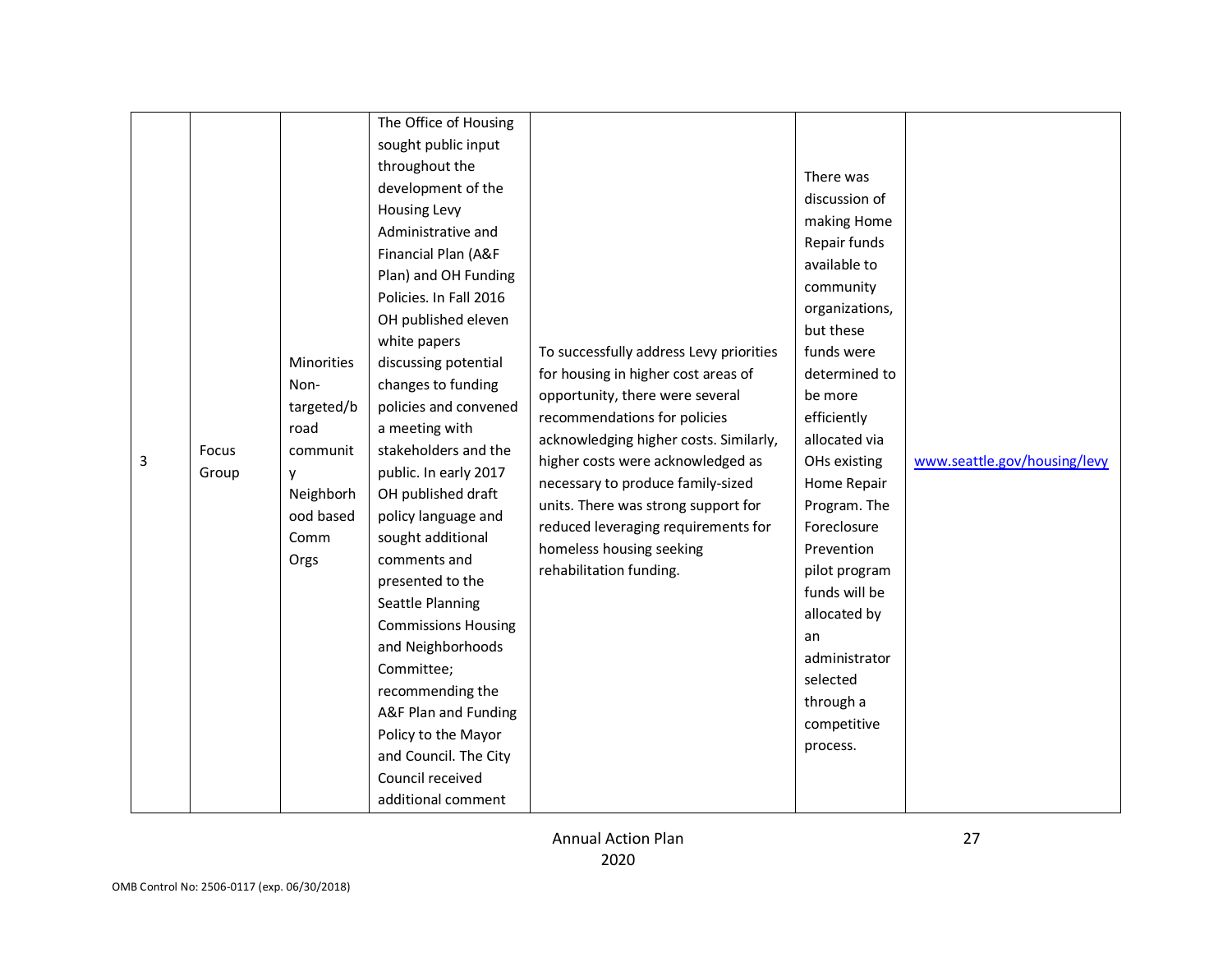| Sort  | Mode of  | Target of | Summary of            | Summary of               | Summary of   | URL (If applicable) |
|-------|----------|-----------|-----------------------|--------------------------|--------------|---------------------|
| Order | Outreach | Outreach  | response/attendance   | <b>Comments received</b> | comments     |                     |
|       |          |           |                       |                          | not accepted |                     |
|       |          |           |                       |                          | and reasons  |                     |
|       |          |           | during its review and |                          |              |                     |
|       |          |           | approval of the       |                          |              |                     |
|       |          |           | legislation.          |                          |              |                     |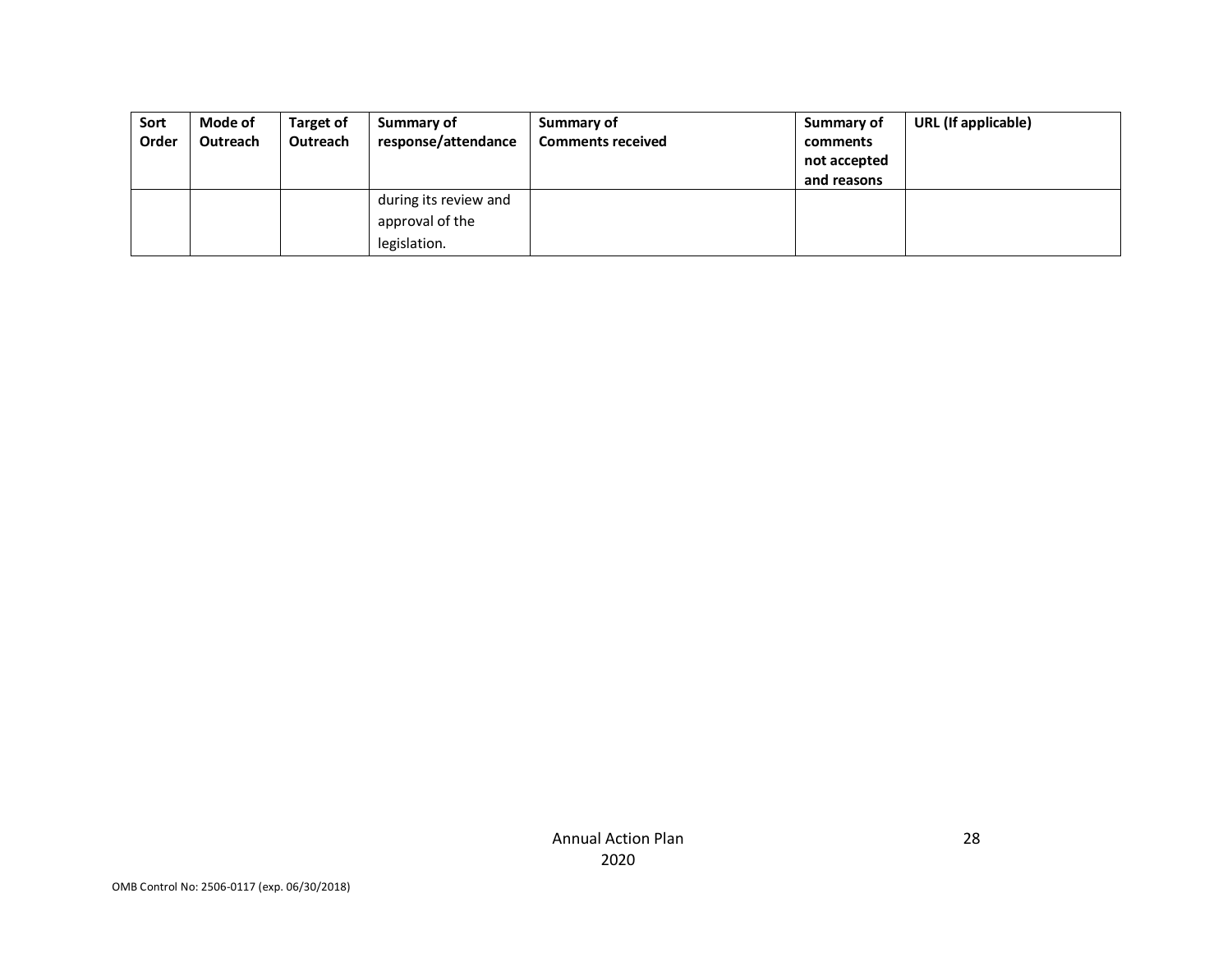|  | Non-<br>targeted                   | The Office of Housing<br>sought public input<br>for the Housing Levy<br>renewal. Two focus<br>groups provided early<br>input; an open house<br>introduced the history<br>of the housing levy,<br>current programs and<br>the renewal planning<br>process, and solicited<br>public comments; an<br>on-line survey | Strong support to retain and expand<br>each of the housing levy programs;<br>rental housing, homeownership, and<br>homelessness prevention. During City                    | The City<br>received<br>several broad<br>responses<br>that will                 |  |
|--|------------------------------------|------------------------------------------------------------------------------------------------------------------------------------------------------------------------------------------------------------------------------------------------------------------------------------------------------------------|----------------------------------------------------------------------------------------------------------------------------------------------------------------------------|---------------------------------------------------------------------------------|--|
|  | Neighborh<br>ood based<br>Comm Org | recommendations.<br>OH presented the<br>proposal at 8<br>community meetings<br>and to the Seattle<br><b>Planning Commissions</b><br>Housing and<br>Neighborhoods<br>committee. City                                                                                                                              | Pathways Home Initiative. There was a<br>request for a foreclosure prevention<br>pilot program, which was added to<br>eligible activities in the<br>Homeownership program. | the future but<br>were not<br>applicable to<br>the levy<br>funding<br>proposal. |  |
|  |                                    | Council convened a<br>Committee of the<br>Whole met 7 times<br>and held a public<br>hearing.                                                                                                                                                                                                                     |                                                                                                                                                                            |                                                                                 |  |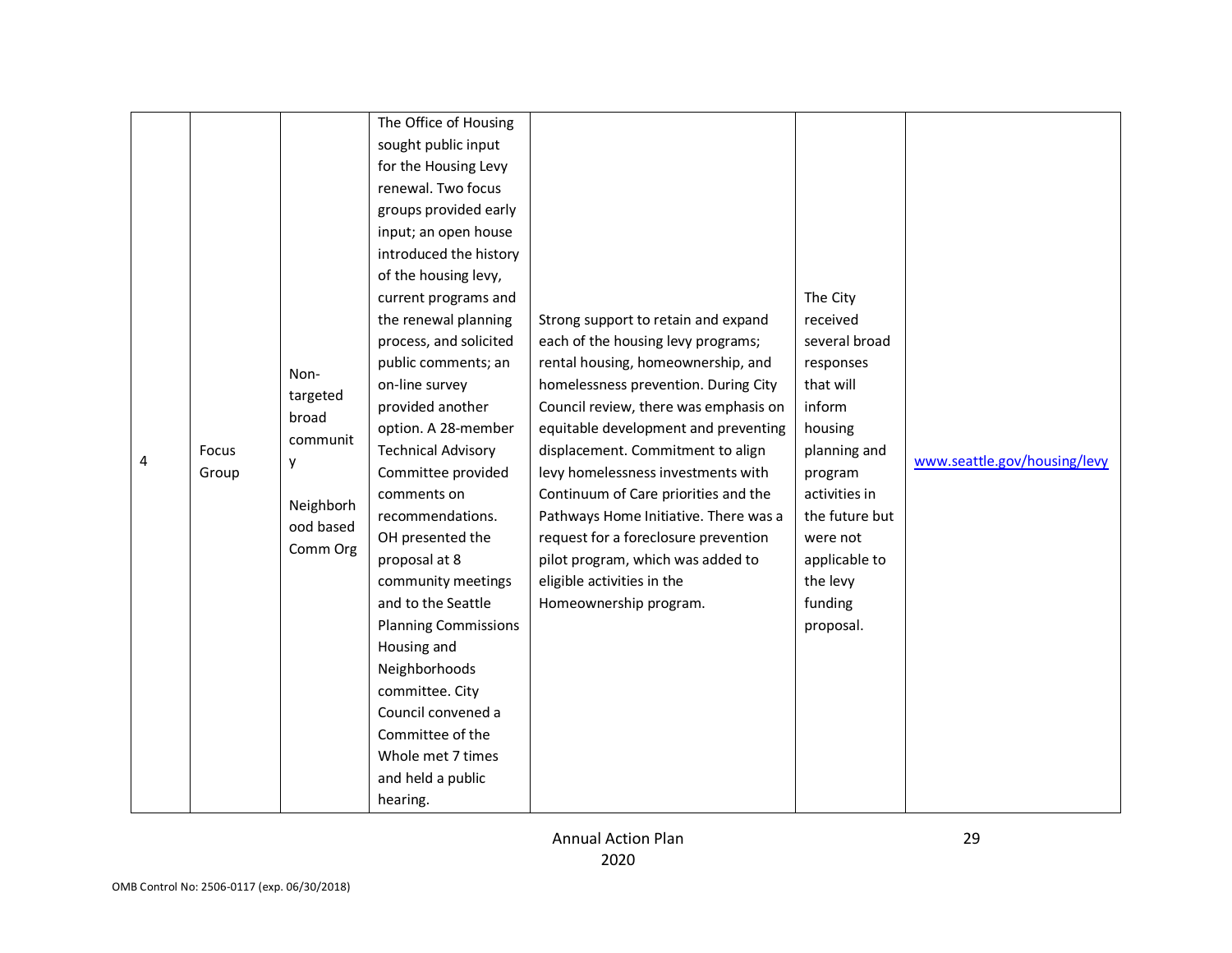| 5 | Focus | Non-       | The Office of          | Permanent supportive housing       | https://www.seattle.gov/Docu |
|---|-------|------------|------------------------|------------------------------------|------------------------------|
|   | Group | targeted/b | Housing sought         | providers requested clarifying     | ments/Departments/Housing/   |
|   |       | road       | stakeholder input      | language be added to the           | Footer%20Pages/Data%20and    |
|   |       | communit   | for the 2019-2020      |                                    | %20Reports/Administrative-   |
|   |       | y outreach |                        | Affirmative Marketing and          | Financial%20Plan%20with%20   |
|   |       |            | update to the          | Community Preference policies to   | Funding%20Policies.pdf       |
|   |       |            | <b>Housing Levy</b>    | acknowledge their tenant referral  |                              |
|   |       |            | Administrative &       | requirements through the           |                              |
|   |       |            | Financial Plan and     | homeless Coordinated Entry for All |                              |
|   |       |            | <b>Housing Funding</b> | (CEA) system. Affordable housing   |                              |
|   |       |            | Policies. Affordable   | and community development          |                              |
|   |       |            | housing developers     | advocacy organizations requested   |                              |
|   |       |            | and other              | language be added throughout to    |                              |
|   |       |            | stakeholder's forum    | emphasize coordination between     |                              |
|   |       |            | to share ideas for     | the Office of Housing's funding    |                              |
|   |       |            | potential policy or    | allocations and funds provided     |                              |
|   |       |            | technical changes.     | through the Equitable              |                              |
|   |       |            | Staff drafted          | Development Initiative. All        |                              |
|   |       |            | updates, which         | requested additions were           |                              |
|   |       |            | were posted online     | considered and addressed in the    |                              |
|   |       |            | and public             | final draft submitted to Council.  |                              |
|   |       |            | comments solicited.    |                                    |                              |
|   |       |            | Written comments       |                                    |                              |
|   |       |            | were received from     |                                    |                              |
|   |       |            | various affordable     |                                    |                              |
|   |       |            | housing developers     |                                    |                              |
|   |       |            | and advocacy           |                                    |                              |
|   |       |            | organizations          |                                    |                              |
|   |       |            | integrated into a      |                                    |                              |
|   |       |            | draft 2019-2020        |                                    |                              |
|   |       |            | A&F Plan. Housing      |                                    |                              |
|   |       |            | Levy Oversight         |                                    |                              |
|   |       |            | Committee              |                                    |                              |
|   |       |            | reviewed prior to      |                                    |                              |
|   |       |            | City Council's         |                                    |                              |
|   |       |            |                        | <b>Annual Action Plan</b>          | 30                           |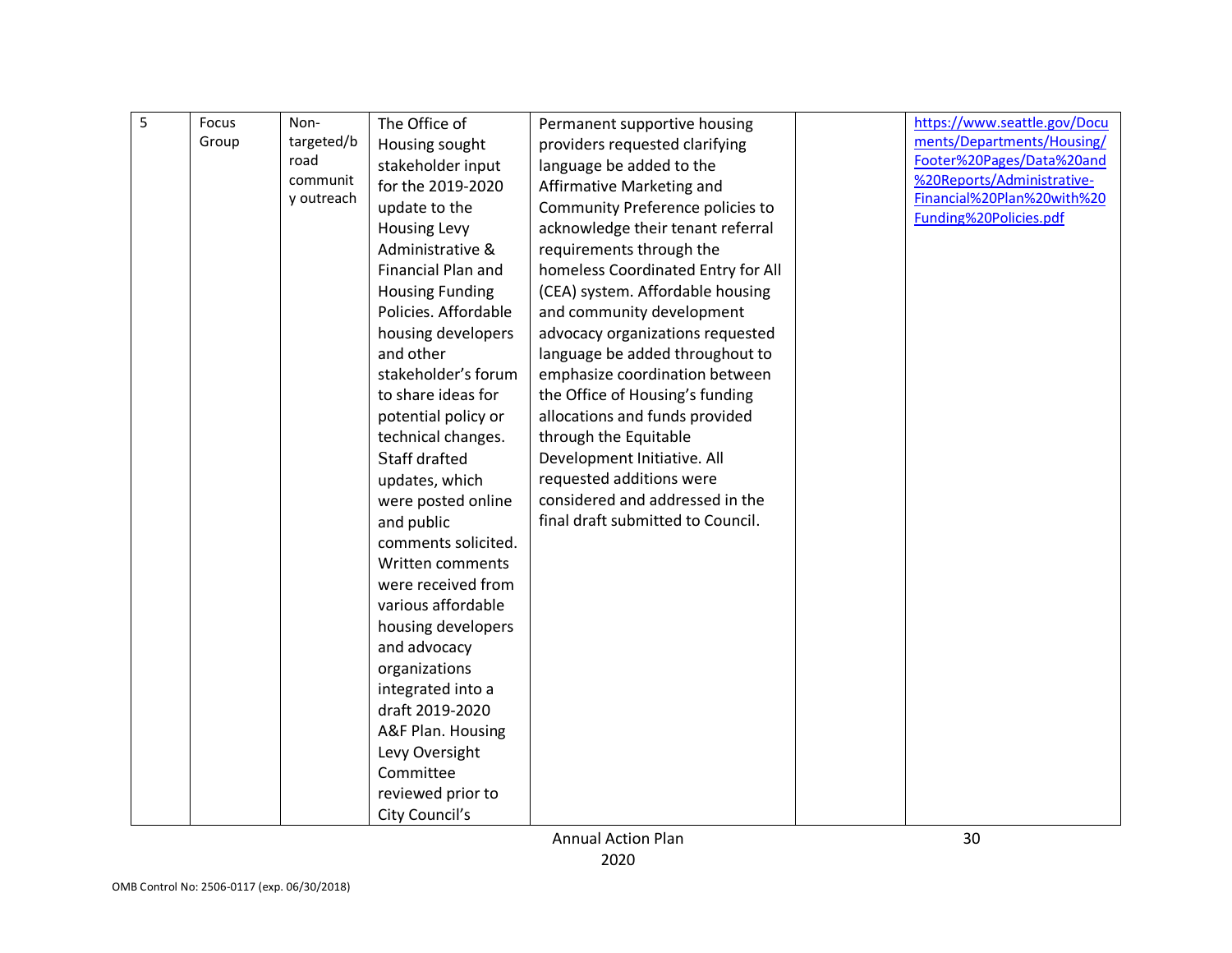| Sort  | Mode of  | <b>Target of</b> | Summary of                                                                                      | Summary of               | Summary of   | URL (If applicable) |
|-------|----------|------------------|-------------------------------------------------------------------------------------------------|--------------------------|--------------|---------------------|
| Order | Outreach | Outreach         | response/attendance                                                                             | <b>Comments received</b> | comments     |                     |
|       |          |                  |                                                                                                 |                          | not accepted |                     |
|       |          |                  |                                                                                                 |                          | and reasons  |                     |
|       |          |                  | Housing, Energy,<br>and Workers' Rights<br>Committee review<br>and approval by City<br>Council. |                          |              |                     |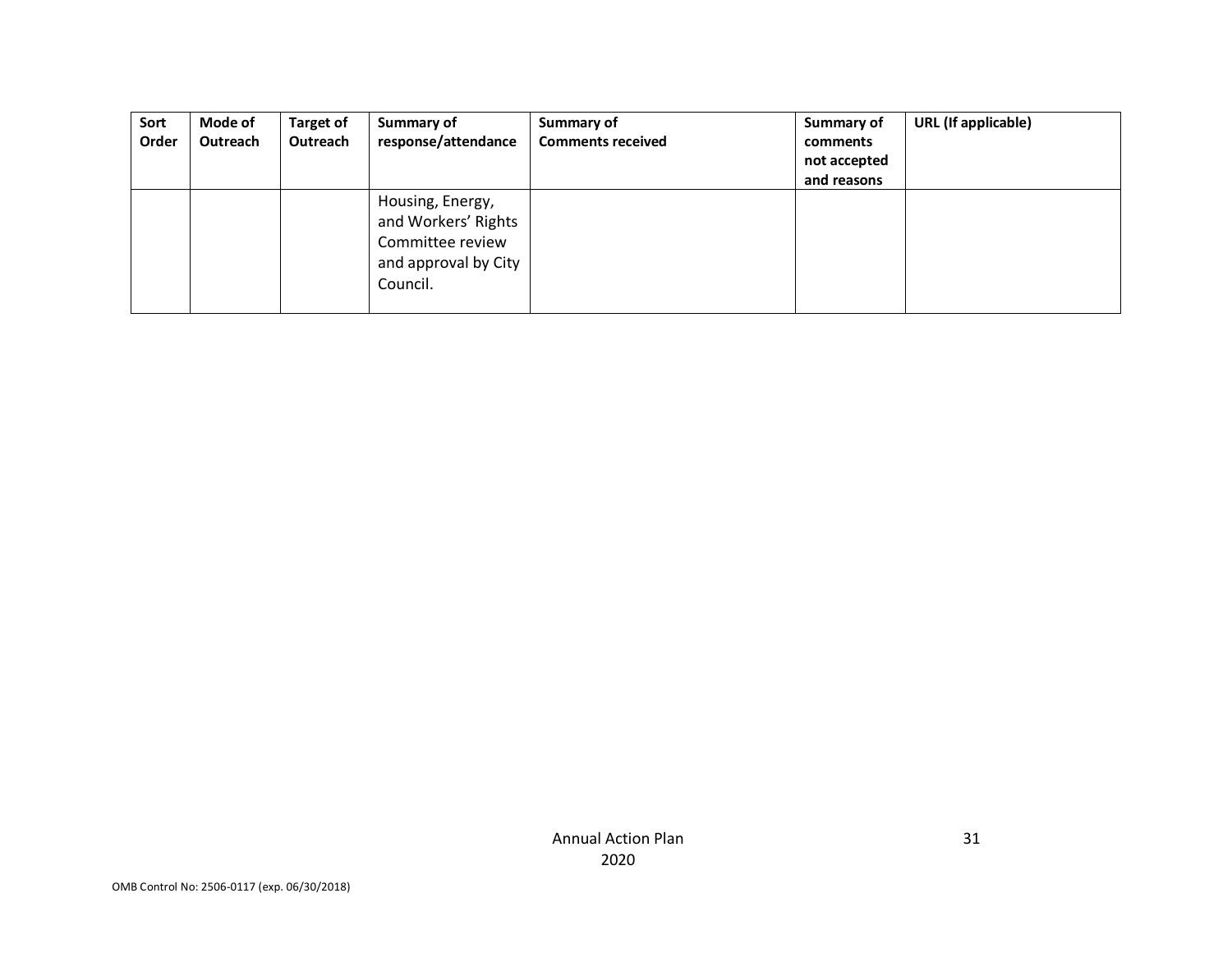| Sort  | Mode of    | <b>Target of</b> | Summary of          | Summary of                          | Summary of    | <b>URL</b> (If applicable) |
|-------|------------|------------------|---------------------|-------------------------------------|---------------|----------------------------|
| Order | Outreach   | Outreach         | response/attendance | <b>Comments received</b>            | comments      |                            |
|       |            |                  |                     |                                     | not accepted  |                            |
|       |            |                  |                     |                                     | and reasons   |                            |
| 6     | Stakeholde | Non-             | The Office of       | Permanent supportive housing        | Funding       |                            |
|       | r groups   | targeted/b       | Housing sought      | providers requested clarifying      | options to    |                            |
|       |            | road             | feedback on the     | language acknowledging their        | support staff |                            |
|       |            | communit         | development of a    | tenant referral requirements        | capacity for  |                            |
|       |            | y outreach       | new community       | through the Coordinated Entry for   | enhanced      |                            |
|       |            |                  | preference          | All system. Organizations           | affirmative   |                            |
|       |            |                  | guideline in        | requested clear step-by-step        | marketing     |                            |
|       |            |                  | stakeholder forums. | guidelines, similar to existing     | and           |                            |
|       |            |                  | Issues included     | affirmative marketing guidelines    | community     |                            |
|       |            |                  | implementation,     | and additional funding to support   | preference    |                            |
|       |            |                  | (e.g. technical     | enhanced affirmative marketing      | implementat   |                            |
|       |            |                  | assistance,         | efforts to accompany community      | ion are being |                            |
|       |            |                  | funding).           | preference implementation. In       | considered    |                            |
|       |            |                  |                     | November 2019, the Office of        | by the City   |                            |
|       |            |                  |                     | Housing and Office for Civil Rights | but may be    |                            |
|       |            |                  |                     | will release a Draft Guideline for  | addressed     |                            |
|       |            |                  |                     | implementation and give             | separately    |                            |
|       |            |                  |                     | affordable housing developers,      | from the      |                            |
|       |            |                  |                     | community-based organizations,      | final         |                            |
|       |            |                  |                     | and advocacy groups the             | guideline     |                            |
|       |            |                  |                     | opportunity to provide feedback     | document to   |                            |
|       |            |                  |                     | and ask City staff questions about  | be published  |                            |
|       |            |                  |                     | the new policy.                     | by the end    |                            |
|       |            |                  |                     |                                     | of 2019.      |                            |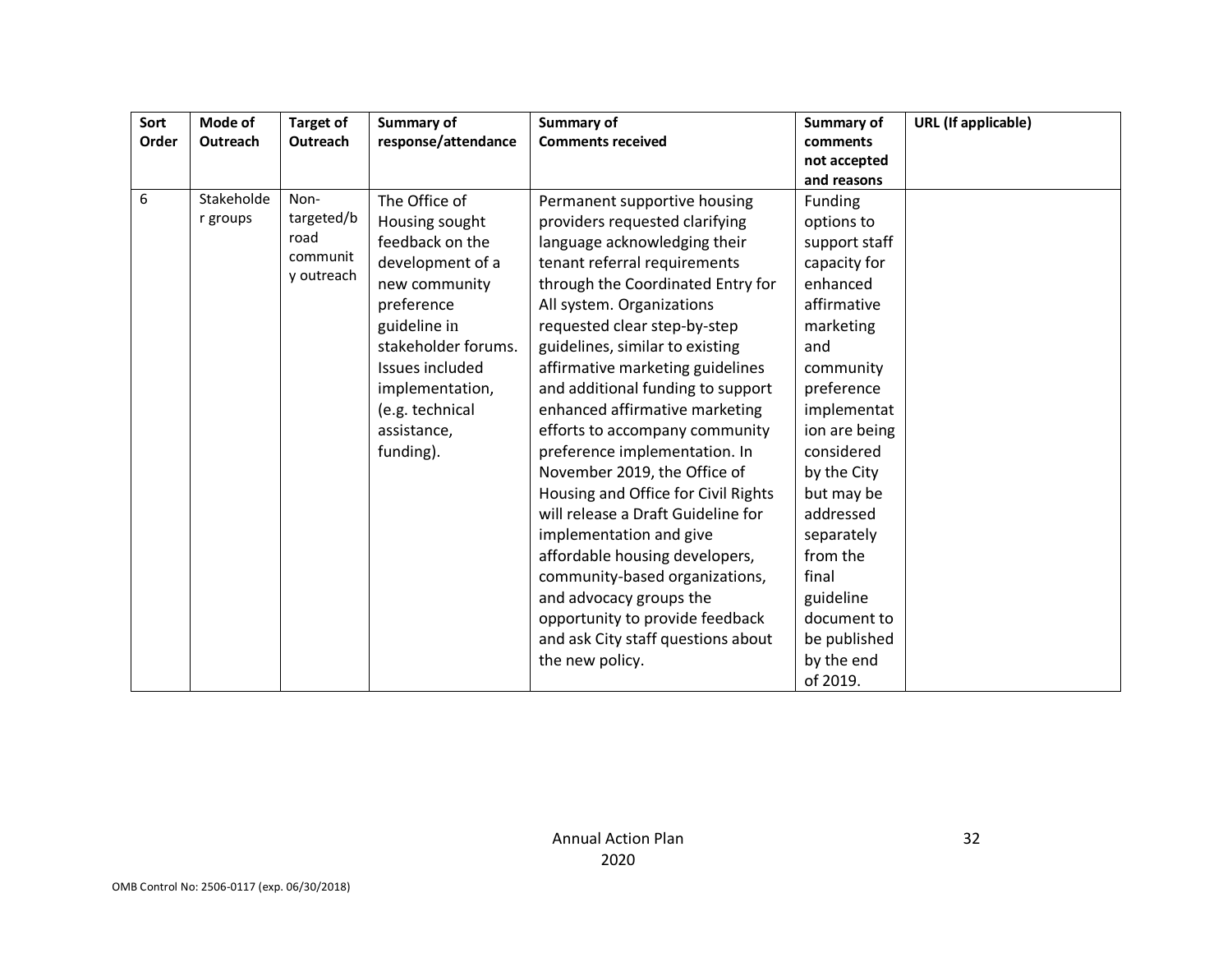| Sort  | Mode of          | Target of         | Summary of          | Summary of                           | Summary of   | <b>URL</b> (If applicable) |
|-------|------------------|-------------------|---------------------|--------------------------------------|--------------|----------------------------|
| Order | <b>Outreach</b>  | <b>Outreach</b>   | response/attendance | <b>Comments received</b>             | comments     |                            |
|       |                  |                   |                     |                                      | not accepted |                            |
|       |                  |                   |                     |                                      | and reasons  |                            |
| 7     | Applicant        | Non-              | 30-40 potential     | Opportunity to learn about Equitable | N/A          |                            |
|       | Outreach         | targeted          | applicants for EDI  | Development Initiatives and funding  |              |                            |
|       | <b>Meetings</b>  | broad             | funding             | consideration requirements           |              |                            |
|       |                  | communit          |                     |                                      |              |                            |
|       |                  |                   |                     |                                      |              |                            |
|       |                  | Non-              |                     |                                      |              |                            |
|       |                  | English           |                     |                                      |              |                            |
|       |                  | speaking          |                     |                                      |              |                            |
| 8     | <b>EDI Focus</b> | <b>Minorities</b> | 50+ stakeholders    |                                      |              |                            |
|       | Groups           | Non-              |                     |                                      |              |                            |
|       |                  | English           |                     |                                      |              |                            |
|       |                  | speaking          |                     |                                      |              |                            |
|       |                  | <b>Target LMI</b> |                     |                                      |              |                            |
|       |                  | communiti         |                     |                                      |              |                            |
|       |                  | es                |                     |                                      |              |                            |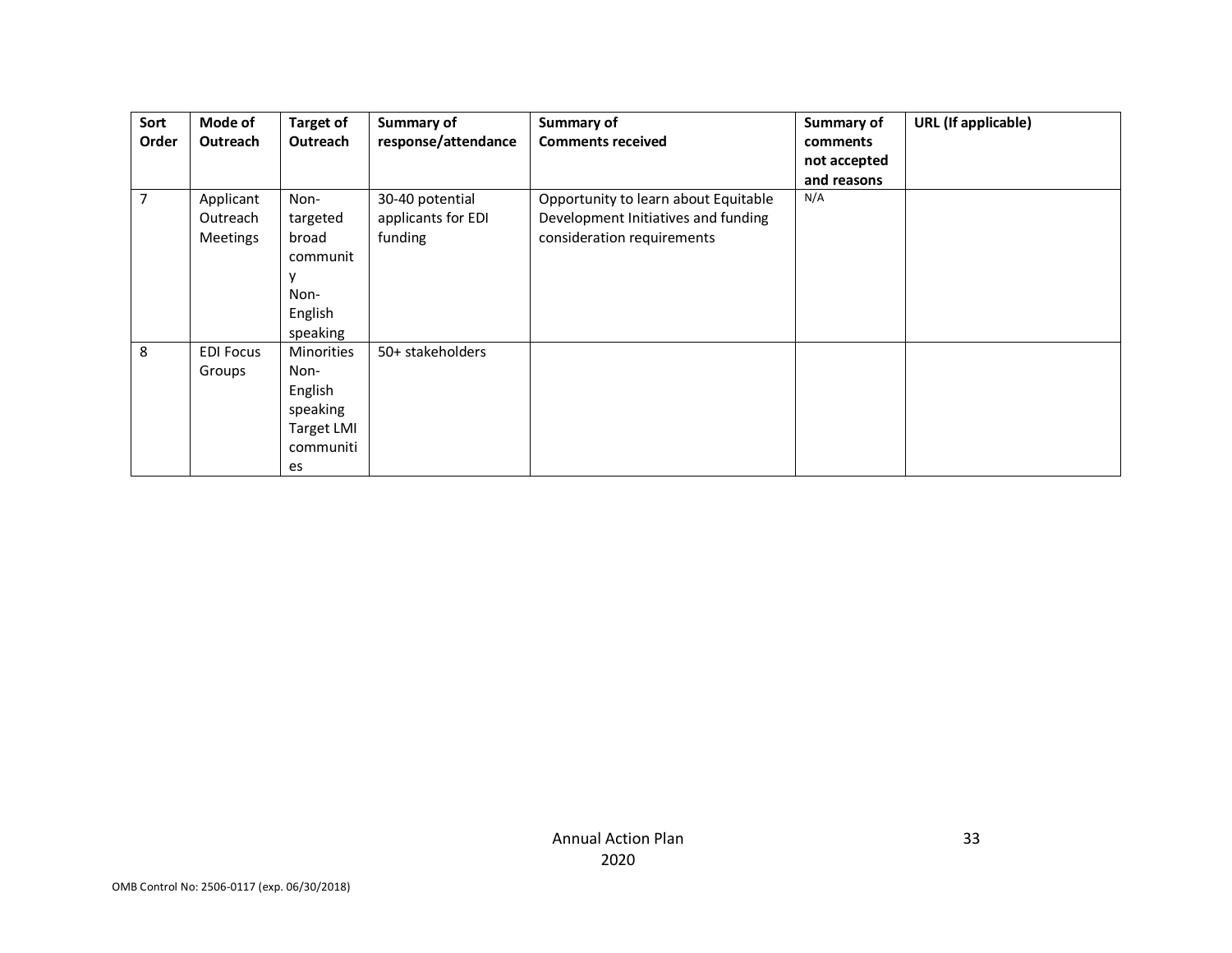| Sort<br>Order | Mode of<br>Outreach                                         | <b>Target of</b><br><b>Outreach</b>            | Summary of<br>response/attendance                                                                                                                                                                                                                                                                                                                                                                       | Summary of<br><b>Comments received</b>                                                                                                                                                                                                                                                                                                                                                                                                                                                        | Summary of<br>comments<br>not accepted<br>and reasons | <b>URL</b> (If applicable) |
|---------------|-------------------------------------------------------------|------------------------------------------------|---------------------------------------------------------------------------------------------------------------------------------------------------------------------------------------------------------------------------------------------------------------------------------------------------------------------------------------------------------------------------------------------------------|-----------------------------------------------------------------------------------------------------------------------------------------------------------------------------------------------------------------------------------------------------------------------------------------------------------------------------------------------------------------------------------------------------------------------------------------------------------------------------------------------|-------------------------------------------------------|----------------------------|
| 9             | Neighborh<br>ood<br>business<br>district<br>focus<br>groups | <b>Minorities</b><br>LMI<br>business<br>owners | Consult to address<br>commercial<br>affordability<br>challenges in high<br>displacement risk<br>areas of Seattle. On<br>June 21, 2019, OED<br>also led a focus<br>group discussion on<br>commercial<br>affordability and<br>tenant<br>improvement<br>financing. Twenty-<br>four individuals<br>representing<br>neighborhood<br>business district<br>organizations<br>participated in the<br>discussion. | Through these 1-on-1 and focus<br>group discussions, OED identified a<br>significant need for gap financing<br>that would help make it make it<br>affordable for small businesses to<br>complete tenant improvement<br>projects in newly constructed or<br>renovated spaces. Confirmed need<br>to prioritize our outreach efforts to<br>small businesses in high<br>displacement risk areas,<br>particularly small businesses with<br>minority owners and low- and<br>moderate-income owners. | None                                                  |                            |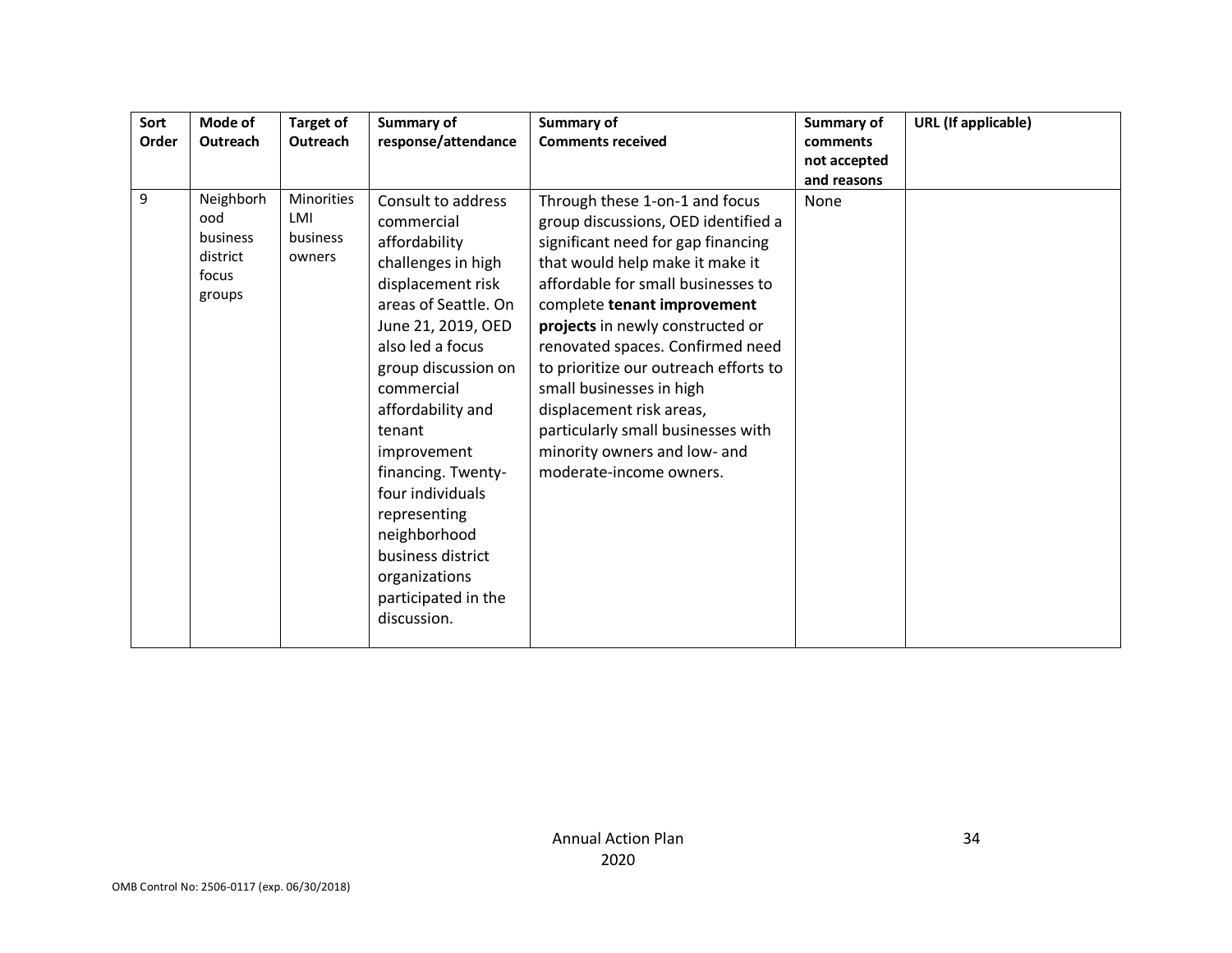| Sort<br>Order<br>10 | Mode of<br>Outreach<br>OIS Peer<br>Networks                                | <b>Target of</b><br>Outreach<br>Communit<br>y leaders,<br>businesses<br>volunteers<br>, staff<br>implement<br>ing<br>business<br>district<br>work | Summary of<br>response/attendance<br>25-45 people per<br>session, representing<br>6-12 neighborhoods<br>Plus 12 interviews and<br>focus groups<br>regarding OIS Racial<br>Equity Toolkit. | Summary of<br><b>Comments received</b><br>Racial equity trainings (4 sessions),<br>public safety, commercial<br>affordability. Shared strategies<br>and problem solved challenges to<br>do work, topics respond to<br>community requests. Groups<br>indicted priority investment in<br>context of framework for business<br>district revitalization-concerns<br>about limiting CDBG to business<br>technical assistance. | Summary of<br>comments<br>not accepted<br>and reasons<br>Engagement<br>ongoing | <b>URL</b> (If applicable)                                                                                               |
|---------------------|----------------------------------------------------------------------------|---------------------------------------------------------------------------------------------------------------------------------------------------|-------------------------------------------------------------------------------------------------------------------------------------------------------------------------------------------|--------------------------------------------------------------------------------------------------------------------------------------------------------------------------------------------------------------------------------------------------------------------------------------------------------------------------------------------------------------------------------------------------------------------------|--------------------------------------------------------------------------------|--------------------------------------------------------------------------------------------------------------------------|
| 11                  | <b>Business</b><br><b>District</b><br>action plan<br>meetings              | Communit<br>y leader,<br>stakeholde<br>rs for<br>neighborh<br>ood<br>businesses                                                                   | Funded<br>neighborhoods get<br>input from<br>stakeholders to<br>guide their district<br>action plans                                                                                      | Business support services to<br>prioritize, public safety concerns,<br>impacts from development                                                                                                                                                                                                                                                                                                                          | N/A                                                                            |                                                                                                                          |
| 12                  | Workshops<br>, site visits<br>and ride-<br>along with<br>outreach<br>teams | People<br>with lived<br>experience<br>of<br>homeless-<br>ness, and<br>service<br>providers                                                        | <b>National Innovation</b><br>Service (a consultant<br>of the City of Seattle,<br>All Home, and King<br>County) engaged with<br>123 customers and 85<br>providers.                        | Participants shared experiences with<br>the homeless response system, which<br>networks they felt connected to, and<br>perceptions of service barriers and<br>delivery challenges, as well as<br>proposed solutions to those<br>challenges.                                                                                                                                                                              |                                                                                | See methodology and details<br>of customer feedback from NIS<br>community engagement at<br>https://hrs.kc.nis.us/methods |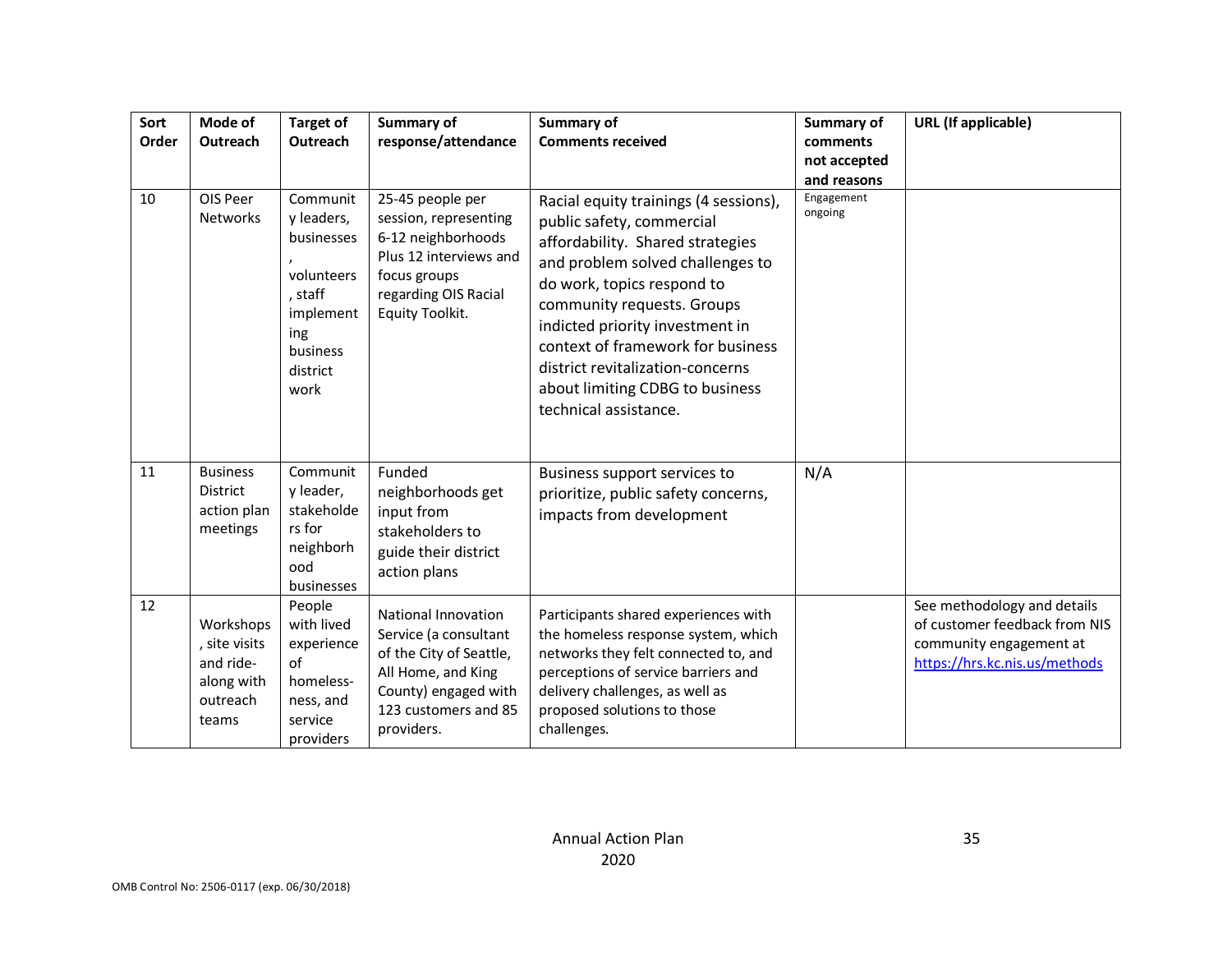| Sort<br>Order | Mode of<br>Outreach   | <b>Target of</b><br>Outreach                                            | Summary of<br>response/attendance                                                                                                                                                                                                      | Summary of<br><b>Comments received</b>                                                                                                         | Summary of<br>comments<br>not accepted<br>and reasons | <b>URL</b> (If applicable)                                                                                                                                                                                  |
|---------------|-----------------------|-------------------------------------------------------------------------|----------------------------------------------------------------------------------------------------------------------------------------------------------------------------------------------------------------------------------------|------------------------------------------------------------------------------------------------------------------------------------------------|-------------------------------------------------------|-------------------------------------------------------------------------------------------------------------------------------------------------------------------------------------------------------------|
| 13            | Communit<br>y meeting | Communit<br>y members<br>advising<br>on<br>permitted<br>encampme<br>nts | Monthly meetings in<br>seven neighborhoods,<br>attended by 6-9<br>members per group,<br>for a total of<br>approximately 40-50<br>attendees/month.                                                                                      | Participants commented on the<br>successes/outcomes and challenges of<br>the permitted encampments and<br>made recommendations.                |                                                       | <b>Comments from Community</b><br>Advisory Committees are<br>located in meeting minutes for<br>each City-permitted<br>encampment at<br>https://www.seattle.gov/hom<br>elessness/city-permitted-<br>villages |
| 14            | Communit<br>y meeting | General<br>communit<br>y, business<br>groups and<br>faith<br>groups     | Various community<br>meetings and listening<br>sessions with<br>stakeholders on a<br>range of issues<br>including proposed<br>safe parking lots,<br>permitted<br>encampments,<br>shelters, and outreach<br>to unsheltered<br>homeless. | Participants provided feedback around<br>siting of programs, cleanliness of<br>neighborhoods, resources needed,<br>services, safety, and more. |                                                       |                                                                                                                                                                                                             |
|               |                       |                                                                         |                                                                                                                                                                                                                                        |                                                                                                                                                |                                                       |                                                                                                                                                                                                             |

**Table 4 – Citizen Participation Outreach**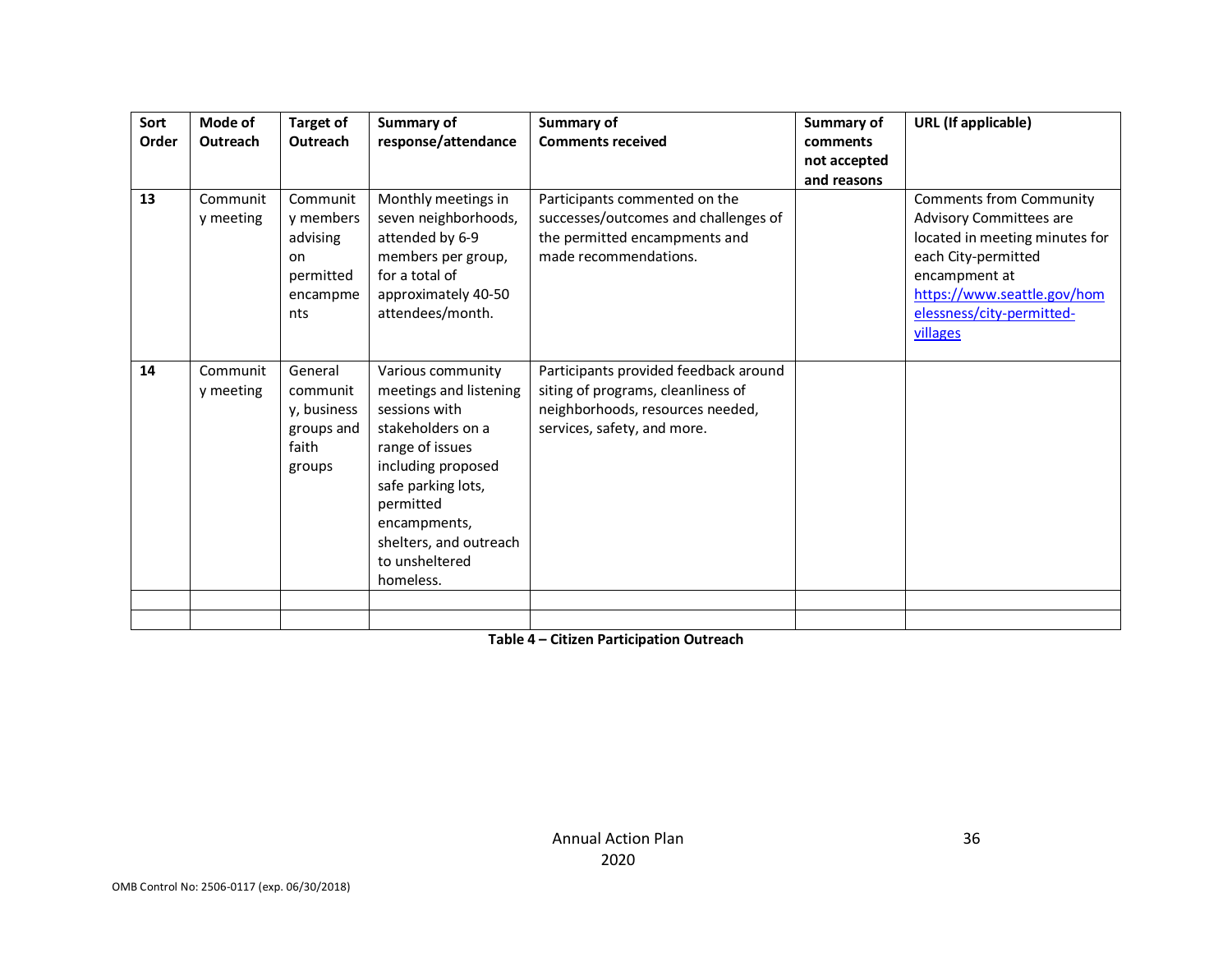# **Expected Resources**

## **AP-15 Expected Resources – 91.220(c)(1,2)**

#### **Introduction**

Overall resources in 2020 from the Consolidated Plan funds are expected to remain similar to recent years. The City of Seattle coordinates HUD's Consolidated Plan funds with other City resources such as our General Fund, Families and Education Levy, Housing Levy, federal McKinney-Vento funds, and Real Estate Excise Tax (REET) to provide for human services, affordable housing, and community and economic development. Not all the needs identified in the Consolidated Plan are addressed with HUD funds. How each fund source is used depends upon the various restrictions and regulations covering the funds and the most efficient and effective mix of funds.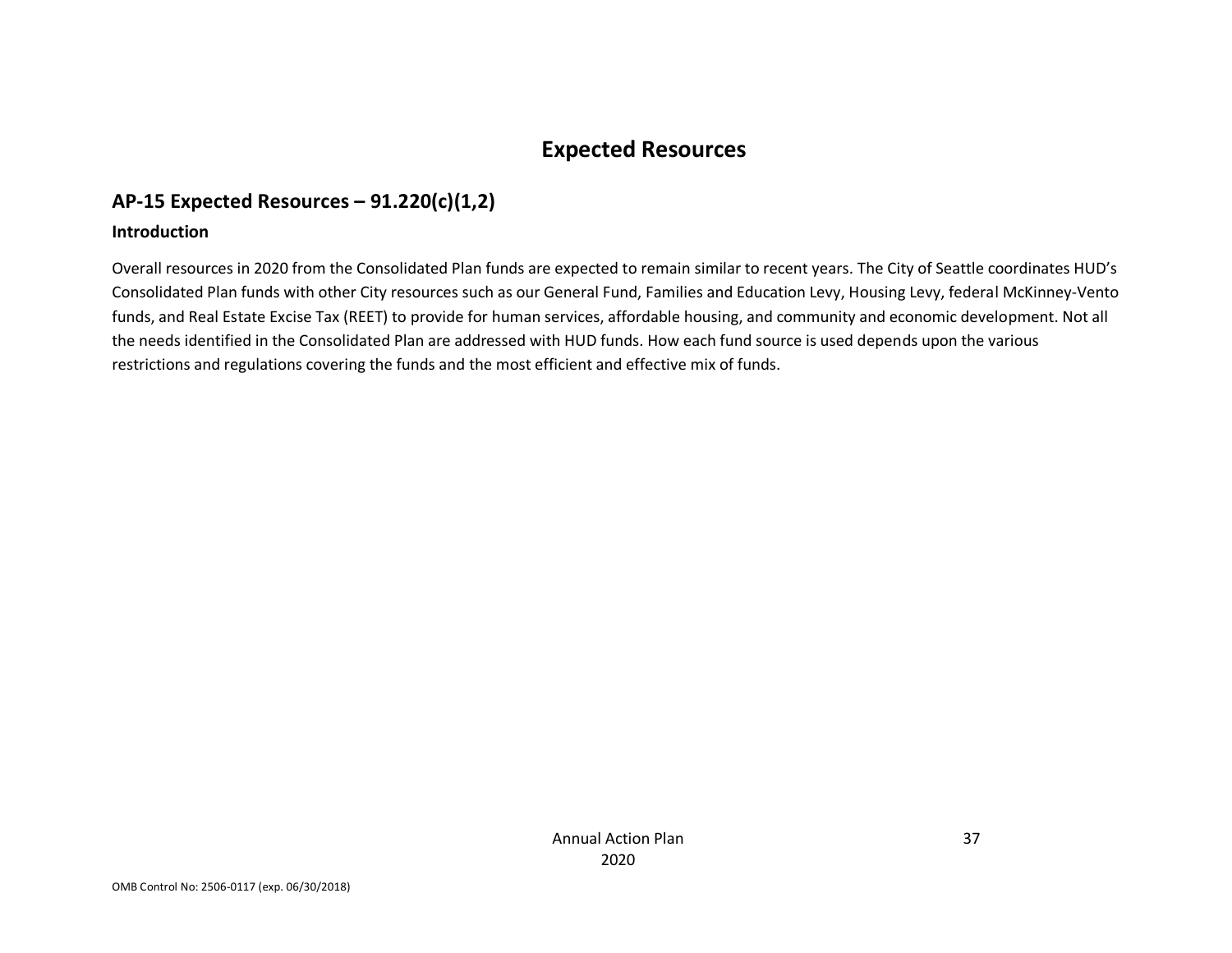| Program     | <b>Source</b><br>of<br><b>Funds</b> | <b>Uses of Funds</b>                                                                                                           |                          |                       | <b>Expected Amount Available Year 3</b> |              | <b>Expected</b><br>Amount<br><b>Available</b><br><b>Remainder of</b><br><b>ConPlan</b><br>\$ | <b>Narrative</b><br><b>Description</b>                                                                                                                                                                                                                                                       |
|-------------|-------------------------------------|--------------------------------------------------------------------------------------------------------------------------------|--------------------------|-----------------------|-----------------------------------------|--------------|----------------------------------------------------------------------------------------------|----------------------------------------------------------------------------------------------------------------------------------------------------------------------------------------------------------------------------------------------------------------------------------------------|
|             |                                     |                                                                                                                                | Annual<br>Allocation: \$ | Program<br>Income: \$ | <b>Prior Year</b><br>Resources: \$      | Total:<br>\$ |                                                                                              |                                                                                                                                                                                                                                                                                              |
| <b>CDBG</b> | Public<br>federal                   | Acquisition<br>Admin and<br>Planning<br>Economic<br>Development<br>Housing<br>Public<br>Improvements<br><b>Public Services</b> | \$9,588,335              | \$2,752,255           | \$2,952,317                             | \$15,292,907 | \$22,022,508                                                                                 | Revenue<br>projections<br>for<br>remainder<br>of Con Plan<br>assume<br>steady<br>allocation<br>plus<br>\$400,000 in<br>PI receipts<br>via<br>Revolving<br>Loan<br>programs.<br>Expected<br>amount for<br>remainder<br>of Con Plan<br>$(2021-22)$<br>includes RL<br>balance of<br>\$2,105,838 |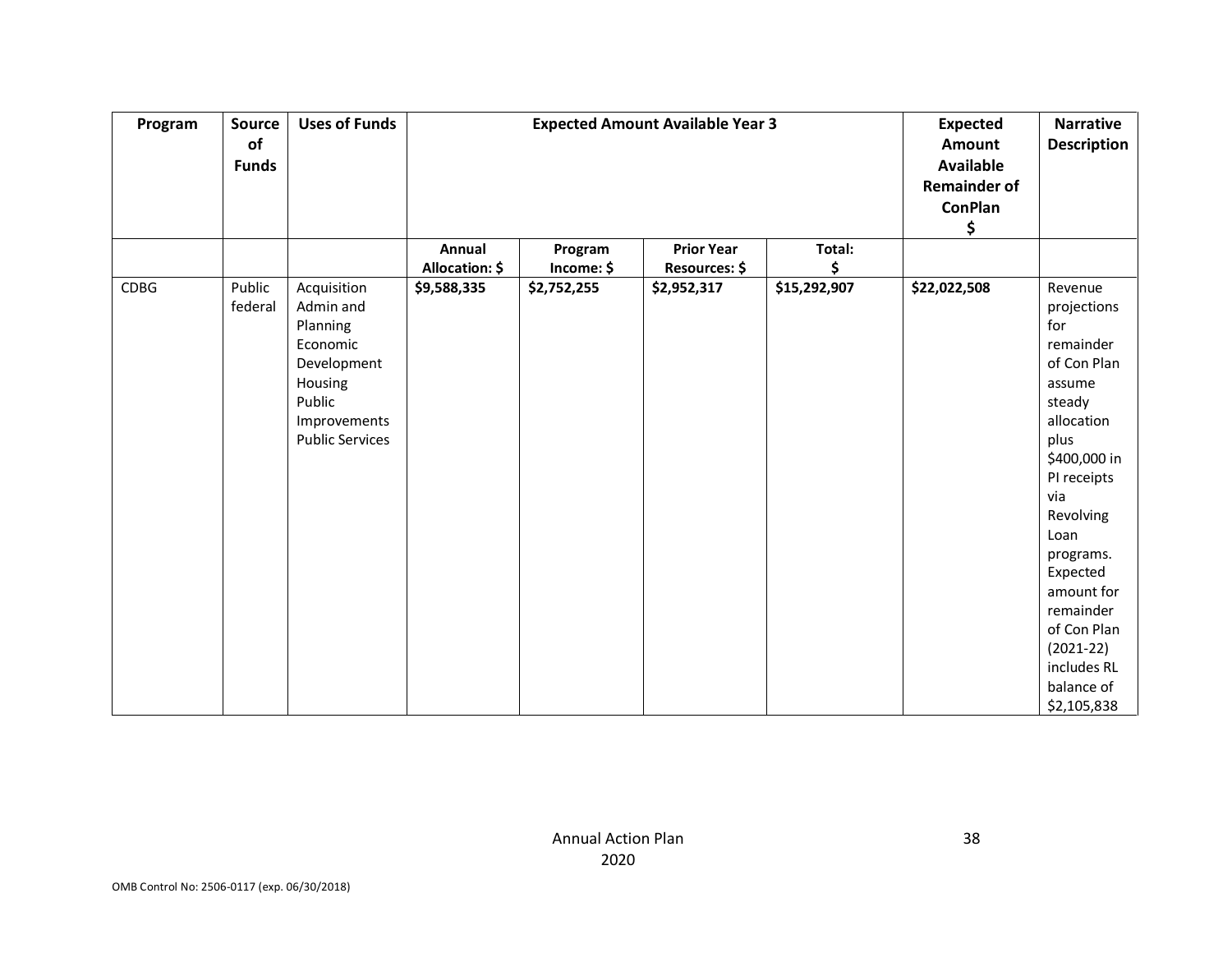| Program      | Source<br>of<br><b>Funds</b> | <b>Uses of Funds</b>                                                                                                                                                                            |                          |                                                             | <b>Expected Amount Available Year 3</b> |              | <b>Expected</b><br>Amount<br><b>Available</b><br><b>Remainder of</b><br><b>ConPlan</b><br>\$ | <b>Narrative</b><br><b>Description</b>                                                                                                                       |
|--------------|------------------------------|-------------------------------------------------------------------------------------------------------------------------------------------------------------------------------------------------|--------------------------|-------------------------------------------------------------|-----------------------------------------|--------------|----------------------------------------------------------------------------------------------|--------------------------------------------------------------------------------------------------------------------------------------------------------------|
|              |                              |                                                                                                                                                                                                 | Annual<br>Allocation: \$ | Program<br>Income: \$                                       | <b>Prior Year</b><br>Resources: \$      | Total:<br>\$ |                                                                                              |                                                                                                                                                              |
| <b>HOME</b>  | Public<br>federal            | Acquisition<br>Homebuyer<br>assistance<br>Homeowner<br>rehab<br>Multifamily<br>rental new<br>construction<br>Multifamily<br>rental rehab<br>New<br>construction for<br>ownership<br><b>TBRA</b> | \$3,390,613              | \$1,000,000                                                 | $\overline{\boldsymbol{\zeta_0}}$       | \$4,390,613  | \$8,649,945                                                                                  | Revenue<br>projections<br>for<br>remainder<br>of Con Plan<br>assume 1%<br>reduction<br>each year<br>for the<br>remainder<br>of the Con<br>Plan (2021-<br>22) |
| <b>HOPWA</b> | Public<br>federal            | Permanent<br>housing in<br>facilities<br>Permanent<br>housing<br>placement<br>Short term or<br>transitional<br>housing<br>facilities<br><b>STRMU</b><br>Supportive<br>services<br><b>TBRA</b>   | \$2,929,601              | $\overline{\boldsymbol{\mathsf{S}}\boldsymbol{\mathsf{O}}}$ | \$4,903,134                             | \$7,832,735  | \$5,859,202                                                                                  | 2020<br><b>HOPWA</b><br>funding<br>process will<br>inform how<br>allocation is<br>spent.<br>Revenue<br>projections<br>assume<br>steady<br>allocation.        |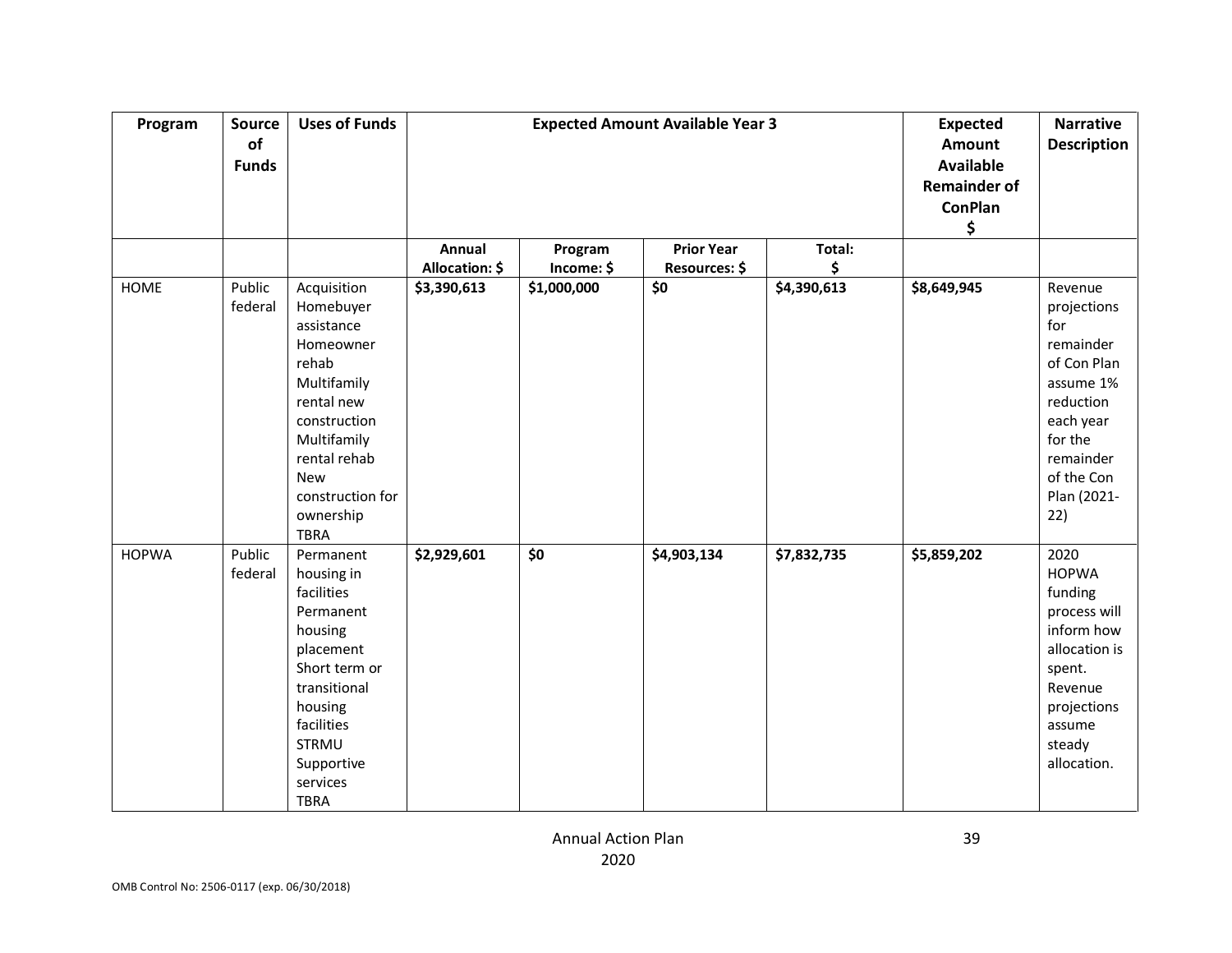| Program | Source<br>of<br><b>Funds</b> | <b>Uses of Funds</b>                                                                                                                                                                                                    |                          |                       | <b>Expected Amount Available Year 3</b> |           | <b>Expected</b><br>Amount<br><b>Available</b><br><b>Remainder of</b><br><b>ConPlan</b><br>Ş | <b>Narrative</b><br><b>Description</b>                                                       |
|---------|------------------------------|-------------------------------------------------------------------------------------------------------------------------------------------------------------------------------------------------------------------------|--------------------------|-----------------------|-----------------------------------------|-----------|---------------------------------------------------------------------------------------------|----------------------------------------------------------------------------------------------|
|         |                              |                                                                                                                                                                                                                         | Annual<br>Allocation: \$ | Program<br>Income: \$ | <b>Prior Year</b><br>Resources: \$      | Total:    |                                                                                             |                                                                                              |
| ESG     | Public<br>federal            | Conversion and<br>rehab for<br>transitional<br>housing<br>Financial<br>Assistance<br>Overnight<br>shelter<br>Rapid re-<br>housing (rental<br>assistance)<br>Rental<br>Assistance<br>Services<br>Transitional<br>housing | \$820,644                | \$0                   | \$0                                     | \$820,644 | \$1,641,288                                                                                 | Revenue<br>projections<br>for<br>remainder<br>of ConPlan,<br>assume<br>steady<br>allocation. |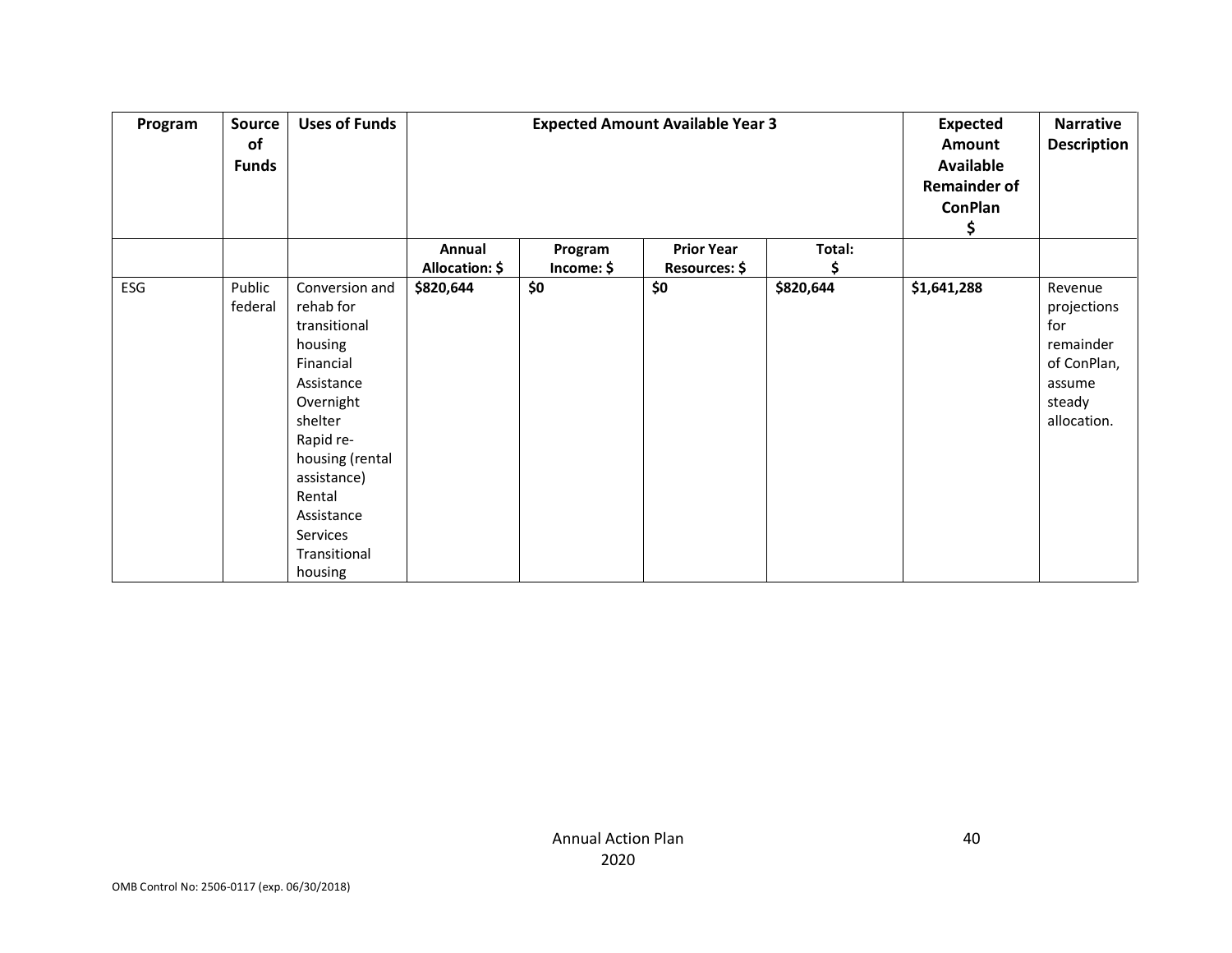| Other | Public | Acquisition   | Seattle and              |
|-------|--------|---------------|--------------------------|
|       | Local  | Economic      | <b>King County</b>       |
|       |        | Dev.          | funds                    |
|       |        | Homeowner     | including                |
|       |        | rehab         | General                  |
|       |        | Housing       | Funds; e.g.              |
|       |        | Multifamily   | Seattle                  |
|       |        | rental new    | Housing                  |
|       |        | construction  | Levy, Move               |
|       |        | Multifamily   | Seattle Levy,<br>Seattle |
|       |        | rental rehab  | Families                 |
|       |        | Overnight     | Education                |
|       |        | shelter       | Preschool                |
|       |        | Permanent     | and Promise              |
|       |        |               | Levy, Seattle            |
|       |        | housing in    | Mandatory                |
|       |        | facilities    | Housing                  |
|       |        | Permanent     | Affordability            |
|       |        | housing       | Revenue,                 |
|       |        | placement     | Seattle Park             |
|       |        | Public        | and                      |
|       |        | Improvements  | Recreation               |
|       |        | Public        |                          |
|       |        | Services      |                          |
|       |        | Rapid re-     |                          |
|       |        | housing       |                          |
|       |        | Rental        |                          |
|       |        | Assistance    |                          |
|       |        | Short term or |                          |
|       |        | transitional  |                          |
|       |        | housing       |                          |
|       |        | facilities    |                          |
|       |        | Supportive    |                          |
|       |        | services      |                          |
|       |        | Transitional  |                          |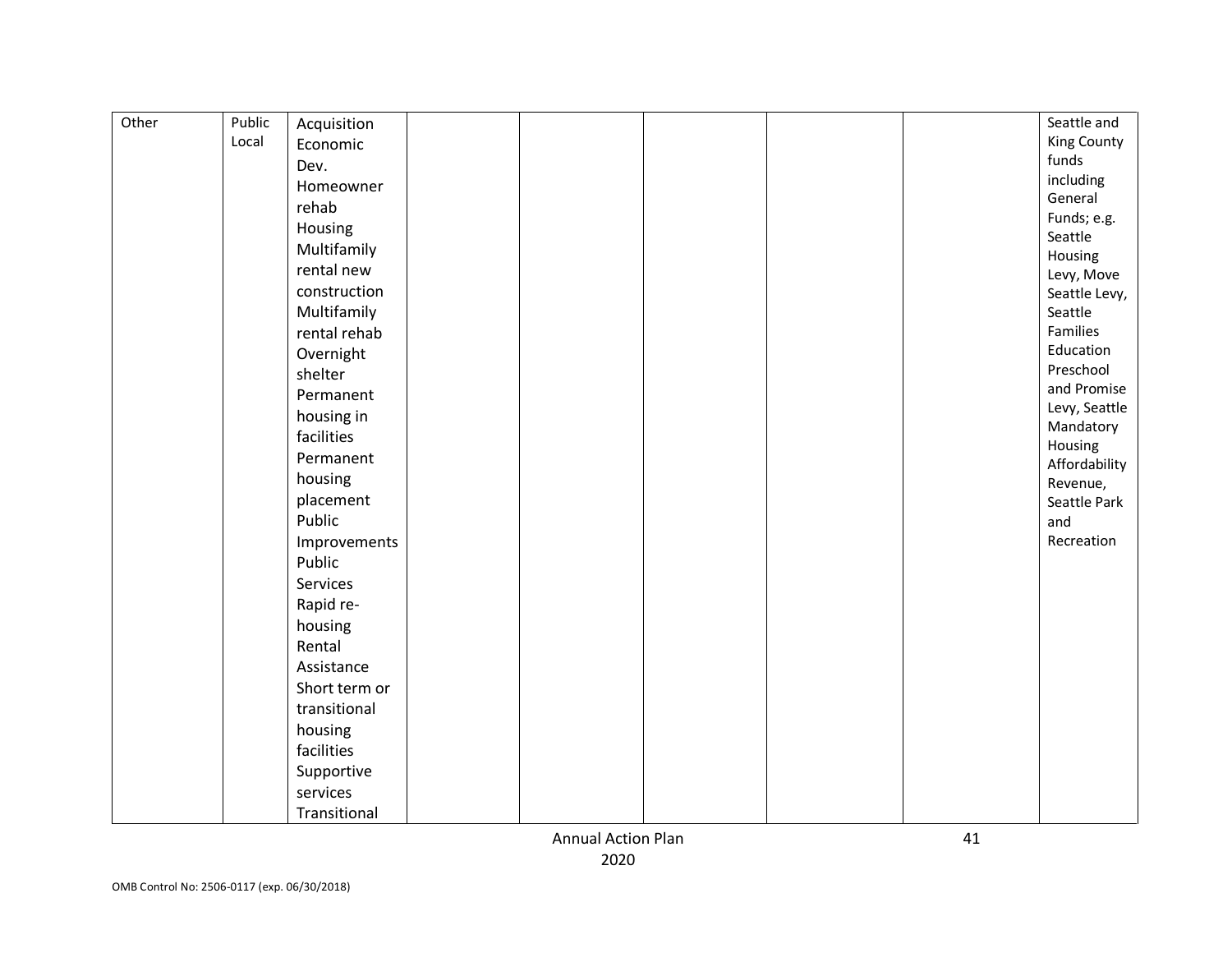| Program | <b>Source</b><br><b>of</b><br><b>Funds</b> | <b>Uses of Funds</b> |                          |                       | <b>Expected Amount Available Year 3</b> |        | Expected<br>Amount<br><b>Available</b><br><b>Remainder of</b><br><b>ConPlan</b> | <b>Narrative</b><br><b>Description</b> |
|---------|--------------------------------------------|----------------------|--------------------------|-----------------------|-----------------------------------------|--------|---------------------------------------------------------------------------------|----------------------------------------|
|         |                                            |                      | Annual<br>Allocation: \$ | Program<br>Income: \$ | <b>Prior Year</b><br>Resources: \$      | Total: |                                                                                 |                                        |
|         |                                            | housing              |                          |                       |                                         |        |                                                                                 |                                        |

**Table 5 - Expected Resources – Priority Table**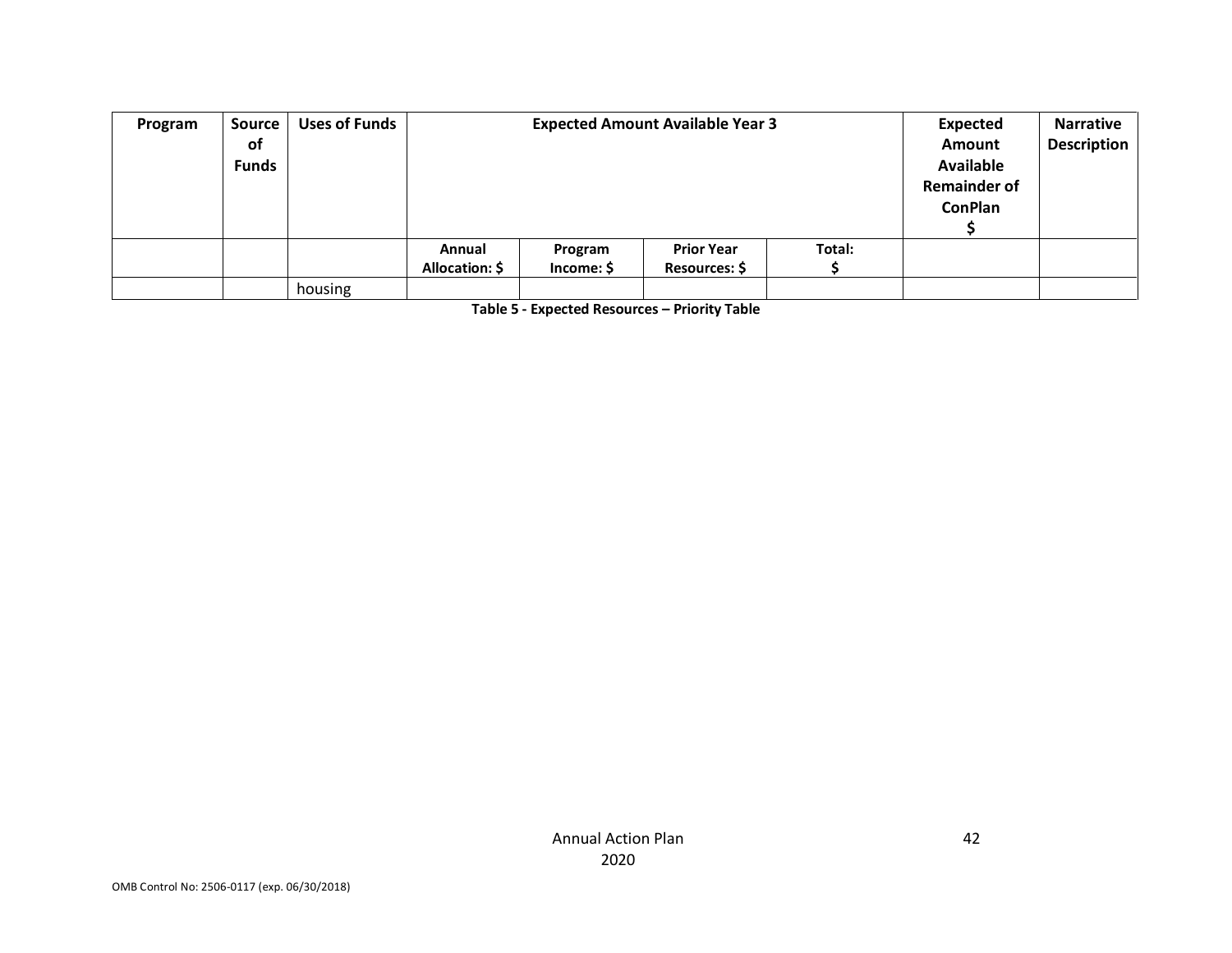## **Explain how federal funds will leverage those additional resources (private, state and local funds), including a description of how matching requirements will be satisfied**

OH: federal funds are leveraged in multiple ways:

- City of Seattle Housing Levy: Seven years of Levy (2017-2023) will generate \$201 million for multifamily rental projects; \$42 million for O&M, \$9.5 for homeownership and \$11.5 for housing stability programs.
- MF Rental and Home Repair Programs leverages other local funding including the City's Incentive Zoning Program, Mandatory Housing Affordability Program, repaid loans from investments of prior City levies, investment earnings, and City surplus property sales. Beginning in 2020, local City revenue for housing will also include the Real Estate Excise Tax, which is available for housing purposes between the years of 2020 and 2025, and the Local Option Bond, which is allowable beginning in 2020 due to a State legislative change.
- Some HOME and CDBG funds leverage King County DCHS funding, estimated at approximately \$1.5 million in Vets and Human Services Levy and Document Recording Fee funding, in addition to approximately \$6 million in Transit Oriented Development bonding authority. In addition, State Housing Trust Fund, with approximately \$10 million towards Seattle projects and the Low-Income Housing Tax Credits and private debt will be used.
- To meet match requirements for HOME, the City of Seattle tracks and reports on Yield Foregone.

HSD: allocation of \$10.2 million in Consolidated Plan funds for services supporting homeless and lowincome persons and families and approximately \$14 million in federal McKinney funding is leveraged with nearly \$56 million in local General Fund resources for the Addressing Homelessness Budget Control Level.

OPCD: CDBG funds designated for the EDI are leveraged with \$5 million in local government funding. Projects frequently have significant amounts of both private and public dollars from additional sources.

OIRA: The continuing success of the ESL for Work RTW program has led to new opportunities to leverage existing CDBG funding to obtain \$25,500 in City of Seattle General Funds to add program enhancements to the existing program model. The city of Seattle has also dedicated \$225,000 in annual general funds to support RTW programs in other economic distressed zip codes in West and North Seattle.

### **If appropriate, describe publicly owned land or property located within the jurisdiction that may be used to address the needs identified in the plan**

The City of Seattle considers many strategies to address homelessness, including considering public land. Previous strategies used include siting emergency shelters or sanctioned encampments on public land/buildings. Examples in the Human Services Department include the Seattle Navigation Center and permitted encampments known locally as "villages." The City has also used strategies of selling land/buildings to finance new shelter beds or housing, such as in 2018 when proceeds from the sale of a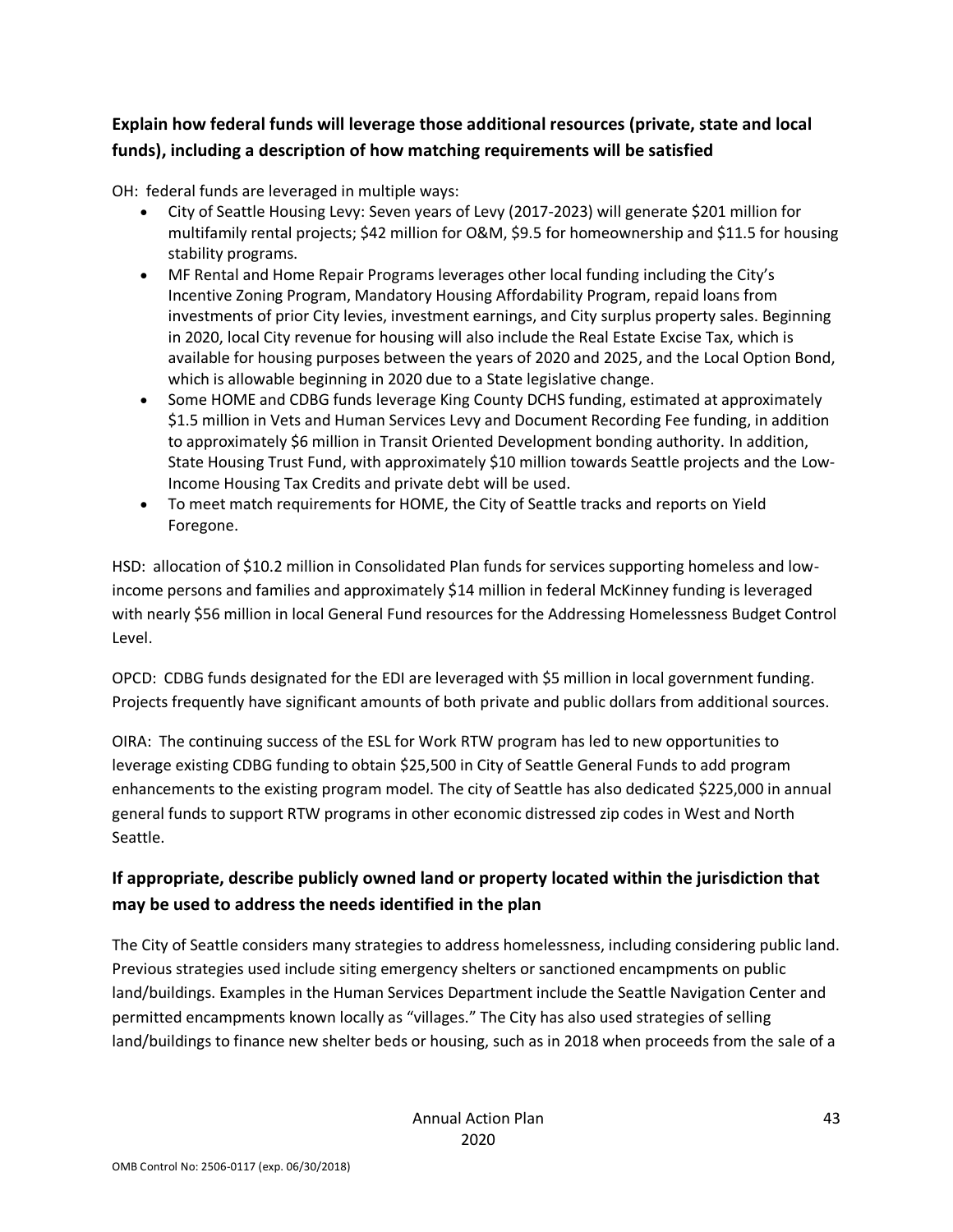building were purposed for adding 500 new shelter beds.

The Office of Housing is working on several projects using publicly owned land:

- **K-Site:** In June of 2018, the City issued and Request for Proposal for an 11,000 square foot surplus property in the Uptown neighborhood of Seattle. The city prioritized homeless housing and awarded the property and \$8 million dollars to Plymouth Housing. Plymouth proposes to develop 72 units of "graduation" housing for formerly homeless individuals and 19 permanent supportive housing units. The project includes an arts component on the ground floor, housing "Path with Arts", a nonprofit who transforms lives of people recovering from homelessness addiction and other trauma, by harnessing the power of creative engagement as a bridge and path to stability.
- **Yesler Terrace:** Per a Cooperative Agreement signed by the City and SHA in 2012, the two parties continue to coordinate on the execution of housing covenants between the City, SHA, and private developers, in conjunction with sales of SHA-owned land in the Master Planned Community Yesler Terrace (MPC-YT) zone. Additionally, the City continues to track SHA's progress toward development and affordability goals, as stated in the Cooperative Agreement and its subsequent amendments.
- **SCL properties:** The City will transfer two City-light owned properties at no cost to non-profit developers for the creation of permanently affordable homes. All homes created will be available to first-time, low-income homebuyers at or below 80% AMI. One site will be transferred to Habitat for Humanity for the creation of 8 townhomes along with a \$720,000 funding award from the Office of Housing. The other site will be transferred to Homestead Community Land Trust along with a \$1.5 million funding award from the Office of Housing.
- **Yakima:** The City will transfer this site to Homestead Community Land Trust at no cost for the development of 10 permanently affordable homes for low-income, first-time homebuyers at or below 80% AMI. The Office of Housing is also providing a \$900,000 funding award. Construction will begin this spring.

#### **Discussion**

The City's use of the Consolidated Plan funds is based on the purpose of the funds, eligible activities, and those of other financial resources available to the City, such as our housing levy, families and education levy, and general fund. We try to match the fund source to its best use in the context of all the other funds. Our contingency plan is found in Section AP-35. If necessary due to unanticipated revenue changes (either in the allocation or in program income) that necessitate a substantial amendment, formal City budget action will take place to adjust affected budget authorizations to departments.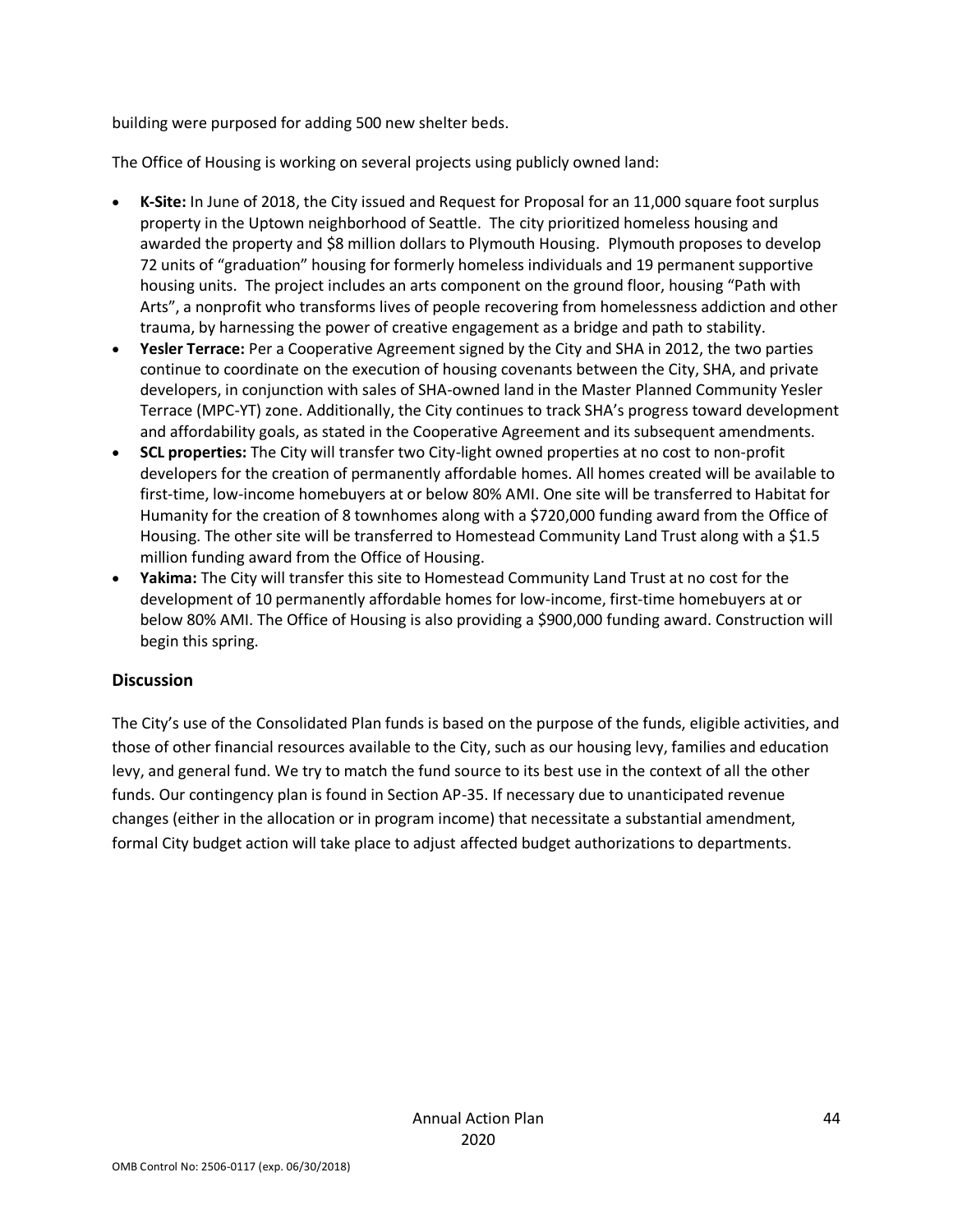# **Annual Goals and Objectives**

## **AP-20 Annual Goals and Objectives**

#### **Goals Summary Information**

| Sort<br>Order  | <b>Goal Name</b>              | <b>Start</b><br>Year | End<br>Year | Category    | Geographic<br>Area | <b>Needs Addressed</b>       | <b>Funding</b> | <b>Goal Outcome Indicator</b> |
|----------------|-------------------------------|----------------------|-------------|-------------|--------------------|------------------------------|----------------|-------------------------------|
| $\mathbf{1}$   | <b>CPD: Increase homeless</b> | 2018                 | 2022        | Homeless    |                    | AFH: Displacement due to     | CDBG:          | Homeless Person               |
|                | services                      |                      |             |             |                    | economic pressure            | \$3,354,765    | Overnight Shelter:            |
|                |                               |                      |             |             |                    | AFH: Lack of Afford, Access. |                |                               |
|                |                               |                      |             |             |                    | Hsg in Range of Sizes        | ESG:           | 4,802 Persons Assisted        |
|                |                               |                      |             |             |                    |                              | \$820,644      |                               |
|                |                               |                      |             |             |                    |                              |                | <b>Rental Assistance:</b>     |
|                |                               |                      |             |             |                    |                              | HOPWA:         | 340 Households Assisted       |
|                |                               |                      |             |             |                    |                              | \$7,832,835    |                               |
|                |                               |                      |             |             |                    |                              |                |                               |
|                |                               |                      |             |             |                    |                              |                |                               |
|                |                               |                      |             |             |                    |                              |                |                               |
|                |                               |                      |             |             |                    |                              |                |                               |
| $\overline{2}$ | <b>CPD: Increase Small</b>    | 2018                 | 2022        | Non-Housing |                    | AFH: Lack Public Investment  | CDBG:          | <b>Businesses assisted:</b>   |
|                | <b>Business Assistance</b>    |                      |             | Community   |                    | in Specific Neighbhds.       | \$3,874,075    |                               |
|                |                               |                      |             | Development |                    | <b>AFH: Lack Private</b>     |                | 650                           |
|                |                               |                      |             |             |                    | Investment in Specific       |                |                               |
|                |                               |                      |             |             |                    | Neighbhds                    |                |                               |
|                |                               |                      |             |             |                    | AFH: Lack of                 |                |                               |
|                |                               |                      |             |             |                    | Educational/Employment       |                |                               |
|                |                               |                      |             |             |                    | Spprt for LMI                |                |                               |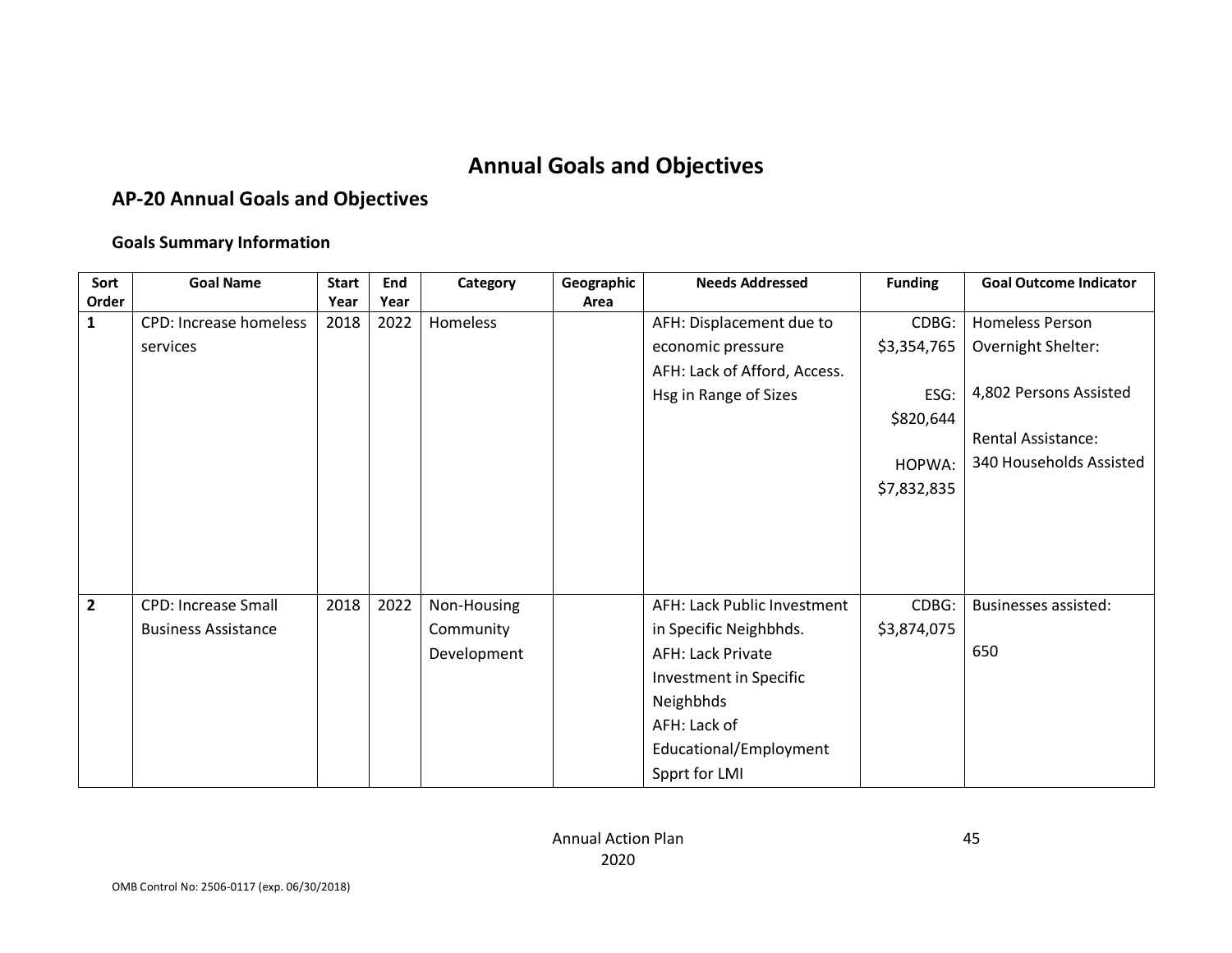| Sort  | <b>Goal Name</b>             | <b>Start</b> | End  | Category             | Geographic | <b>Needs Addressed</b>             | <b>Funding</b> | <b>Goal Outcome Indicator</b>    |
|-------|------------------------------|--------------|------|----------------------|------------|------------------------------------|----------------|----------------------------------|
| Order |                              | Year         | Year |                      | Area       |                                    |                |                                  |
| 3     | <b>CPD: Access to Nature</b> | 2018         | 2022 | Non-Housing          |            | AFH: Lack Public Investment        | CDBG:          | Public Facility or               |
|       | and Physical Activities      |              |      | Community            |            | in Specific Neighbhds.             | \$1,578,441    | <b>Infrastructure Activities</b> |
|       |                              |              |      | Development          |            | AFH: Inaccessible                  |                | other than                       |
|       |                              |              |      |                      |            | Infrastructure                     |                | Low/Moderate Income              |
|       |                              |              |      |                      |            |                                    |                | Housing Benefit:                 |
|       |                              |              |      |                      |            |                                    |                |                                  |
|       |                              |              |      |                      |            |                                    |                | 35000                            |
|       |                              |              |      |                      |            |                                    |                |                                  |
|       |                              |              |      |                      |            |                                    |                | Persons Assisted                 |
| 4     | AFH/CPD:Resources for        | 2018         | 2022 | Affordable           |            | AFH: Displacement due to           | CDBG:          | <b>Homeowner Housing</b>         |
|       | at-risk renters/owners       |              |      | Housing              |            | economic pressure                  | \$605,462      | Rehabilitated:                   |
|       |                              |              |      | Non-Homeless         |            | AFH: Location & Type of            |                |                                  |
|       |                              |              |      | <b>Special Needs</b> |            | Affordable Housing                 |                | 30                               |
|       |                              |              |      |                      |            | AFH: Access to financial           |                |                                  |
|       |                              |              |      |                      |            | services                           |                | Household Housing Unit           |
|       |                              |              |      |                      |            | AFH:Access publicly                |                |                                  |
|       |                              |              |      |                      |            | supprted hsg for ppl               |                |                                  |
|       |                              |              |      |                      |            | w/disabil                          |                |                                  |
|       |                              |              |      |                      |            | AFH: Impediments to                |                |                                  |
|       |                              |              |      |                      |            | mobility                           |                |                                  |
|       |                              |              |      |                      |            | <b>AFH: Private Discrimination</b> |                |                                  |
|       |                              |              |      |                      |            | AFH: Access to Medical             |                |                                  |
|       |                              |              |      |                      |            | Services                           |                |                                  |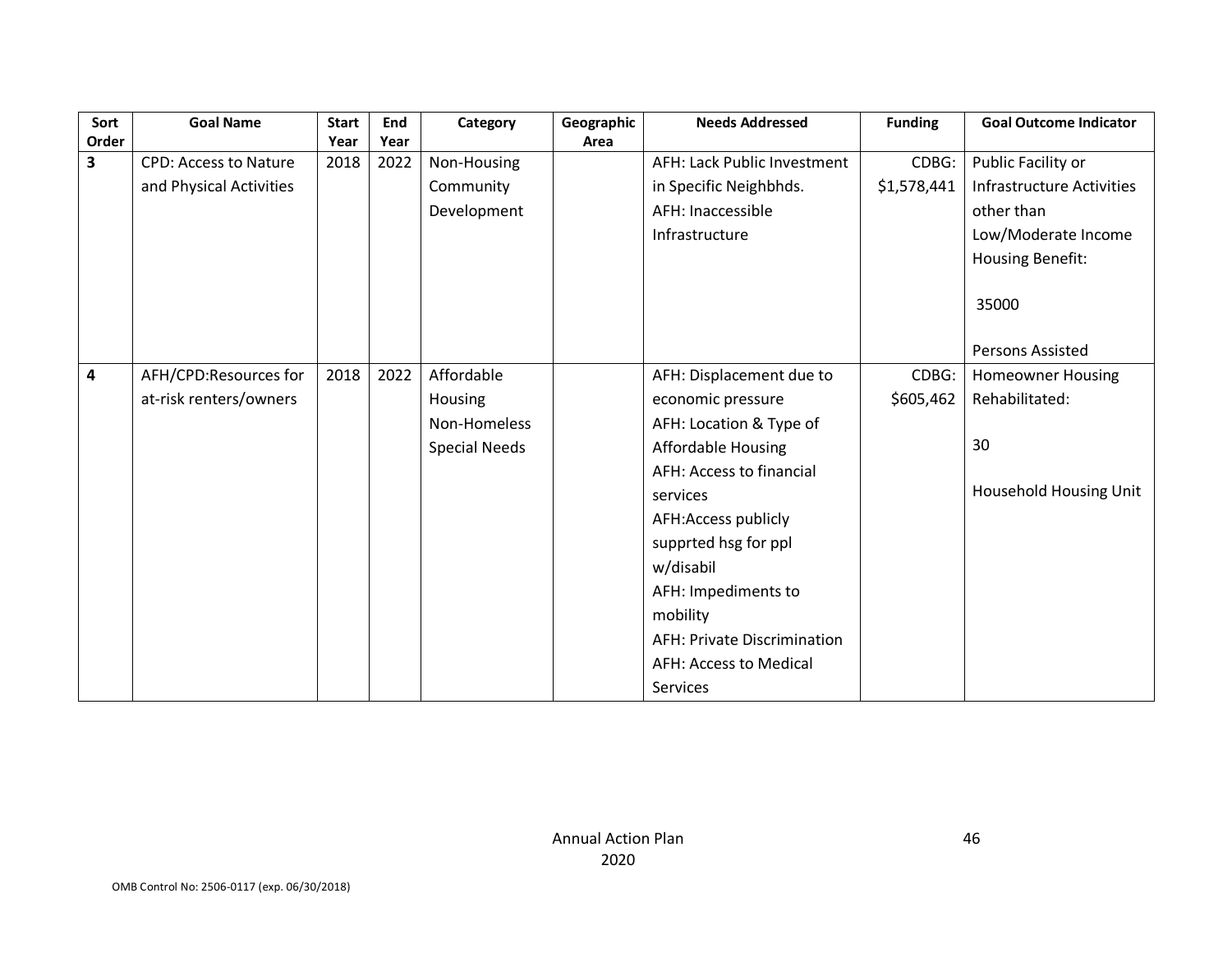| Sort                    | <b>Goal Name</b>            | <b>Start</b> | End  | Category    | Geographic | <b>Needs Addressed</b>             | <b>Funding</b> | <b>Goal Outcome Indicator</b>    |
|-------------------------|-----------------------------|--------------|------|-------------|------------|------------------------------------|----------------|----------------------------------|
| Order                   |                             | Year         | Year |             | Area       |                                    |                |                                  |
| 5                       | AFH/CPD: Preserve and       | 2018         | 2022 | Affordable  |            | AFH: Displacement due to           | CDBG:          | Rental units                     |
|                         | increase affordable         |              |      | Housing     |            | economic pressure                  | \$3,000,000    | constructed:                     |
|                         | housing                     |              |      |             |            | AFH: Location & Type of            | HOME:          |                                  |
|                         |                             |              |      |             |            | <b>Affordable Housing</b>          | \$4,390,613    | 22                               |
|                         |                             |              |      |             |            | AFH: Lack Public Investment        |                |                                  |
|                         |                             |              |      |             |            | in Specific Neighbhds.             |                | Household Housing Unit           |
|                         |                             |              |      |             |            | AFH: Community Opposition          |                |                                  |
|                         |                             |              |      |             |            | AFH: Insufficient Investment       |                | <b>Rental Units</b>              |
|                         |                             |              |      |             |            | in Affordable Housing              |                | rehabilitated:                   |
|                         |                             |              |      |             |            | AFH: Access to financial           |                |                                  |
|                         |                             |              |      |             |            | services                           |                |                                  |
|                         |                             |              |      |             |            | AFH: Availability/Type of          |                |                                  |
|                         |                             |              |      |             |            | Public Transport.                  |                | 1134                             |
|                         |                             |              |      |             |            | AFH: Impediments to                |                |                                  |
|                         |                             |              |      |             |            | mobility                           |                |                                  |
|                         |                             |              |      |             |            | <b>AFH: Private Discrimination</b> |                | Household Housing Unit           |
|                         |                             |              |      |             |            | AFH: Scarcity/High Costs of        |                |                                  |
|                         |                             |              |      |             |            | Land                               |                |                                  |
| $\overline{\mathbf{z}}$ | <b>AFH/CPD: Initiatives</b> | 2018         | 2022 | Non-Housing |            | AFH: Impediments to                | CDBG:          | Public Facility or               |
|                         | support marginalized        |              |      | Community   |            | mobility                           | \$400,000      | <b>Infrastructure Activities</b> |
|                         | groups                      |              |      | Development |            | <b>AFH: Lack Private</b>           |                | other than                       |
|                         |                             |              |      |             |            | Investment in Specific             |                | Low/Moderate Income              |
|                         |                             |              |      |             |            | Neighbhds                          |                | <b>Housing Benefit:</b>          |
|                         |                             |              |      |             |            | AFH: Lack of                       |                |                                  |
|                         |                             |              |      |             |            | Educational/Employment             |                | 150                              |
|                         |                             |              |      |             |            | Spprt for LMI                      |                |                                  |
|                         |                             |              |      |             |            | AFH: Scarcity/High Costs of        |                | <b>Persons Assisted</b>          |
|                         |                             |              |      |             |            | Land                               |                |                                  |
|                         |                             |              |      |             |            |                                    |                |                                  |

Annual Action Plan 2020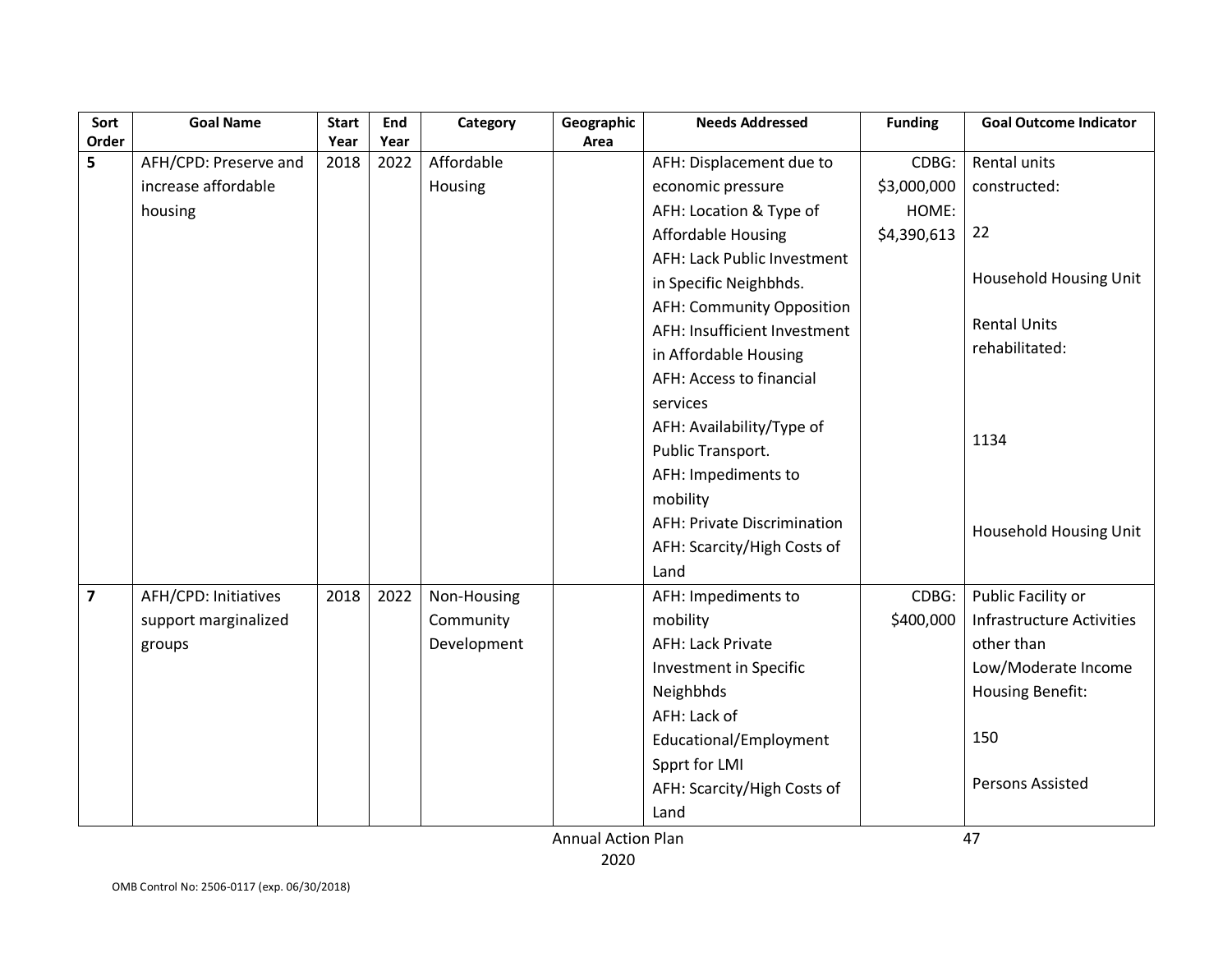| Sort  | <b>Goal Name</b>   | <b>Start</b> | End  | Category              | Geographic | <b>Needs Addressed</b>            | <b>Funding</b> | <b>Goal Outcome Indicator</b> |
|-------|--------------------|--------------|------|-----------------------|------------|-----------------------------------|----------------|-------------------------------|
| Order |                    | Year         | Year |                       | Area       |                                   |                |                               |
| 8     | AFH/CPD: Equitable | 2018         | 2022 | <b>Public Housing</b> |            | AFH: Impediments to               | CDBG:          | Public Facility or            |
|       | investment across  |              |      | Non-Housing           |            | mobility                          | \$430,000      | Infrastructure Activities     |
|       | communities        |              |      | Community             |            | <b>AFH: Lack Private</b>          |                | other than                    |
|       |                    |              |      | Development           |            | Investment in Specific            |                | Low/Moderate Income           |
|       |                    |              |      |                       |            | Neighbhds                         |                | Housing Benefit:              |
|       |                    |              |      |                       |            | AFH: Lack of                      |                | 350                           |
|       |                    |              |      |                       |            | Educational/Employment            |                |                               |
|       |                    |              |      |                       |            | Spprt for LMI                     |                | <b>Jobs Created:</b>          |
|       |                    |              |      |                       |            | AFH: Scarcity/High Costs of       |                | 14                            |
|       |                    |              |      |                       |            | Land                              |                |                               |
|       |                    |              |      |                       |            | AFH: Historic Siting of           |                |                               |
|       |                    |              |      |                       |            | <b>Publicly Supported Housing</b> |                |                               |
|       |                    |              |      |                       |            | AFH: Historic Disinvestment       |                |                               |
|       |                    |              |      |                       |            | in Public Hsg Community           |                |                               |
|       |                    |              |      |                       |            |                                   |                |                               |
|       |                    |              |      |                       |            |                                   |                |                               |
|       |                    |              |      |                       |            |                                   |                |                               |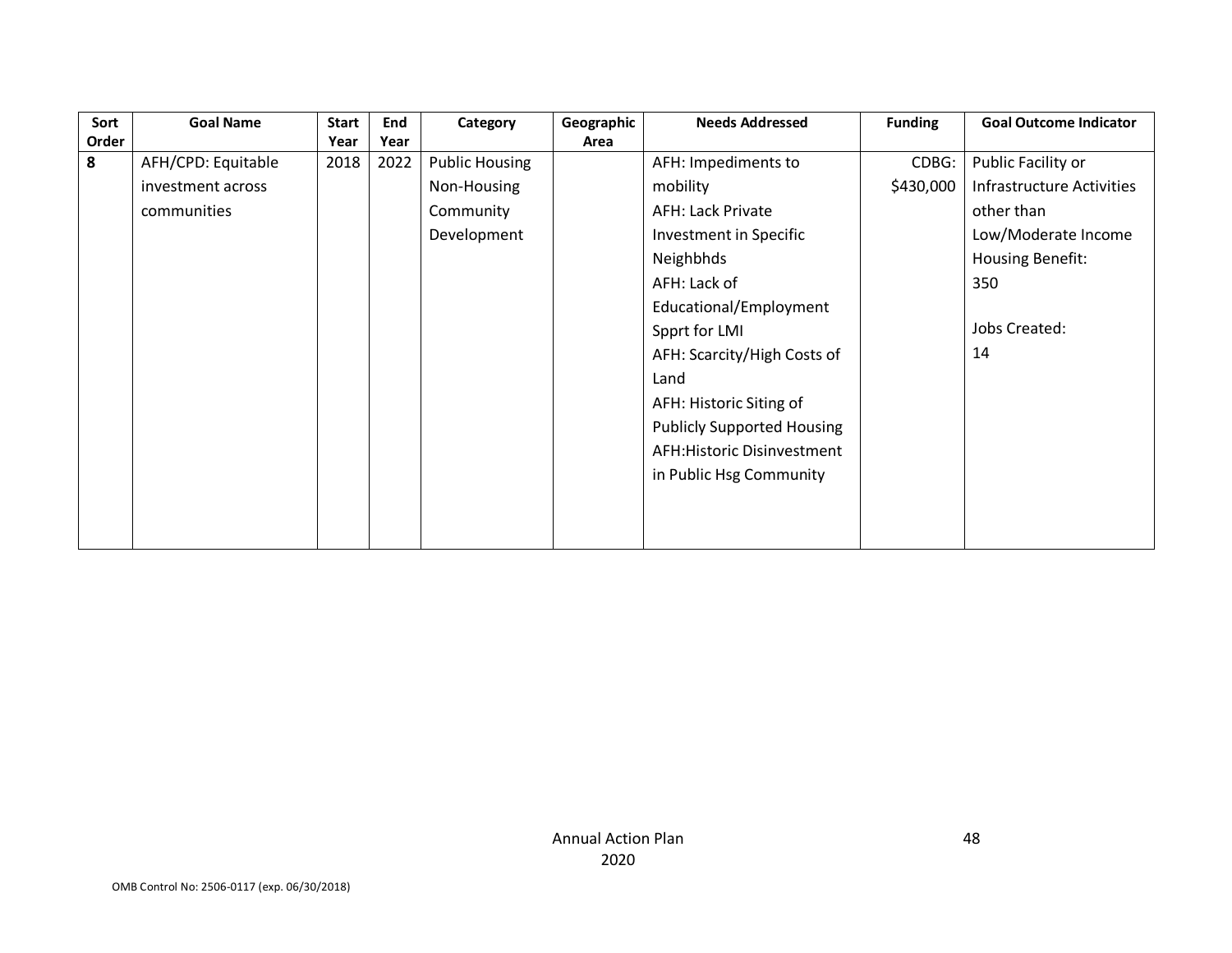| Sort  | <b>Goal Name</b>              | <b>Start</b> | End  | Category              | Geographic | <b>Needs Addressed</b>            | <b>Funding</b> | <b>Goal Outcome Indicator</b> |
|-------|-------------------------------|--------------|------|-----------------------|------------|-----------------------------------|----------------|-------------------------------|
| Order |                               | Year         | Year |                       | Area       |                                   |                |                               |
| 9     | AFH/CPD: Provide              | 2018         | 2022 | Affordable            |            | AFH: Displacement due to          | CDBG:          | <b>Homeowner Housing</b>      |
|       | housing/services to           |              |      | Housing               |            | economic pressure                 | \$449,917      | Rehabilitated:                |
|       | seniors                       |              |      | <b>Public Housing</b> |            | AFH: Location & Type of           |                |                               |
|       |                               |              |      |                       |            | <b>Affordable Housing</b>         |                | 500                           |
|       |                               |              |      |                       |            | AFH: Lack of Afford, Access.      |                |                               |
|       |                               |              |      |                       |            | Hsg in Range of Sizes             |                | Household Housing Unit        |
|       |                               |              |      |                       |            | AFH: Lack of Afford. in-          |                |                               |
|       |                               |              |      |                       |            | Home/Com Based Spprt              |                |                               |
|       |                               |              |      |                       |            | Serv.                             |                |                               |
|       |                               |              |      |                       |            | AFH: Lack of Afford               |                |                               |
|       |                               |              |      |                       |            | Integrated Hsg-Ind w/Supp         |                |                               |
|       |                               |              |      |                       |            | Serv                              |                |                               |
|       |                               |              |      |                       |            | AFH: Lack of Hsg                  |                |                               |
|       |                               |              |      |                       |            | <b>Accessibility Modification</b> |                |                               |
|       |                               |              |      |                       |            | Assist                            |                |                               |
|       |                               |              |      |                       |            | <b>AFH: Lack Private</b>          |                |                               |
|       |                               |              |      |                       |            | Investment in Specific            |                |                               |
|       |                               |              |      |                       |            | Neighbhds                         |                |                               |
| 10    | <b>CPD: Increase Disaster</b> | 2018         | 2022 | Affordable            |            | AFH: Inaccessible                 |                | Other: 1                      |
|       | Readiness                     |              |      | Housing               |            | Infrastructure                    |                |                               |
|       |                               |              |      | <b>Public Housing</b> |            | AFH: Inaccessible                 |                |                               |
|       |                               |              |      | Homeless              |            | Government                        |                |                               |
|       |                               |              |      | Non-Homeless          |            | Facilities/Services               |                |                               |
|       |                               |              |      | <b>Special Needs</b>  |            |                                   |                |                               |
|       |                               |              |      | Non-Housing           |            |                                   |                |                               |
|       |                               |              |      | Community             |            |                                   |                |                               |
|       |                               |              |      | Development           |            |                                   |                |                               |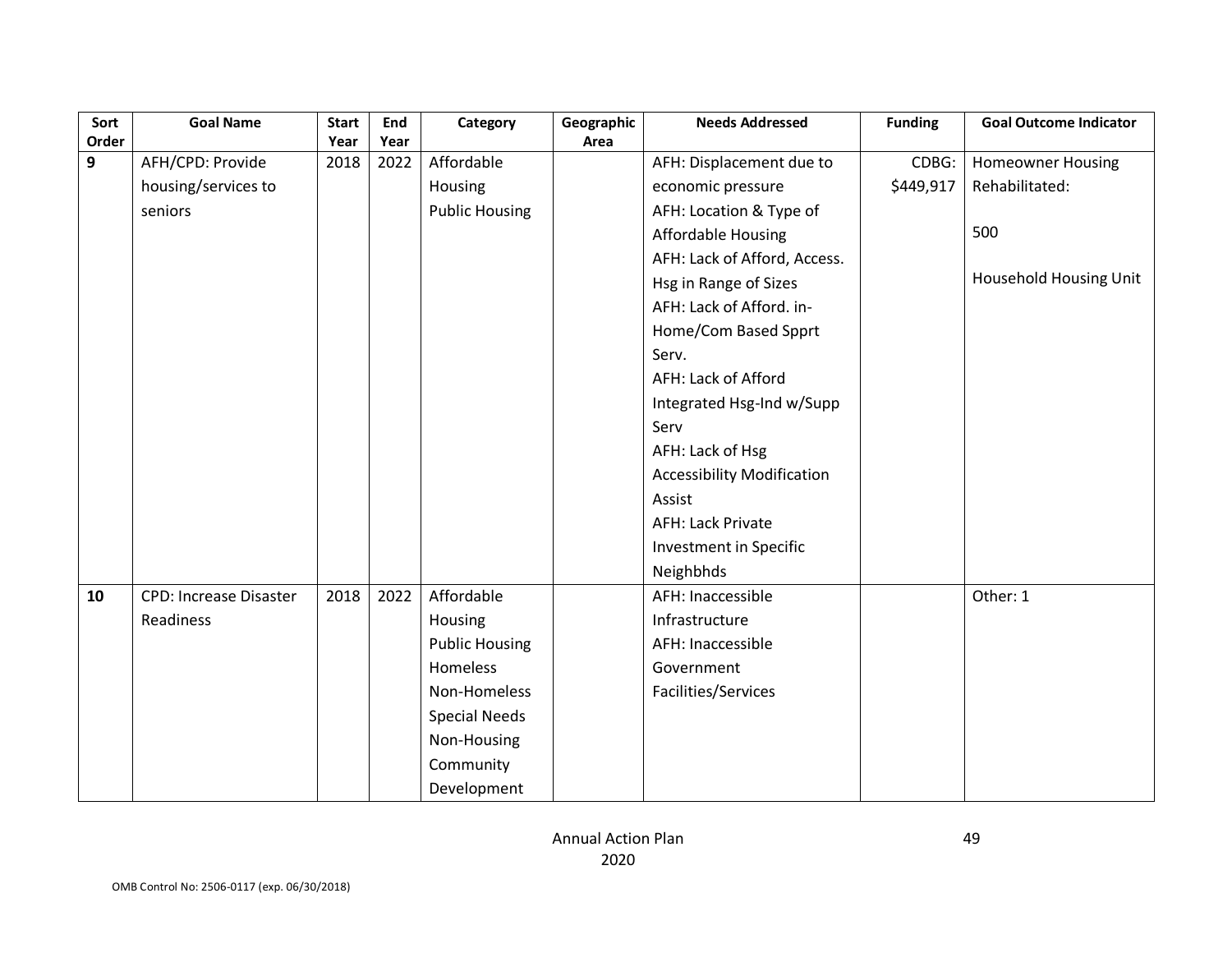| Sort  | <b>Goal Name</b>     | <b>Start</b> | End  | Category | Geographic | <b>Needs Addressed</b>            | <b>Funding</b> | <b>Goal Outcome Indicator</b> |
|-------|----------------------|--------------|------|----------|------------|-----------------------------------|----------------|-------------------------------|
| Order |                      | Year         | Year |          | Area       |                                   |                |                               |
| 11    | AFH: Engage          | 2018         | 2022 | Outreach |            | AFH: Displacement due to          |                | Other: 5                      |
|       | communities in civic |              |      |          |            | economic pressure                 |                |                               |
|       | participation        |              |      |          |            | AFH: Location & Type of           |                |                               |
|       |                      |              |      |          |            | Affordable Housing                |                |                               |
|       |                      |              |      |          |            | AFH: Lack Public Investment       |                |                               |
|       |                      |              |      |          |            | in Specific Neighbhds.            |                |                               |
|       |                      |              |      |          |            | AFH: Community Opposition         |                |                               |
|       |                      |              |      |          |            | AFH: Admissions, occupancy        |                |                               |
|       |                      |              |      |          |            | policies & procedures             |                |                               |
|       |                      |              |      |          |            | AFH: Impediments to               |                |                               |
|       |                      |              |      |          |            | mobility                          |                |                               |
|       |                      |              |      |          |            | <b>AFH: Lack Private</b>          |                |                               |
|       |                      |              |      |          |            | Investment in Specific            |                |                               |
|       |                      |              |      |          |            | Neighbhds                         |                |                               |
|       |                      |              |      |          |            | AFH: Marketing/Screening          |                |                               |
|       |                      |              |      |          |            | Practices in Private Hsg          |                |                               |
|       |                      |              |      |          |            | AFH: Historic Siting of           |                |                               |
|       |                      |              |      |          |            | <b>Publicly Supported Housing</b> |                |                               |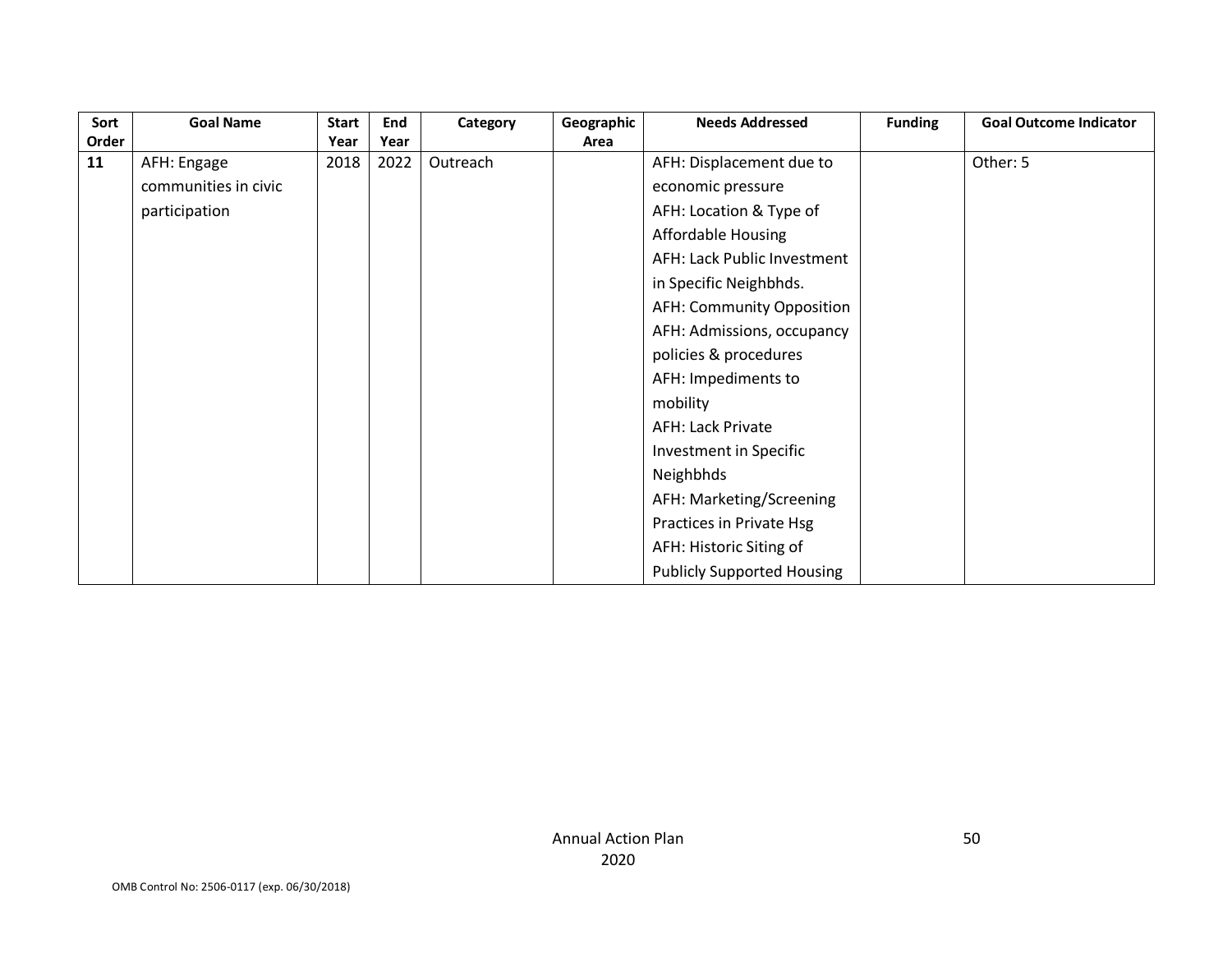| Sort  | <b>Goal Name</b>         | Start | End  | Category              | Geographic | <b>Needs Addressed</b>            | <b>Funding</b> | <b>Goal Outcome Indicator</b> |
|-------|--------------------------|-------|------|-----------------------|------------|-----------------------------------|----------------|-------------------------------|
| Order |                          | Year  | Year |                       | Area       |                                   |                |                               |
| 12    | AFH: Services to those   | 2018  | 2022 | Affordable            |            | AFH: Location & Type of           |                | Other: 4                      |
|       | with different abilities |       |      | Housing               |            | <b>Affordable Housing</b>         |                |                               |
|       |                          |       |      | <b>Public Housing</b> |            | AFH: Lack of Afford, Access.      |                |                               |
|       |                          |       |      | Non-Homeless          |            | Hsg in Range of Sizes             |                |                               |
|       |                          |       |      | <b>Special Needs</b>  |            | AFH:Access publicly               |                |                               |
|       |                          |       |      |                       |            | supprted hsg for ppl              |                |                               |
|       |                          |       |      |                       |            | w/disabil                         |                |                               |
|       |                          |       |      |                       |            | AFH: Admissions, occupancy        |                |                               |
|       |                          |       |      |                       |            | policies & procedures             |                |                               |
|       |                          |       |      |                       |            | AFH: Lack of Afford               |                |                               |
|       |                          |       |      |                       |            | Integrated Hsg-Ind w/Supp         |                |                               |
|       |                          |       |      |                       |            | Serv                              |                |                               |
|       |                          |       |      |                       |            | AFH: Lack of Hsg                  |                |                               |
|       |                          |       |      |                       |            | <b>Accessibility Modification</b> |                |                               |
|       |                          |       |      |                       |            | Assist                            |                |                               |
|       |                          |       |      |                       |            | AFH: Private Discrimination       |                |                               |
|       |                          |       |      |                       |            | AFH: Access to Medical            |                |                               |
|       |                          |       |      |                       |            | Services                          |                |                               |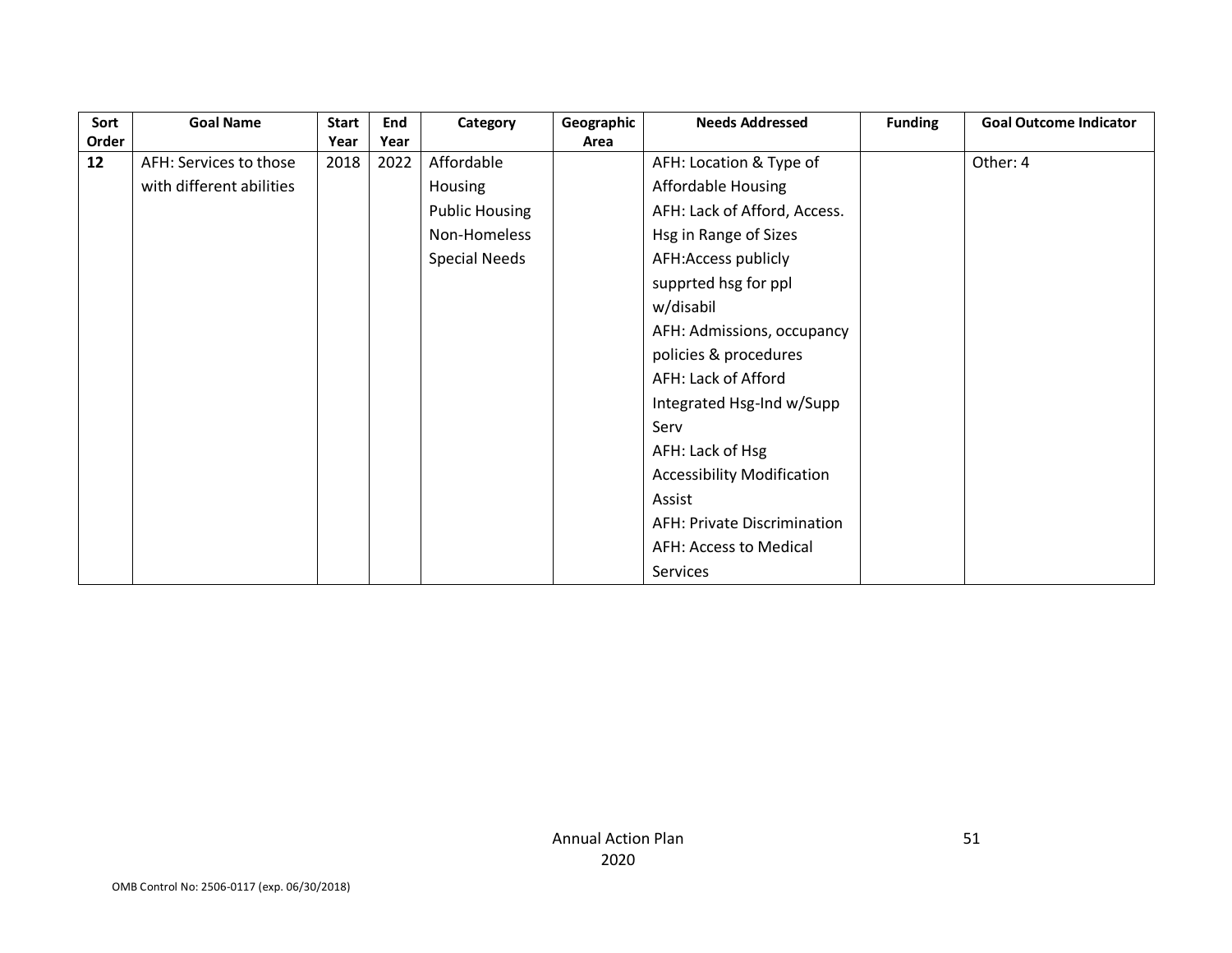| Sort  | <b>Goal Name</b>    | <b>Start</b> | End  | Category              | Geographic | <b>Needs Addressed</b>       | <b>Funding</b> | <b>Goal Outcome Indicator</b> |
|-------|---------------------|--------------|------|-----------------------|------------|------------------------------|----------------|-------------------------------|
| Order |                     | Year         | Year |                       | Area       |                              |                |                               |
| 13    | AFH: Provide more   | 2018         | 2022 | Affordable            |            | AFH: Displacement due to     |                | Other: 5                      |
|       | housing choices for |              |      | <b>Housing</b>        |            | economic pressure            |                |                               |
|       | families            |              |      | <b>Public Housing</b> |            | AFH: Location & Type of      |                |                               |
|       |                     |              |      |                       |            | <b>Affordable Housing</b>    |                |                               |
|       |                     |              |      |                       |            | AFH: Land Use and Zoning     |                |                               |
|       |                     |              |      |                       |            | Laws                         |                |                               |
|       |                     |              |      |                       |            | AFH: Insufficient Investment |                |                               |
|       |                     |              |      |                       |            | in Affordable Housing        |                |                               |
|       |                     |              |      |                       |            | AFH: Lack of Afford, Access. |                |                               |
|       |                     |              |      |                       |            | Hsg in Range of Sizes        |                |                               |
|       |                     |              |      |                       |            | AFH: Admissions, occupancy   |                |                               |
|       |                     |              |      |                       |            | policies & procedures        |                |                               |
|       |                     |              |      |                       |            | <b>AFH: Lack Private</b>     |                |                               |
|       |                     |              |      |                       |            | Investment in Specific       |                |                               |
|       |                     |              |      |                       |            | Neighbhds                    |                |                               |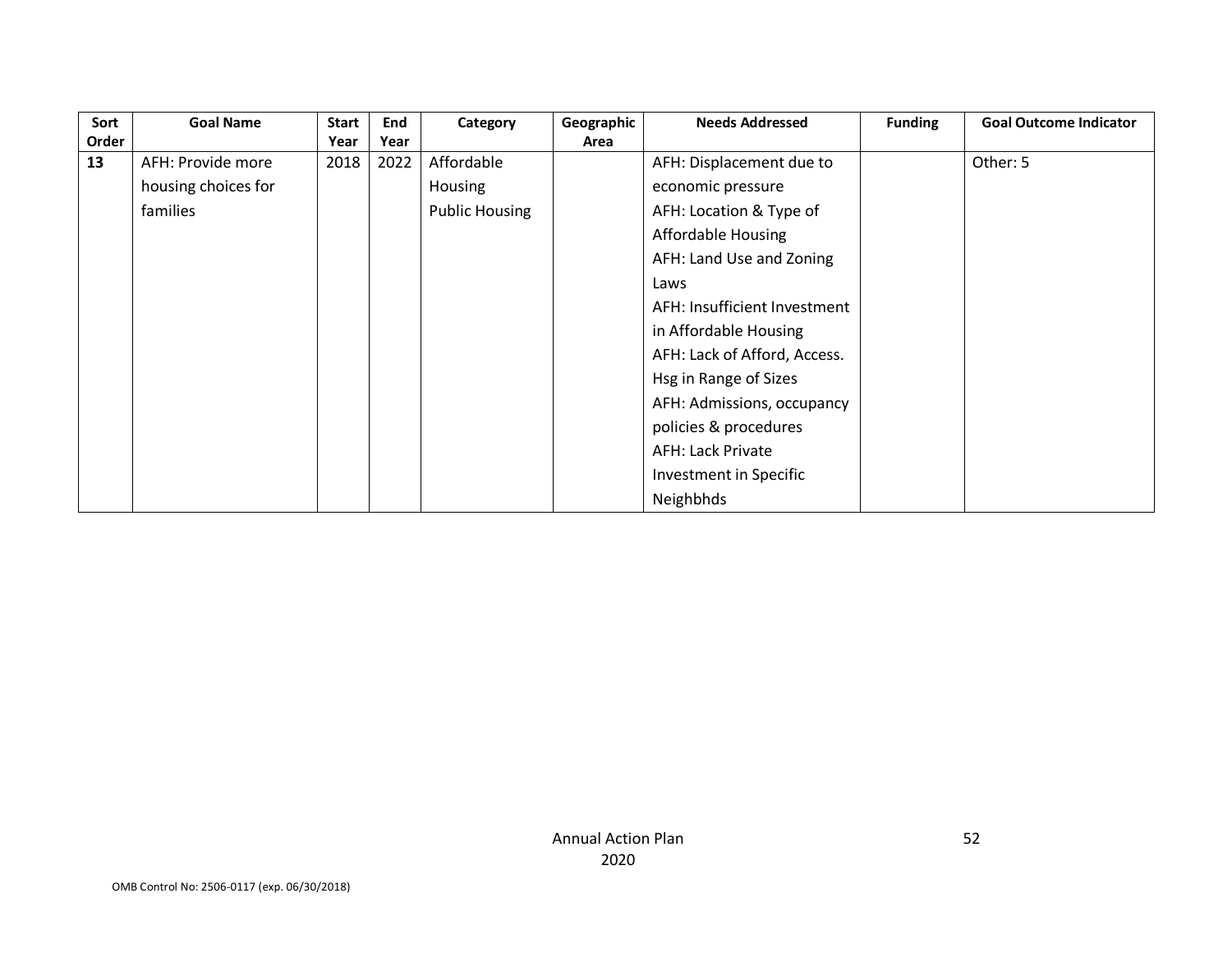| Sort  | <b>Goal Name</b>       | <b>Start</b> | End  | Category              | Geographic                | <b>Needs Addressed</b>             | <b>Funding</b> | <b>Goal Outcome Indicator</b> |
|-------|------------------------|--------------|------|-----------------------|---------------------------|------------------------------------|----------------|-------------------------------|
| Order |                        | Year         | Year |                       | Area                      |                                    |                |                               |
| 14    | AFH:Increase housing   | 2018         | 2022 | Homeless              |                           | AFH: Displacement due to           |                | Other: 3                      |
|       | options for homeless   |              |      |                       |                           | economic pressure                  |                |                               |
|       | families               |              |      |                       |                           | AFH: Location & Type of            |                |                               |
|       |                        |              |      |                       |                           | <b>Affordable Housing</b>          |                |                               |
|       |                        |              |      |                       |                           | AFH: Insufficient Investment       |                |                               |
|       |                        |              |      |                       |                           | in Affordable Housing              |                |                               |
|       |                        |              |      |                       |                           | AFH: Lack of Afford, Access.       |                |                               |
|       |                        |              |      |                       |                           | Hsg in Range of Sizes              |                |                               |
|       |                        |              |      |                       |                           | AFH: Lack of Afford                |                |                               |
|       |                        |              |      |                       |                           | Integrated Hsg-Ind w/Supp          |                |                               |
|       |                        |              |      |                       |                           | Serv                               |                |                               |
|       |                        |              |      |                       |                           | <b>AFH: Private Discrimination</b> |                |                               |
|       |                        |              |      |                       |                           | AFH: Source of Income              |                |                               |
|       |                        |              |      |                       |                           | Discrimination                     |                |                               |
| 15    | AFH: Promote equitable | 2018         | 2022 | Affordable            |                           | AFH: Displacement due to           |                | Other: 2                      |
|       | growth in new          |              |      | Housing               |                           | economic pressure                  |                |                               |
|       | development            |              |      | <b>Public Housing</b> |                           | AFH: Location & Type of            |                |                               |
|       |                        |              |      | Non-Housing           |                           | <b>Affordable Housing</b>          |                |                               |
|       |                        |              |      | Community             |                           | AFH: Land Use and Zoning           |                |                               |
|       |                        |              |      | Development           |                           | Laws                               |                |                               |
|       |                        |              |      |                       |                           | AFH: Insufficient Investment       |                |                               |
|       |                        |              |      |                       |                           | in Affordable Housing              |                |                               |
|       |                        |              |      |                       |                           | AFH: Lack of Afford, Access.       |                |                               |
|       |                        |              |      |                       |                           | Hsg in Range of Sizes              |                |                               |
|       |                        |              |      |                       |                           | AFH: Impediments to                |                |                               |
|       |                        |              |      |                       |                           | mobility                           |                |                               |
|       |                        |              |      |                       |                           | AFH: Scarcity/High Costs of        |                |                               |
|       |                        |              |      |                       |                           | Land                               |                |                               |
|       |                        |              |      |                       | <b>Annual Action Plan</b> |                                    |                | 53                            |

Annual Action Plan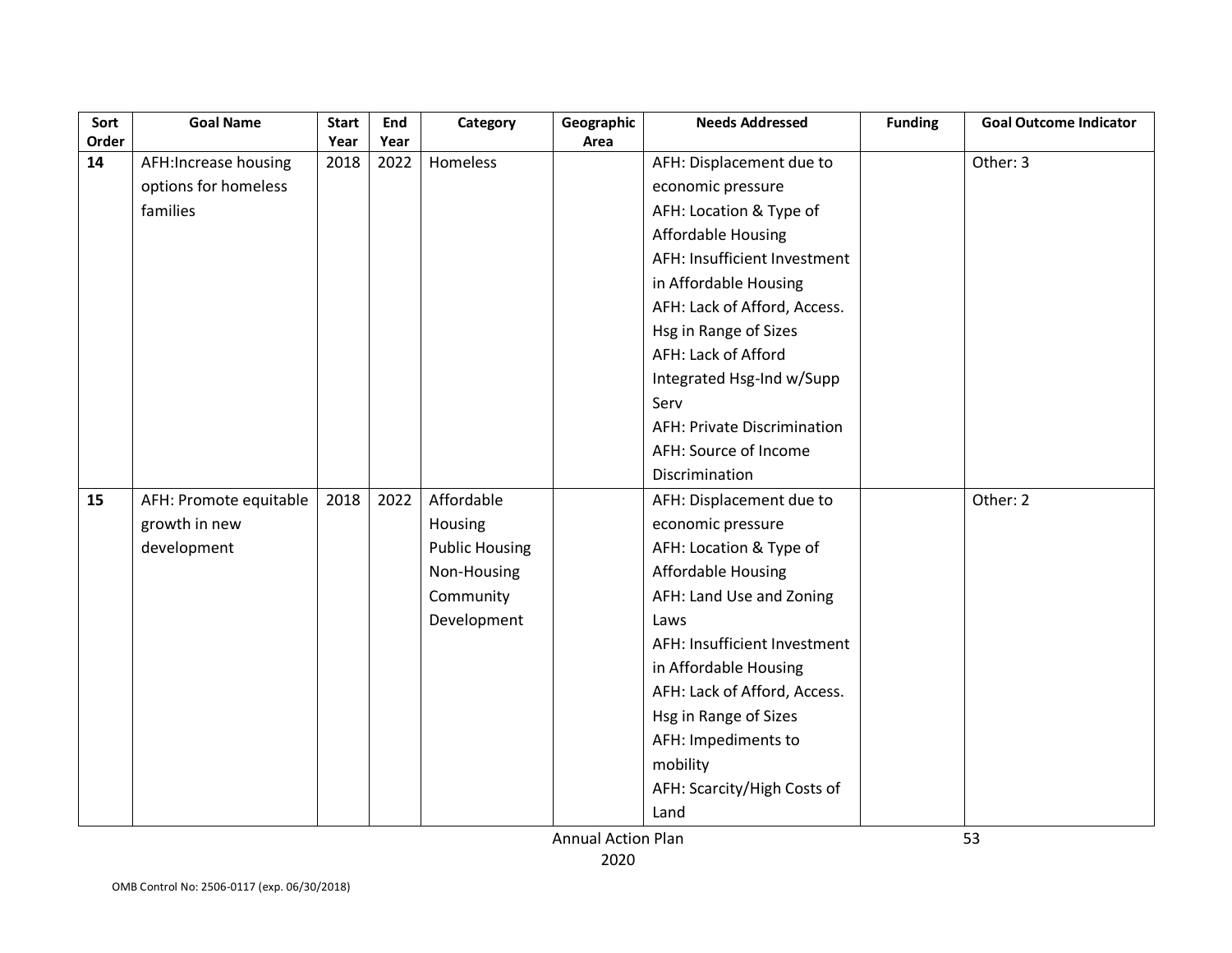| Sort  | <b>Goal Name</b>     | <b>Start</b> | End  | Category    | Geographic | <b>Needs Addressed</b>       | <b>Funding</b> | <b>Goal Outcome Indicator</b> |
|-------|----------------------|--------------|------|-------------|------------|------------------------------|----------------|-------------------------------|
| Order |                      | Year         | Year |             | Area       |                              |                |                               |
| 16    | AFH:Strong community | 2018         | 2022 | Non-Housing |            | AFH: Displacement due to     |                | Other: 4                      |
|       | despite displacement |              |      | Community   |            | economic pressure            |                |                               |
|       | pressure             |              |      | Development |            | AFH: Lack Public Investment  |                |                               |
|       |                      |              |      |             |            | in Specific Neighbhds.       |                |                               |
|       |                      |              |      |             |            | AFH: Land Use and Zoning     |                |                               |
|       |                      |              |      |             |            | Laws                         |                |                               |
|       |                      |              |      |             |            | AFH: Lack of Afford, Access. |                |                               |
|       |                      |              |      |             |            | Hsg in Range of Sizes        |                |                               |
|       |                      |              |      |             |            | AFH: Impediments to          |                |                               |
|       |                      |              |      |             |            | mobility                     |                |                               |
|       |                      |              |      |             |            | <b>AFH: Lack Private</b>     |                |                               |
|       |                      |              |      |             |            | Investment in Specific       |                |                               |
|       |                      |              |      |             |            | Neighbhds                    |                |                               |
|       |                      |              |      |             |            | AFH: Scarcity/High Costs of  |                |                               |
|       |                      |              |      |             |            | Land                         |                |                               |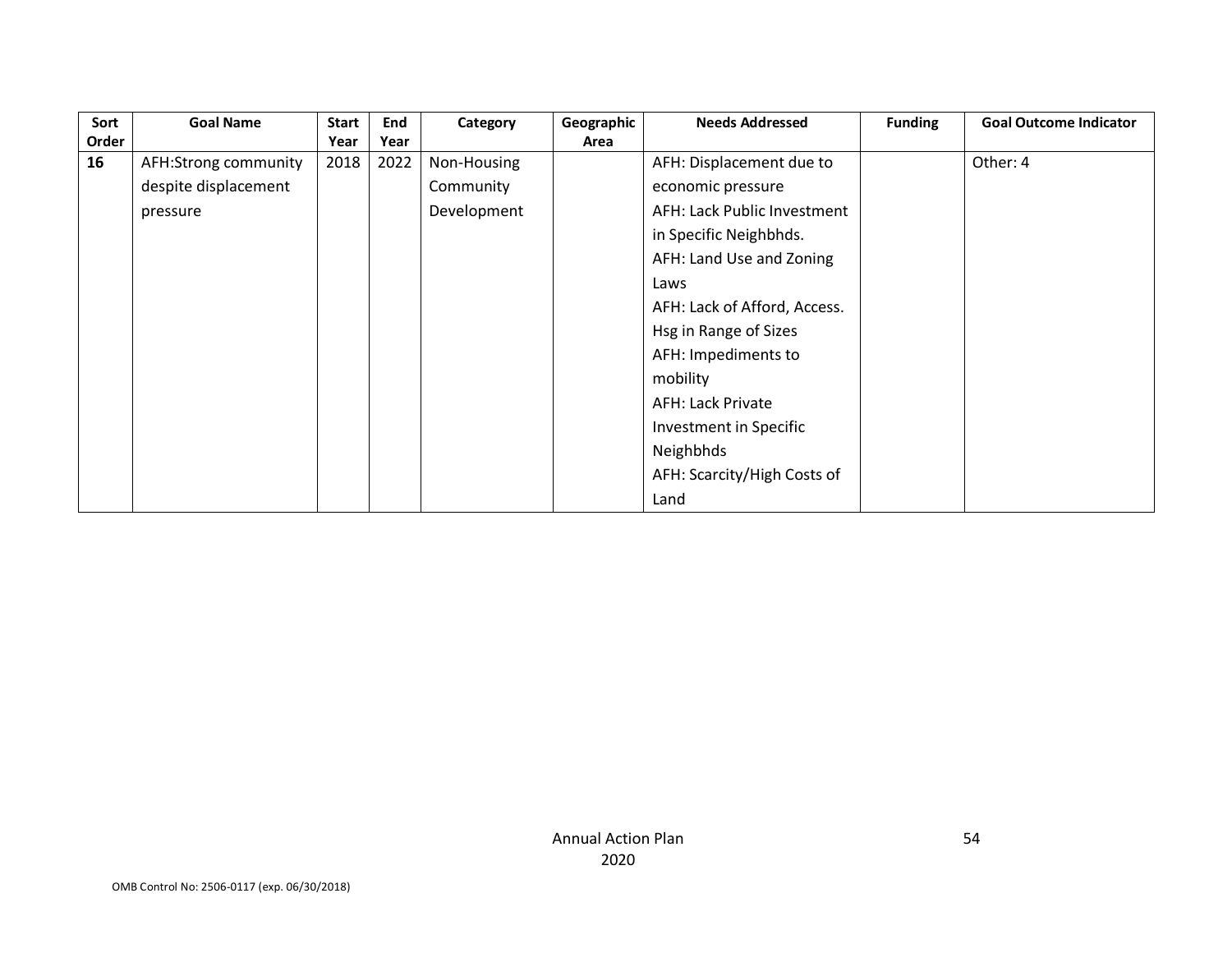| Sort  | <b>Goal Name</b>      | <b>Start</b> | End  | Category    | Geographic | <b>Needs Addressed</b>             | <b>Funding</b> | <b>Goal Outcome Indicator</b> |
|-------|-----------------------|--------------|------|-------------|------------|------------------------------------|----------------|-------------------------------|
| Order |                       | Year         | Year |             | Area       |                                    |                |                               |
| 17    | AFH: Stay accountable | 2018         | 2022 | Affordable  |            | AFH: Displacement due to           |                | Other: 3                      |
|       | to Comprehensive GM   |              |      | Housing     |            | economic pressure                  |                |                               |
|       | Plan                  |              |      | Non-Housing |            | AFH: Location & Type of            |                |                               |
|       |                       |              |      | Community   |            | Affordable Housing                 |                |                               |
|       |                       |              |      | Development |            | AFH: Lack Public Investment        |                |                               |
|       |                       |              |      |             |            | in Specific Neighbhds.             |                |                               |
|       |                       |              |      |             |            | AFH: Land Use and Zoning           |                |                               |
|       |                       |              |      |             |            | Laws                               |                |                               |
|       |                       |              |      |             |            | <b>AFH: Community Opposition</b>   |                |                               |
|       |                       |              |      |             |            | AFH: Insufficient Investment       |                |                               |
|       |                       |              |      |             |            | in Affordable Housing              |                |                               |
|       |                       |              |      |             |            | AFH: Lack of Afford, Access.       |                |                               |
|       |                       |              |      |             |            | Hsg in Range of Sizes              |                |                               |
|       |                       |              |      |             |            | AFH: Access to financial           |                |                               |
|       |                       |              |      |             |            | services                           |                |                               |
|       |                       |              |      |             |            | AFH: Availability/Type of          |                |                               |
|       |                       |              |      |             |            | Public Transport.                  |                |                               |
|       |                       |              |      |             |            | AFH: Impediments to                |                |                               |
|       |                       |              |      |             |            | mobility                           |                |                               |
|       |                       |              |      |             |            | <b>AFH: Private Discrimination</b> |                |                               |
|       |                       |              |      |             |            | AFH: Scarcity/High Costs of        |                |                               |
|       |                       |              |      |             |            | Land                               |                |                               |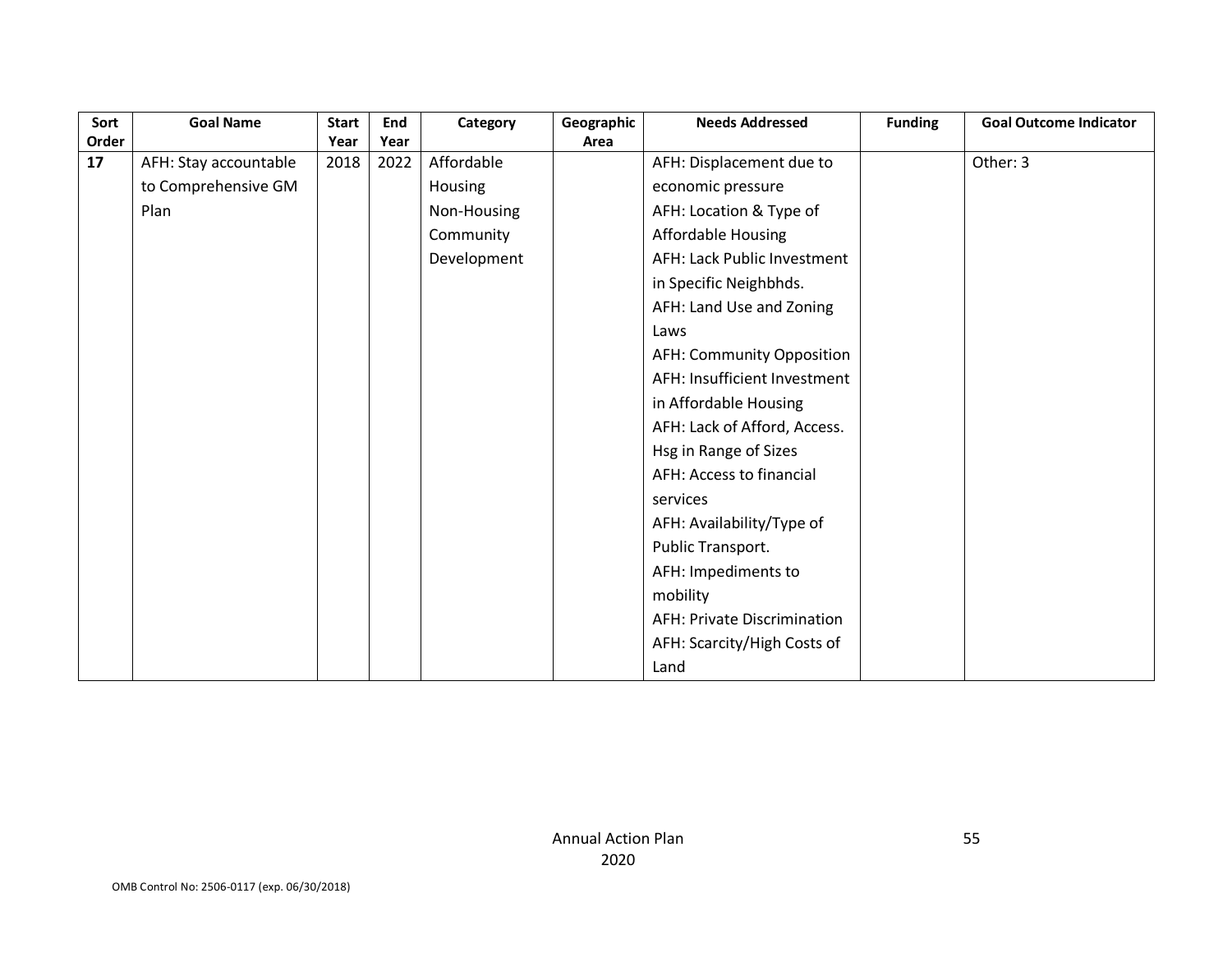| Sort  | <b>Goal Name</b>        | <b>Start</b> | End  | Category    | Geographic | <b>Needs Addressed</b>             | <b>Funding</b> | <b>Goal Outcome Indicator</b> |
|-------|-------------------------|--------------|------|-------------|------------|------------------------------------|----------------|-------------------------------|
| Order |                         | Year         | Year |             | Area       |                                    |                |                               |
| 18    | AFH: All communities    | 2018         | 2022 | Non-Housing |            | AFH: Lack Public Investment        |                | Other: 3                      |
|       | are environmentally     |              |      | Community   |            | in Specific Neighbhds.             |                |                               |
|       | sound                   |              |      | Development |            | AFH: Land Use and Zoning           |                |                               |
|       |                         |              |      |             |            | Laws                               |                |                               |
|       |                         |              |      |             |            | <b>AFH: Lack Private</b>           |                |                               |
|       |                         |              |      |             |            | Investment in Specific             |                |                               |
|       |                         |              |      |             |            | Neighbhds                          |                |                               |
|       |                         |              |      |             |            | AFH: Location of                   |                |                               |
|       |                         |              |      |             |            | <b>Environmental Health</b>        |                |                               |
|       |                         |              |      |             |            | Hazards                            |                |                               |
| 19    | AFH: Pursue best        | 2018         | 2022 | Non-Housing |            | AFH: Land Use and Zoning           |                | Other: 4                      |
|       | practices to end biases |              |      | Community   |            | Laws                               |                |                               |
|       |                         |              |      | Development |            | AFH: Community Opposition          |                |                               |
|       |                         |              |      |             |            | AFH: Impediments to                |                |                               |
|       |                         |              |      |             |            | mobility                           |                |                               |
|       |                         |              |      |             |            | <b>AFH: Lack Private</b>           |                |                               |
|       |                         |              |      |             |            | Investment in Specific             |                |                               |
|       |                         |              |      |             |            | Neighbhds                          |                |                               |
|       |                         |              |      |             |            | <b>AFH: Private Discrimination</b> |                |                               |
|       |                         |              |      |             |            | AFH: Source of Income              |                |                               |
|       |                         |              |      |             |            | Discrimination                     |                |                               |
|       |                         |              |      |             |            | AFH: Marketing/Screening           |                |                               |
|       |                         |              |      |             |            | Practices in Private Hsg           |                |                               |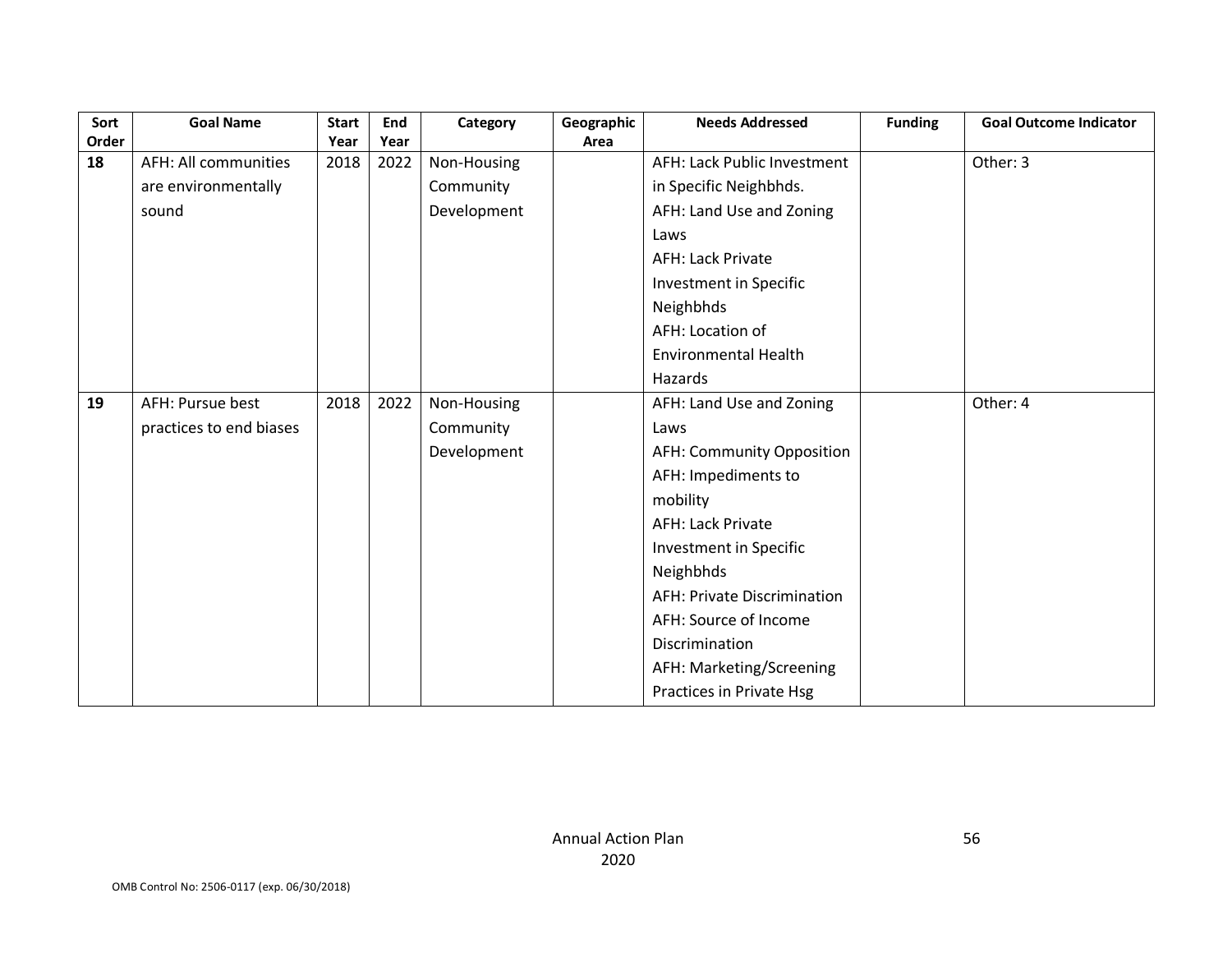| Sort  | <b>Goal Name</b>         | <b>Start</b> | End  | Category              | Geographic | <b>Needs Addressed</b>        | <b>Funding</b> | <b>Goal Outcome Indicator</b> |
|-------|--------------------------|--------------|------|-----------------------|------------|-------------------------------|----------------|-------------------------------|
| Order |                          | Year         | Year |                       | Area       |                               |                |                               |
| 20    | AFH: Combat              | 2018         | 2022 | Affordable            |            | AFH: Insufficient Investment  |                | Other: 3                      |
|       | institutional racism and |              |      | Housing               |            | in Affordable Housing         |                |                               |
|       | barriers                 |              |      | Non-Housing           |            | AFH: Lack of State/Local Fair |                |                               |
|       |                          |              |      | Community             |            | <b>Housing Laws</b>           |                |                               |
|       |                          |              |      | Development           |            | AFH: Private Discrimination   |                |                               |
|       |                          |              |      |                       |            | AFH: Source of Income         |                |                               |
|       |                          |              |      |                       |            | Discrimination                |                |                               |
| 21    | AFH: Create supp hsg,    | 2018         | 2022 | Affordable            |            | AFH: Location & Type of       |                | Other: 4                      |
|       | reduce barriers for      |              |      | Housing               |            | <b>Affordable Housing</b>     |                |                               |
|       | homeless                 |              |      | <b>Public Housing</b> |            | AFH: Insufficient Investment  |                |                               |
|       |                          |              |      | Homeless              |            | in Affordable Housing         |                |                               |
|       |                          |              |      |                       |            | AFH: Lack of Afford, Access.  |                |                               |
|       |                          |              |      |                       |            | Hsg in Range of Sizes         |                |                               |
|       |                          |              |      |                       |            | AFH: Lack of Afford. in-      |                |                               |
|       |                          |              |      |                       |            | Home/Com Based Spprt          |                |                               |
|       |                          |              |      |                       |            | Serv.                         |                |                               |
|       |                          |              |      |                       |            | AFH:Access publicly           |                |                               |
|       |                          |              |      |                       |            | supprted hsg for ppl          |                |                               |
|       |                          |              |      |                       |            | w/disabil                     |                |                               |
|       |                          |              |      |                       |            | AFH: Admissions, occupancy    |                |                               |
|       |                          |              |      |                       |            | policies & procedures         |                |                               |
|       |                          |              |      |                       |            | AFH: Lack of Afford           |                |                               |
|       |                          |              |      |                       |            | Integrated Hsg-Ind w/Supp     |                |                               |
|       |                          |              |      |                       |            | Serv                          |                |                               |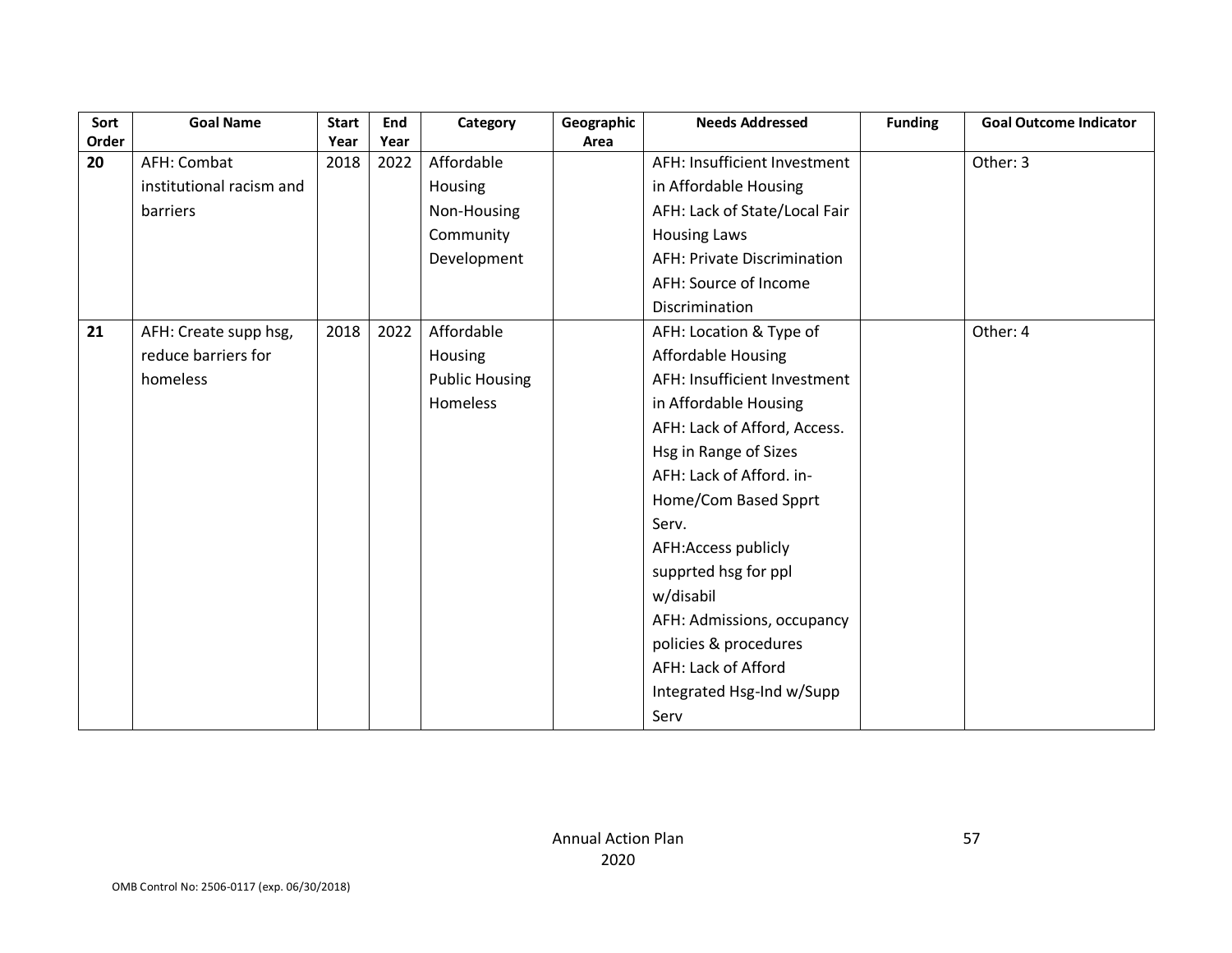| Sort  | <b>Goal Name</b>     | <b>Start</b> | End  | Category              | Geographic | <b>Needs Addressed</b>       | <b>Funding</b> | <b>Goal Outcome Indicator</b> |
|-------|----------------------|--------------|------|-----------------------|------------|------------------------------|----------------|-------------------------------|
| Order |                      | Year         | Year |                       | Area       |                              |                |                               |
| 22    | AFH/CPD: Increase    | 2018         | 2022 | Non-Housing           |            | AFH: Inaccessible            |                | Other: 1                      |
|       | access to government |              |      | Community             |            | Infrastructure               |                |                               |
|       | facilities           |              |      | Development           |            | AFH: Inaccessible            |                |                               |
|       |                      |              |      |                       |            | Government                   |                |                               |
|       |                      |              |      |                       |            | Facilities/Services          |                |                               |
| 23    | AFH:Equitable access | 2018         | 2022 | Non-Housing           |            | AFH: Displacement due to     |                | Other: 1                      |
|       | and amenities        |              |      | Community             |            | economic pressure            |                |                               |
|       | throughout city      |              |      | Development           |            | AFH: Land Use and Zoning     |                |                               |
|       |                      |              |      |                       |            | Laws                         |                |                               |
|       |                      |              |      |                       |            | AFH: Insufficient Investment |                |                               |
|       |                      |              |      |                       |            | in Affordable Housing        |                |                               |
| 24    | AFH: Partnerships to | 2018         | 2022 | <b>Public Housing</b> |            | AFH: Displacement due to     |                |                               |
|       | imp public health    |              |      | Non-Housing           |            | economic pressure            |                |                               |
|       | outcomes             |              |      | Community             |            | AFH: Lack of Afford, Access. |                |                               |
|       |                      |              |      | Development           |            | Hsg in Range of Sizes        |                |                               |
|       |                      |              |      |                       |            | AFH: Lack of Afford          |                |                               |
|       |                      |              |      |                       |            | Integrated Hsg-Ind w/Supp    |                |                               |
|       |                      |              |      |                       |            | Serv                         |                |                               |
|       |                      |              |      |                       |            | AFH: Location of             |                |                               |
|       |                      |              |      |                       |            | <b>Environmental Health</b>  |                |                               |
|       |                      |              |      |                       |            | Hazards                      |                |                               |
|       |                      |              |      |                       |            | AFH: Access to Medical       |                |                               |
|       |                      |              |      |                       |            | Services                     |                |                               |

**Table 6 – Goals Summary**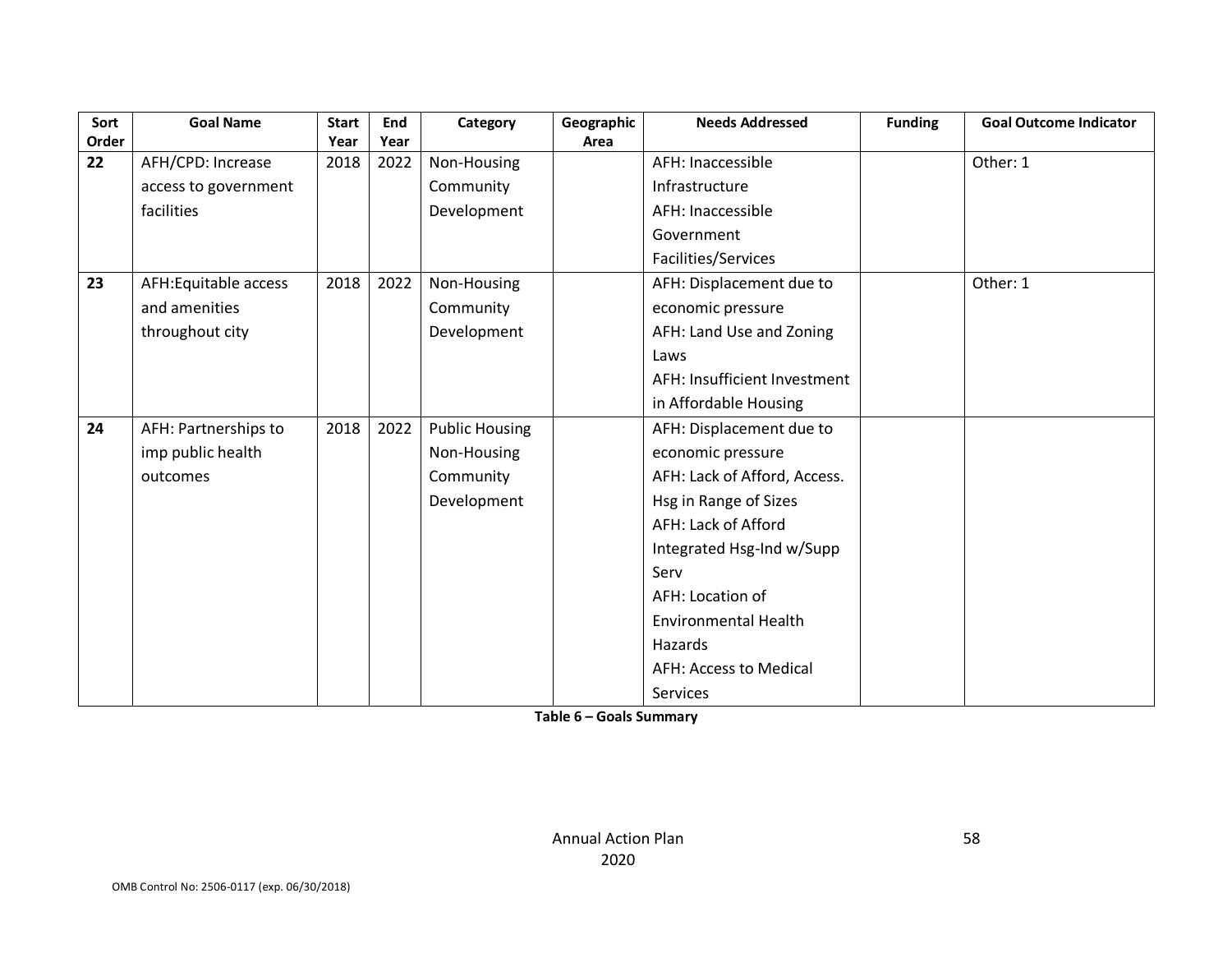#### **Goal Descriptions**

| $\mathbf{1}$   | <b>Goal Name</b>        | CPD: Increase homeless services                   |
|----------------|-------------------------|---------------------------------------------------|
|                | <b>Goal Description</b> |                                                   |
| $\overline{2}$ | <b>Goal Name</b>        | <b>CPD: Increase Small Business Assistance</b>    |
|                | <b>Goal Description</b> |                                                   |
| 3              | <b>Goal Name</b>        | CPD: Access to Nature and Physical Activities     |
|                | <b>Goal Description</b> |                                                   |
| 4              | <b>Goal Name</b>        | AFH/CPD:Resources for at-risk renters/owners      |
|                | <b>Goal Description</b> |                                                   |
| 5              | <b>Goal Name</b>        | AFH/CPD: Preserve and increase affordable housing |
|                | <b>Goal Description</b> |                                                   |
| 6              | <b>Goal Name</b>        | AFH/CPD: Promote financial security for LMI HHS   |
|                | <b>Goal Description</b> |                                                   |
| $\overline{ }$ | <b>Goal Name</b>        | AFH/CPD: Initiatives support marginalized groups  |
|                | <b>Goal Description</b> |                                                   |
| 8              | <b>Goal Name</b>        | AFH/CPD: Equitable investment across communities  |
|                | <b>Goal Description</b> |                                                   |
| 9              | <b>Goal Name</b>        | AFH/CPD: Provide housing/services to seniors      |
|                | <b>Goal Description</b> |                                                   |
| 10             | <b>Goal Name</b>        | <b>CPD: Increase Disaster Readiness</b>           |
|                | <b>Goal Description</b> |                                                   |
| 11             | <b>Goal Name</b>        | AFH: Engage communities in civic participation    |
|                | <b>Goal Description</b> |                                                   |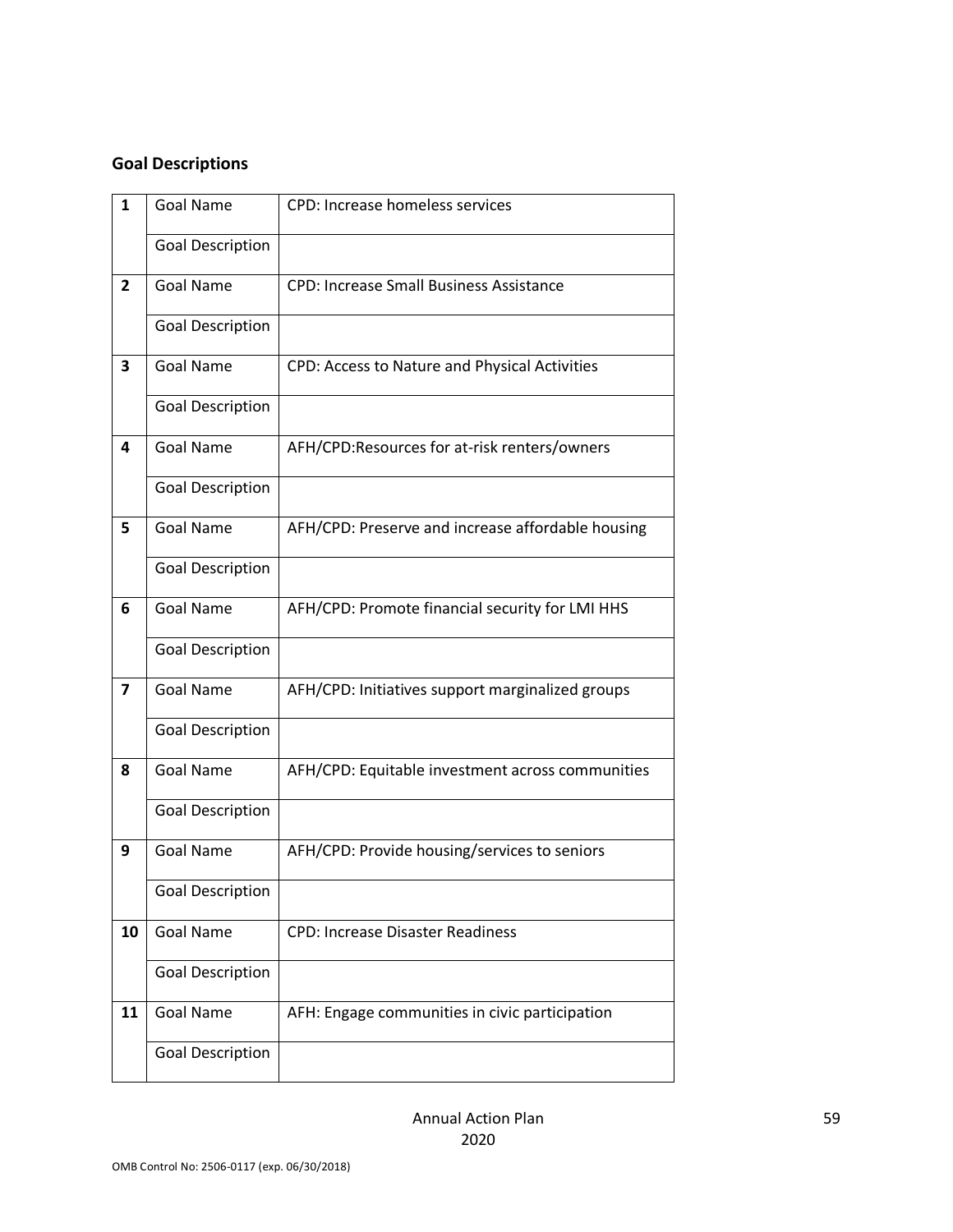| 12 | <b>Goal Name</b>        | AFH: Services to those with different abilities     |
|----|-------------------------|-----------------------------------------------------|
|    | <b>Goal Description</b> |                                                     |
| 13 | <b>Goal Name</b>        | AFH: Provide more housing choices for families      |
|    | <b>Goal Description</b> |                                                     |
| 14 | <b>Goal Name</b>        | AFH: Increase housing options for homeless families |
|    | <b>Goal Description</b> |                                                     |
| 15 | <b>Goal Name</b>        | AFH: Promote equitable growth in new development    |
|    | <b>Goal Description</b> |                                                     |
| 16 | <b>Goal Name</b>        | AFH:Strong community despite displacement pressure  |
|    | <b>Goal Description</b> |                                                     |
| 17 | <b>Goal Name</b>        | AFH: Stay accountable to Comprehensive GM Plan      |
|    | <b>Goal Description</b> |                                                     |
| 18 | <b>Goal Name</b>        | AFH: All communities are environmentally sound      |
|    | <b>Goal Description</b> |                                                     |
| 19 | <b>Goal Name</b>        | AFH: Pursue best practices to end biases            |
|    | <b>Goal Description</b> |                                                     |
| 20 | <b>Goal Name</b>        | AFH: Combat institutional racism and barriers       |
|    | <b>Goal Description</b> |                                                     |
| 21 | <b>Goal Name</b>        | AFH: Create supp hsg, reduce barriers for homeless  |
|    | <b>Goal Description</b> |                                                     |
| 22 | <b>Goal Name</b>        | AFH/CPD: Increase access to government facilities   |
|    | <b>Goal Description</b> |                                                     |
| 23 | <b>Goal Name</b>        | AFH: Equitable access and amenities throughout city |
|    | <b>Goal Description</b> |                                                     |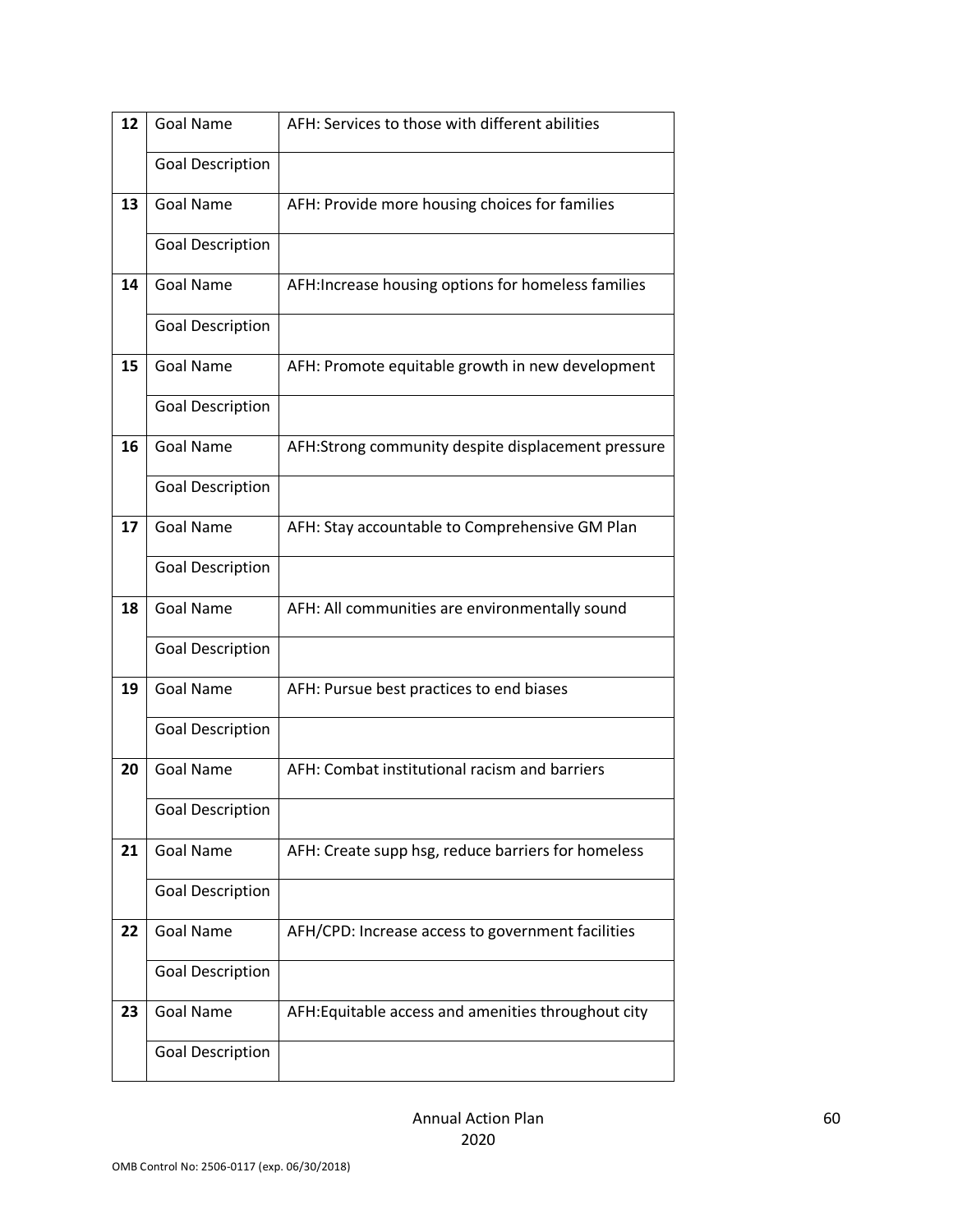| 24 | Goal Name               | AFH: Partnerships to imp public health outcomes |
|----|-------------------------|-------------------------------------------------|
|    | <b>Goal Description</b> |                                                 |

#### **Estimate the number of extremely low-income, low-income, and moderate-income families to whom the jurisdiction will provide affordable housing as defined by HOME 91.215(b)**

In 2020, the Office of Housing estimates it will use HOME funds to provide affordable housing to 22 extremely low-income, low-income, or moderate-income families through the Multifamily Rental Housing Program.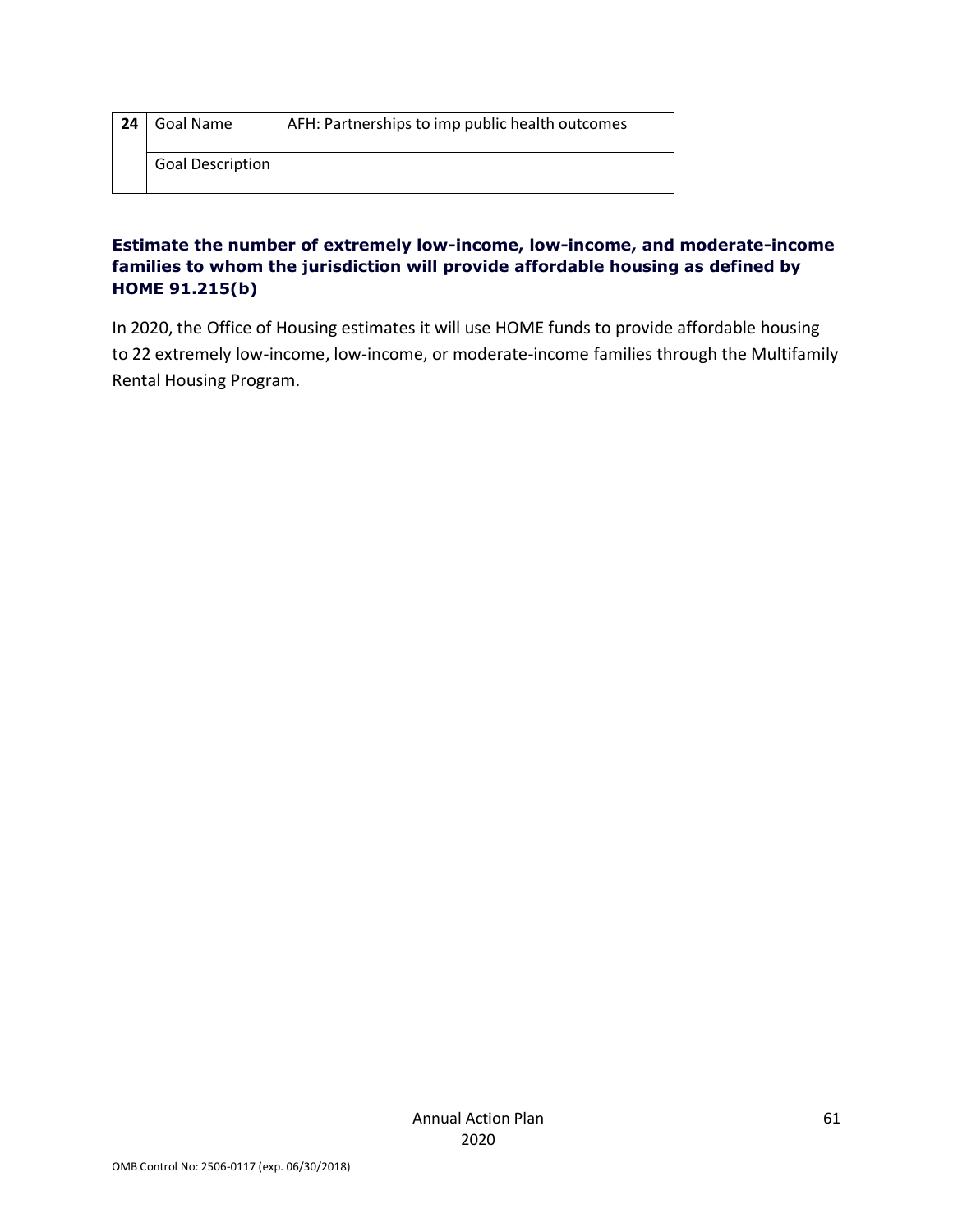# **AP-35 Projects – 91.220(d)**

#### **Introduction**

This annual action plan is developed in the context of the City of Seattle's overall budget of \$6 billion (Mayor's 2020 Proposed Budget). Given all available resources and needs, the City has determined that these proposed uses of Consolidated Plan funds give us the greatest opportunity to achieve the City's goals, meet its responsibilities, and address the needs of low- and moderate-income residents. CDBGfunded public services projects, and projects funded with ESG and HOPWA, have been or will be reviewed and selected via competitive "requests for investments" processes to ensure that the proposed services lead to the positive client outcomes.

#### **Projects**

| <b>Project Name</b>                                       |
|-----------------------------------------------------------|
| HSD 2020 CDBG Administration and Planning                 |
| <b>HSD 2020 Homeless Services</b>                         |
| <b>ESG20 Seattle</b>                                      |
| 2020 - 2023 City of Seattle WAH20-F001 (SEA)              |
| HSD 2020 Minor Home Repair                                |
| HSD 2020 SHA Improvements                                 |
| OH 2020 Home Repair Revolving Loan Program                |
| OH 2020 Admin & Planning                                  |
| OH 2020 2020 Homebuyer Assistance Revolving Loan Program  |
| OH 2020 Rental Housing Preservation & Development         |
| OED 2020 Neighborhood Business District - Only in Seattle |
| OED 2020 Small Business Support                           |
| OIRA 2020 ESL for Work (Ready for Work)                   |
| OPCD 2020 Equitable Development Initiative                |
| Parks 2020 Seattle Conservation Corps Park Upgrades       |
| Parks 2020 ADA Parks Improvements                         |
| OED 2020 COVID19 Small Business Stabilization             |

**Table 7 - Project Information**

#### **Describe the reasons for allocation priorities and any obstacles to addressing underserved needs**

These allocations are based on needs analyses, the availability of other funds targeted to various needs, the purpose of the Consolidated Plan funds, and the availability of City General Funds to meet a wide variety of needs.

Should HUD revenues (either annual allocation or program income) exceed the planned amount, the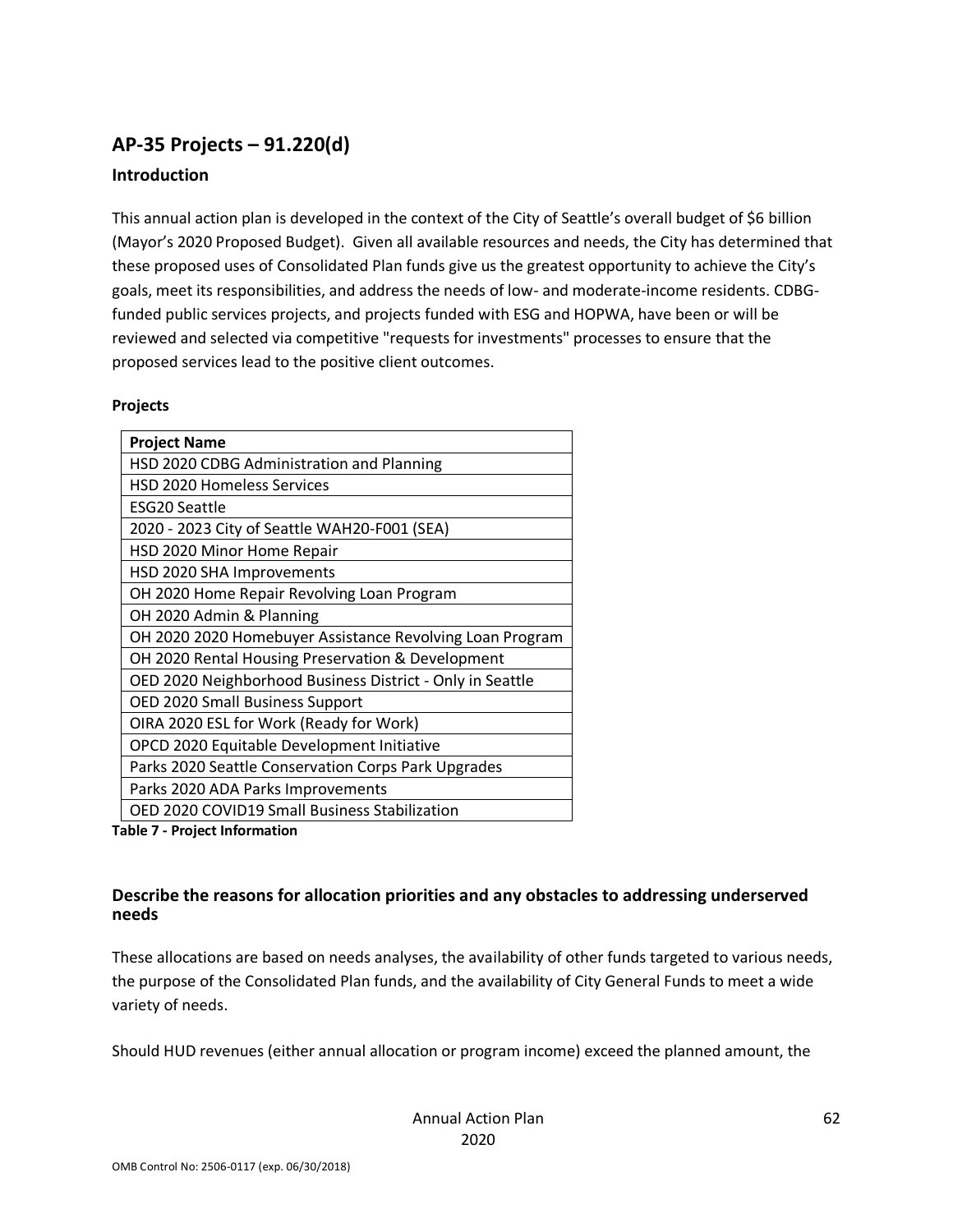additional resources shall be allocated in accordance with these funding guidelines.

- Mitigate the funding reductions applied to various CDBG programs, grant administration, and planning efforts over the past several years in response to diminishing resources;
- Maximize use of funds for public services to the extent prudent to address gaps in funding for services for homeless persons (such as emergency shelter and day / hygiene services) and other low- and moderate-income households;
- Increase funding for those physical development activities (housing, community facilities, parks, economic development) that do not require on-going annual funding. To the extent possible, the City shall avoid development of a CDBG operating expense base that cannot be sustained if the federal government fails to maintain future CDBG funding at the current levels.

Should HUD revenues come in lower than planned, the City will continue its policy that the priority for managing decreases in CDBG resources will, to the extent possible, be to reduce funding allocations in physical development and/or administrative activities and not in public services.

- The HUD funding reductions shall be made in planning, administration, and/or physical development programs, including program delivery costs. One-time-only capital projects are most likely to experience reduced allocations of any HUD revenue decrease. Funding reductions may be applied across-the-board among physical development programs. Reductions in administration and planning will be done to the extent that they will not substantially impair the City's ability to manage the Consolidated Plan funds in an accountable manner.
- Comply with expenditure cap limitations on public services and planning and administration.
- The City will explore any other possible areas of savings or reductions that have a minimal impact on sustaining current levels of program operations and services. The Federal Grants Manager shall work with affected City programs in identifying and capturing prior year CDBG under-expenditures.

If increases are not substantial or significant enough to enhance or fund an activity, funds may be placed in contingency for programming late in the year or in the next program year.

If a local "urgent needs" event and/or a state or federally declared disaster occurs, federal grant funds which are allocated but not yet distributed and expended may be reprogrammed to address otherwise HUD eligible activities that address the disaster conditions. Such a response would not be treated as a Substantial Amendment to this Plan but would be handled according to the Citizen Participation Plan adopted as part of this Consolidated Plan (see attachments). See AP-90 for applicability of the Residential Anti-displacement and Relocation Assistance Plan (RARAP).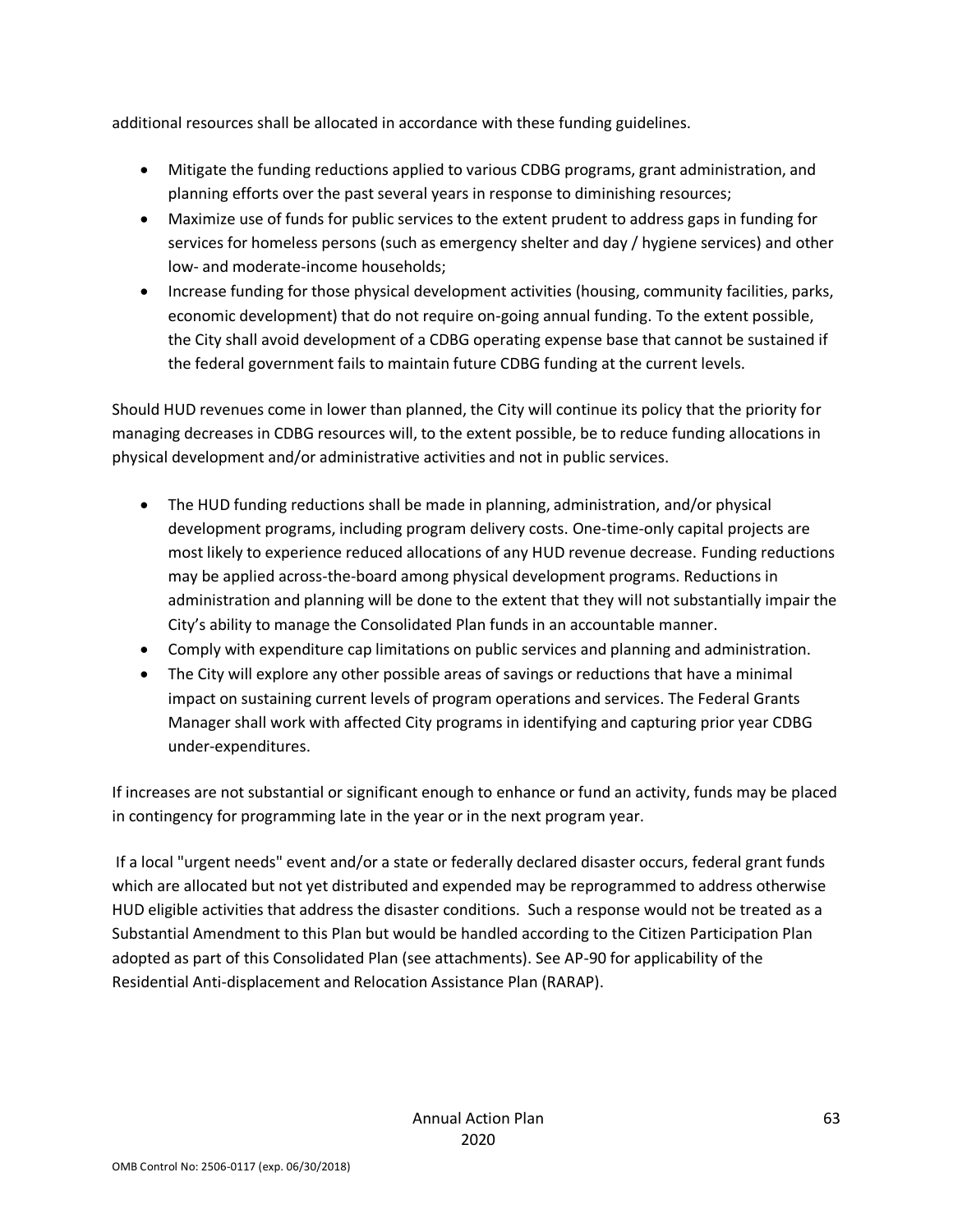AP-38 Project Summary

| Project                                                                                       | <b>Goals Supported</b>                                                                                                                                                                                                                                                                                                                                                                                                                                                                                                                                                                                                                                                                                                                                                                                                                                                                                          | Geographic<br><b>Areas</b> | <b>Needs</b><br><b>Addressed</b> | <b>Funding</b> |  |  |  |
|-----------------------------------------------------------------------------------------------|-----------------------------------------------------------------------------------------------------------------------------------------------------------------------------------------------------------------------------------------------------------------------------------------------------------------------------------------------------------------------------------------------------------------------------------------------------------------------------------------------------------------------------------------------------------------------------------------------------------------------------------------------------------------------------------------------------------------------------------------------------------------------------------------------------------------------------------------------------------------------------------------------------------------|----------------------------|----------------------------------|----------------|--|--|--|
| <b>HSD 2020 CDBG Administration</b><br>and Planning                                           | AFH: Equitable access and<br>amenities throughout city                                                                                                                                                                                                                                                                                                                                                                                                                                                                                                                                                                                                                                                                                                                                                                                                                                                          |                            |                                  | \$1,122,621    |  |  |  |
| Description                                                                                   | The Consolidated Plan funds are used to benefit the 704,352 residents of<br>the City of Seattle (2016 Population Estimates, US Census Bureau),<br>specifically targeting the needs of the 237,285 Low-Moderate-Income<br>residents of Seattle (FY 2017 LMISD by Grantee - Summarized Block Group<br>Data, Based on 2006-2010 American Community Survey). Programs and<br>activities supported by these funds are specifically intended to benefit low-<br>and moderate-income and homeless persons and families. These persons<br>and families are disproportionately underserved and from communities of<br>color. Economic and community development activities will specifically<br>target historically disadvantaged neighborhoods and business districts.                                                                                                                                                  |                            |                                  |                |  |  |  |
| <b>Target Date for Completion</b>                                                             |                                                                                                                                                                                                                                                                                                                                                                                                                                                                                                                                                                                                                                                                                                                                                                                                                                                                                                                 |                            |                                  | 12/31/2020     |  |  |  |
| Estimate the number and type<br>of families that will benefit from<br>the proposed activities | The Consolidated Plan funds are used to benefit the 704,352 residents of<br>the City of Seattle (2016 Population Estimates, US Census Bureau),<br>specifically targeting the needs of the 237,285 Low-Moderate-Income<br>residents of Seattle (FY 2017 LMISD by Grantee - Summarized Block Group<br>Data, Based on 2006-2010 American Community Survey). Programs and<br>activities supported by these funds are specifically intended to benefit low-<br>and moderate-income and homeless persons and families. These persons<br>and families are disproportionately underserved and from communities of<br>color. Economic and community development activities will specifically<br>target historically disadvantaged neighborhoods and business districts                                                                                                                                                   |                            |                                  |                |  |  |  |
| <b>Location Description</b>                                                                   | City of Seattle, Human Services Department, 700 5th Ave, Seattle, WA<br>98104                                                                                                                                                                                                                                                                                                                                                                                                                                                                                                                                                                                                                                                                                                                                                                                                                                   |                            |                                  |                |  |  |  |
| <b>Planned Activities</b>                                                                     | Provide internal staffing capacity to adequately and effectively manage and<br>administer the CDBG program and oversight of all Consolidated Plan funds,<br>and to review eligibility and monitor labor standards, and environmental<br>compliance. Ensure programmatic compliance with applicable federal<br>regulation. Maintain data integrity of IDIS data. Development annual action<br>plans, CAPER and updates; research into related issues, including fair<br>housing, homeless response, and other topics related to homeless and low-<br>and moderate-income persons and families. Provide CDBG program for<br>indirect administration support of program operations, including executive<br>leadership, communications, payroll / human resources, information<br>technology, and accounts payable / budget management services. Charges<br>consistent with approved indirect cost allocation plan. |                            |                                  |                |  |  |  |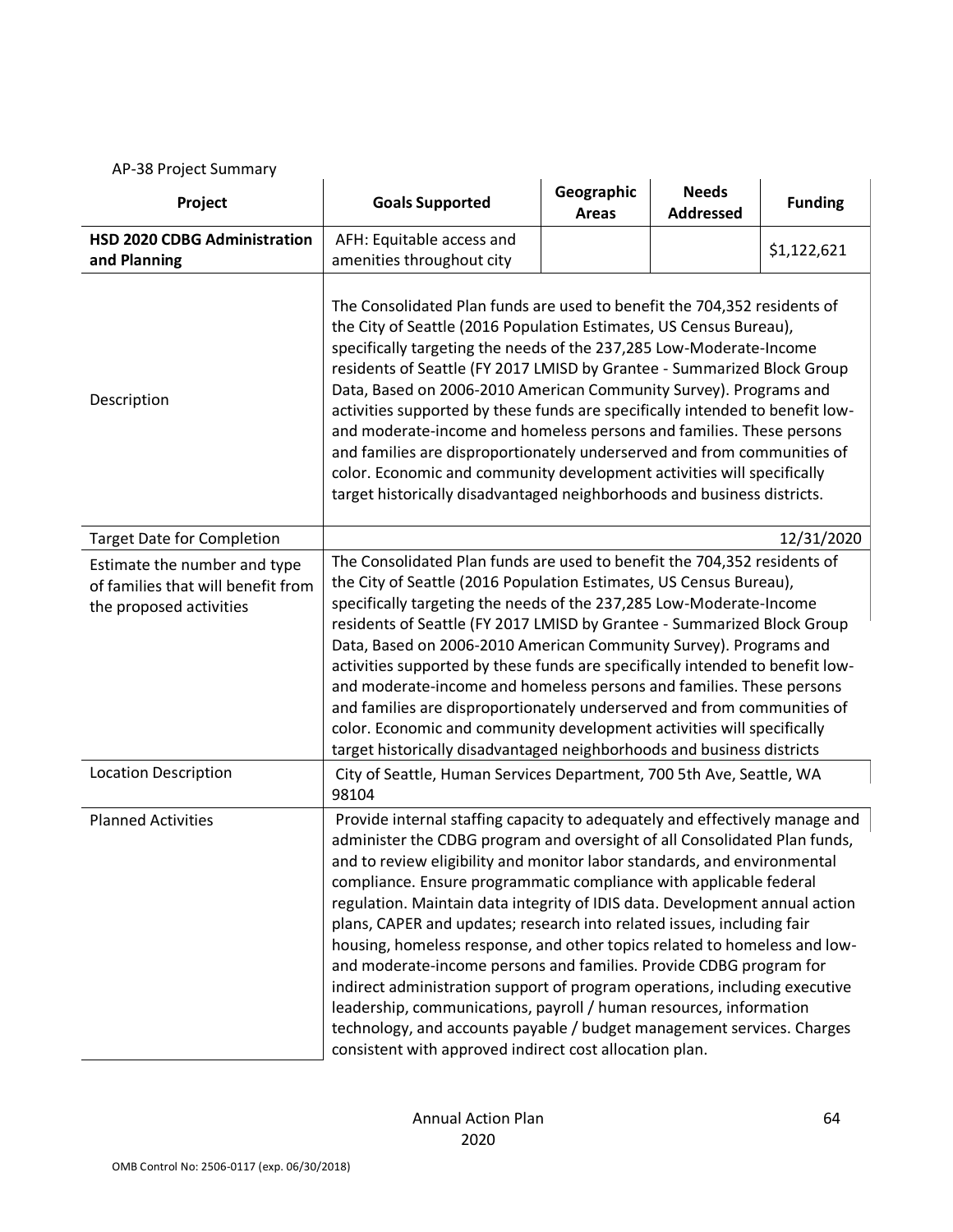| <b>HSD 2020 Homeless Services</b>                                                             | <b>CPD: Increase</b><br>homeless services                                                                                                                                                                                                                                                                                      |  | AFH: Insufficient<br>Investment in Affordable<br>Housing<br>AFH: Lack of Afford,<br>Access. Hsg in Range of<br><b>Sizes</b><br>AFH: Admissions,<br>occupancy policies &<br>procedures | \$3,354,765 |
|-----------------------------------------------------------------------------------------------|--------------------------------------------------------------------------------------------------------------------------------------------------------------------------------------------------------------------------------------------------------------------------------------------------------------------------------|--|---------------------------------------------------------------------------------------------------------------------------------------------------------------------------------------|-------------|
| Description                                                                                   | Programs and activities supported by these funds are specifically intended<br>to benefit low- and moderate-income and homeless persons and families.<br>These persons and families are disproportionately underserved and from<br>communities of color.                                                                        |  |                                                                                                                                                                                       |             |
| <b>Target Date for Completion</b>                                                             | 12/31/2020                                                                                                                                                                                                                                                                                                                     |  |                                                                                                                                                                                       |             |
| Estimate the number and type<br>of families that will benefit from<br>the proposed activities | Programs and activities supported by these funds are specifically intended<br>to benefit low- and moderate-income and homeless persons and families.<br>These persons and families are disproportionately underserved and from<br>communities of color. Approximately 3,800 individuals will benefit from the<br>CDBG funding. |  |                                                                                                                                                                                       |             |
| <b>Location Description</b>                                                                   |                                                                                                                                                                                                                                                                                                                                |  |                                                                                                                                                                                       |             |
| <b>Planned Activities</b>                                                                     | Provide emergency shelter operations and case management to<br>move people to permanent housing.                                                                                                                                                                                                                               |  |                                                                                                                                                                                       |             |
| Goals                                                                                         |                                                                                                                                                                                                                                                                                                                                |  | Homeless Person Overnight Shelter: 500 persons assisted                                                                                                                               |             |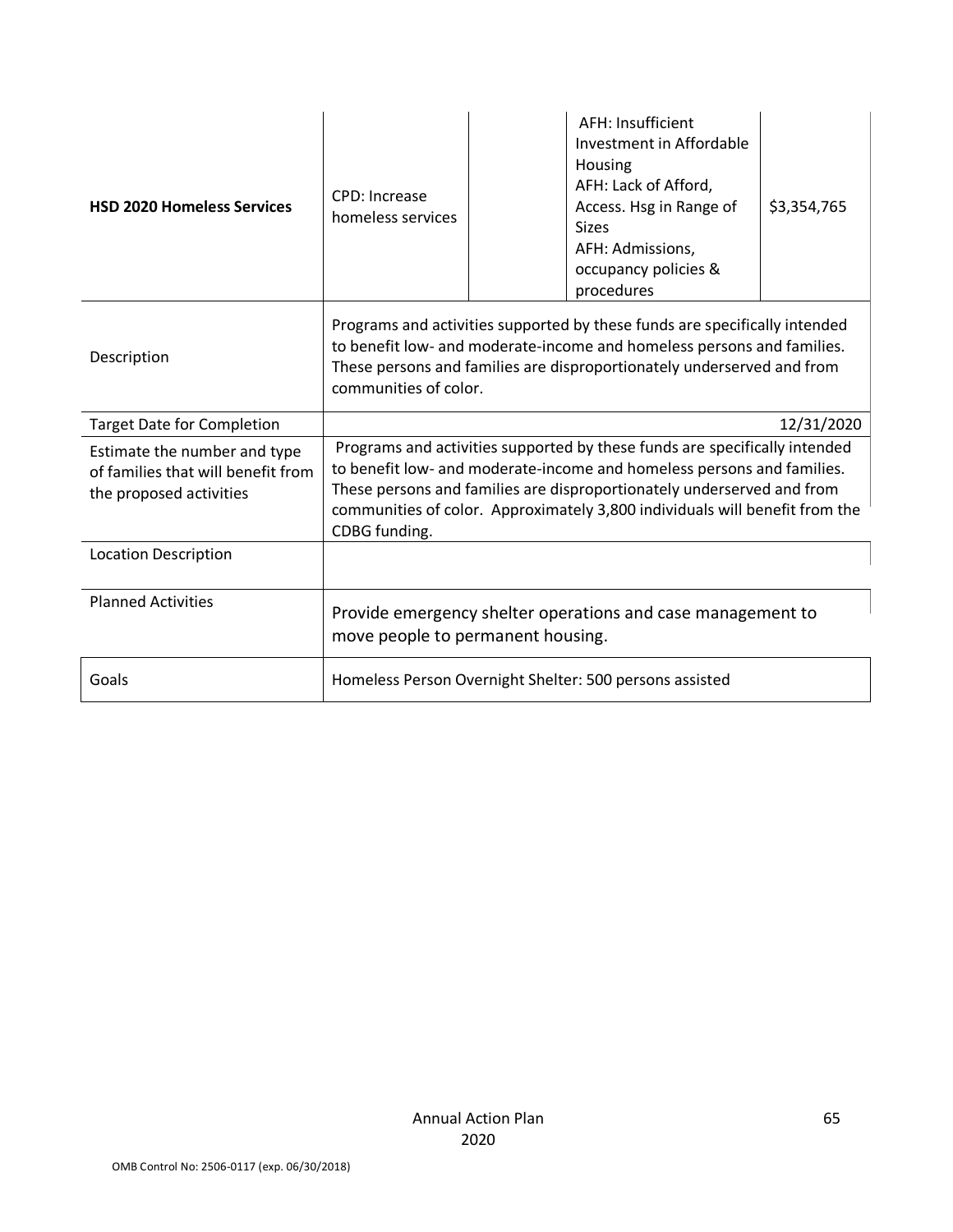| <b>ESG20 Seattle</b>                                                                          | <b>CPD: Increase homeless</b><br>services                                                                                                                                                                                                                                                                                                  | AFH: Displacement due to<br>economic pressure<br>AFH: Access to financial<br>services<br>AFH: Impediments to<br>mobility | \$820,644  |
|-----------------------------------------------------------------------------------------------|--------------------------------------------------------------------------------------------------------------------------------------------------------------------------------------------------------------------------------------------------------------------------------------------------------------------------------------------|--------------------------------------------------------------------------------------------------------------------------|------------|
| Description                                                                                   | Programs and activities supported by these funds are specifically intended<br>to benefit low- and moderate-income and homeless persons and families.<br>These persons and families are disproportionately underserved and from<br>communities of color.                                                                                    |                                                                                                                          |            |
| <b>Target Date for Completion</b>                                                             |                                                                                                                                                                                                                                                                                                                                            |                                                                                                                          | 12/31/2020 |
| Estimate the number and type<br>of families that will benefit from<br>the proposed activities | Programs and activities supported by these funds are specifically intended<br>to benefit low- and moderate-income and homeless persons and families.<br>These persons and families are disproportionately underserved and from<br>communities of color. Approximately 4,800 individuals will benefit from the<br>ESG funding.              |                                                                                                                          |            |
| <b>Location Description</b>                                                                   |                                                                                                                                                                                                                                                                                                                                            |                                                                                                                          |            |
| <b>Planned Activities</b>                                                                     | The 2020 ESG allocation will be used to fund operations at two shelter sites<br>and also fund a Rapid Re-Housing program for families. The amount of<br>funds going to emergency shelter will not exceed the amount spent on<br>emergency services in 2010 and no more than 7.5% of the 2020 allocation<br>will be used for administration |                                                                                                                          |            |
| Goals                                                                                         | Homeless Person Overnight Shelter: 500 persons assisted                                                                                                                                                                                                                                                                                    |                                                                                                                          |            |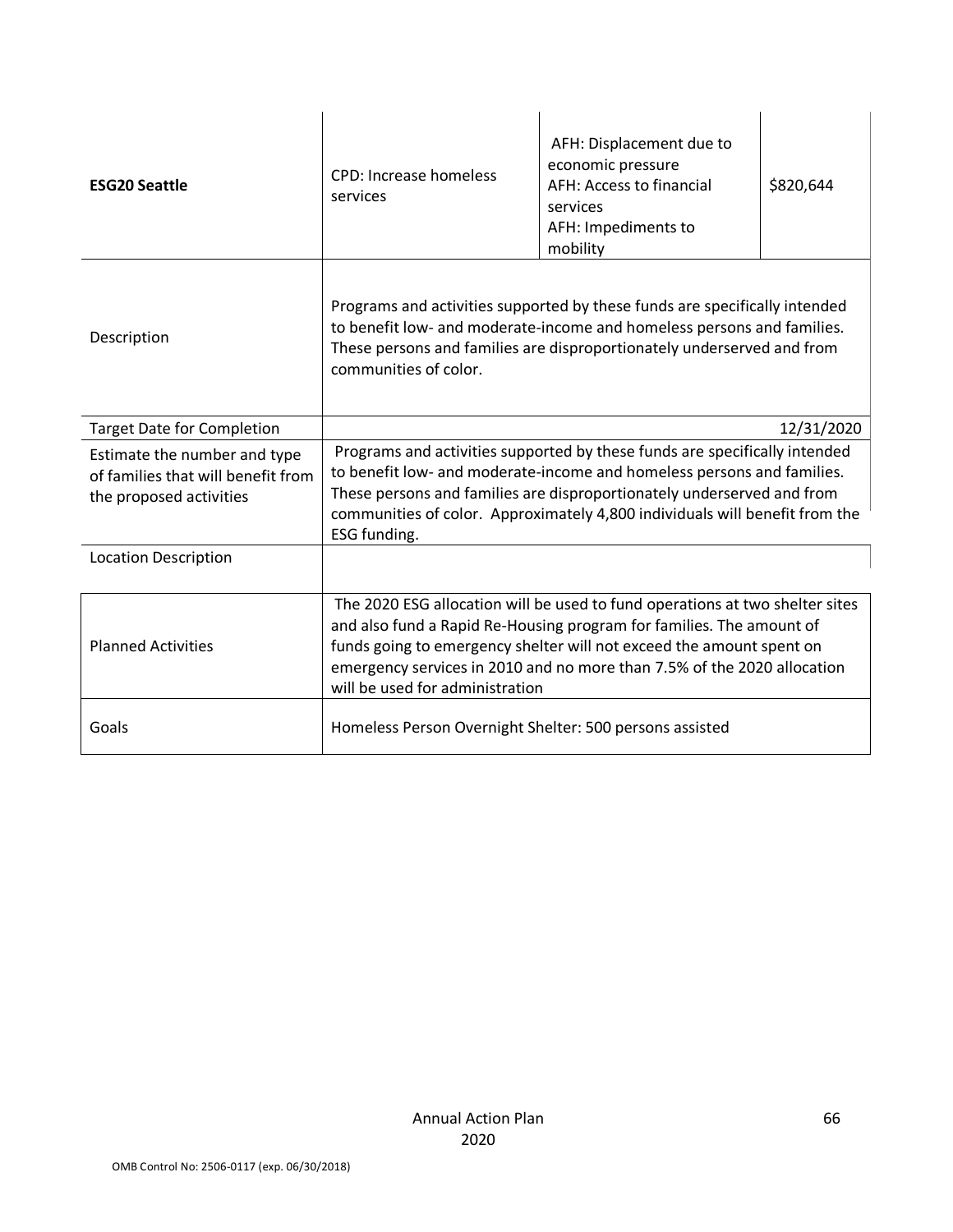| 2020 - 2023 City of Seattle<br><b>WAH20-F001 (SEA)</b>                                        | CPD: Increase<br>homeless services                                                                                                                                                                                                                                                                                                                                                                                                                                                                                                                                                | AFH: Displacement due to<br>economic pressure<br>AFH: Historic Disinvestment in<br><b>Public Hsg Community</b><br>AFH: Lack of Afford, Access. Hsg in<br>Range of Sizes<br>AFH: Access to financial services<br>AFH: Admissions, occupancy<br>policies & procedures<br>AFH: Impediments to mobility | \$7,832,835 |
|-----------------------------------------------------------------------------------------------|-----------------------------------------------------------------------------------------------------------------------------------------------------------------------------------------------------------------------------------------------------------------------------------------------------------------------------------------------------------------------------------------------------------------------------------------------------------------------------------------------------------------------------------------------------------------------------------|-----------------------------------------------------------------------------------------------------------------------------------------------------------------------------------------------------------------------------------------------------------------------------------------------------|-------------|
| Description                                                                                   | Allocate funds to project sponsors to provide the most effective mix of<br>activities to serve persons living with AIDS and their families.                                                                                                                                                                                                                                                                                                                                                                                                                                       |                                                                                                                                                                                                                                                                                                     |             |
| <b>Target Date for Completion</b>                                                             |                                                                                                                                                                                                                                                                                                                                                                                                                                                                                                                                                                                   |                                                                                                                                                                                                                                                                                                     | 9/30/2023   |
| Estimate the number and type<br>of families that will benefit from<br>the proposed activities | Low and moderate-income and homeless persons and families. These<br>persons and families are disproportionately underserved and from<br>communities of color. Approximately 340 households will benefit from the<br>HOPWA funding.                                                                                                                                                                                                                                                                                                                                                |                                                                                                                                                                                                                                                                                                     |             |
| <b>Location Description</b>                                                                   |                                                                                                                                                                                                                                                                                                                                                                                                                                                                                                                                                                                   |                                                                                                                                                                                                                                                                                                     |             |
| <b>Planned activities</b>                                                                     | Provide funding for homelessness prevention and permanent housing<br>through tenant based and project based rental assistance, and<br>permanent housing placement. In 2019, three subrecipients will<br>provide tenant- and project-based rental assistance to approximately<br>and Permanent Housing Placement resources to approximately 230<br>residents. One subrecipient will receive operational support for<br>approximately 50 HOPWA eligible tenants of in an apartment<br>building.<br>Allocation for 2019 funding will be used for service activities in 2020-<br>2021 |                                                                                                                                                                                                                                                                                                     |             |
|                                                                                               |                                                                                                                                                                                                                                                                                                                                                                                                                                                                                                                                                                                   | Tenant-based rental assistance / Rapid Rehousing 230                                                                                                                                                                                                                                                |             |
| Goals                                                                                         | Homeless Person Overnight Shelter 500<br>HIV/AIDS Housing Operations 50                                                                                                                                                                                                                                                                                                                                                                                                                                                                                                           |                                                                                                                                                                                                                                                                                                     |             |
|                                                                                               |                                                                                                                                                                                                                                                                                                                                                                                                                                                                                                                                                                                   |                                                                                                                                                                                                                                                                                                     |             |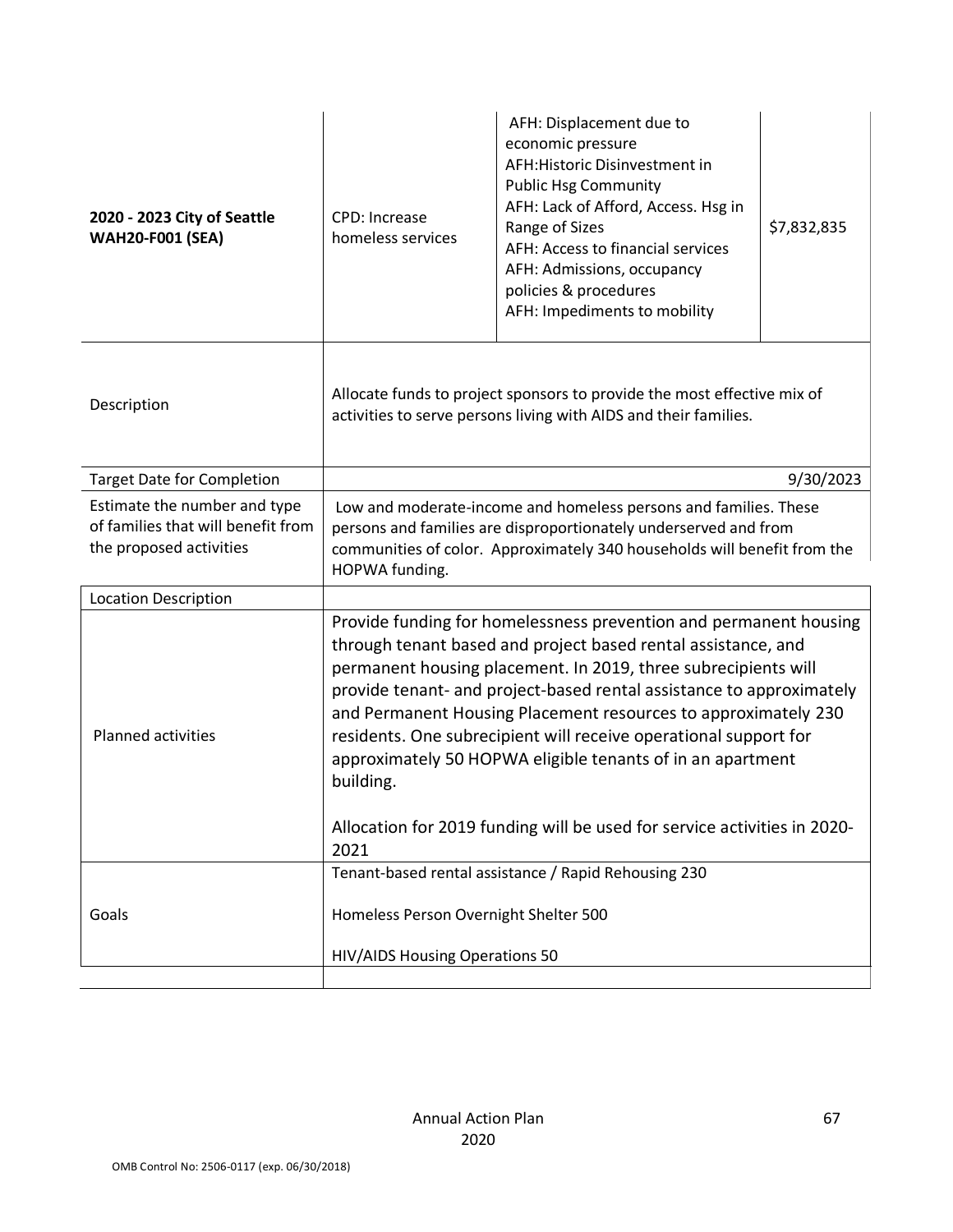| HSD 2020 Minor Home<br>Repair     | AFH/CPD:Resources for at-risk<br>renters/owners                                                                                                                              | AFH: Displacement due to<br>economic pressure<br>AFH: Insufficient Investment<br>in Affordable Housing<br>AFH: Lack of Afford, Access.<br>Hsg in Range of Sizes<br>AFH: Impediments to<br>mobility<br>AFH: Scarcity/High Costs of<br>Land<br>AFH: Lack of Hsg Accessibility<br><b>Modification Assist</b> | \$449,917  |  |
|-----------------------------------|------------------------------------------------------------------------------------------------------------------------------------------------------------------------------|-----------------------------------------------------------------------------------------------------------------------------------------------------------------------------------------------------------------------------------------------------------------------------------------------------------|------------|--|
| Description                       | Provide minor home repairs to qualifying low- and moderate-income<br>homeowners for safety and health-related repairs to their homes via sub-<br>recipient service provider. |                                                                                                                                                                                                                                                                                                           |            |  |
| <b>Target Date for Completion</b> |                                                                                                                                                                              |                                                                                                                                                                                                                                                                                                           | 12/31/2020 |  |
| Estimate the number and           | Programs and activities supported by these funds are specifically intended to                                                                                                |                                                                                                                                                                                                                                                                                                           |            |  |
| type of families that will        | benefit low- and moderate-income seniors and younger disabled adults. These                                                                                                  |                                                                                                                                                                                                                                                                                                           |            |  |
| benefit from the proposed         | persons are disproportionately underserved and from communities of color.                                                                                                    |                                                                                                                                                                                                                                                                                                           |            |  |
| activities                        | Economic and community development activities will specifically target<br>historically disadvantaged neighborhoods and business districts. It is estimated                   |                                                                                                                                                                                                                                                                                                           |            |  |
|                                   |                                                                                                                                                                              |                                                                                                                                                                                                                                                                                                           |            |  |
|                                   | 550 homeowners in 2019 will be assisted with this minor home repair program,<br>enabling the homeowner to stay in their home longer, as well as preserve older               |                                                                                                                                                                                                                                                                                                           |            |  |
|                                   | housing stock in Seattle. This program has been funded at the same level since                                                                                               |                                                                                                                                                                                                                                                                                                           |            |  |
|                                   | 2014 with CDBG funding and historically assisted a majority of households of                                                                                                 |                                                                                                                                                                                                                                                                                                           |            |  |
|                                   | color throughout Seattle. Specifically, 67% of 556 households assisted in 2016                                                                                               |                                                                                                                                                                                                                                                                                                           |            |  |
|                                   | identified as households of color; 65% of 623 for 2015, 64% of 673 in 2014, and                                                                                              |                                                                                                                                                                                                                                                                                                           |            |  |
|                                   | 65% of 682 in 2013, and 66% of 709 households in 2012. It is anticipated that a                                                                                              |                                                                                                                                                                                                                                                                                                           |            |  |
|                                   | similar percentage of households assisted will also identify as households of                                                                                                |                                                                                                                                                                                                                                                                                                           |            |  |
|                                   | color in 2019. Historically this program has assisted homeowners of which 85%                                                                                                |                                                                                                                                                                                                                                                                                                           |            |  |
|                                   | identify as senior and of which over 60% are Female Heads of Household.                                                                                                      |                                                                                                                                                                                                                                                                                                           |            |  |
|                                   | Additionally, over 80% of the households have incomes that are half (50%) of                                                                                                 |                                                                                                                                                                                                                                                                                                           |            |  |
|                                   | Area Median Income; a 2-person household makes less than \$40,100 annually<br>in 2018.                                                                                       |                                                                                                                                                                                                                                                                                                           |            |  |
| <b>Location Description</b>       |                                                                                                                                                                              |                                                                                                                                                                                                                                                                                                           |            |  |
|                                   |                                                                                                                                                                              |                                                                                                                                                                                                                                                                                                           |            |  |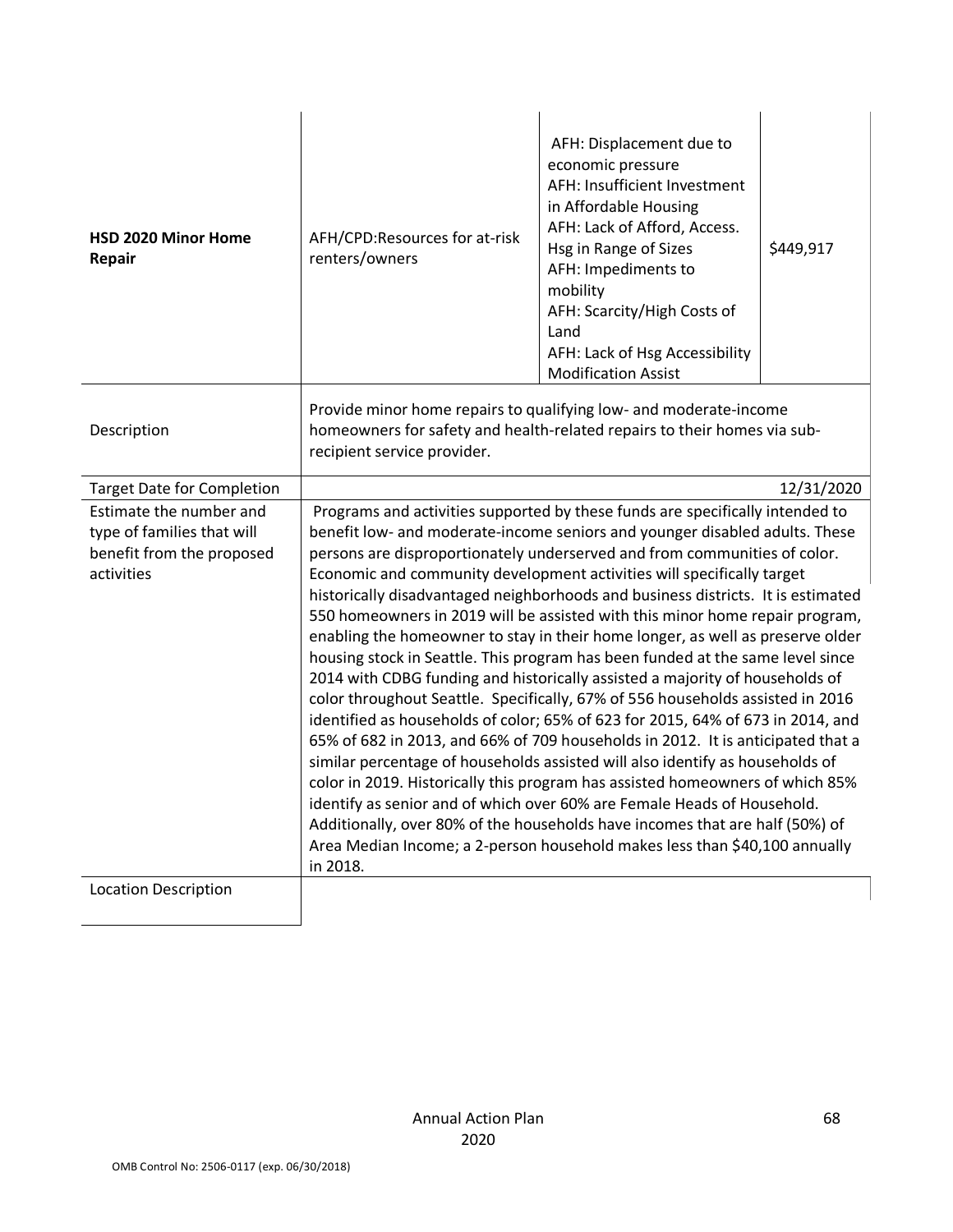| <b>Planned Activities</b> | The Minor Home Repair program serves younger disabled homeowners, low-<br>income family homeowners, and older adult homeowners who are faced with<br>the challenge of affording home repairs. Subrecipient staff provide parts and<br>labor to make minor home repairs for homeowners who are on limited<br>incomes. Subrecipient staff conduct an assessment and implementation of<br>minor repairs on owner-occupied housing. Repairs include, but are not limited<br>to, fixing leaking pipes, replacing broken sinks, rebuilding broken steps,<br>replacing broken doors and windowpanes, building wheelchair ramps, and<br>installing grab bars. |
|---------------------------|-------------------------------------------------------------------------------------------------------------------------------------------------------------------------------------------------------------------------------------------------------------------------------------------------------------------------------------------------------------------------------------------------------------------------------------------------------------------------------------------------------------------------------------------------------------------------------------------------------------------------------------------------------|
| Goals                     | Homeowner Housing Rehabilitated: 500                                                                                                                                                                                                                                                                                                                                                                                                                                                                                                                                                                                                                  |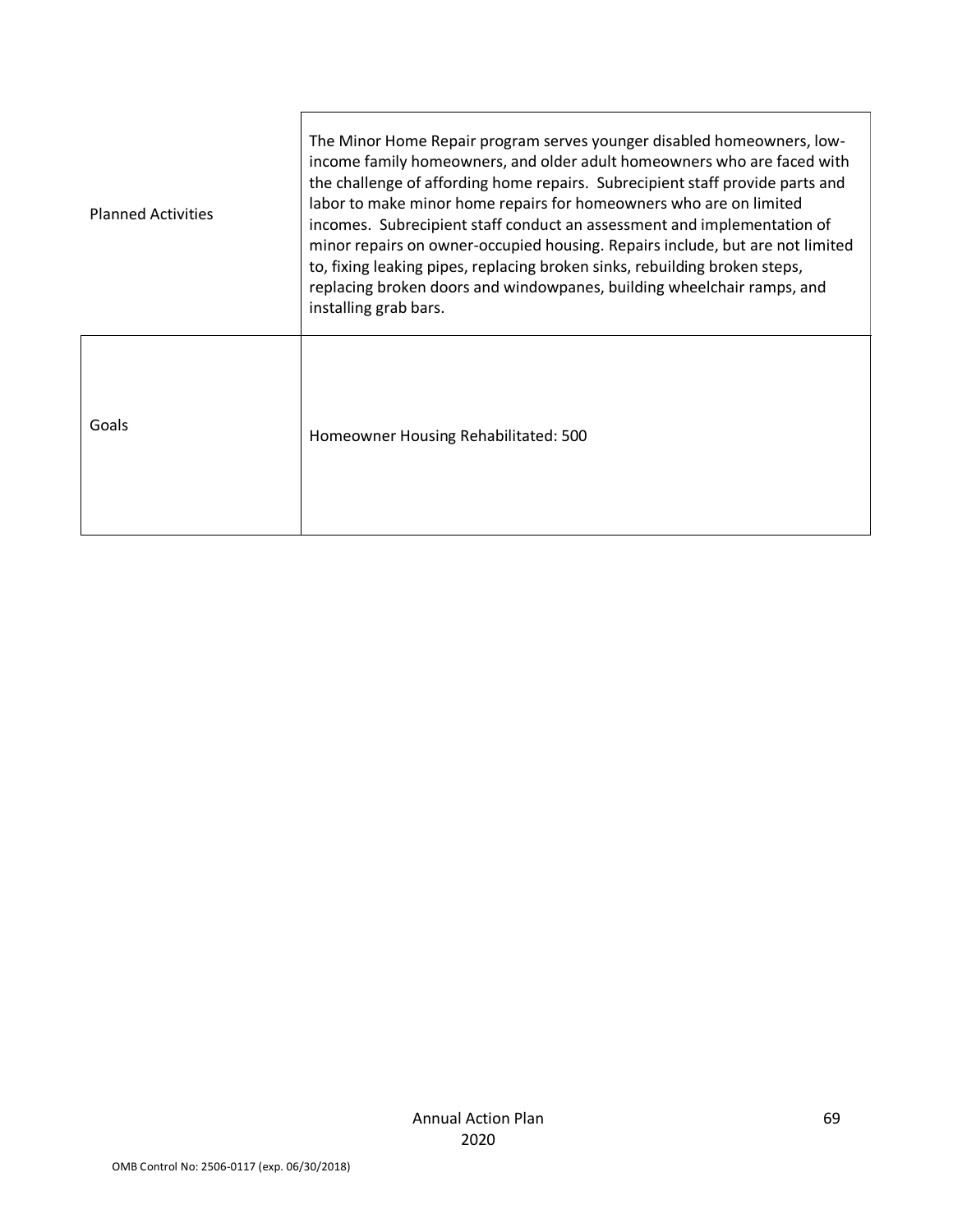| HSD 2020 SHA Improvements                                                                     | AFH/CPD: Equitable<br>investment across<br>communities                                                                                                                                                                                                                                                               |  |  | \$1,000,000 |
|-----------------------------------------------------------------------------------------------|----------------------------------------------------------------------------------------------------------------------------------------------------------------------------------------------------------------------------------------------------------------------------------------------------------------------|--|--|-------------|
| Description                                                                                   | Seattle Housing Authority will use these funds to make required upgrades<br>to fire alarm systems and other building rehab needs at its properties.<br>These upgrades will both improve the safety<br>of residents and reduce the number of false alarms to which the Seattle Fire<br>Department currently responds. |  |  |             |
| <b>Target Date for Completion</b>                                                             |                                                                                                                                                                                                                                                                                                                      |  |  | 12/31/2021  |
| Estimate the number and type<br>of families that will benefit from<br>the proposed activities | Approximately 1,100 households will benefit from these proposed<br>activities.                                                                                                                                                                                                                                       |  |  |             |
| <b>Location Description</b>                                                                   | City-wide                                                                                                                                                                                                                                                                                                            |  |  |             |
| <b>Planned Activities</b>                                                                     | 24 fire panels will be replaced at Seattle Housing Authority properties<br>serving approximately 1,300 people with incomes at or below 30% of AMI<br>at move in, across 1,100 units.                                                                                                                                 |  |  |             |
| Goals                                                                                         | Rental units rehabilitated: 1,100                                                                                                                                                                                                                                                                                    |  |  |             |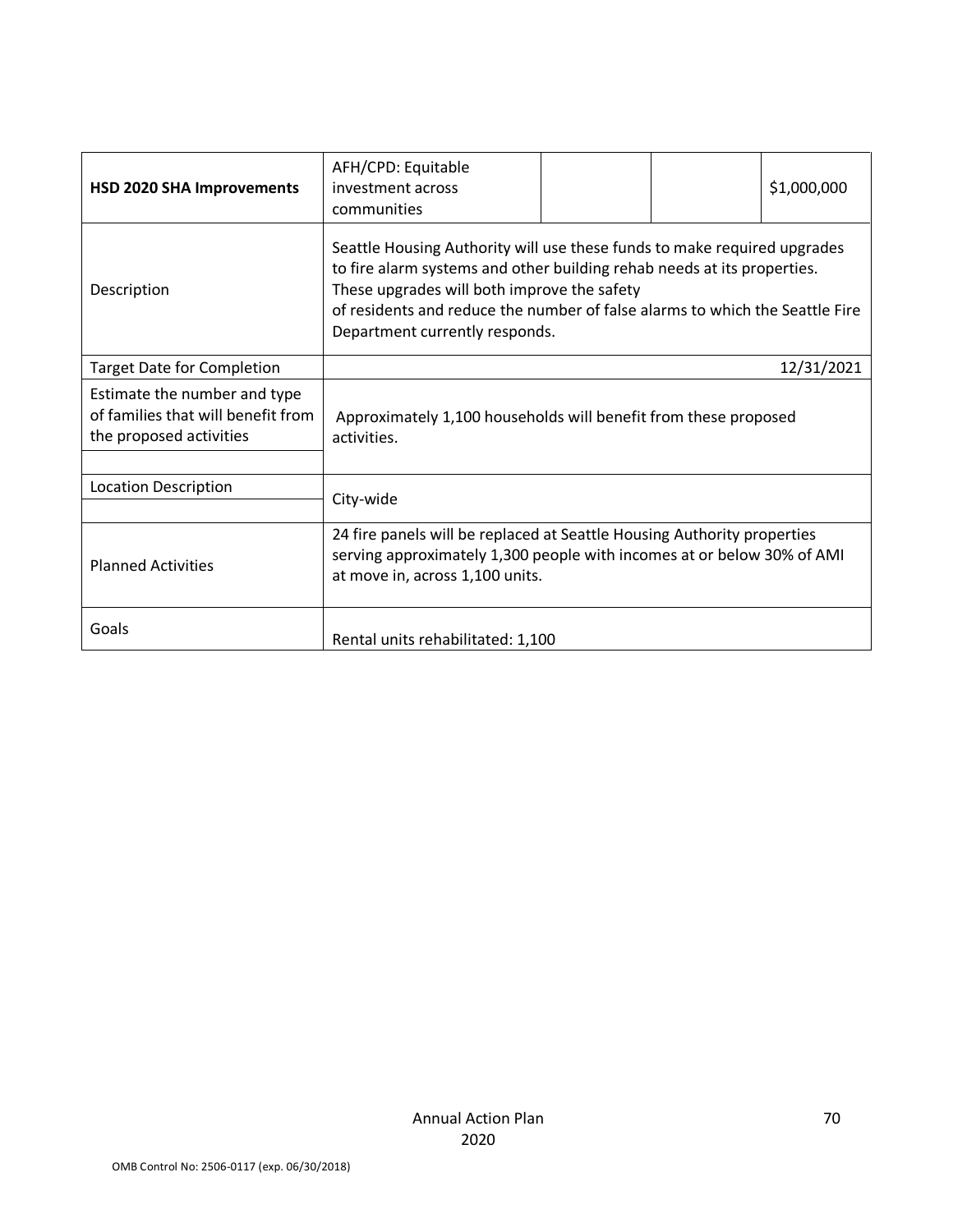| OH 2020 Home Repair<br><b>Revolving Loan Program</b>                                          | AFH/CPD:Resources for at-<br>risk renters/owners                                                                                                                                                                                                                                                                                                                                                                                                                                                                                                                                                                                                           | AFH: Displacement due to<br>economic pressure<br>AFH: Access to financial<br>services<br>AFH: Impediments to<br>mobility | \$605,462  |  |
|-----------------------------------------------------------------------------------------------|------------------------------------------------------------------------------------------------------------------------------------------------------------------------------------------------------------------------------------------------------------------------------------------------------------------------------------------------------------------------------------------------------------------------------------------------------------------------------------------------------------------------------------------------------------------------------------------------------------------------------------------------------------|--------------------------------------------------------------------------------------------------------------------------|------------|--|
| Description                                                                                   | Provide major home repair financial assistance to qualifying low- and<br>moderate-income homeowners, to help them maintain their homes so that<br>they can continue to live there.                                                                                                                                                                                                                                                                                                                                                                                                                                                                         |                                                                                                                          |            |  |
| <b>Target Date for Completion</b>                                                             |                                                                                                                                                                                                                                                                                                                                                                                                                                                                                                                                                                                                                                                            |                                                                                                                          | 12/31/2020 |  |
| Estimate the number and type<br>of families that will benefit from<br>the proposed activities | Approximately 30 homeowners will receive financial assistance for major<br>home repair. Assisted households typically include seniors and others on<br>low, fixed incomes. The Home Repair Loan Program helps prevent<br>displacement of low-income homeowners by helping them remain safely in<br>their homes. Homeowners of color are more likely than their white<br>counterparts to be severely cost burdened, meaning that they pay more<br>than 50% of their income towards housing. Therefore, homeowners of color<br>may be more likely to not have access to resources needed for critical home<br>repairs like roof replacements or side sewers. |                                                                                                                          |            |  |
| <b>Location Description</b>                                                                   | City-wide                                                                                                                                                                                                                                                                                                                                                                                                                                                                                                                                                                                                                                                  |                                                                                                                          |            |  |
| <b>Planned Activities</b>                                                                     | Financial assistance in the form of loans to qualifying<br>homeowners. Program development, financial management, and data<br>reporting activities in support of the Home Repair Program.                                                                                                                                                                                                                                                                                                                                                                                                                                                                  |                                                                                                                          |            |  |
| Goals                                                                                         | Homeowner Housing rehabilitated: 30                                                                                                                                                                                                                                                                                                                                                                                                                                                                                                                                                                                                                        |                                                                                                                          |            |  |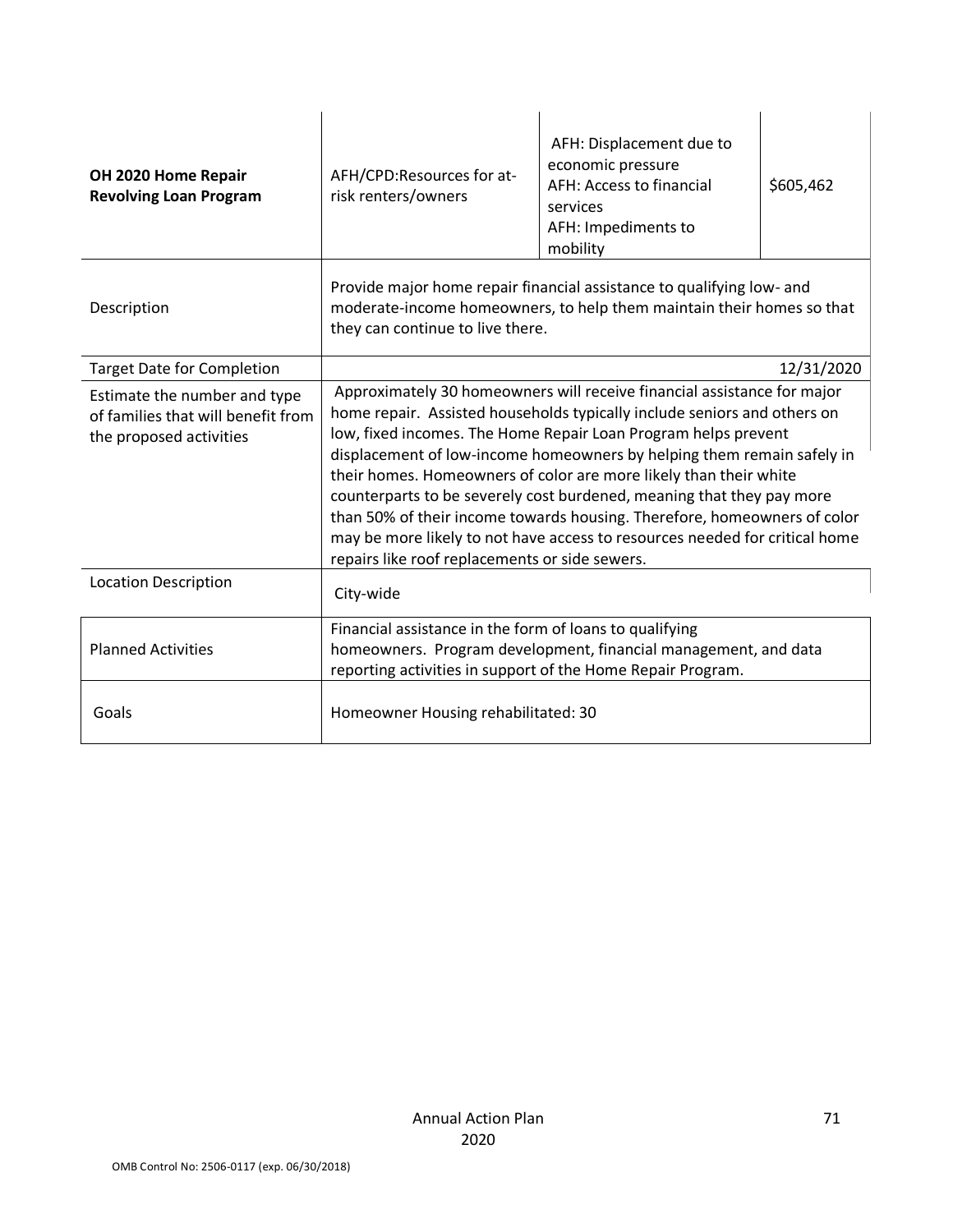| OH 2020 Admin & Planning                                                                      |                                                                                                                                                                                                                                                                                                                                                                                                                                                                                                                                                                                                                                                                                       |  |  | \$160,972 |
|-----------------------------------------------------------------------------------------------|---------------------------------------------------------------------------------------------------------------------------------------------------------------------------------------------------------------------------------------------------------------------------------------------------------------------------------------------------------------------------------------------------------------------------------------------------------------------------------------------------------------------------------------------------------------------------------------------------------------------------------------------------------------------------------------|--|--|-----------|
| Description                                                                                   | Support OH staff costs associated with CDBG and HOME program planning<br>administration, and contracted services.                                                                                                                                                                                                                                                                                                                                                                                                                                                                                                                                                                     |  |  |           |
| <b>Target Date for Completion</b>                                                             | 12/31/2020                                                                                                                                                                                                                                                                                                                                                                                                                                                                                                                                                                                                                                                                            |  |  |           |
| Estimate the number and type<br>of families that will benefit from<br>the proposed activities | The Consolidated Plan funds are used to benefit the 704,352 residents of<br>the City of Seattle (2016 Population Estimates, US Census Bureau),<br>specifically targeting the needs of the 237,285 Low-Moderate-Income<br>residents of Seattle (FY 2017 LMISD by Grantee - Summarized Block Group<br>Data, Based on 2006-2010 American Community Survey).<br>Programs and activities supported by these funds in the Office of Housing<br>are specifically intended to address affordable housing needs that benefit<br>low- and moderate-income and homeless persons and families. These<br>persons and families are disproportionately underserved and from<br>communities of color. |  |  |           |
| <b>Location Description</b>                                                                   |                                                                                                                                                                                                                                                                                                                                                                                                                                                                                                                                                                                                                                                                                       |  |  |           |
| <b>Planned Activities</b>                                                                     |                                                                                                                                                                                                                                                                                                                                                                                                                                                                                                                                                                                                                                                                                       |  |  |           |
|                                                                                               |                                                                                                                                                                                                                                                                                                                                                                                                                                                                                                                                                                                                                                                                                       |  |  |           |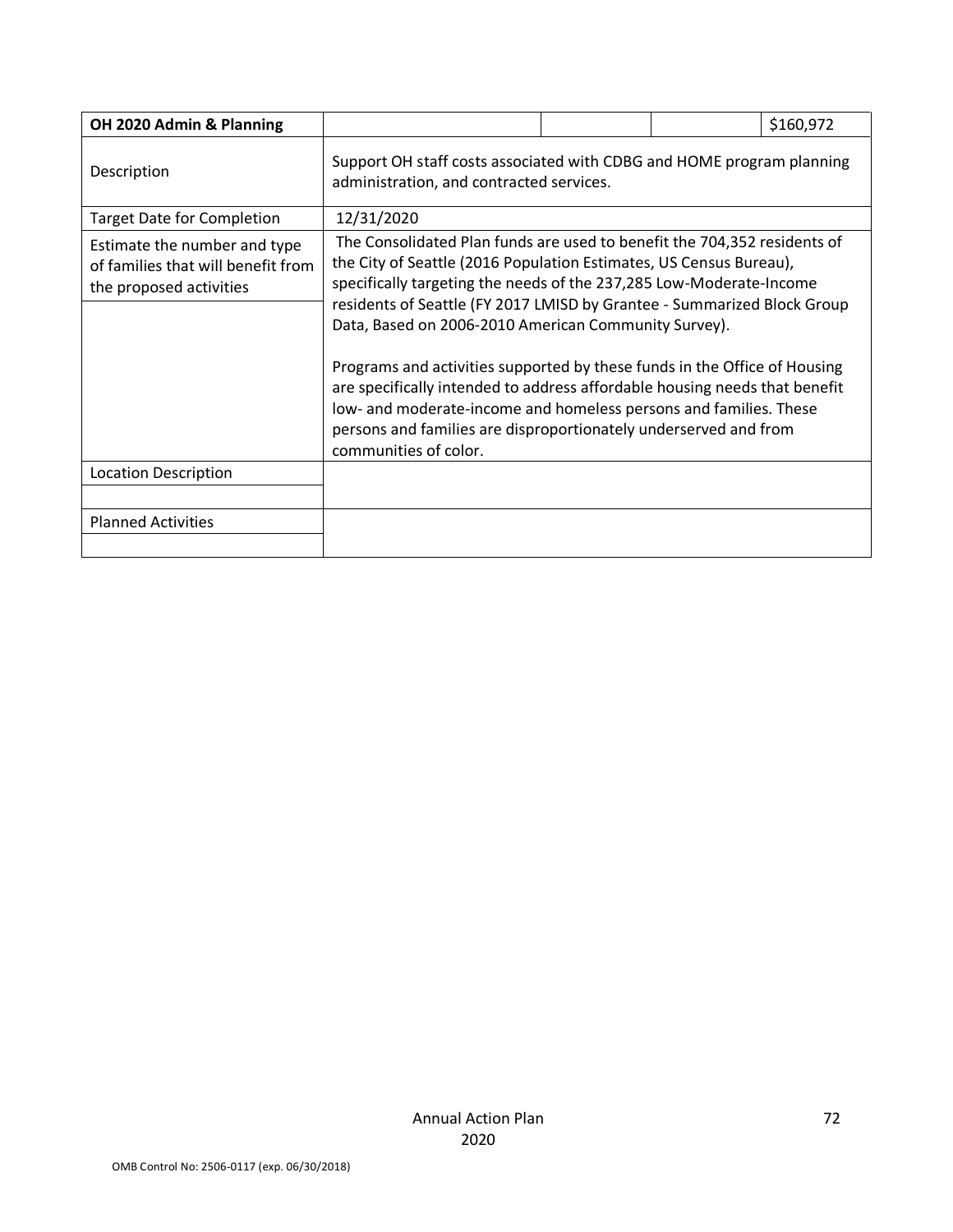| OH 2020 Homebuyer<br><b>Assistance Revolving</b><br>Loan Program                                 | AFH/CPD:<br>Promote financial<br>security for LMI<br><b>HHS</b>                                                                                                                                                                                                                                                                                  | AFH: Displacement due to<br>economic pressure<br>AFH: Location & Type of<br><b>Affordable Housing</b><br>AFH: Lack of Afford, Access. Hsg<br>in Range of Sizes<br>AFH: Access to financial services | \$146,793 |
|--------------------------------------------------------------------------------------------------|--------------------------------------------------------------------------------------------------------------------------------------------------------------------------------------------------------------------------------------------------------------------------------------------------------------------------------------------------|-----------------------------------------------------------------------------------------------------------------------------------------------------------------------------------------------------|-----------|
| <b>Description</b>                                                                               | These funds will be used to provide direct assistance to low- and<br>moderate-income (LMI) households to purchase existing homes. It is<br>the goal of the City's Homebuyer Assistance Program to create access<br>to housing stability and wealth building through provide access to<br>affordable homeownership for LMI households in Seattle. |                                                                                                                                                                                                     |           |
| <b>Target Date for Completion</b>                                                                | 12/31/2020                                                                                                                                                                                                                                                                                                                                       |                                                                                                                                                                                                     |           |
| Estimate the number and<br>type of families that will<br>benefit from the proposed<br>activities | Six households of color, or other historically disadvantaged Seattle<br>residents will benefit from the proposed activities.                                                                                                                                                                                                                     |                                                                                                                                                                                                     |           |
| <b>Location Description</b>                                                                      | City-wide                                                                                                                                                                                                                                                                                                                                        |                                                                                                                                                                                                     |           |
| <b>Planned Activities</b>                                                                        |                                                                                                                                                                                                                                                                                                                                                  | Six loans will be issued to support the purchase of homes.                                                                                                                                          |           |
| Goals                                                                                            | Direct Financial Assistance to Homebuyers: 6                                                                                                                                                                                                                                                                                                     |                                                                                                                                                                                                     |           |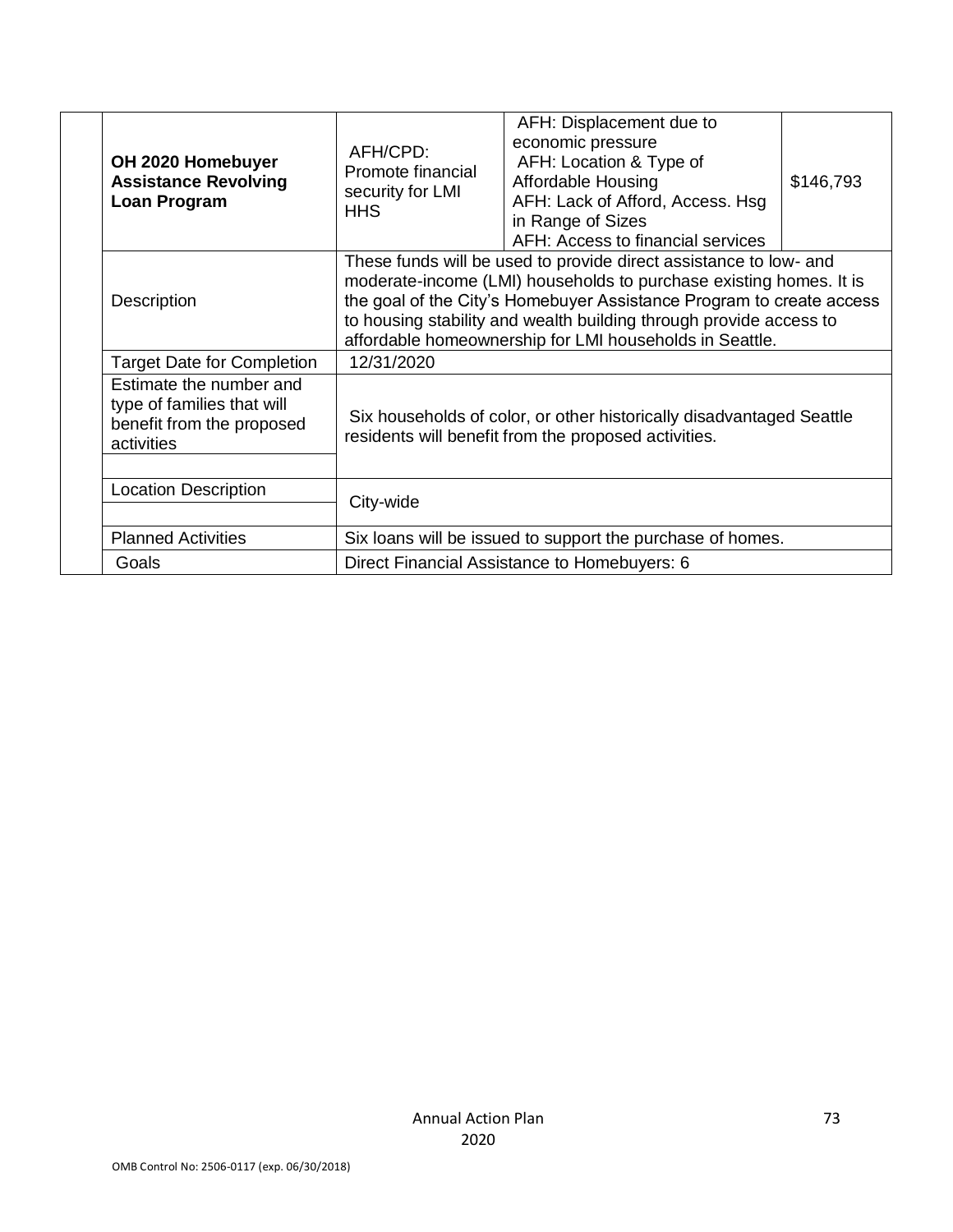| OH 2020 Rental Housing<br><b>Preservation &amp; Development</b>                               | AFH/CPD: Preserve and<br>increase affordable housing                                                                                                                                                                                                                                                                                                                                                                                                                                                                                                                                                                                   | AFH: Displacement due to<br>economic pressure<br>AFH: Insufficient Investment<br>in Affordable Housing<br>AFH: Lack of Afford, Access.<br>Hsg in Range of Sizes<br>AFH: Lack of Afford. in-<br>Home/Com Based Spprt<br>Serv.<br>AFH: Access to Medical<br><b>Services</b><br>AFH:Access publicly<br>supprted hsg for ppl<br>w/disabil<br>AFH: Admissions, occupancy<br>policies & procedures<br>AFH: Lack of Afford<br>Integrated Hsg-Ind w/Supp<br>Serv<br>AFH: Lack of Hsg Accessibility<br><b>Modification Assist</b> | \$6,390.613 |
|-----------------------------------------------------------------------------------------------|----------------------------------------------------------------------------------------------------------------------------------------------------------------------------------------------------------------------------------------------------------------------------------------------------------------------------------------------------------------------------------------------------------------------------------------------------------------------------------------------------------------------------------------------------------------------------------------------------------------------------------------|--------------------------------------------------------------------------------------------------------------------------------------------------------------------------------------------------------------------------------------------------------------------------------------------------------------------------------------------------------------------------------------------------------------------------------------------------------------------------------------------------------------------------|-------------|
| Description                                                                                   |                                                                                                                                                                                                                                                                                                                                                                                                                                                                                                                                                                                                                                        | Provide financial assistance for the preservation and development of<br>multifamily rental affordable housing. The Seattle Office of Housing will use<br>the 2020 HOME allocation solely for the production of rental housing.                                                                                                                                                                                                                                                                                           |             |
| <b>Target Date for Completion</b>                                                             |                                                                                                                                                                                                                                                                                                                                                                                                                                                                                                                                                                                                                                        |                                                                                                                                                                                                                                                                                                                                                                                                                                                                                                                          | 12/31/2022  |
| Estimate the number and type<br>of families that will benefit from<br>the proposed activities | estimated 20 will be homeless households.                                                                                                                                                                                                                                                                                                                                                                                                                                                                                                                                                                                              | Funding will be awarded to housing development and preservation projects<br>through a competitive Notice of Funds Available (NOFA) process in<br>December 2018. An estimated 57 households will be assisted, of whom an                                                                                                                                                                                                                                                                                                  |             |
|                                                                                               | Funded projects will serve low-income households, including formerly<br>homeless households, for 50 years or more. These are households with<br>incomes at or below 60% of AMI who are disproportionately people of color<br>and disproportionately cost burdened. These households also include other<br>protected classes, such as seniors and people with disabilities who are living<br>on low, fixed incomes. Housing will be affirmatively marketed to ensure<br>access by disadvantaged groups. Homeless housing will serve households<br>assessed and referred through in the Continuum of Care's coordinated<br>entry system. |                                                                                                                                                                                                                                                                                                                                                                                                                                                                                                                          |             |
| <b>Location Description</b>                                                                   |                                                                                                                                                                                                                                                                                                                                                                                                                                                                                                                                                                                                                                        |                                                                                                                                                                                                                                                                                                                                                                                                                                                                                                                          |             |
| <b>Planned Activities</b>                                                                     | Housing Program staffing.                                                                                                                                                                                                                                                                                                                                                                                                                                                                                                                                                                                                              | Capital financing related to rehabilitation of 34 units of affordable rental<br>housing for low-income households in the Delridge Neighborhood. Rental                                                                                                                                                                                                                                                                                                                                                                   |             |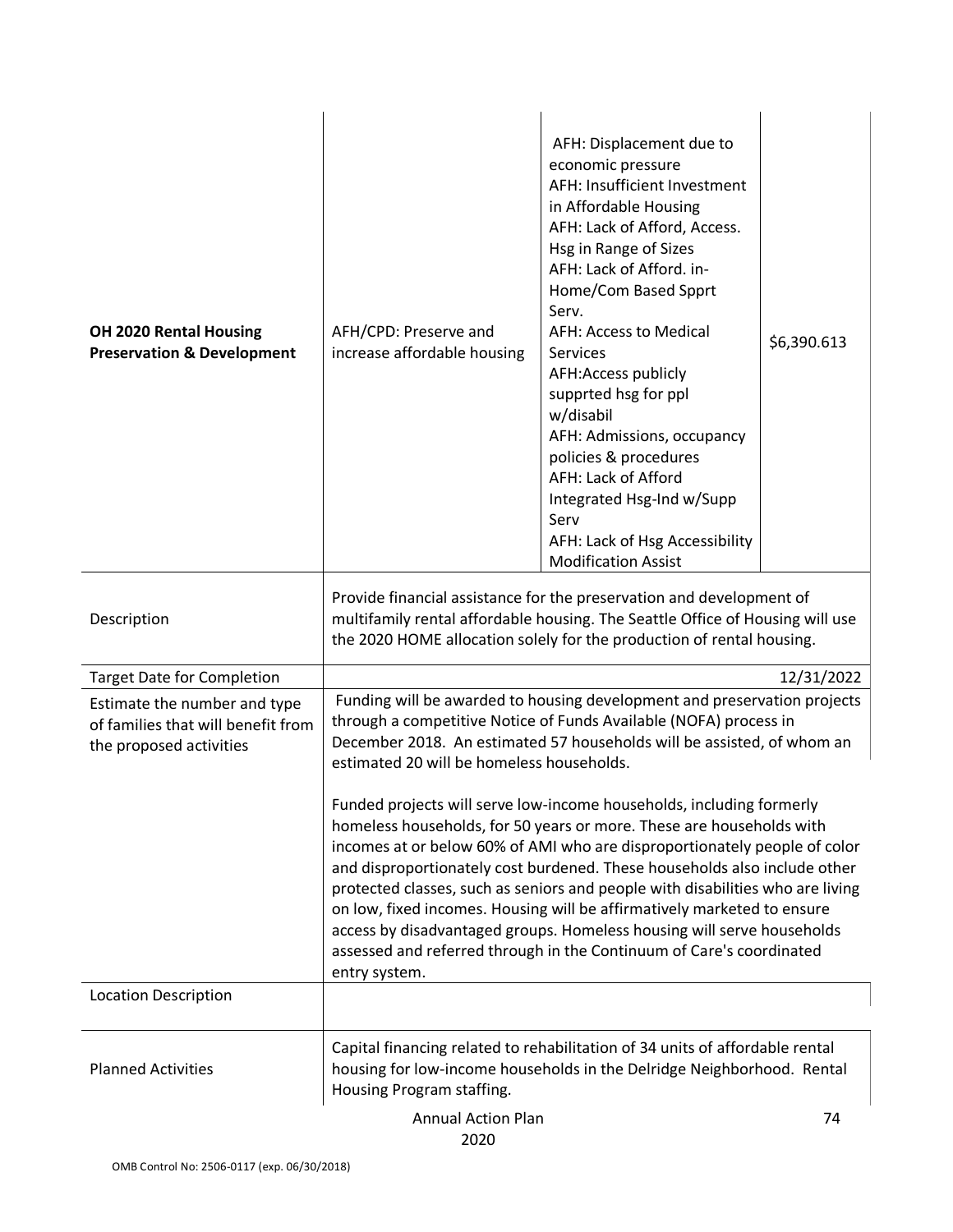| This year's allocation of HOME funds will likely go towards the production of<br>approximately 20+ units of rental housing, some of which may be<br>developed by a CHDO. The CDBG funds will be used, with other funds, for<br>capital financing related to construction, acquisition and rehabilitation of<br>affordable rental housing for low-income households. |
|---------------------------------------------------------------------------------------------------------------------------------------------------------------------------------------------------------------------------------------------------------------------------------------------------------------------------------------------------------------------|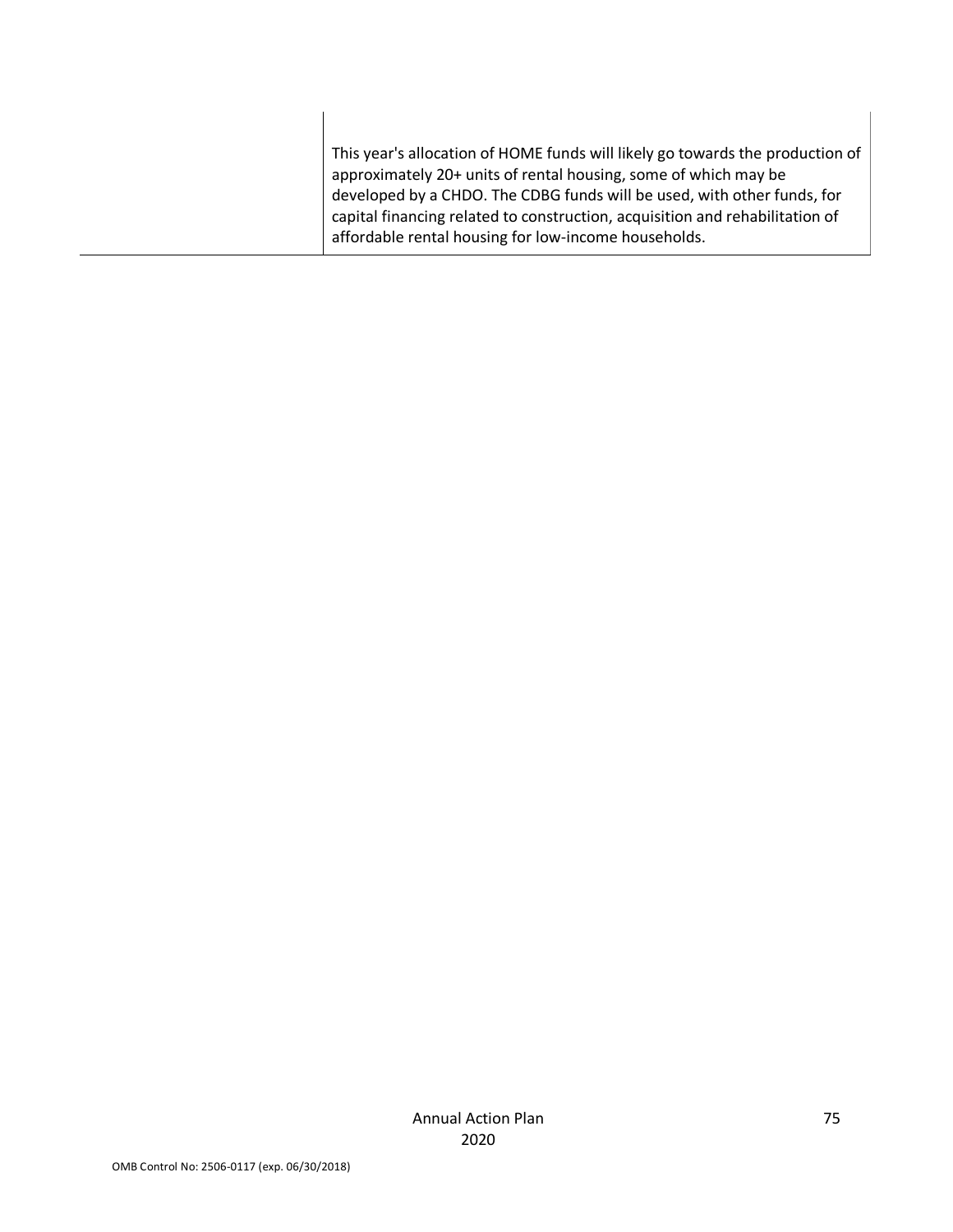| OED 2020 Neighborhood<br><b>Business District - Only in</b><br><b>Seattle</b>                 | <b>CPD: Increase Small</b><br><b>Business Assistance</b>                                                                                                                                                                                                                                                                                                                                                                                                                                                                                                                                                                                                                                                                                                                                                                                                                                                |  | \$371,675  |
|-----------------------------------------------------------------------------------------------|---------------------------------------------------------------------------------------------------------------------------------------------------------------------------------------------------------------------------------------------------------------------------------------------------------------------------------------------------------------------------------------------------------------------------------------------------------------------------------------------------------------------------------------------------------------------------------------------------------------------------------------------------------------------------------------------------------------------------------------------------------------------------------------------------------------------------------------------------------------------------------------------------------|--|------------|
| Description                                                                                   | The Only in Seattle Initiative provides grants and services to foster inclusive<br>neighborhood business districts that allow small businesses to thrive. The<br>Initiative focuses on supporting district stakeholders to organize around a<br>common vision for their district and take action. Includes planning and<br>administration that supports the Only in Seattle Initiative.                                                                                                                                                                                                                                                                                                                                                                                                                                                                                                                 |  |            |
| <b>Target Date for Completion</b>                                                             |                                                                                                                                                                                                                                                                                                                                                                                                                                                                                                                                                                                                                                                                                                                                                                                                                                                                                                         |  | 12/31/2020 |
| Estimate the number and type<br>of families that will benefit from<br>the proposed activities | Two staff people and 1 or 2 consultants will provide support, assistance<br>and oversight in approximately 9 business districts. 200 small businesses<br>are located within the business districts served with CDBG and benefit from<br>the work.                                                                                                                                                                                                                                                                                                                                                                                                                                                                                                                                                                                                                                                       |  |            |
|                                                                                               | Seattle is experiencing rapid redevelopment, particularly in urban villages<br>and business districts. Although some areas of Seattle have not seen the<br>same level of redevelopment, particularly in areas of historic disinvestment,<br>the rapid rise in real estate costs has pushed higher income people into<br>these less-expensive areas and pushed lower-income residents and<br>businesses out of Seattle. The projects in the Only in Seattle program focus<br>on preventing displacement of small businesses of color. This is<br>accomplished by organizing-district stakeholders to create a shared vision,<br>developing strategies to address priorities and intentionally reaching out to<br>businesses and connecting them to services. This allows local businesses,<br>property owners, residents and organizations to drive changes and develop<br>local support for businesses. |  |            |
| <b>Location Description</b>                                                                   |                                                                                                                                                                                                                                                                                                                                                                                                                                                                                                                                                                                                                                                                                                                                                                                                                                                                                                         |  |            |
| <b>Planned Activities</b>                                                                     | Racial Equity in Business Districts Project: This project includes supporting<br>several business districts to conduct in-language outreach to local small<br>businesses, to learn challenges they are facing and support with services.<br>The project also includes a training cohort in racial equity and implicit bias<br>to build awareness and provide tools for business district leaders to build<br>more equitable organizations and practices. In 2020, approximately 3-5<br>business districts will receive outreach support and 15-20 business district<br>leaders will receive training.                                                                                                                                                                                                                                                                                                   |  |            |
| Goals:                                                                                        | Businesses: 200                                                                                                                                                                                                                                                                                                                                                                                                                                                                                                                                                                                                                                                                                                                                                                                                                                                                                         |  |            |

 $\overline{\phantom{a}}$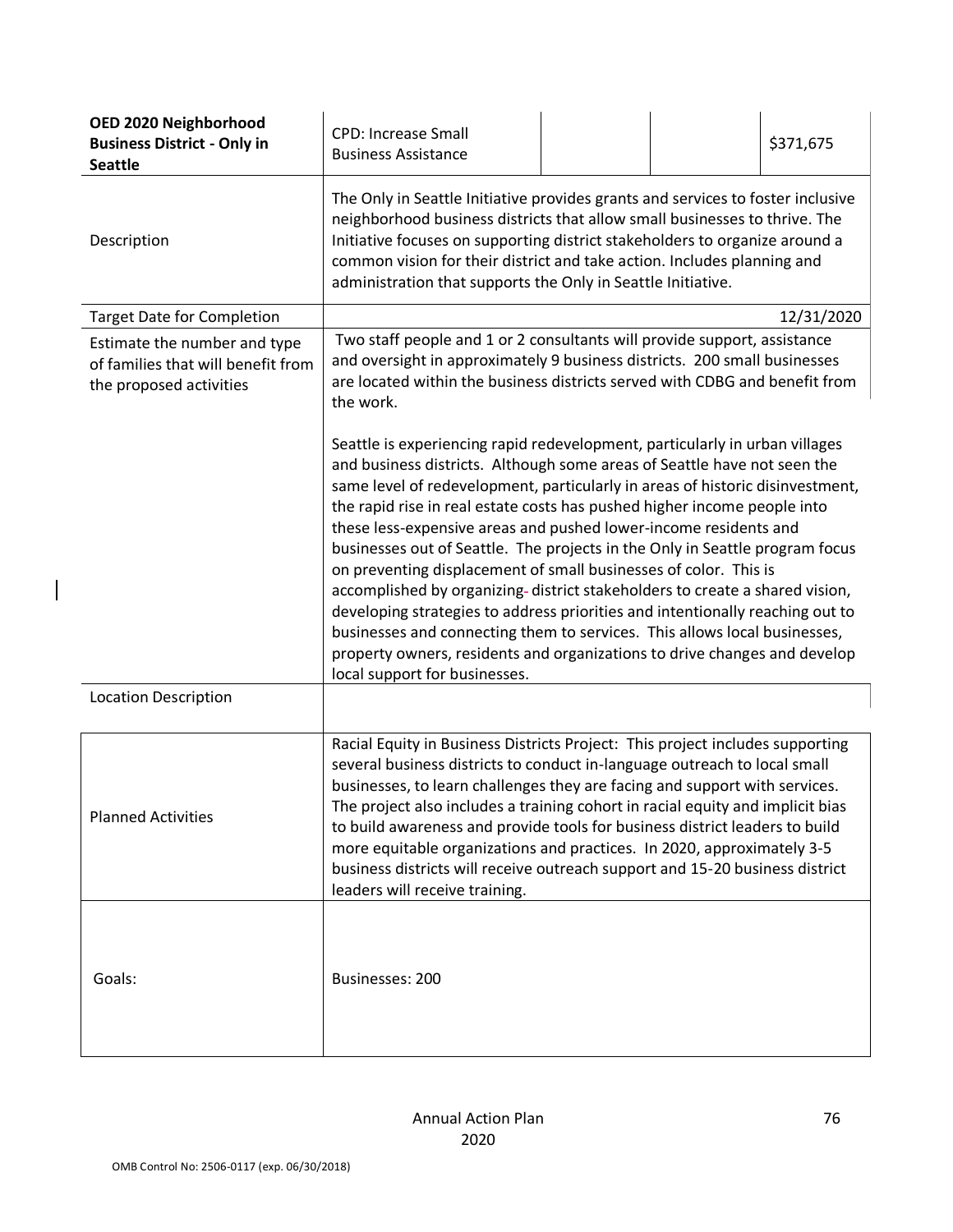| <b>OED 2020 Small Business</b><br><b>Support</b>                                              | <b>CPD: Increase Small</b><br><b>Business Assistance</b>                                                                                                                                                                                                                                                                                                                                      | CPD:<br>Increase<br>Small<br><b>Business</b><br>Assistance | AFH:<br>Displacement<br>due to<br>economic<br>pressure | \$692,000  |
|-----------------------------------------------------------------------------------------------|-----------------------------------------------------------------------------------------------------------------------------------------------------------------------------------------------------------------------------------------------------------------------------------------------------------------------------------------------------------------------------------------------|------------------------------------------------------------|--------------------------------------------------------|------------|
| Description                                                                                   | This project flexibly responds to emergent business needs multiple ways:<br>by providing technical assistance on the stabilization and financial aspects<br>of maintaining a business, providing working capital grants for businesses<br>after a destabilizing event (for example, disruption of customers caused by<br>nearby construction) and by financing necessary tenant improvements. |                                                            |                                                        |            |
| <b>Target Date for Completion</b>                                                             |                                                                                                                                                                                                                                                                                                                                                                                               |                                                            |                                                        | 12/31/2020 |
| Estimate the number and type<br>of families that will benefit from<br>the proposed activities | The program prioritizes outreach for business technical assistance to<br>women, minority and immigrant owned businesses.                                                                                                                                                                                                                                                                      |                                                            |                                                        |            |
| <b>Location Description</b>                                                                   | City-wide                                                                                                                                                                                                                                                                                                                                                                                     |                                                            |                                                        |            |
| <b>Planned Activities</b>                                                                     | Approximately 145 small businesses will be supported with technical<br>assistance.<br>Approximately 5 small businesses will be supported with financing for<br>tenant improvements<br>Approximately 10 small businesses will be supported with working capital<br>grants.                                                                                                                     |                                                            |                                                        |            |
| Goals                                                                                         | Businesses: 150                                                                                                                                                                                                                                                                                                                                                                               |                                                            |                                                        |            |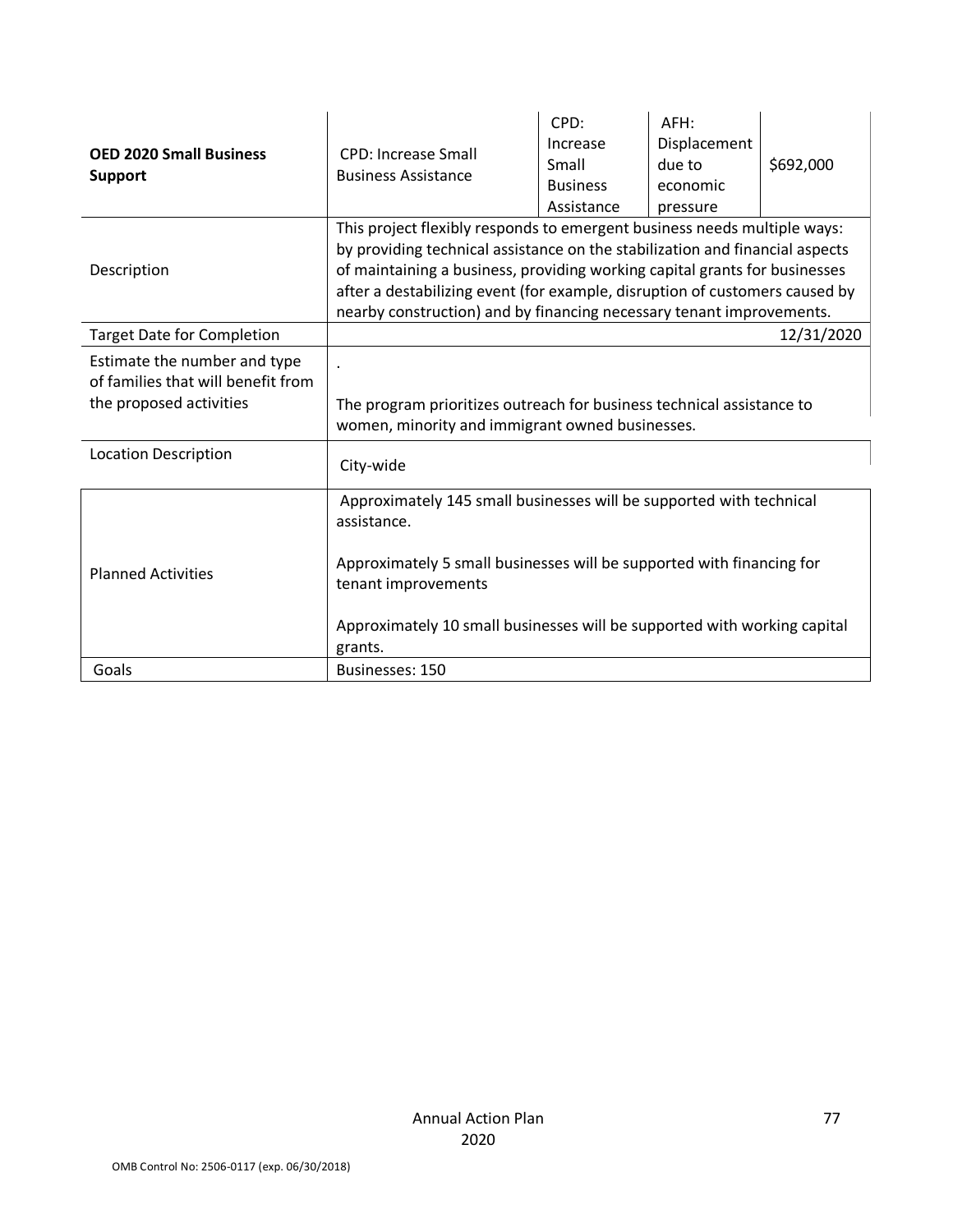| OIRA 2020 ESL for Work (Ready<br>for Work)                                                    | AFH/CPD: Initiatives<br>support marginalized groups                                                                                                                                                                                                                                                                                                                                                                                                                                                                                                                                                                                              | AFH: Displacement due to<br>economic pressure<br>AFH: Access to financial<br>services<br>AFH: Impediments to<br>mobility<br>AFH: Scarcity/High Costs of<br>Land<br>AFH: Lack of<br>Educational/Employment<br>Spprt for LMI<br>AFH: Lack Private Investment<br>in Specific Neighbhds | \$400,000  |
|-----------------------------------------------------------------------------------------------|--------------------------------------------------------------------------------------------------------------------------------------------------------------------------------------------------------------------------------------------------------------------------------------------------------------------------------------------------------------------------------------------------------------------------------------------------------------------------------------------------------------------------------------------------------------------------------------------------------------------------------------------------|-------------------------------------------------------------------------------------------------------------------------------------------------------------------------------------------------------------------------------------------------------------------------------------|------------|
| Description                                                                                   | Provide ESL, job skills training and placement for persons with limited<br>English proficiency via a CBDO.                                                                                                                                                                                                                                                                                                                                                                                                                                                                                                                                       |                                                                                                                                                                                                                                                                                     |            |
| <b>Target Date for Completion</b>                                                             |                                                                                                                                                                                                                                                                                                                                                                                                                                                                                                                                                                                                                                                  |                                                                                                                                                                                                                                                                                     | 12/31/2020 |
| Estimate the number and type<br>of families that will benefit from<br>the proposed activities | The total number of families served is estimated to be 150. Participants<br>will be English language learners in need of stable employment and ongoing<br>access to English language learning programs. Currently immigrant and<br>refugee jobseekers who have low levels of English language proficiency<br>succeed in college certificate, job training, and basic skills programs at a<br>significantly lower rate than native -born English proficient individuals. The<br>outcomes of this program will demonstrate course completion and<br>educational advancement rates that exceed those of traditional college-<br>based ESL programs. |                                                                                                                                                                                                                                                                                     |            |
| <b>Location Description</b>                                                                   |                                                                                                                                                                                                                                                                                                                                                                                                                                                                                                                                                                                                                                                  |                                                                                                                                                                                                                                                                                     |            |
| <b>Planned Activities</b>                                                                     | Via a CBDO, and subcontracted CBOs, provide English language learning<br>classes and employment services including outreach, learning assessments,<br>classroom instruction, case management, educational and career planning,<br>job placement and employer engagement to support the program.                                                                                                                                                                                                                                                                                                                                                  |                                                                                                                                                                                                                                                                                     |            |
| Goals                                                                                         |                                                                                                                                                                                                                                                                                                                                                                                                                                                                                                                                                                                                                                                  |                                                                                                                                                                                                                                                                                     |            |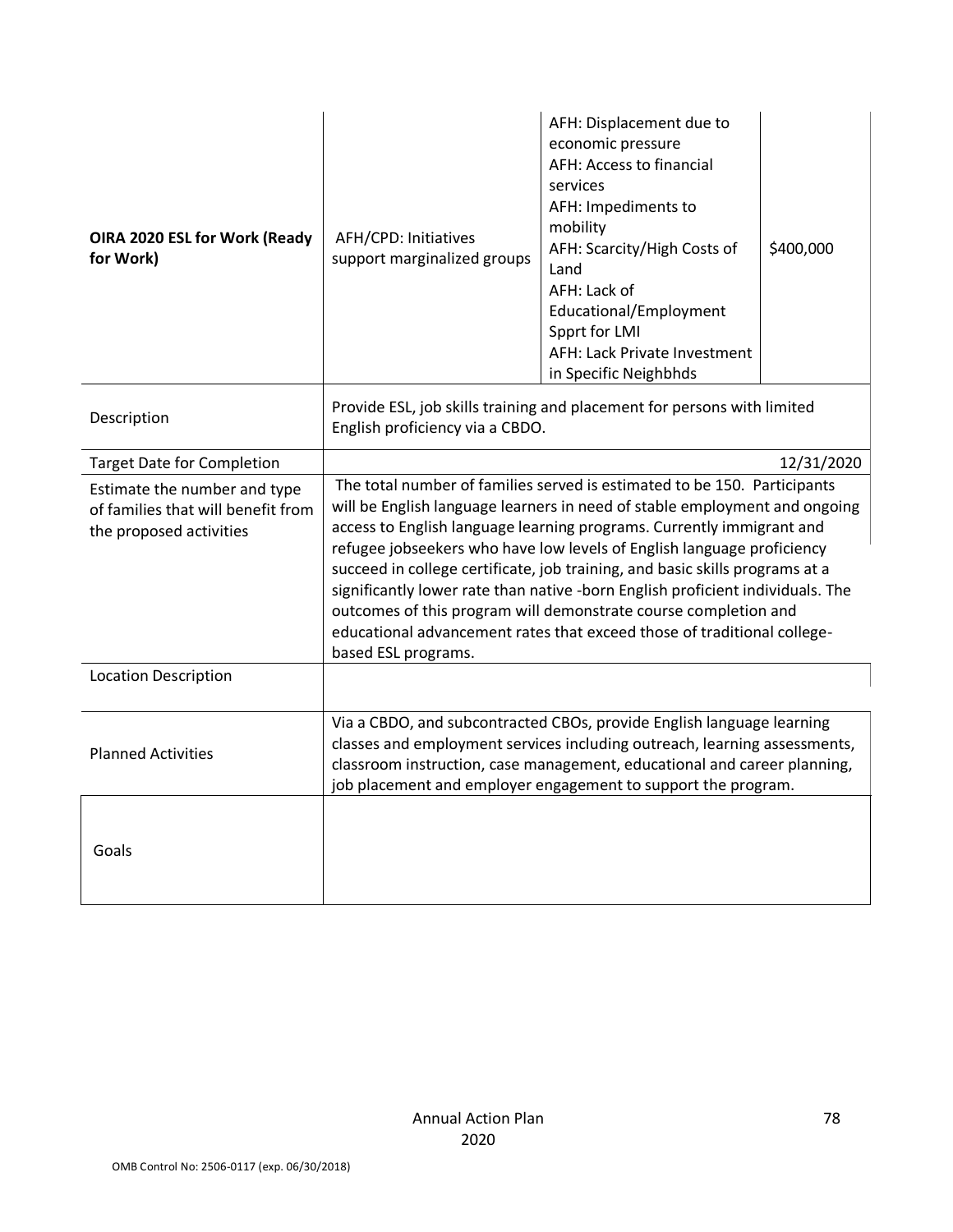| <b>OPCD 2020 Equitable</b><br><b>Development Initiative</b>                                   | AFH: Promote equitable<br>growth in new development                                                                                                                                                    | AFH: Lack Public Investment<br>in Specific Neighbhds.                                                                                                                                                                                                                                                                                                                                                                                                                                                                                                                                                                                                                                                                                                                                                                                                                                                                                                                                                                                                                                                                                                                                                                                                                                                                                                                                                                                                                                                                                                                                                                                                                                                                                                                                       | \$430,000  |
|-----------------------------------------------------------------------------------------------|--------------------------------------------------------------------------------------------------------------------------------------------------------------------------------------------------------|---------------------------------------------------------------------------------------------------------------------------------------------------------------------------------------------------------------------------------------------------------------------------------------------------------------------------------------------------------------------------------------------------------------------------------------------------------------------------------------------------------------------------------------------------------------------------------------------------------------------------------------------------------------------------------------------------------------------------------------------------------------------------------------------------------------------------------------------------------------------------------------------------------------------------------------------------------------------------------------------------------------------------------------------------------------------------------------------------------------------------------------------------------------------------------------------------------------------------------------------------------------------------------------------------------------------------------------------------------------------------------------------------------------------------------------------------------------------------------------------------------------------------------------------------------------------------------------------------------------------------------------------------------------------------------------------------------------------------------------------------------------------------------------------|------------|
| Description                                                                                   |                                                                                                                                                                                                        | Provide support for community-based organizations pursuing investment<br>strategies that will mitigate displacement within high-risk neighborhoods.                                                                                                                                                                                                                                                                                                                                                                                                                                                                                                                                                                                                                                                                                                                                                                                                                                                                                                                                                                                                                                                                                                                                                                                                                                                                                                                                                                                                                                                                                                                                                                                                                                         |            |
| <b>Target Date for Completion</b>                                                             |                                                                                                                                                                                                        |                                                                                                                                                                                                                                                                                                                                                                                                                                                                                                                                                                                                                                                                                                                                                                                                                                                                                                                                                                                                                                                                                                                                                                                                                                                                                                                                                                                                                                                                                                                                                                                                                                                                                                                                                                                             | 12/31/2021 |
| Estimate the number and type<br>of families that will benefit from<br>the proposed activities | EDI projects are focusing on:<br>other than English and English "very well"<br>who lack a Bachelor's degree<br>are renters<br>are severely cost burdened (> 50% of income on housing)<br>poverty level | Funding will be awarded to eligible organizations through a competitive<br>Notice of Funds Availability (NOFA) process in early 2019. CDBG funds will<br>support at least 2 neighborhoods pursuing an anti-displacement strategy.<br>The EDI Fund addresses displacement and the unequal distribution of<br>opportunities to sustain a diverse Seattle. The EDI fosters community<br>leadership and supports organizations to promote equitable access to<br>housing, jobs, education, parks, cultural expression, healthy food and other<br>community needs and amenities. The EDI Framework integrates people and<br>place to create strong communities and people, as well as great places with<br>equitable access. The Framework, with its equity drivers and outcomes,<br>functions as an analytical tool to guide implementation to reduce disparities<br>and achieve equitable outcomes for marginalized populations. The<br>following are the indicators that inform the displacement Risk Index that<br>1. People of color: Percentage of population that is not non-Hispanic White<br>2. Linguistic isolation: Percentage of households in which no one 14 and<br>over speaks English only or no one 14 and over speaks both a language<br>3. Low educational attainment: Percentage of population 25 years or older<br>4. Rental tenancy: Percentage of population in occupied housing units that<br>5. Housing cost-burdened households: Percentage of households with<br>income below 80% of AMI that are cost burdened (> 30% of income on<br>housing) and Percentage of households with income below 80% of AMI that<br>6. Household income: Percentage of population with income below 200% of<br>7. Proximity to transit: Number of unique transit trips within 0.25-mile |            |
| <b>Location Description</b>                                                                   | walking distance of a location                                                                                                                                                                         |                                                                                                                                                                                                                                                                                                                                                                                                                                                                                                                                                                                                                                                                                                                                                                                                                                                                                                                                                                                                                                                                                                                                                                                                                                                                                                                                                                                                                                                                                                                                                                                                                                                                                                                                                                                             |            |
|                                                                                               | To be determined in 2020                                                                                                                                                                               |                                                                                                                                                                                                                                                                                                                                                                                                                                                                                                                                                                                                                                                                                                                                                                                                                                                                                                                                                                                                                                                                                                                                                                                                                                                                                                                                                                                                                                                                                                                                                                                                                                                                                                                                                                                             |            |
| <b>Planned Activities</b>                                                                     |                                                                                                                                                                                                        |                                                                                                                                                                                                                                                                                                                                                                                                                                                                                                                                                                                                                                                                                                                                                                                                                                                                                                                                                                                                                                                                                                                                                                                                                                                                                                                                                                                                                                                                                                                                                                                                                                                                                                                                                                                             |            |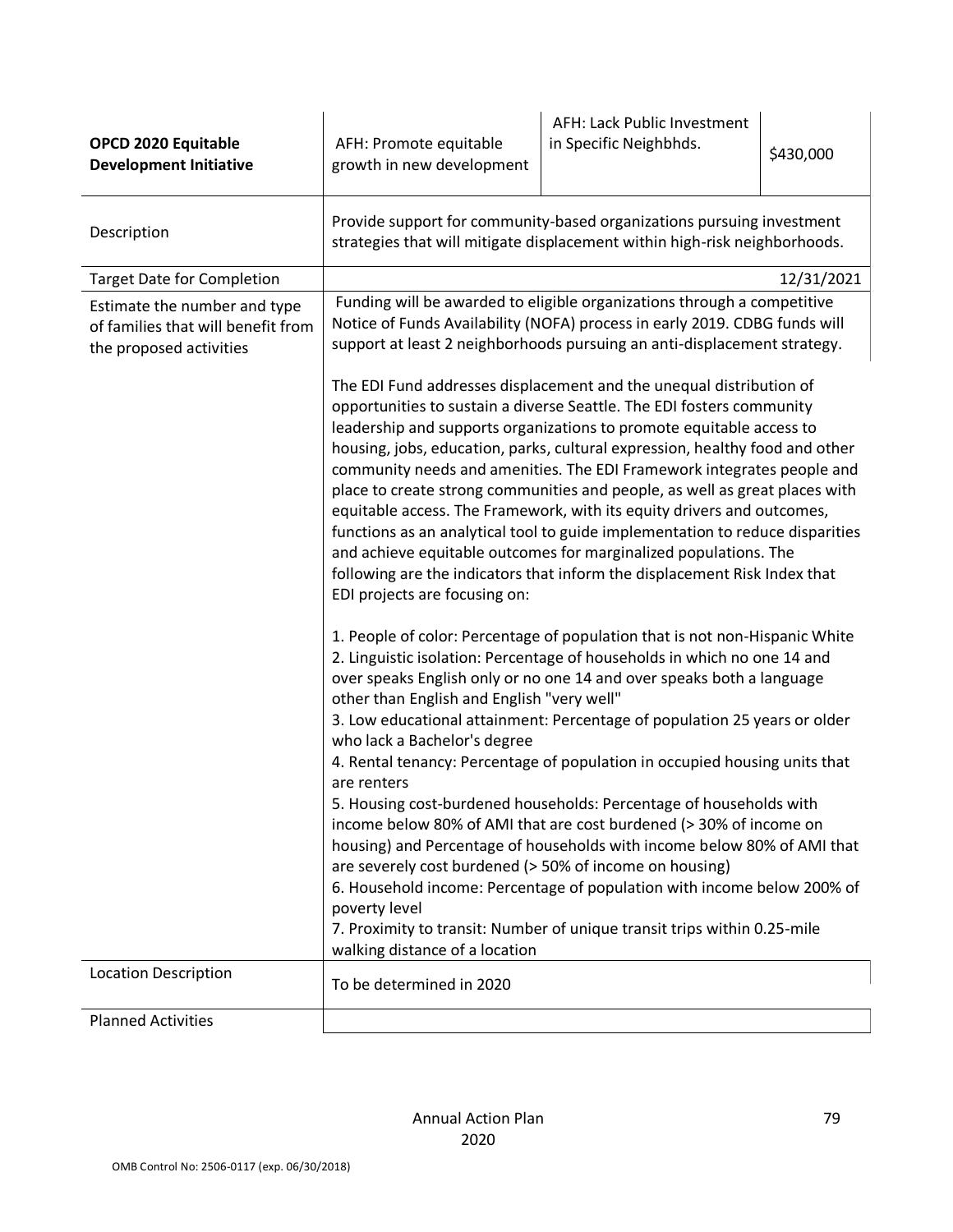Equitable Development Projects are community-driven strategies created through an inclusive community engagement process and are prioritized in neighborhoods with high levels of chronic and recent displacement risk, history of disinvestment and community driven priorities to mitigate further displacement and increase access to opportunity. Funds will be awarded to eligible organizations through a request for proposal process in 2020.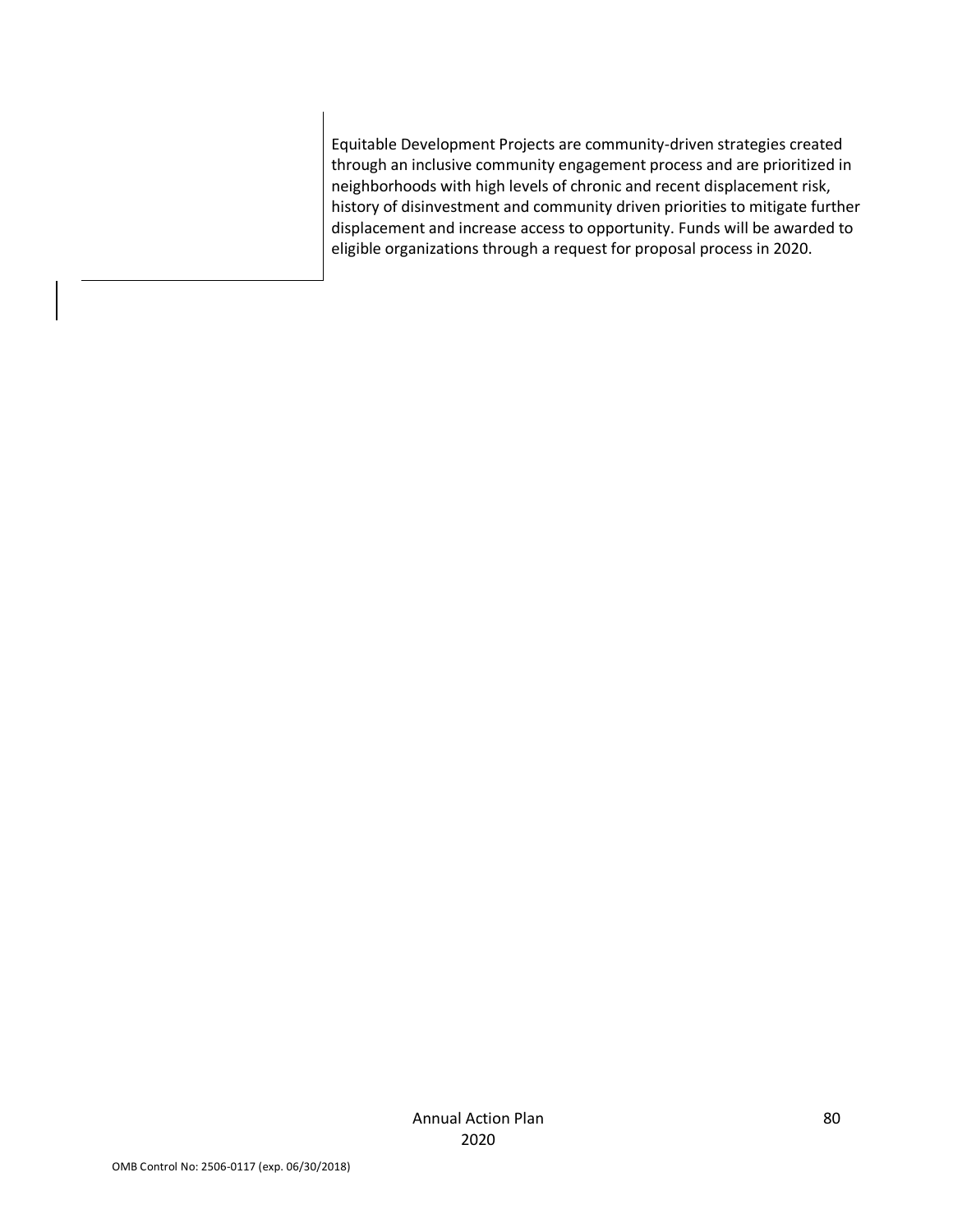| Parks 2020 Seattle<br><b>Conservation Corps Park</b><br><b>Upgrades</b>                       | CPD: Access to Nature and<br><b>Physical Activities</b>                                                                                                                                                                                                                                  |  |  | \$878,441  |
|-----------------------------------------------------------------------------------------------|------------------------------------------------------------------------------------------------------------------------------------------------------------------------------------------------------------------------------------------------------------------------------------------|--|--|------------|
| Description                                                                                   | Provide capital improvements, renovation and ADA improvements in<br>neighborhood parks serving qualifying low- and moderate-income<br>neighborhoods.                                                                                                                                     |  |  |            |
| <b>Target Date for Completion</b>                                                             |                                                                                                                                                                                                                                                                                          |  |  | 12/31/2020 |
| Estimate the number and type<br>of families that will benefit from<br>the proposed activities | Park improvements occur in parks that serve low income<br>neighborhoods. The neighborhoods disproportionally serve people<br>of color and other historically disadvantaged people. The residents<br>within an approximate 1.5-mile radius of each park benefit from the<br>improvements. |  |  |            |
| <b>Location Description</b>                                                                   | City-wide                                                                                                                                                                                                                                                                                |  |  |            |
| <b>Planned Activities</b>                                                                     | Installation of up to 10 park improvements including but not limited<br>to safety fencing, paths, ADA compliance, and improved landscaping.                                                                                                                                              |  |  |            |
| Goals                                                                                         | Public Facility or Infrastructure Activities other than Low/Moderate Income<br>Housing Benefit: 35,000                                                                                                                                                                                   |  |  |            |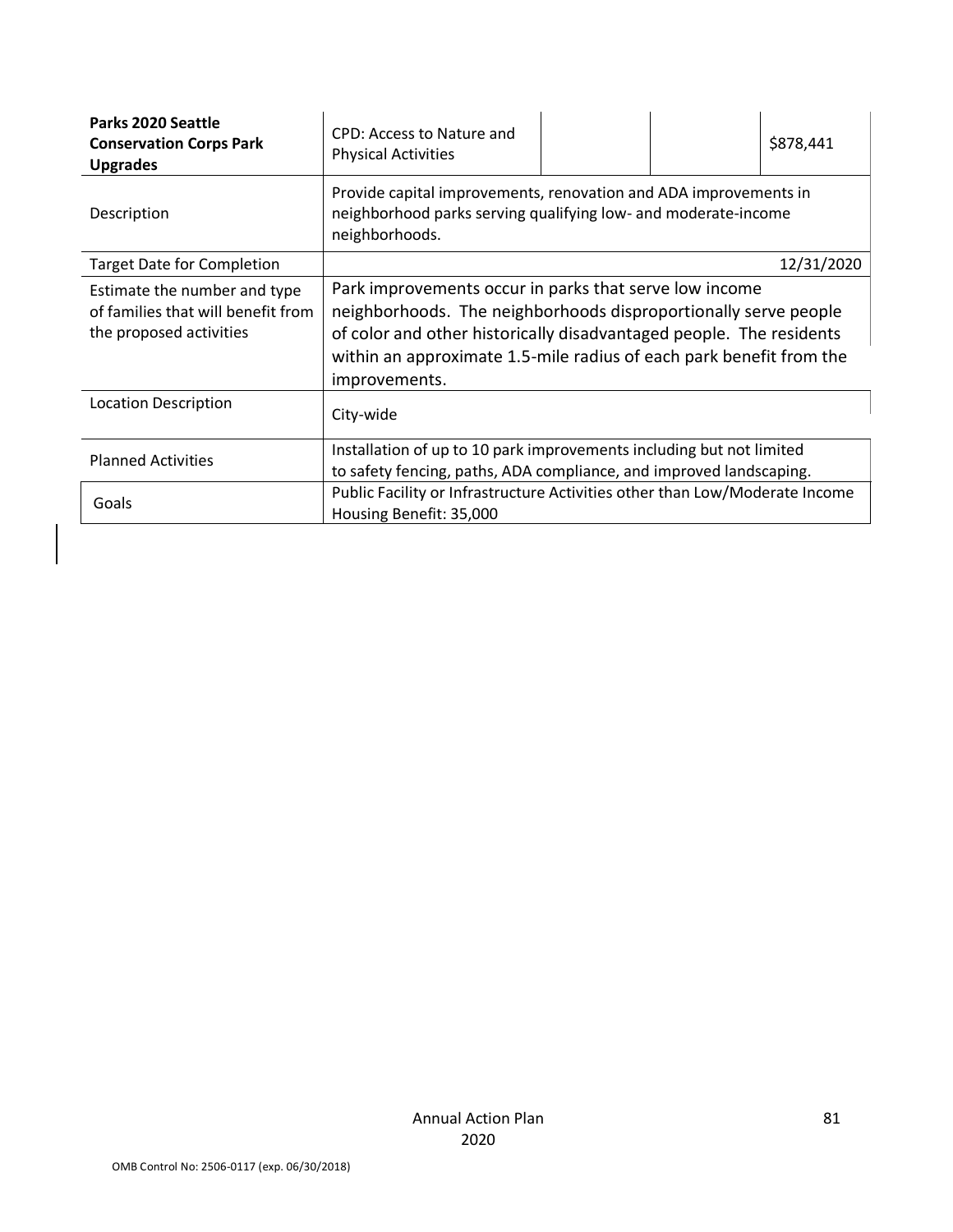| Parks 2020 ADA Parks<br><b>Improvements</b>                                                   |                                                                                                                                                                                                                                                                                                                                                                                                                                                                                                                          |  |  | \$700,000  |
|-----------------------------------------------------------------------------------------------|--------------------------------------------------------------------------------------------------------------------------------------------------------------------------------------------------------------------------------------------------------------------------------------------------------------------------------------------------------------------------------------------------------------------------------------------------------------------------------------------------------------------------|--|--|------------|
| Description                                                                                   | Funds will be used to implement American with Disabilities Act (ADA)<br>improvements in order for Seattle dept. of Parks and Recreation to address<br>citywide ADA needs                                                                                                                                                                                                                                                                                                                                                 |  |  |            |
| <b>Target Date for Completion</b>                                                             |                                                                                                                                                                                                                                                                                                                                                                                                                                                                                                                          |  |  | 12/31/2021 |
| Estimate the number and type<br>of families that will benefit from<br>the proposed activities |                                                                                                                                                                                                                                                                                                                                                                                                                                                                                                                          |  |  |            |
| <b>Location Description</b>                                                                   | <b>TBD</b>                                                                                                                                                                                                                                                                                                                                                                                                                                                                                                               |  |  |            |
| <b>Planned Activities</b>                                                                     | This project provides for ADA improvements at a number of parks facilities.<br>Work will be focused on selected community centers (e.g., Bitter Lake,<br>Delridge, Garfield, Jefferson, Meadowbrook, Miller and others) and will<br>consist of adjustments to signage, door closures, restroom fixtures, and<br>other features. Signage will be added where needed as well. Similar work<br>will be undertaken at Discovery Park Environmental Learning Center and<br>other facilities to the degree that funding allows |  |  |            |
| Goals                                                                                         |                                                                                                                                                                                                                                                                                                                                                                                                                                                                                                                          |  |  |            |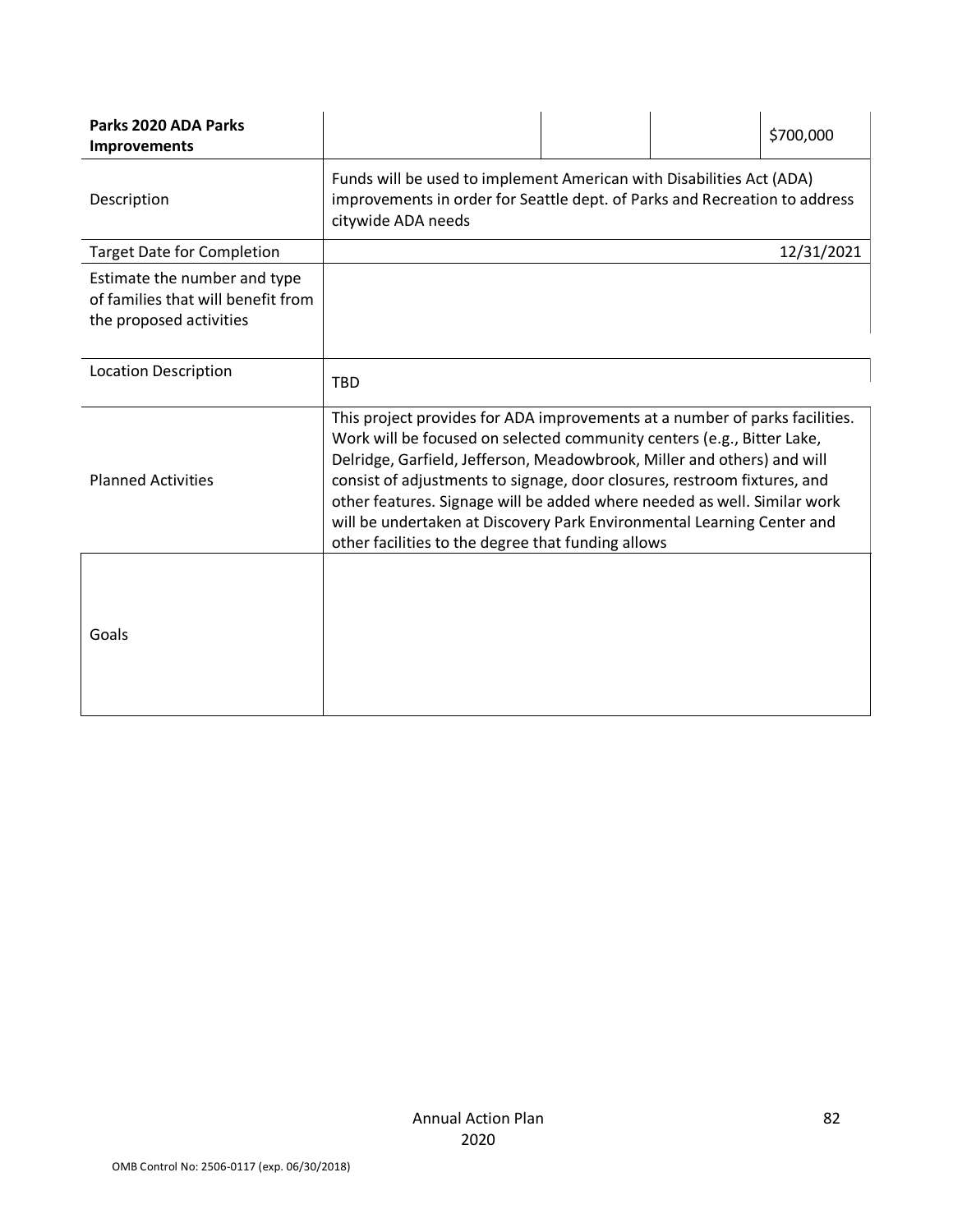| Project                                                                                       | <b>Goal Supported</b>                                                                                                                                                                                                                                                                                                                                                                                                                                                                                                                                                                                                               | <b>Needs Addressed</b>                                                                             | <b>Funding</b> |
|-----------------------------------------------------------------------------------------------|-------------------------------------------------------------------------------------------------------------------------------------------------------------------------------------------------------------------------------------------------------------------------------------------------------------------------------------------------------------------------------------------------------------------------------------------------------------------------------------------------------------------------------------------------------------------------------------------------------------------------------------|----------------------------------------------------------------------------------------------------|----------------|
| OED 2018/19/20 COVID19<br><b>Small Business Stabilization</b>                                 | <b>CPD: Increase Small</b><br><b>Business Assistance</b>                                                                                                                                                                                                                                                                                                                                                                                                                                                                                                                                                                            | AFH: Displacement due to<br>economic pressure<br><b>CPD: Increase Small Business</b><br>Assistance | \$2,810,400    |
| Description                                                                                   | This project will issue stabilization grants to microenterprises to ensure they<br>are able to meet their financial obligations during income losses attributed<br>to the COVID19 outbreak                                                                                                                                                                                                                                                                                                                                                                                                                                          |                                                                                                    |                |
| <b>Target Date for Completion</b>                                                             |                                                                                                                                                                                                                                                                                                                                                                                                                                                                                                                                                                                                                                     |                                                                                                    | 12/31/2020     |
| Estimate the number and type<br>of families that will benefit from<br>the proposed activities | Up to 280 microenterprises.                                                                                                                                                                                                                                                                                                                                                                                                                                                                                                                                                                                                         |                                                                                                    |                |
| <b>Location Description</b>                                                                   | City-wide                                                                                                                                                                                                                                                                                                                                                                                                                                                                                                                                                                                                                           |                                                                                                    |                |
| <b>Planned Activities</b>                                                                     | The City of Seattle Office of Economic Development (OED) offers grants of<br>up to \$10,000 to microenterprises with low- and moderate- income owners<br>located in Seattle. Grants may be used to cover the day-to-day operating<br>expenses of the business, such as but not limited to payroll or losses due to<br>the impacts of the COVID19 crisis. Should new funding become available<br>for support of small businesses from other state or local fund sources, the<br>City will reserve CDBG based assistance to be used for otherwise eligible<br>LMI priority small business to avoid duplication of funding assistance. |                                                                                                    |                |
| Goals                                                                                         | Businesses: 280                                                                                                                                                                                                                                                                                                                                                                                                                                                                                                                                                                                                                     |                                                                                                    |                |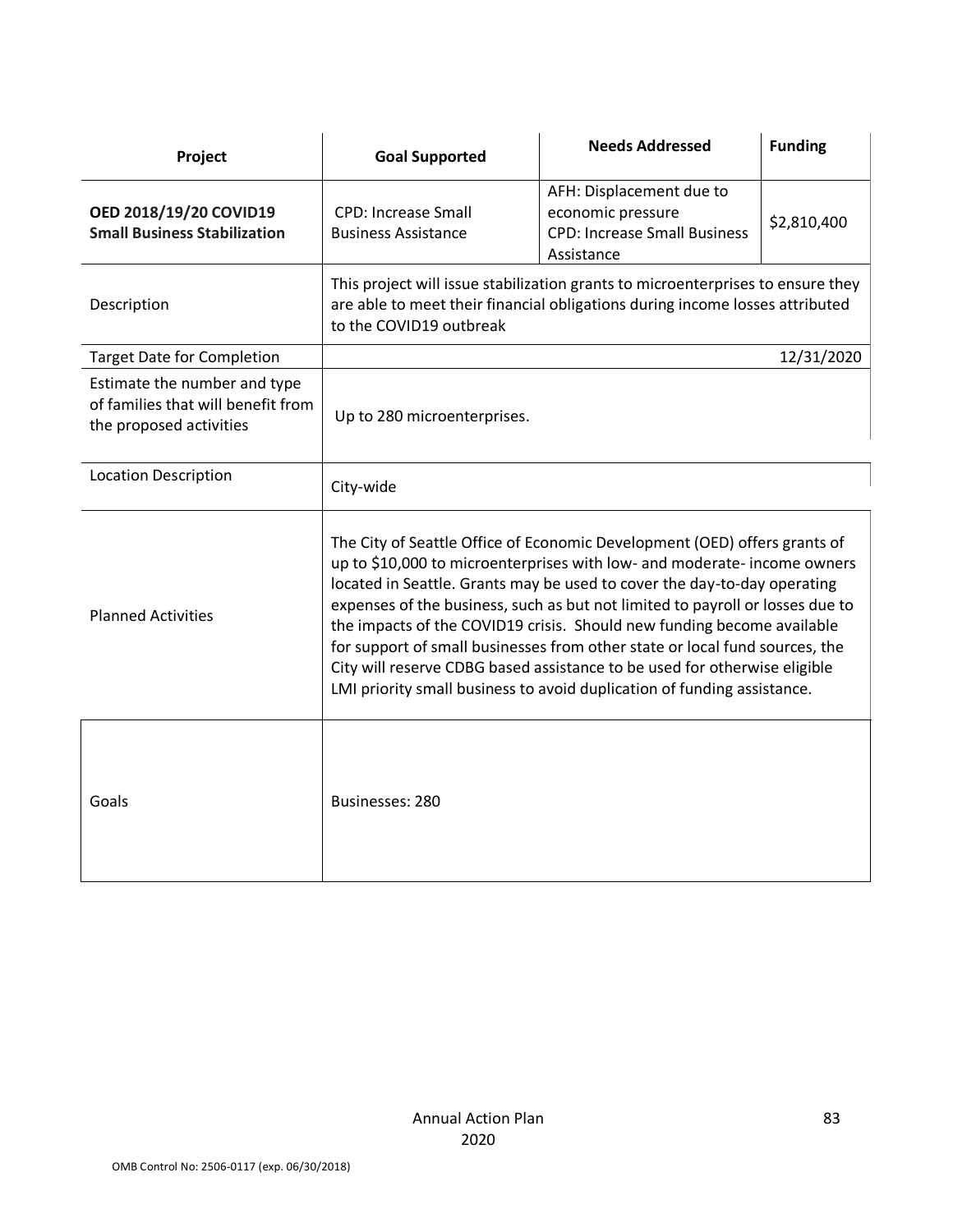# **AP-50 Geographic Distribution – 91.220(f)**

## **Description of the geographic areas of the entitlement (including areas of low-income and minority concentration) where assistance will be directed**

At present, the City is not implementing HUD designated geographic based priority areas such as NRSAs, Empowerment Zone or Brownfields. Allocations and program activities are funded City-wide in accordance with eligibility and program priorities set through sub-recipient departments policies. Going forward, however, there will be intentional application of the following principles to help address the disparities of access to services, housing and community infrastructure identified through:

1. Disparities identified through the 2017 City and Seattle Housing Authority's Assessment of Fair Housing analysis in terms of geographic equity in access to private and publicly supported housing, services and community assets. In many cases this will be based on the need to balance City-wide access; but it will also prioritize those investments that address the current and future boundaries that HUD maps and data determine fall into Racial/Ethnically Concentrated Areas of Poverty. Other issues, such as improving access and reducing impact on people with different abilities could focus on systemlevel improvements without being tied to specific geographic locales such as Transit Improvement that are primarily driven by urban planning and growth management principles but need to address disparate impact on people with different abilities, *regardless* of location.

2. The City's Economic Equity Development Initiative (EDI); part of the AFH work plan, focuses on areas with a high potential for gentrification and displacement, particularly areas that have been high minority concentrations as a result of racially restrictive covenants and/or redlining. Organizations prioritized for funding from EDI are expressly rooted in impacted communities and geographies.

3. The Mandatory Housing Affordability ordinance and implementation. In order to realize affordable housing goals in the mix of all residential and commercial development across the City, the Office of Planning and Community Development in consultation with many other departments and Seattle Housing Authority will implement a series of up zones in areas of the City deemed "high opportunity" areas (mainly based on transit access and growth management goals) where higher density development will be required in conjunction with incentives and required production of units of affordable housing by private and public developers. As each up zone happens through the Mayor's Office and Council; that area may rise in priorities for investment of CDBG/HOME, State trust fund or local Levy funding. The HUD federal grants may be used for eligible high priority developments that directly benefit LMI households.

#### **Geographic Distribution**

| Target Area   Percentage of Funds |
|-----------------------------------|
|                                   |

**Table 8 - Geographic Distribution**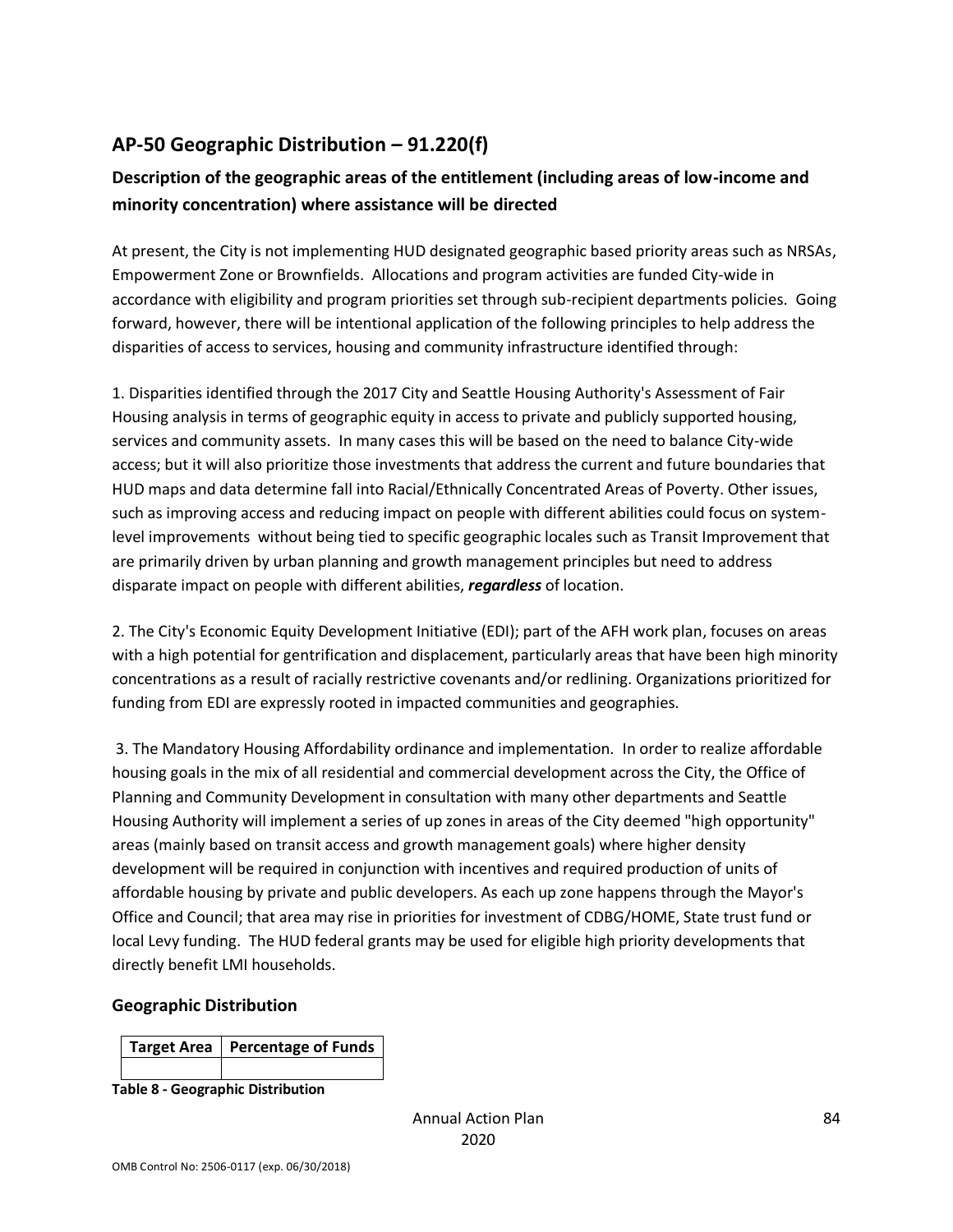## **Rationale for the priorities for allocating investments geographically**

See answer to question one above. In addition, where activities might impact HUD identified Racial/Ethnically concentrated area of Poverty (R/ECAPS) we want to suggest a broader approach to those neighborhoods. The [2017 Assessment of Fair Housing](http://www.seattle.gov/Documents/Departments/HumanServices/CDBG/2017%20AFH%20Final.4.25.17V2.pdf) suggested that it's good to pay attention not only to areas currently meeting R/ECAP criteria, but also areas of the city that are close to meeting the R/ECAP criteria *and* to areas that have come out of R/ECAP status.

- Areas of micro-segregation and economic disadvantage can be masked with data at the Census Tract level.
- A Census Tract can land inside or outside of the criteria for R/ECAPs as an artifact of the high margins of error in the ACS estimates used to test for R/ECAP status. (The tract-level margins of error for poverty rate HUD used to identify R/ECAPs averages +/- 9 to 10 percentage points.)

Additionally, it's helpful to keep in mind that former R/ECAPs may be rapidly gentrifying areas with high displacement risk. Example: in 1990, Census Tract 87 in the Central Area/Squire Park area was a R/ECAP; as of the 2009-2013 5-year ACS, this Census Tracts was no longer a R/ECAP.

## **Discussion**

Regardless of focus on a particular geographic area which is an official HUD designation like an empowerment zone, or Brownfield urban renewal area, this Consolidated Plan will prioritize projects that meet the following criteria:

- Meet one or more of the established Consolidated Plan Goals for 2018-2022;
- Address and/or mitigate issues identified in the 2017 Assessment of Fair Housing;
- Proactively address the Race and Social Justice impact questions included in SP-25 and SP-25;
- Address the needs of a City R/ECAP (geographic area that is disproportionately represented by people of color who are in poverty);
- Leverage the work of other City and/or SHA adopted plans or initiatives.
- •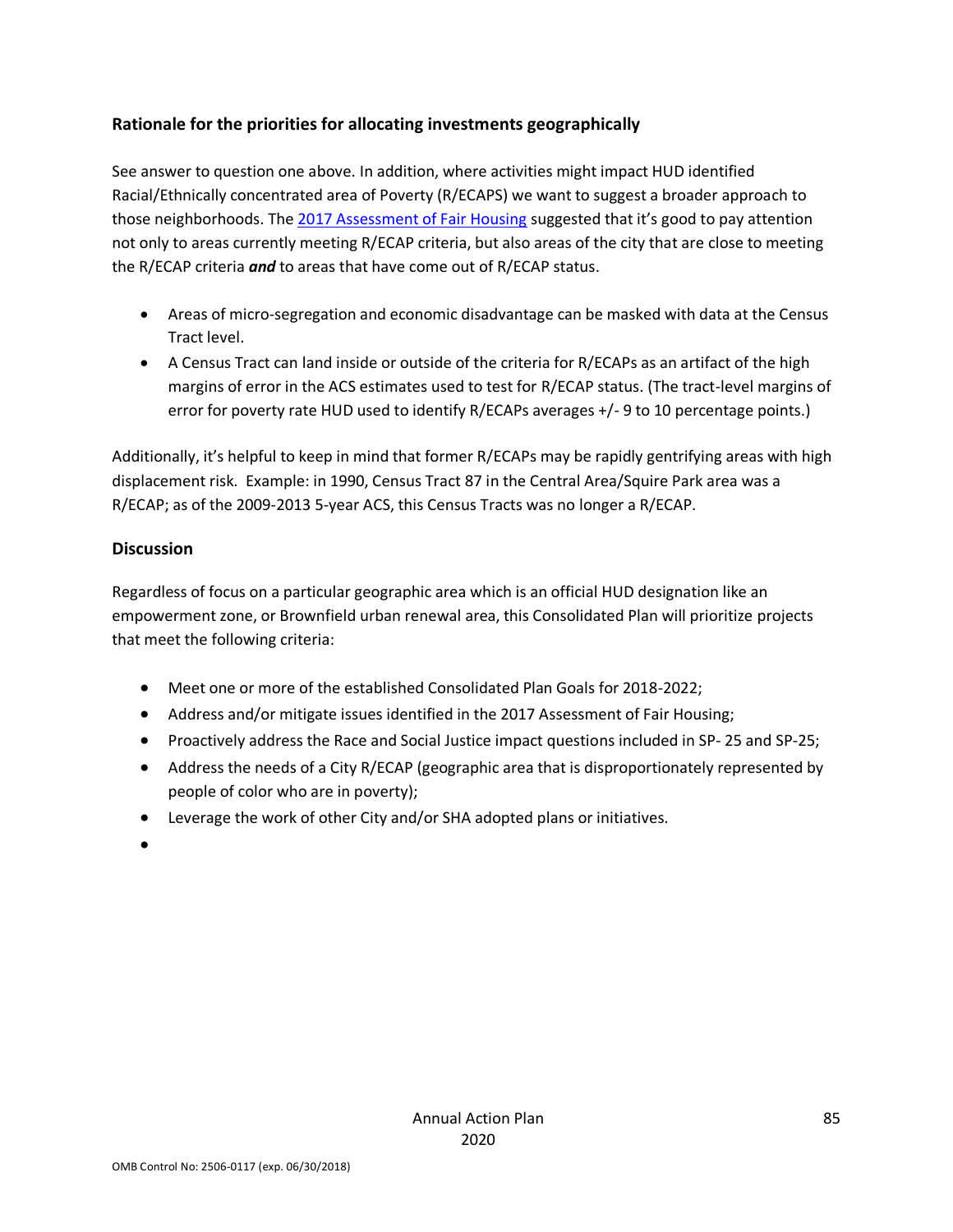# **Affordable Housing**

## **AP-55 Affordable Housing – 91.220(g)**

#### **Introduction**

| One Year Goals for the Number of Households to be Supported |     |  |
|-------------------------------------------------------------|-----|--|
| Homeless                                                    | 254 |  |
| Non-Homeless                                                | 608 |  |
| Special-Needs                                               | 109 |  |
| Total                                                       | 971 |  |

**Table 9 - One Year Goals for Affordable Housing by Support Requirement**

| One Year Goals for the Number of Households Supported Through |     |  |
|---------------------------------------------------------------|-----|--|
| <b>Rental Assistance</b>                                      | 340 |  |
| The Production of New Units                                   | 22  |  |
| <b>Rehab of Existing Units</b>                                | 609 |  |
| <b>Acquisition of Existing Units</b>                          | O   |  |
| Total                                                         | 971 |  |

**Table 10 - One Year Goals for Affordable Housing by Support Type**

#### **Discussion**

The Office of Housing's 2019 Notice of Funding Availability (NOFA) for the Multifamily Rental Housing Program was announced on July 24, 2019 and included approximately \$45 million for multifamily rental projects, which includes funds from the Housing Levy, other local and state sources as described here, along with federal funds.

Starting in 2020, Office of Housing Homebuyer Education and Counseling will no longer be supported by CDBG funds.

Affordable housing assistance programs implement many of the goals of the 2017 Assessment of Fair Housing and this Consolidated Plan by assisting people who are experiencing homelessness and other high needs groups, and by providing housing in areas with access to high opportunity and areas at high risk of displacement.

Funding for rental housing production and preservation is awarded following the priorities and procedures adopted in OH's Housing Funding Policies (link in PR-10 of the Consolidated Plan).

The funding supports housing that will serve seniors and people with disabilities; low-wage workers and their families; and adults, families and youth/young adults experiencing homelessness, including chronically homeless people with disabilities. Housing is funded throughout the city, meeting fair housing goals to increase housing options in areas that afford access to opportunity, as well as preserve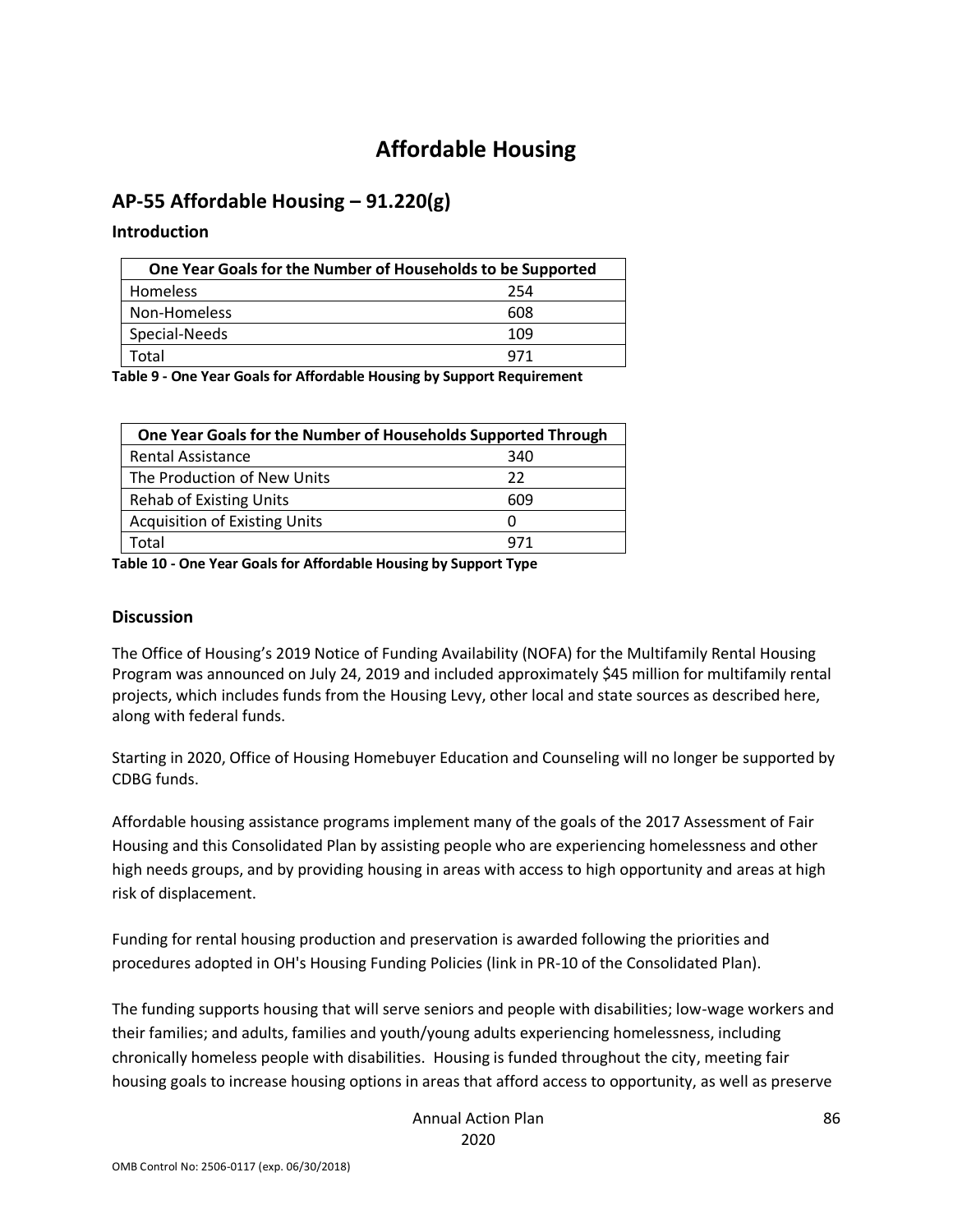and increase housing in areas where residents are at high risk of displacement. Rehabilitation funding is also available for existing low-income rental housing needing major systems upgrades to extend the life of buildings that serve extremely low-income residents.

Funding for housing rehabilitation loans and grants is also made available following priorities and procedures in OH's Housing Funding Policies (see above). Assistance is available to low-income homeowners, including seniors on fixed income and other homeowners at risk of displacement. The program prioritizes repairs that address immediate health and safety issues and other urgent repairs that will result in increased cost and unhealthy living conditions if left unaddressed.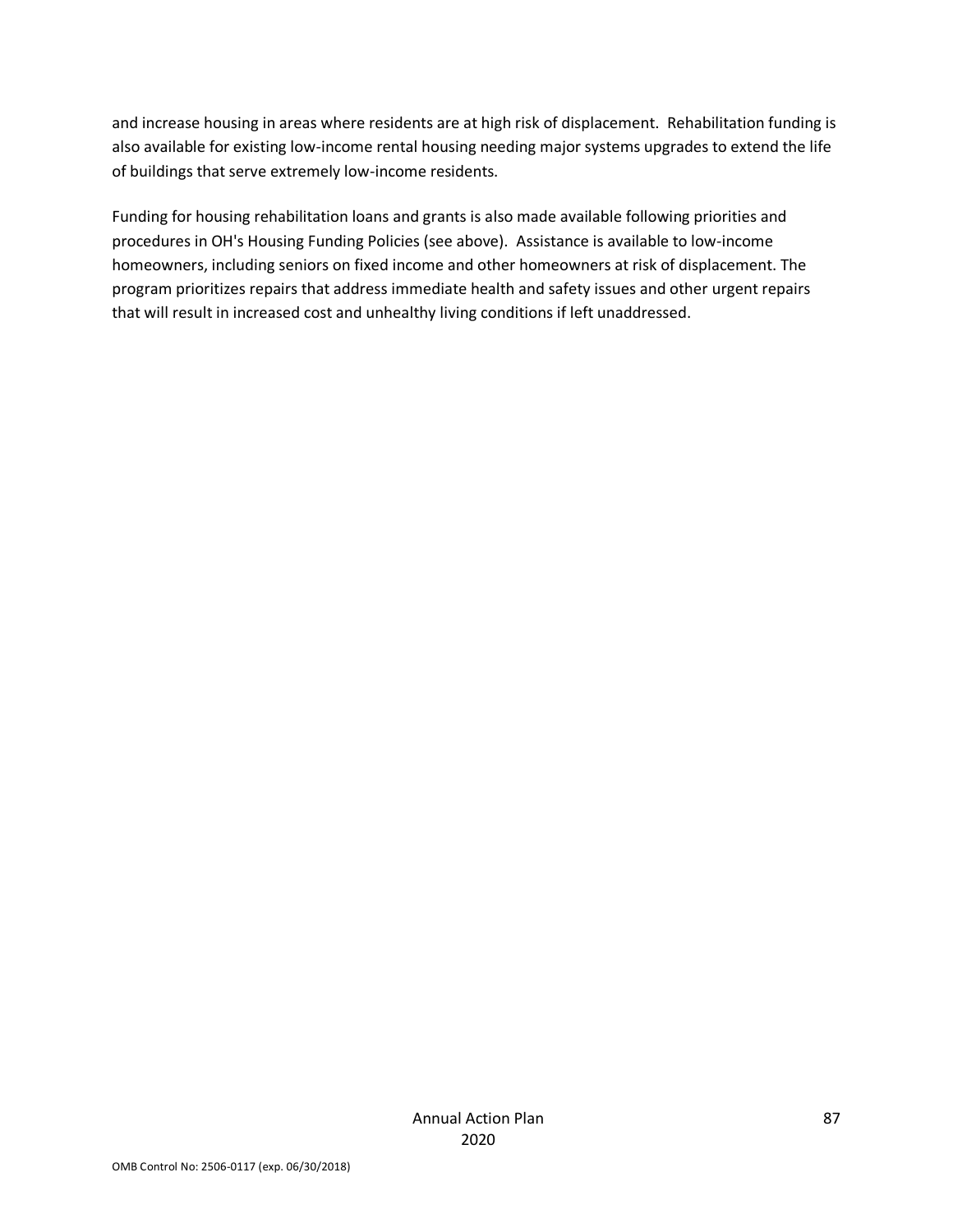# **AP-60 Public Housing** *–* **91.220(h)**

#### **Introduction**

Seattle Housing Authority is a public corporation, providing affordable housing through a variety of programs and properties to nearly 36,000 people, including over 30,000 who are living in neighborhoods throughout the City of Seattle. Participants include approximately 11,700 children, 7,200 seniors and 5,500 non-elderly disabled adults. Eighty percent of SHA households have annual incomes below 30 percent of the area median income.

#### **Actions planned during the next year to address the needs to public housing**

In 2020, SHA will continue to innovate and adopt practices and policies that can increase access to affordable housing for more households in Seattle. While the Seattle housing market has grown increasingly expensive over the years, SHA has played a critical role in helping low-income households find stable, safe and affordable housing while remaining in Seattle. See Seattle Housing Authority's 2016-2020 Strategic Plan, 2020 Annual Moving to Work Plan and 2020 Annual Budget for SHA's proposed actions to address Seattle's public housing needs in 2020.

### **Actions to encourage public housing residents to become more involved in management and participate in homeownership**

Residents play an active role at SHA. SHA Community Builders support residents in becoming involved in management, working with interested residents to form and sustain elected resident councils and issuespecific work groups to collaborate with management on issues of common interest. In addition, most communities send representatives to the Low-Income Public Housing Joint Policy Advisory Committee (JPAC) and the Seattle Senior Housing JPAC, which SHA regularly consults on major policy issues, the Annual MTW Report and the Annual Budget. Residents are also involved in planning for the use of HUD's Resident Participation Funds. Finally, SHA's Board of Commissioners has two resident Commissioners who provide a valuable point of view in SHA's governance.

In 2020, SHA will partner with Habitat for Humanity in Lake City and HomeSight in Othello to create homeownership opportunities in newly constructed homes for SHA residents. The developers have been asked to work with designated staff to allow SHA residents who might be interested in purchasing the units access to all relevant information and all units are being constructed under an affordable housing covenant to ensure that they are affordable to households with annual incomes no higher than 80% AMI.

## **If the PHA is designated as troubled, describe the manner in which financial assistance will be provided or other assistance**

Seattle Housing Authority is not a troubled PHA.

#### **Discussion**

Seattle has been experiencing a sustained, unprecedented period of economic growth. The region's future is bright, but there are unfortunate consequences of this growth. While the need for safe, decent,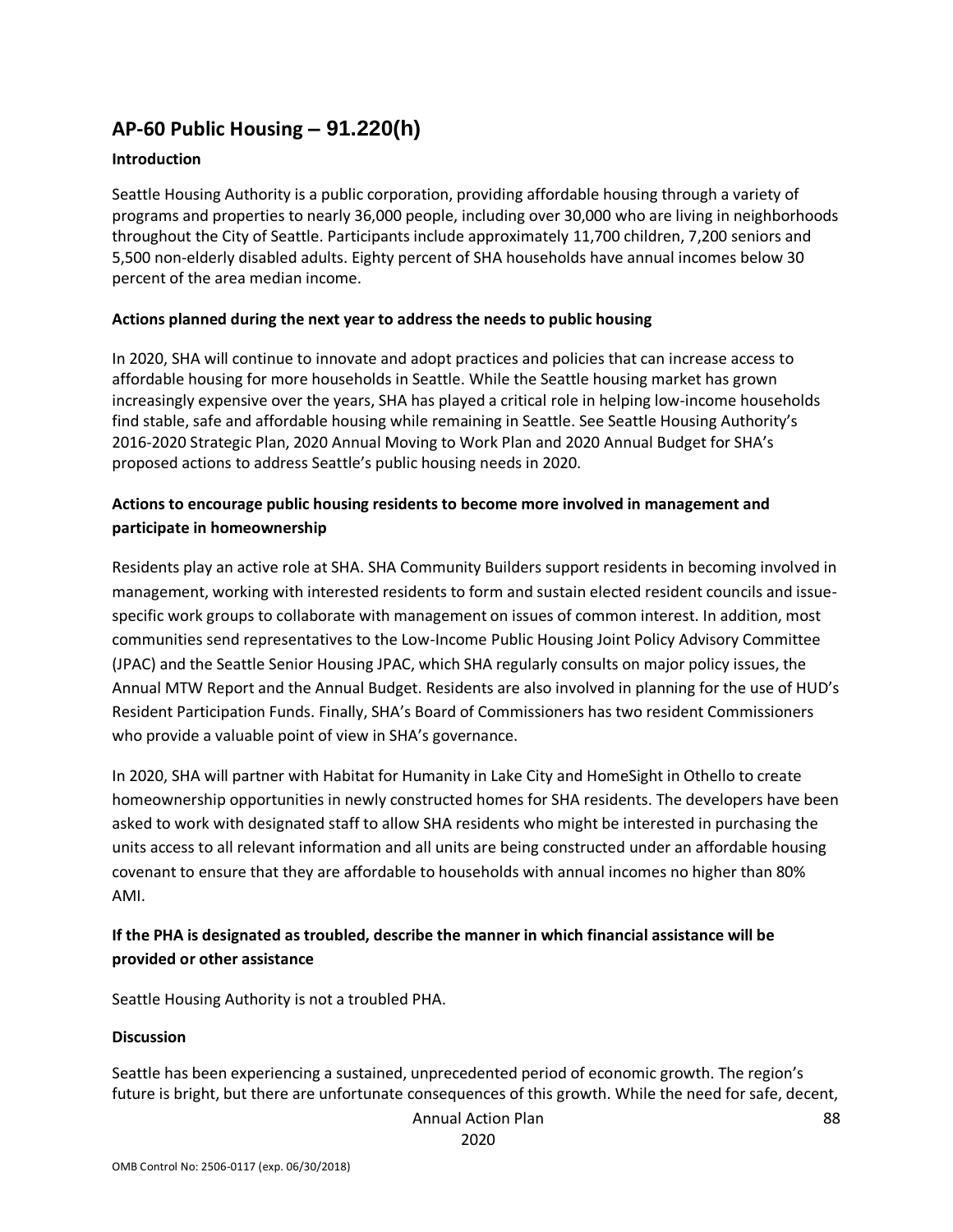affordable housing has always been greater than the supply, Seattle's income inequality gap is widening and the ability for people with low incomes to live in our city without additional support grows increasingly difficult. The majority of households we serve are comprised of seniors or people with disabilities who don't have a chance to earn higher incomes to cover increasing rents and other costs of living. Those who are able to work need stable, affordable housing, as well as access to low-cost childcare, job training and other services so they can participate in the workforce and benefit from the City's strong economy. Thus, in addition to providing affordable housing, SHA will continue to help residents access other services to ensure residents stay housed and Seattle remains a place for people of all income levels to live.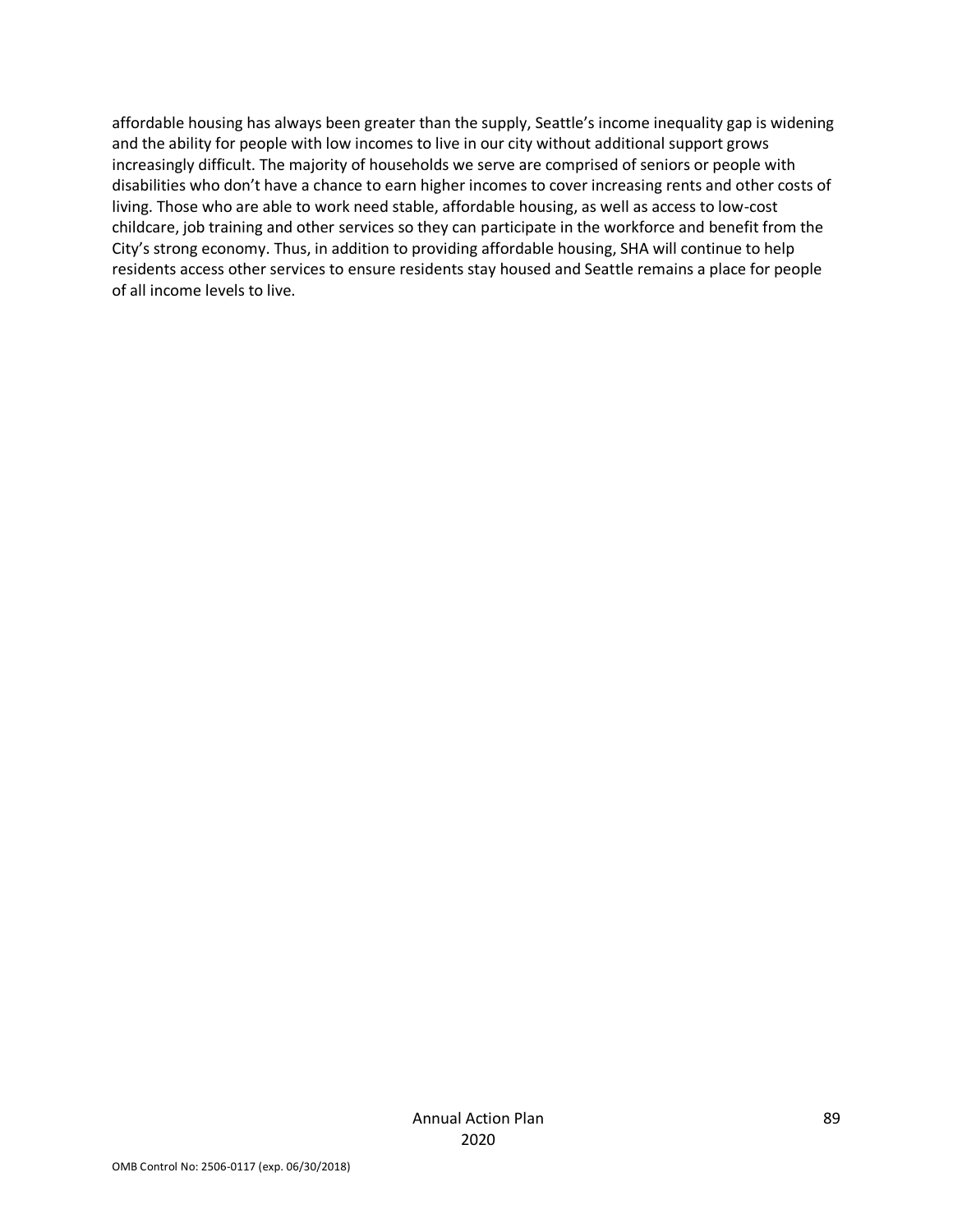# **AP-65 Homeless and Other Special Needs Activities – 91.220(i) Introduction**

Seattle is responding to the needs of people experiencing homelessness through a coordinated Continuum of Care (CoC), currently led by All Home. The City invests in services to prevent homelessness and to help homeless people access and retain permanent, affordable housing with direct grants through contracts with community-based organizations. The City also invests in the development of affordable, permanent housing for homeless and low-income individuals and families.

To provide more effective and efficient services, the City of Seattle anticipates merging its homeless services with King County and All Home to create a new King County Regional Homelessness Authority (KCRHA) in 2020. A consultant from the Corporation for Supportive Housing has been working with all three organizations and other stakeholders to develop a Regional Action Plan, which will be complete in late 2019. In the meantime, all three organizations continue to coordinate on shared goals and outcomes, such as increasing rates of exits to permanent housing, and addressing racial inequities.

Through consolidation into a new regional authority, the City, King County and All Home will formalize goals around investment priorities and outcomes. Until that time, we continue to share goals around outcomes such as increasing permanent housing exits through housing interventions and diversion, reducing inflow, and reducing returns to homelessness. Additional strategies to meet these goals include consolidating government homeless services, releasing requests for proposals, strengthening our Coordinated Entry for All (CEA) system, providing targeted technical assistance, and further engaging customer voice in the design of homelessness prevention and response. Goals will be refined through a new Regional Action Plan, which will be complete in 2020.

## **Describe the jurisdictions one-year goals and actions for reducing and ending homelessness including**

Funding to agencies described in the action plan is provided in the form of a contract between the recipient agency and the Seattle Human Services Department (HSD). The contract contains terms and conditions of funding, reporting and invoicing requirements, performance expectations and service delivery levels, record keeping responsibilities, and consent to on-site monitoring as requested by the City.

HSD makes funding awards through competitive procurement processes. The specific requirements for requests for funding are detailed in procurement materials. Funding opportunities and materials are posted on the HSD Funding Opportunities web page. All agencies submitting proposals for investment through the competitive process demonstrate their ability to deliver established outcomes for clients by providing specific services.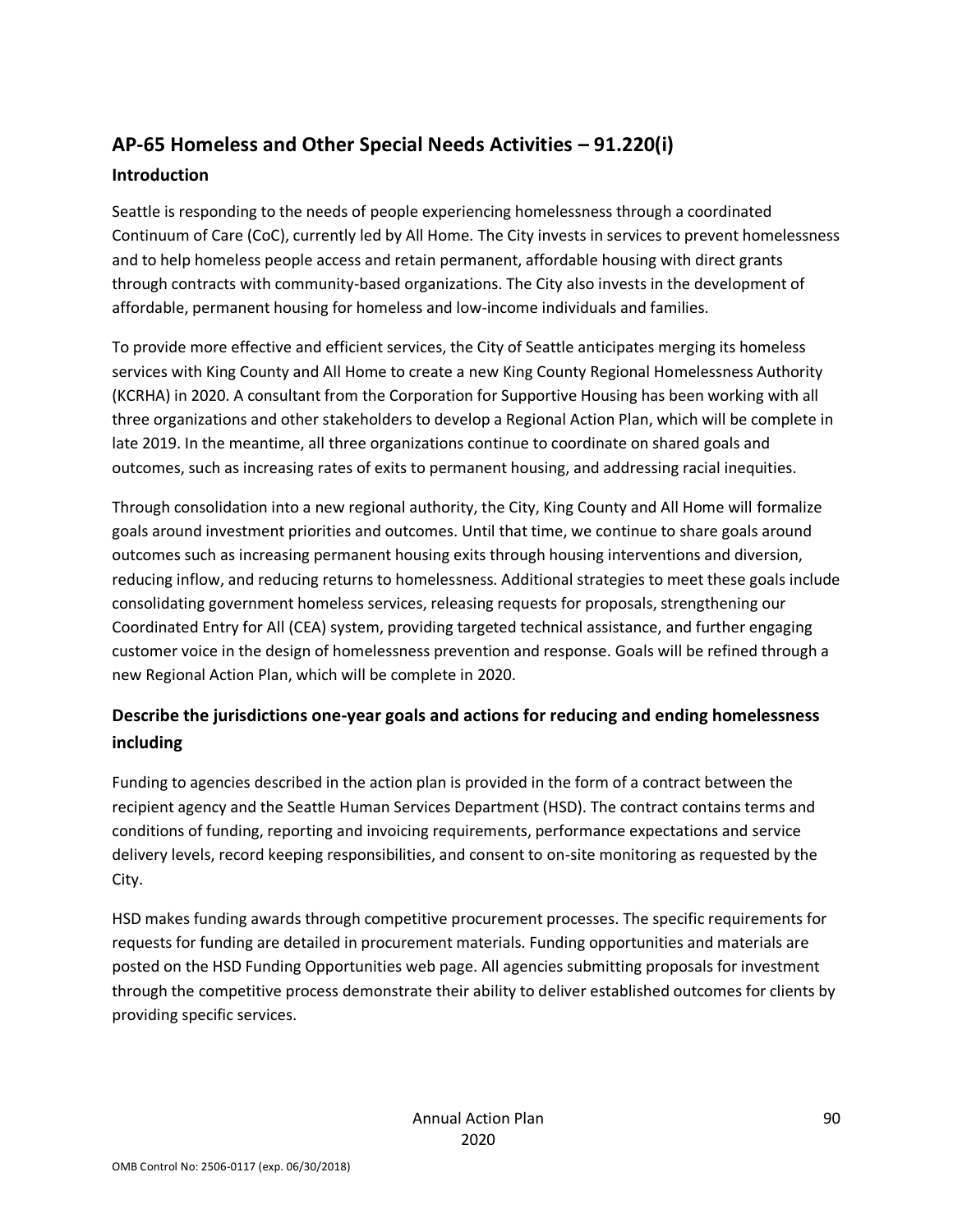Applications in each process are reviewed for ability to deliver services that meet investment outcomes and goals. Applicants are also asked to demonstrate how they will incorporate specific standards and principles, such as cultural and linguistic relevance, in their program model.

A similar model of funding process is expected in the new King County Regional Homelessness Authority.

## **Reaching out to homeless persons (especially unsheltered persons) and assessing their individual needs**

The City of Seattle funds traditional street outreach services across several contracted service providers that have population and culturally specific focus. Seattle's Navigation Team is an innovative 7 day/week outreach approach that combines behavioral health-trained outreach workers, police officers and field workers in identifying unsheltered households camping in unsafe conditions and connecting them to shelters or other safe spaces. In 2020, focus will be on additional gap analysis, further collaboration, and continuous improvement.

## **Addressing the emergency shelter and transitional housing needs of homeless persons**

Both the City of Seattle and King County invested in hundreds of new shelter beds in 2018 and 2019, adding beds to existing facilities and repurposing spaces such as former apartment buildings and an unused wing of the King Co Correctional Facility. Both the City and County worked to further shift to "enhanced" shelter models that offer 24/7 services, right of return, storage, hygiene, meals and amenities, with staffing support to quickly exit households to permanent housing and create space for inflow. The City also shifted in 2018 to a pay for performance model for shelter and transitional housing and has developed peer "learning circles" and targeted technical assistance to support grantee success. In 2020, focus will be on refining the enhanced model and identifying potential new spaces to increase of shift bed capacity as resources allow.

**Helping homeless persons (especially chronically homeless individuals and families, families with children, veterans and their families, and unaccompanied youth) make the transition to permanent housing and independent living, including shortening the period of time that individuals and families experience homelessness, facilitating access for homeless individuals and families to affordable housing units, and preventing individuals and families who were recently homeless from becoming homeless again**

Several regional efforts are underway to help homeless households' transition to permanent housing:

- Providing staffing at crisis centers (shelters, day centers, regional access points) to provide coordinated entry assessments, diversion, and housing support
- Piloting and scaling Housing Connector, a public-private partnership engaging landlords in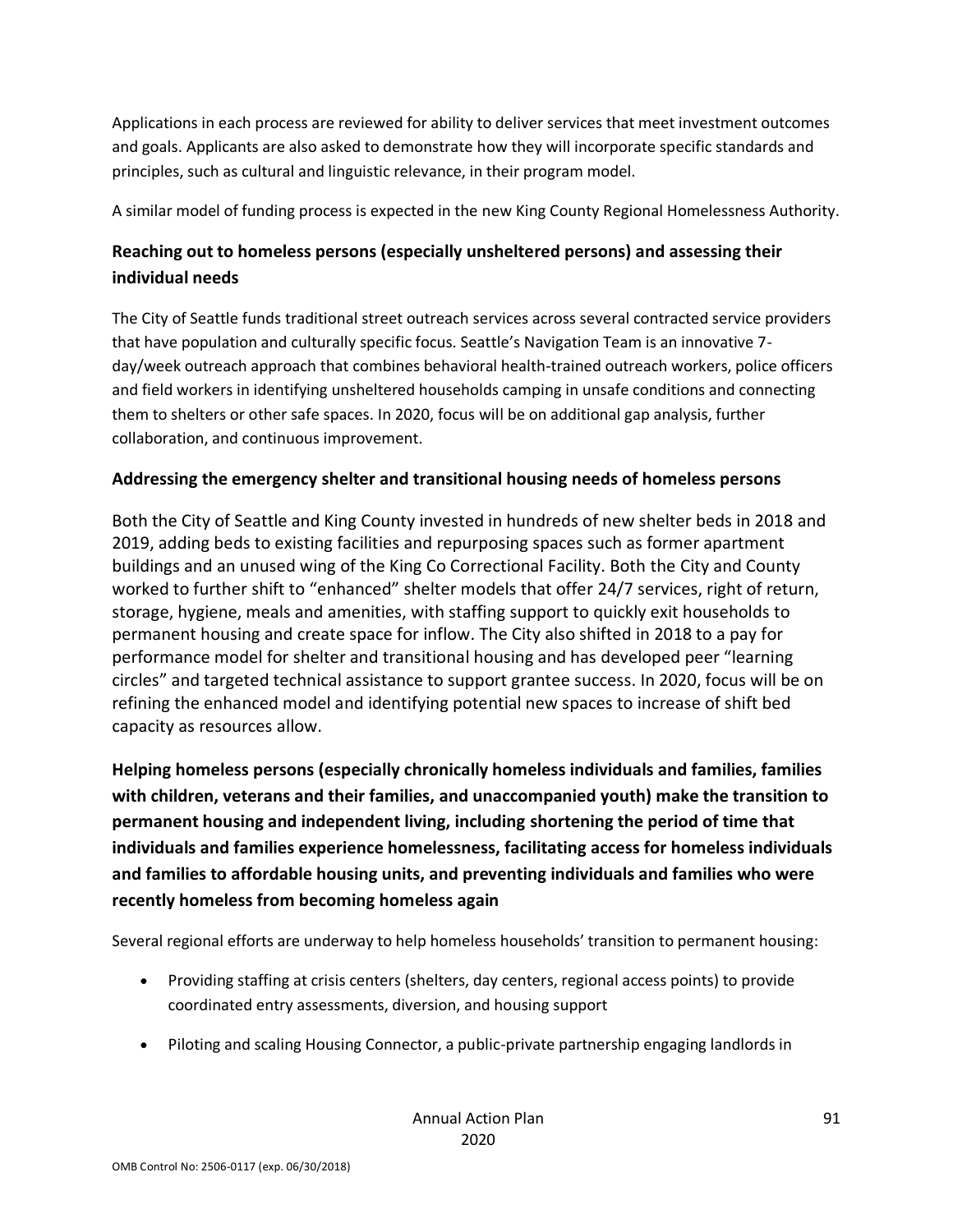offering housing to households experiencing homelessness

- Improving the coordinated entry assessment tool to best prioritize households in highest need of housing
- Continuing weekly case conferencing to review by-name households by population type who are eligible for housing placement

**Helping low-income individuals and families avoid becoming homeless, especially extremely low-income individuals and families and those who are: being discharged from publicly funded institutions and systems of care (such as health care facilities, mental health facilities, foster care and other youth facilities, and corrections programs and institutions); or, receiving assistance from public or private agencies that address housing, health, social services, employment, education, or youth needs.**

The City of Seattle uses a vulnerability tool to identify households at highest risk of becoming homeless, then supports those households through culturally competent, effective homelessness prevention program. The City piloted in 2018 and will continue in 2020 a project to target prevention services toward households on the waitlist for Seattle Housing Authority housing choice vouchers and who are at high risk of homelessness.

System partners are engaged regularly in homelessness response, and partners continue to focus attention on reducing system exits into homelessness. The City of Seattle participated with regional partners in 2018 in the Mayor's "One Table" initiative, which convened system representatives from child welfare, health, corrections and more. A new End Youth Homelessness Now! campaign also actively engages child welfare and other systems to focus on reducing exits into homelessness. These system partners will be involved in the shift to the new King County Reginal Homelessness Authority.

Also, in 2020, OPCD's EDI allocations prioritize CDBG funding for the Chief Seattle Club, which is an organization specializing in providing supportive services and housing for homeless individuals from the American Indian/Alaskan-Native populations.

## **Discussion**

**Public Housing Impact on Homelessness:** Seattle Housing Authority serves nearly 18,000 households. In 2018, 49% of new households admitted into SHA's subsidized housing programs were homeless. Additionally, over 80% of all households served are extremely low-income at 30% or less of area median income. Without housing supports, many of these families and individuals could be at risk of homelessness. Specific housing supports are also targeted to individuals and families experiencing homelessness. For example, 19% of SHA's housing capacity is designated for previously homeless households, including 1,646 vouchers supporting permanent supportive housing in partnership with local government and community nonprofits. In addition, 300 vouchers were committed to the City of Seattle's 2016 Housing Levy projects, 154 vouchers are dedicated to non-elderly adults with disabilities who are homeless or at risk of homelessness and 509 Veterans Affairs Supportive Housing vouchers are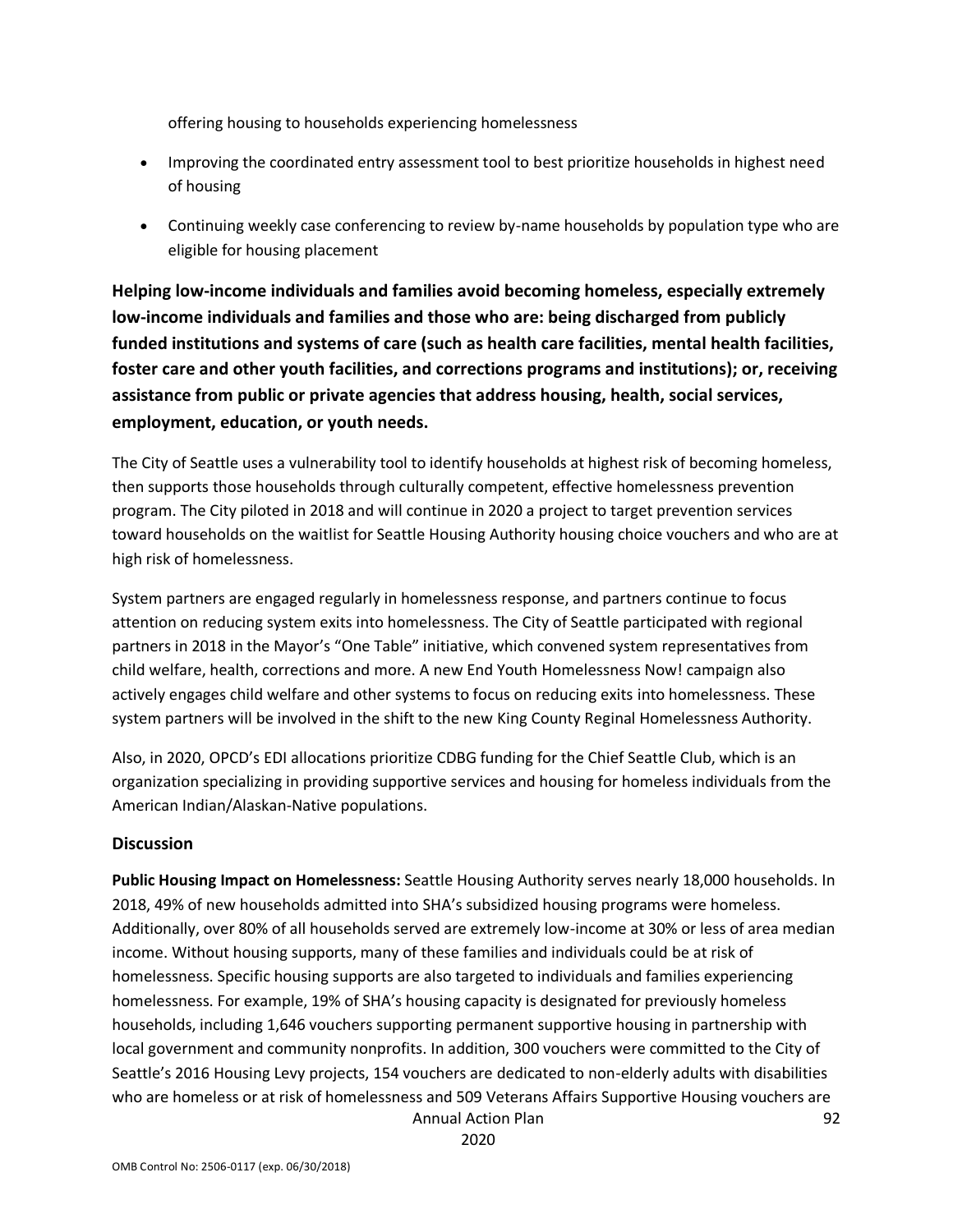designated for homeless veterans and their families. SHA's homelessness commitment also includes support for families with children, through 275 Family Unification Project vouchers, which help to reunite families who have been separated due to homelessness or foster youth who are aging out of the foster system.

Seattle Housing Authority believes in keeping people stably housed, working with residents and service providers to be flexible and supportive. The agency recognizes that residents may have few, if any, other options for stable affordable housing and staff strive to work with residents to remain housed. SHA meets residents where they are and works with them to be successful in housing while still holding them accountable and being mindful of impacts on the health and safety of the community. This is done by investing in services in partnership with community-based organizations that provide case management, wellness and physical and behavioral health services. SHA also invests in adult education, employment and asset-building programs.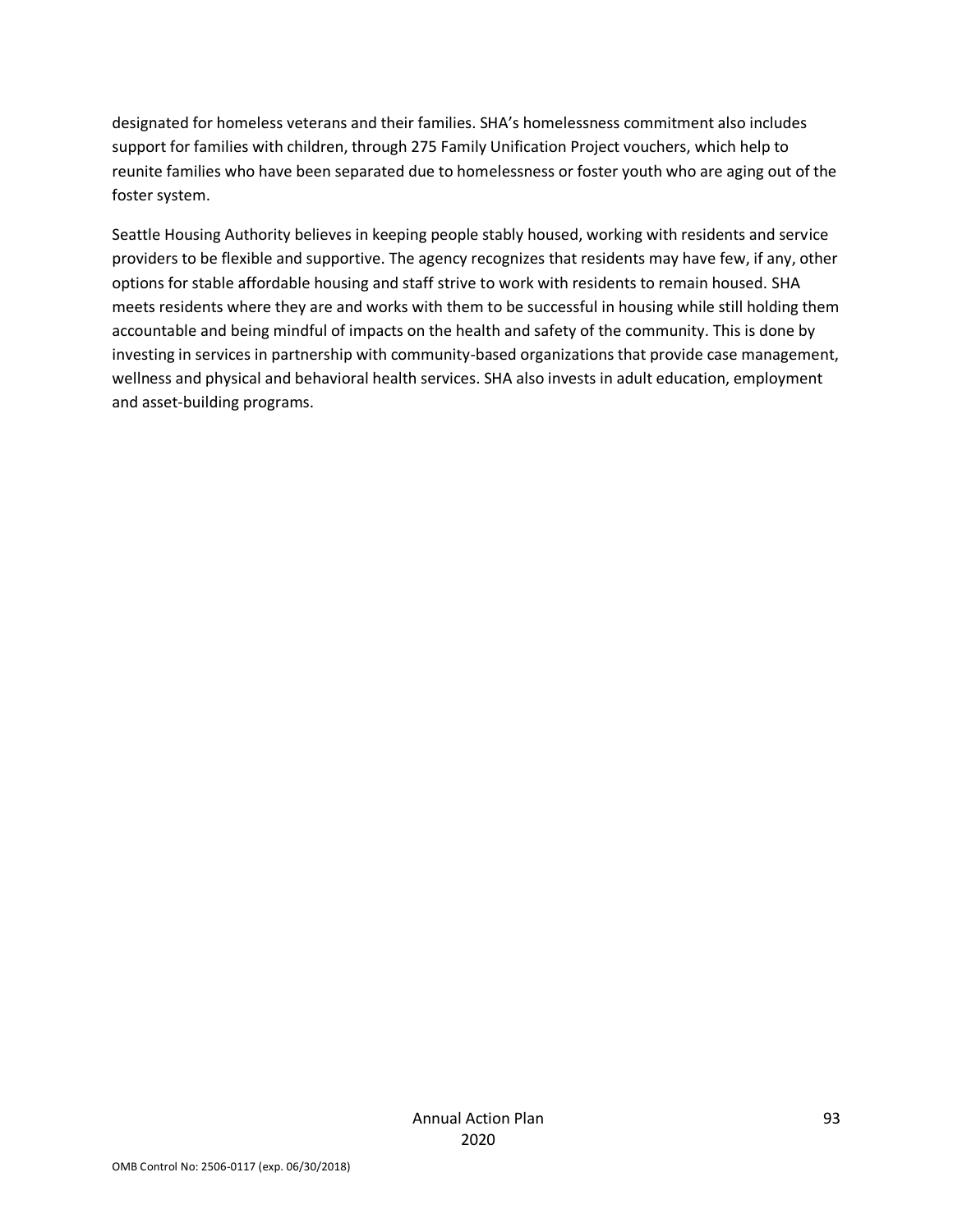# **AP-70 HOPWA Goals***–* **91.220 (l)(3)**

| One-year goals for the number of households to be provided housing through the use of HOPWA      |     |  |
|--------------------------------------------------------------------------------------------------|-----|--|
| for:                                                                                             |     |  |
|                                                                                                  |     |  |
| Short-term rent, mortgage, and utility assistance to prevent homelessness of the individual or   |     |  |
| family                                                                                           | 96  |  |
| Tenant-based rental assistance                                                                   | 140 |  |
| Units provided in permanent housing facilities developed, leased, or operated with HOPWA         |     |  |
| funds                                                                                            | 51  |  |
| Units provided in transitional short-term housing facilities developed, leased, or operated with |     |  |
| <b>HOPWA funds</b>                                                                               |     |  |
| Total                                                                                            | 287 |  |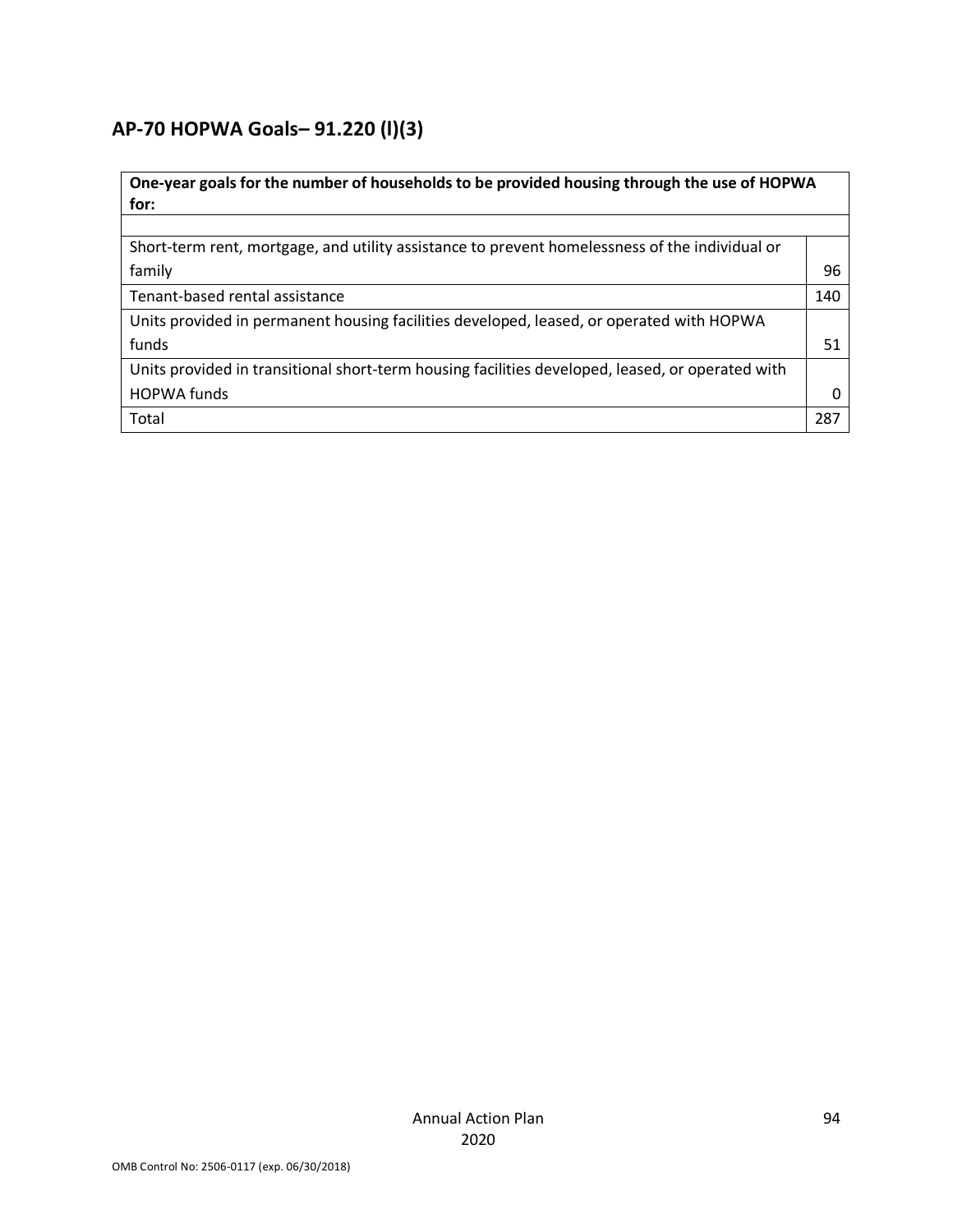# **AP-75 Barriers to affordable housing – 91.220(j) Introduction:**

The 2017 City of Seattle (City) and Seattle Housing Authority (SHA) Assessment of Fair Housing (Assessment) responds to the requirements of HUD's December 2015 Final Rule requiring jurisdictions to make a baseline assessment of their compliance with Affirmatively Furthering Fair Housing. The Assessment requirements in 24 CFR 5.150 through 5.180 make clear that HUD's purpose in adopting the new rule is to ensure that public and private policies, programs, contracting and resource allocations: 1) take "meaningful action" to affirmatively further fair housing and economic opportunity; and 2) remove barriers to compliance with the Fair Housing Act of 1968 (FHA); and 3) not take action that is inconsistent with the duty to further fair housing.

To complete this assessment, the City and SHA used HUD's prescribed Assessment Tool to analyzes HUD-provided maps and data, identify contributing factors that "cause, increase, contribute to, maintain, or perpetuate segregation, racially or ethnically concentrated areas of poverty, significant disparities in access to opportunity, and disproportionate housing needs" by Federal protected class members (24 CFR 5.154a and 5.154d(4)). This data analysis combined with the input gained through multiple community engagement efforts to develop the Fair Housing Goals and Priorities integrated into this Assessment. The City and SHA have long been committed to the principles of equity and compliance with the Fair Housing Act of 1968 and related civil rights laws. People who live and work here in the public and private sectors of this city and region are known for a progressive approach to fair housing and equity issues.

The City released its community preference guideline, which was developed through cross-departmental efforts by the Office of Housing and the Office for Civil Rights and informed by many months of stakeholder and community engagement. A number of non-profit housing developers in Seattle have already expressed interest in implementing community preference as part of affirmative marketing for new subsidized rental housing projects.

The City's 2018 CAPER reflects the accomplishments for projects committed to in the 2017 AFH. See the full report at [http://www.seattle.gov/Documents/Departments/HumanServices/Reports/2018-CAPER](http://www.seattle.gov/Documents/Departments/HumanServices/Reports/2018-CAPER-final.pdf)[final.pdf](http://www.seattle.gov/Documents/Departments/HumanServices/Reports/2018-CAPER-final.pdf)

**Actions it planned to remove or ameliorate the negative effects of public policies that serve as barriers to affordable housing such as land use controls, tax policies affecting land, zoning ordinances, building codes, fees and charges, growth limitations, and policies affecting the return on residential investment**

HUD requires the AFH to address prioritized Contributing Factors (which include public and private action or inaction regarding public polices, land use controls, tax policies affecting land zoning ordinances, growth limitations, etc.) by developing fair housing Goals and Objectives which the City adopted via the AFH; to eliminate or mitigate the fair housing issues and conditions identified in the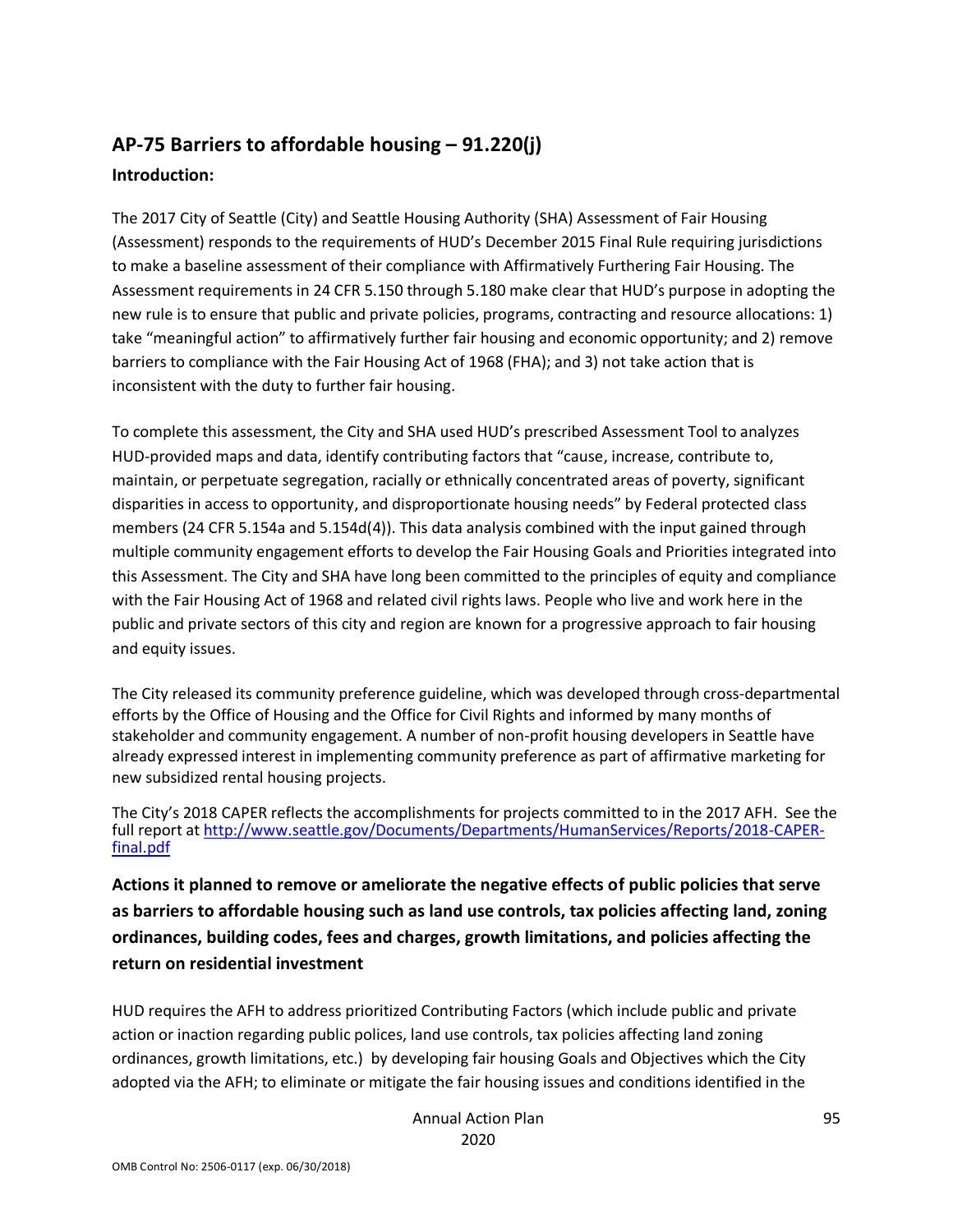community engagement and data analysis phases of the assessment. The City and SHA strategies to address the "contributing factors" are detailed in the 2017 AFH Goals and Objectives Matrix that is attached to the 2018-22 Consolidated Plan as a supplemental document, see section AD-25. The following list highlights the City and SHA identified factors.

- Access to financial services
- Access to proficient schools for persons with disabilities
- Access to publicly supported housing for persons with disabilities
- Access to transportation for persons with disabilities
- Admissions and occupancy policies and procedures, including preferences in publicly supported housing
- The availability of affordable housing units in a range of sizes
- The availability, type, frequency and reliability of public transportation
- Community opposition
- Displacement of residents due to economic pressures
- Inaccessible buildings, sidewalks, pedestrian crossings, or other infrastructure
- Inaccessible government facilities or services
- Lack of community revitalization strategies
- Lack of local private fair housing outreach and enforcement
- Lack of local public fair housing enforcement
- Lack of private investment in specific neighborhoods
- Lack of public investment in specific neighborhoods, including services or amenities
- Land use and zoning laws
- Lending Discrimination
- Location of employers
- Location of environmental health hazards
- Location of proficient schools and school assignment policies
- Location and type of affordable housing
- Occupancy codes and restrictions
- Private discrimination
- Siting selection, policies, practices and decisions for publicly supported housing
- Source of income discrimination

#### **Discussion:**

As the City and SHA proceed with implementation of the 2017 Assessment of Fair Housing Goals and Priorities it must take into consideration the following challenges which require balancing potentially competing strategies.

Annual Action Plan • HUD calls for a balanced approach to Affirmatively Furthering Fair Housing. HUD is not "prescriptive in the actions that may affirmatively further fair housing, program participants are required to take meaningful actions to overcome historic patters of segregation, promote fair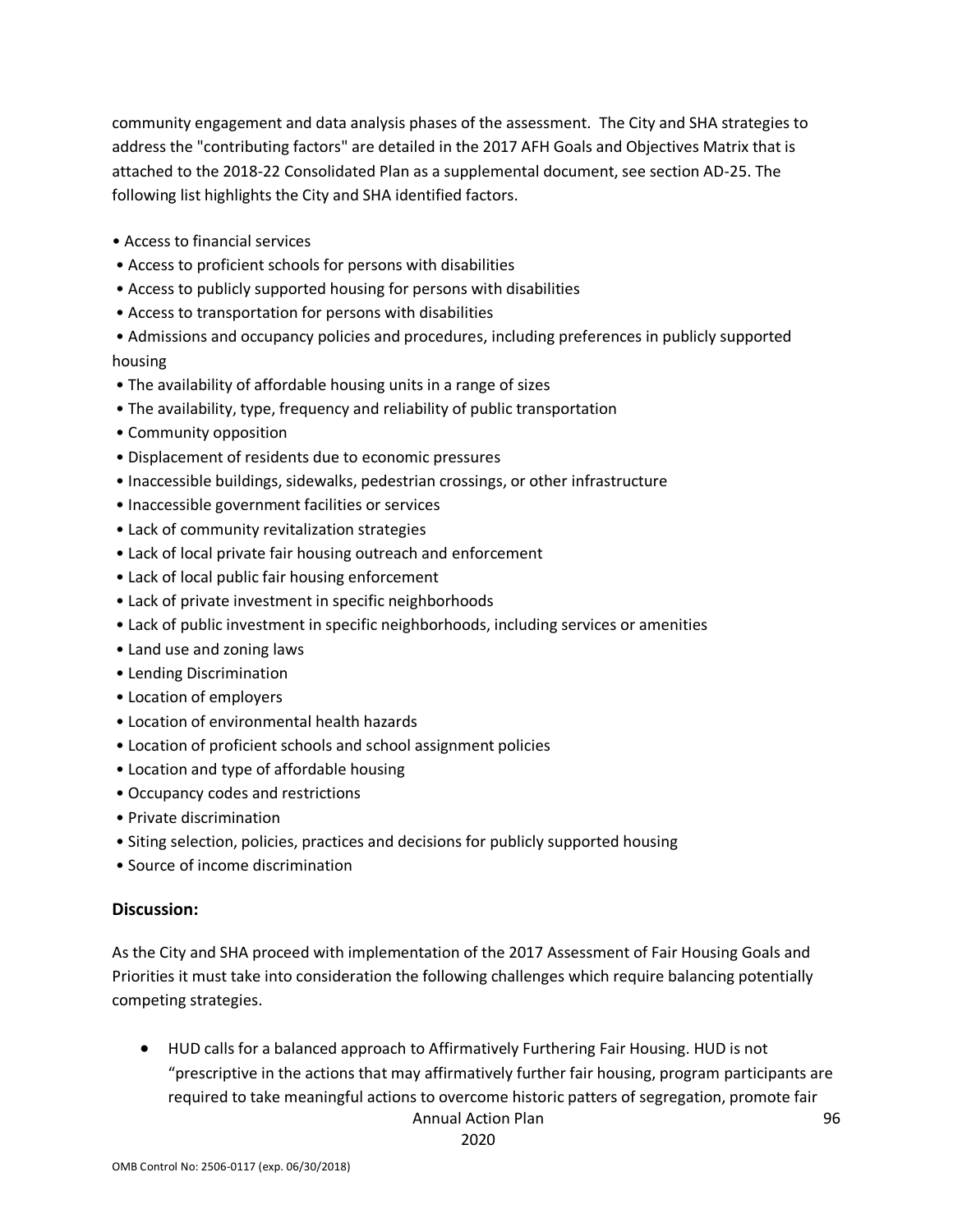housing choice, and foster inclusive communities free from discrimination." However, HUD makes it clear that "for a balanced approach to be successful, it must affirmatively further fair housing…specific to local context, including the actions a program participant has taken in the past."

- Jurisdictions are to balance place-based strategies (to create equity, reduce poverty and mitigate displacement risk) and housing mobility strategies (to encourage integration and provide people in protected classes more options for housing city-wide). HUD describes placebased strategies as "making investments in segregated, high poverty neighborhoods that improve conditions and eliminate disparities in access to opportunity" and "maintaining and preserving existing affordable rental housing stock to reduce disproportionate housing needs." Housing mobility strategies include "developing affordable housing in areas of opportunity to combat segregation and promote integration."
- The challenge of influencing and/or changing policies, initiatives, and actions that are outside of the direct authority of a jurisdiction. For example, states generally control taxation authority rather than cities, which may impact land use and zoning regulation.
- Because HUD CDBG/HOME/HOPWA/ESG federal funds are targeted to low- and moderateincome people with specific eligibility criteria it was difficult to ensure that the AFH was not limited only to impacts on vulnerable populations. It was necessary to remind agencies, stakeholders, and participants that the AFH is about inequity and potential discrimination regardless of income on a broader scope and scale than in prior planning efforts.

 It is also clear that the federal government's role is changing. Shifting priorities in direct federal allocations; decreasing priority for enforcement of fair housing violations; and cuts in funds for domestic programs which directly impact protected classes will leave cities in a vacuum of resources to address the issues identified in Assessments.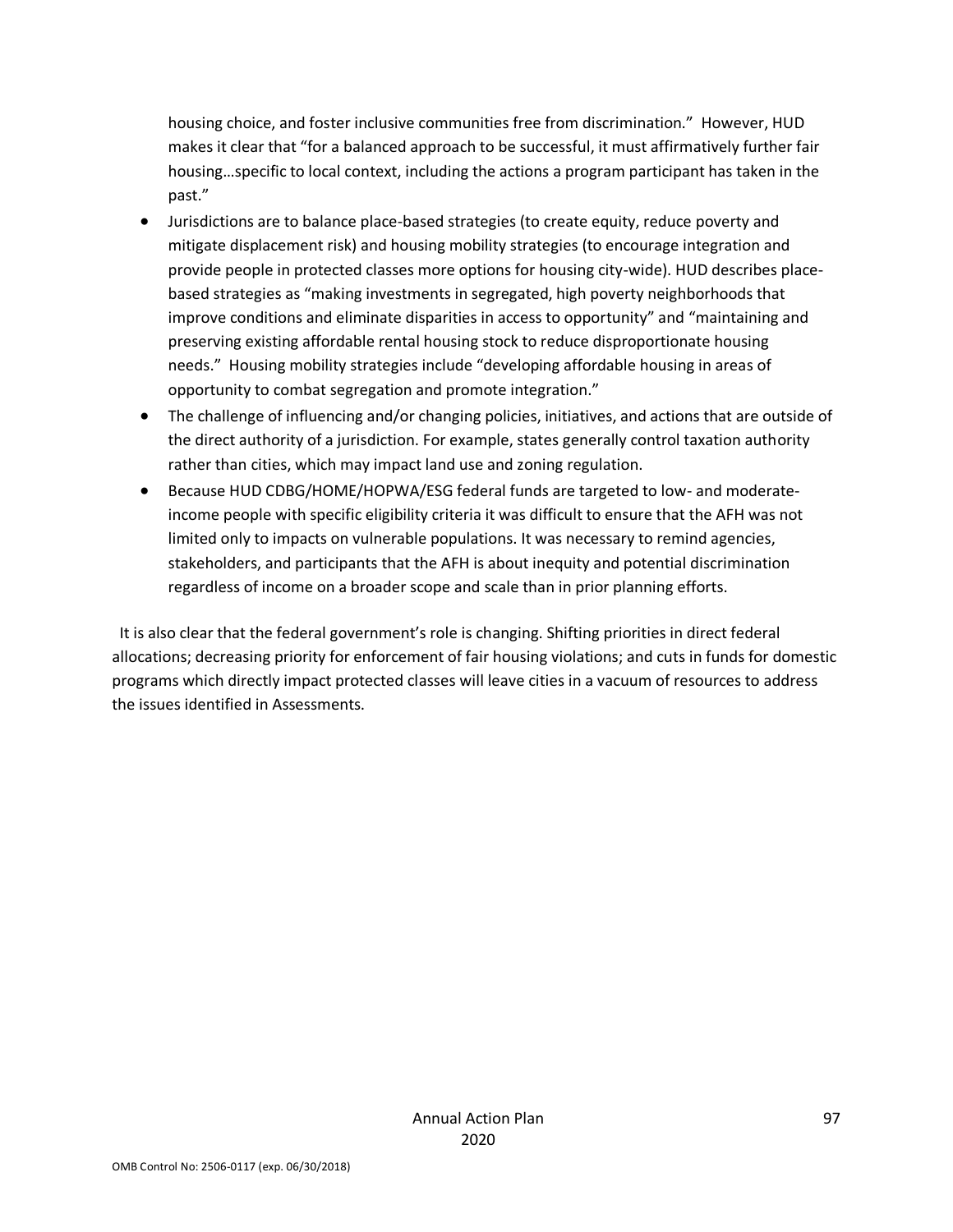# **AP-85 Other Actions – 91.220(k)**

### **Introduction:**

### **Actions planned to address obstacles to meeting underserved needs**

The City's EDI funds (including CDBG) target areas that have historically been under-invested in and have significant disparities in positive outcomes for residents compared to more affluent areas of the City.

In addition, the City plans several actions, completed or underway which have been informed by underserved homeless communities, including:

- An LGBTQ Action Plan was developed in 2019 to better meet the sheltering needs of LGBTQ households
- Targeted technical assistance to youth-serving service providers is being designed by a group of young adults with lived experience of homelessness
- The City of Seattle received technical assistance from Native-serving organizations on how to best support service providers serving American Indian/Alaska Natives
- In supportive housing buildings, the City is coordinating to have the same case managers in each building, creating increased trust, referrals and service utilization and decreasing hospitalization and evictions
- The City is working with the Seattle Housing Authority to identify stability needs and reduce evictions among households receiving Housing Choice Vouchers

#### **Actions planned to foster and maintain affordable housing**

Please see section PR-10, PR-15, and the Needs Assessment and Market Analysis elements of the 2018- 2022 Consolidated Plan for detailed analysis and links to work plans that address Seattle's on-going commitment to foster and maintain affordable housing. Or visit the City Office of Housing website at <http://www.seattle.gov/housing> .

#### **Actions planned to reduce lead-based paint hazards**

Please refer to SP-65 of Consolidated Plan for details on the scope of LBP hazard in Seattle's housing stock and for actions planned by the City Office of Housing, the Seattle Housing Authority and during our environmental reviews of federally funded capital project for LBP removal.

## **Actions planned to reduce the number of poverty-level families**

Please refer to the Consolidated Plan, SP-70, for the City's antipoverty approach to the needs of vulnerable populations, homeless and economic equity issues for all communities in Seattle including poverty-level families in general.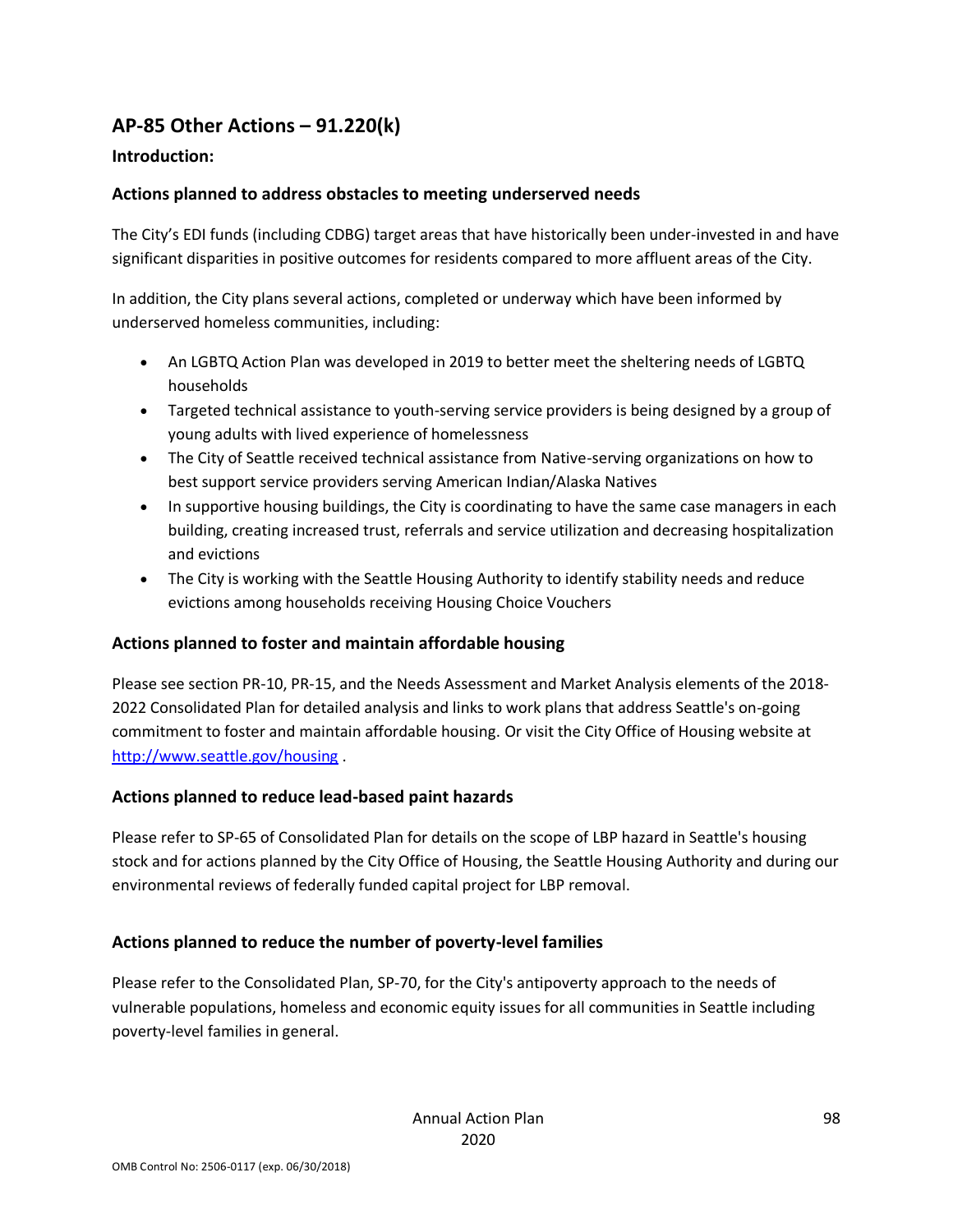For example, the Office of Immigrant and Refugee Assistance ESL for Work RTW program participants obtain stable employment and continue the ESL studies leading to more family economic stability. Emphasis is on referral and placement for clients in ongoing community based social and other services for which participants are eligible. In addition, the City's Equitable Development Initiative's project selection criteria emphasize actions that support economic mobility for people living in underinvestment areas of the City as part of an effort to lift communities out of poverty.

In addition, OED's business technical assistance and business financing support for low-income small business owners helps to reduce the number of families in poverty, by supporting those owners to be more successful in managing their business. OED's CDBG funded Business Stabilization Fund program prioritizes making investments in small businesses dealing with commercial affordability and displacement issues.

### **Actions planned to develop institutional structure**

Please refer to SP-40 in the 2018-2022 Consolidated Plan for a description and issues regarding development of institutional structure to carry-out the work of the federal grant activities funded by the City of Seattle.

## **Actions planned to enhance coordination between public and private housing and social service agencies**

Please refer to Consolidated Plan PR-10 and AP-10 in this report for previously provided answers to a similar question. In addition, the City's Human Services department (particularly Homeless Strategies and Investment Division), the Office of Housing and Seattle Housing Authority have consistent interaction, project teams, and collaboration on RFPs, contracting, monitoring and joint reporting which sustains the commitment to our coordination.

For example, City of Seattle helped set up Housing Connector, a public-private partnership where landlords offer housing to households experiencing homelessness, and service providers deliver timelimited services those households. The City will continue to increase coordination with housing authorities through a variety of projects including a homelessness prevention pilot for households awaiting housing vouchers.

The Office for Economic Development collaborates with the Office of Housing to include commercial space geared towards low-income small business owners and nonprofit organizations serving the community where low-income housing development investment are made by the City.

#### **Discussion:**

The City encourages HUD staff to take the Consolidated Plan as written, in its entirety with reference to multiple other major plans, as substantial evidence of a broad range of approaches, funding priorities, leveraged activities, and system efficiency toward the federally mandated goals of the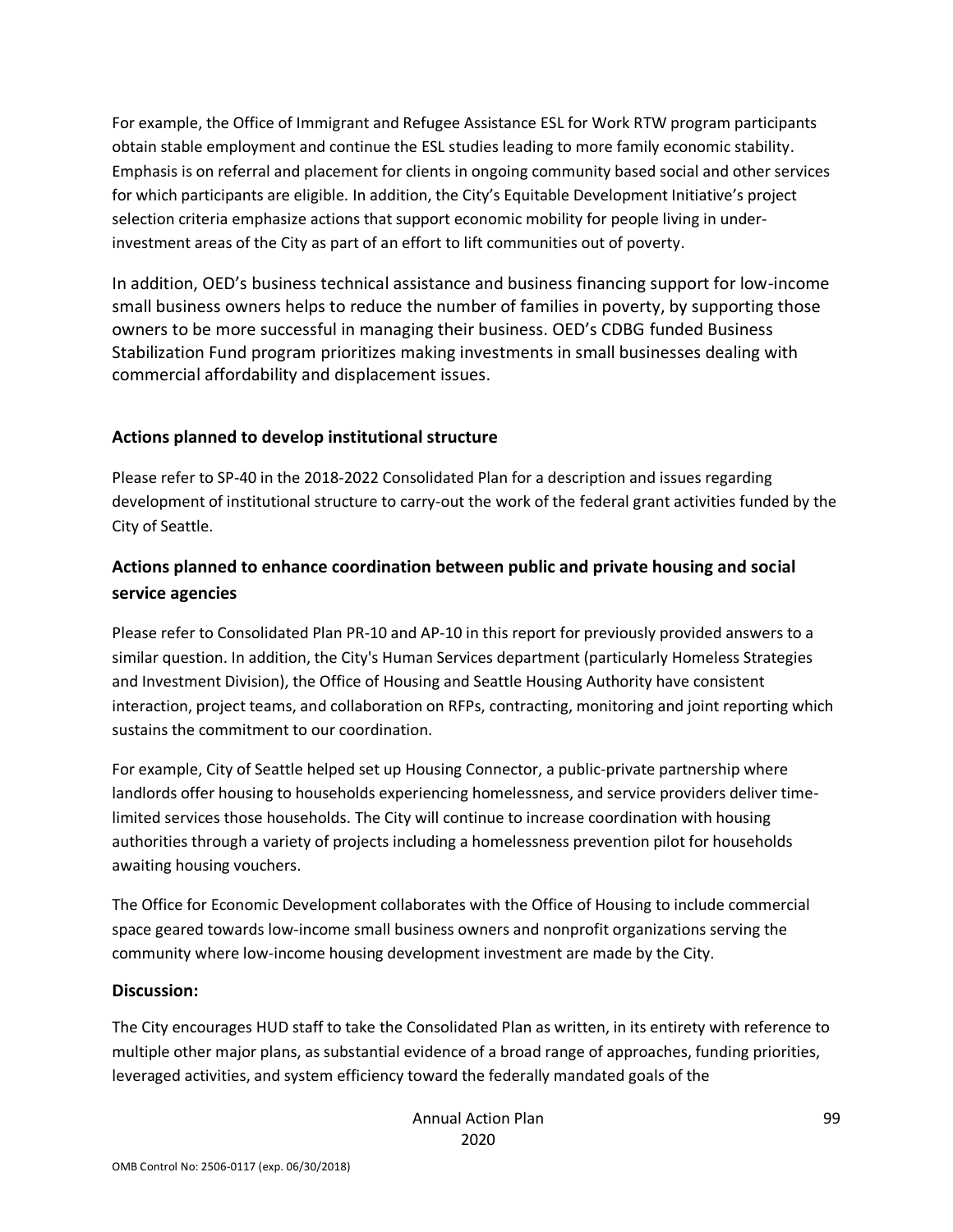CDBG/HOME/HOPWA/ESG/CoC-McKinney and all state and local funds represented in our investments. We seek to plan for all needs, seek out the high priority and eligible activities for federal funding and make that part of the "whole cloth" overall outcomes and investments the City tries to accomplish. We encourage many City departments, the Mayor's Office and Councilmembers, City Budget Office, Seattle Housing Authority and stakeholder entities and beneficiaries to see this as the City's Consolidated Plan for federal HUD grants in the context of all other plan priorities and resource management.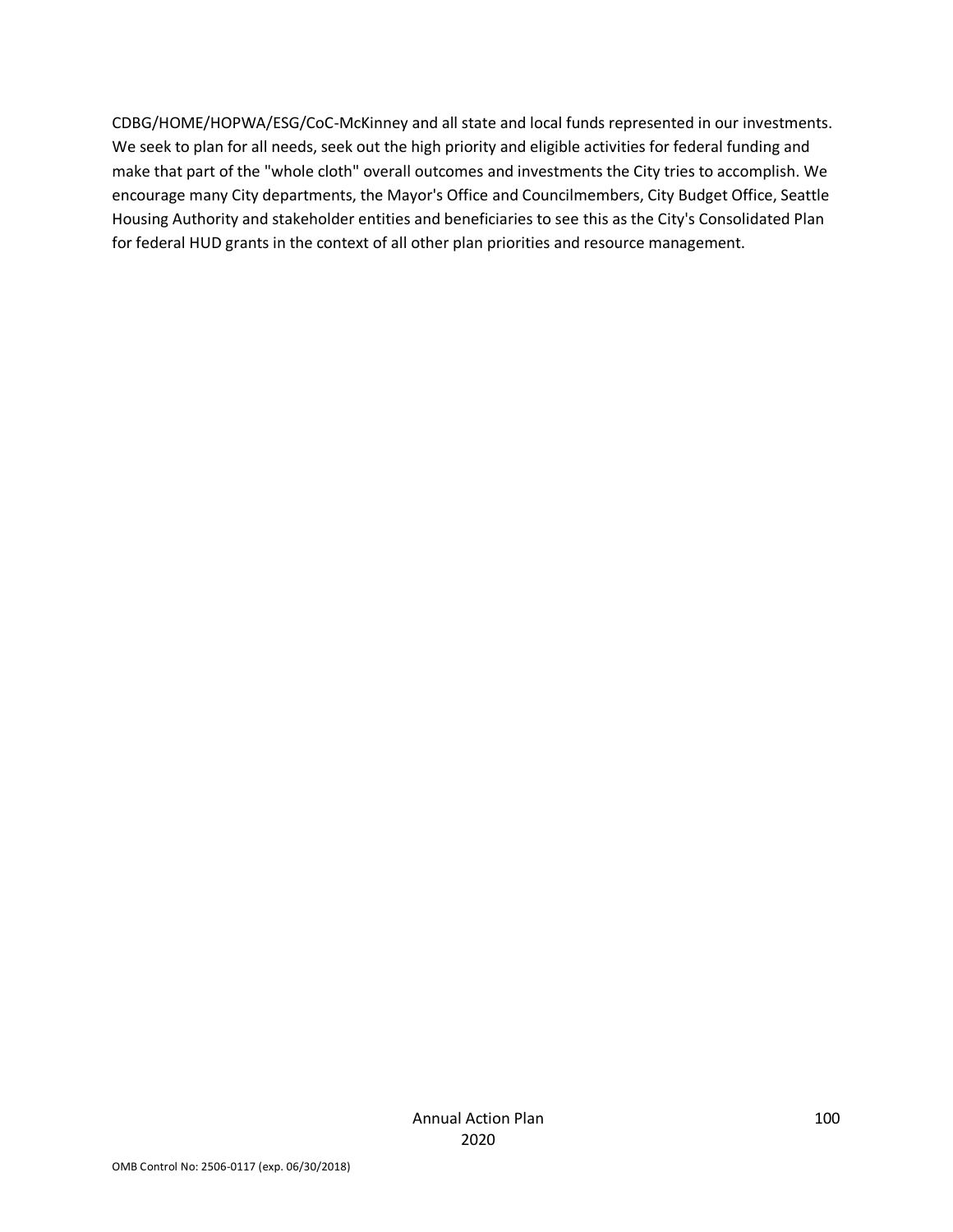# **Program Specific Requirements**

## **AP-90 Program Specific Requirements – 91.220(l)(1,2,4)**

#### **Introduction:**

## **Community Development Block Grant Program (CDBG) Reference 24 CFR 91.220(l)(1)**

Projects planned with all CDBG funds expected to be available during the year are identified in the Projects Table. The following identifies program income that is available for use that is included in projects to be carried out.

| 1. The total amount of program income that will have been received before     | \$2,505,838 |
|-------------------------------------------------------------------------------|-------------|
| the start of the next program year and that has not yet been reprogrammed     |             |
| 2. The amount of proceeds from section 108 loan guarantees that will be       | \$0         |
| used during the year to address the priority needs and specific objectives    |             |
| identified in the grantee's strategic plan                                    |             |
| 3. The amount of surplus funds from urban renewal settlements                 | 0           |
| 4. The amount of any grant funds returned to the line of credit for which the | 0           |
| planned use has not been included in a prior statement or plan.               |             |
| 5. The amount of income from float-funded activities                          | 0           |
| <b>Total Program Income</b>                                                   | \$2,505,838 |

#### **Other CDBG Requirements**

1. The amount of urgent need activities **\$2,810,400** \$2,810,400

### **HOME Investment Partnership Program (HOME) Reference 24 CFR 91.220(l)(2)**

**1. A description of other forms of investment being used beyond those identified in Section 92.205 is as follows:**

No other forms of investment are contemplated for the use of the HOME funds except as identified in 92.205.

#### **2. A description of the guidelines that will be used for resale or recapture of HOME funds when used for homebuyer activities as required in 92.254, is as follows:**

US Department of Housing and Urban Development rules limit the maximum eligible sales price for HOME-assisted ownership housing to \$373,000 for homes in Seattle. In Seattle's high cost market, there is extremely limited inventory available for income-eligible buyers. The City could request a waiver to increase the maximum sales price based on a market study reflecting the higher median sales price; however, HUD requires this study to be updated on an annual basis and the City cannot justify the costs at this time. Therefore, Seattle will use HOME funds solely for rental housing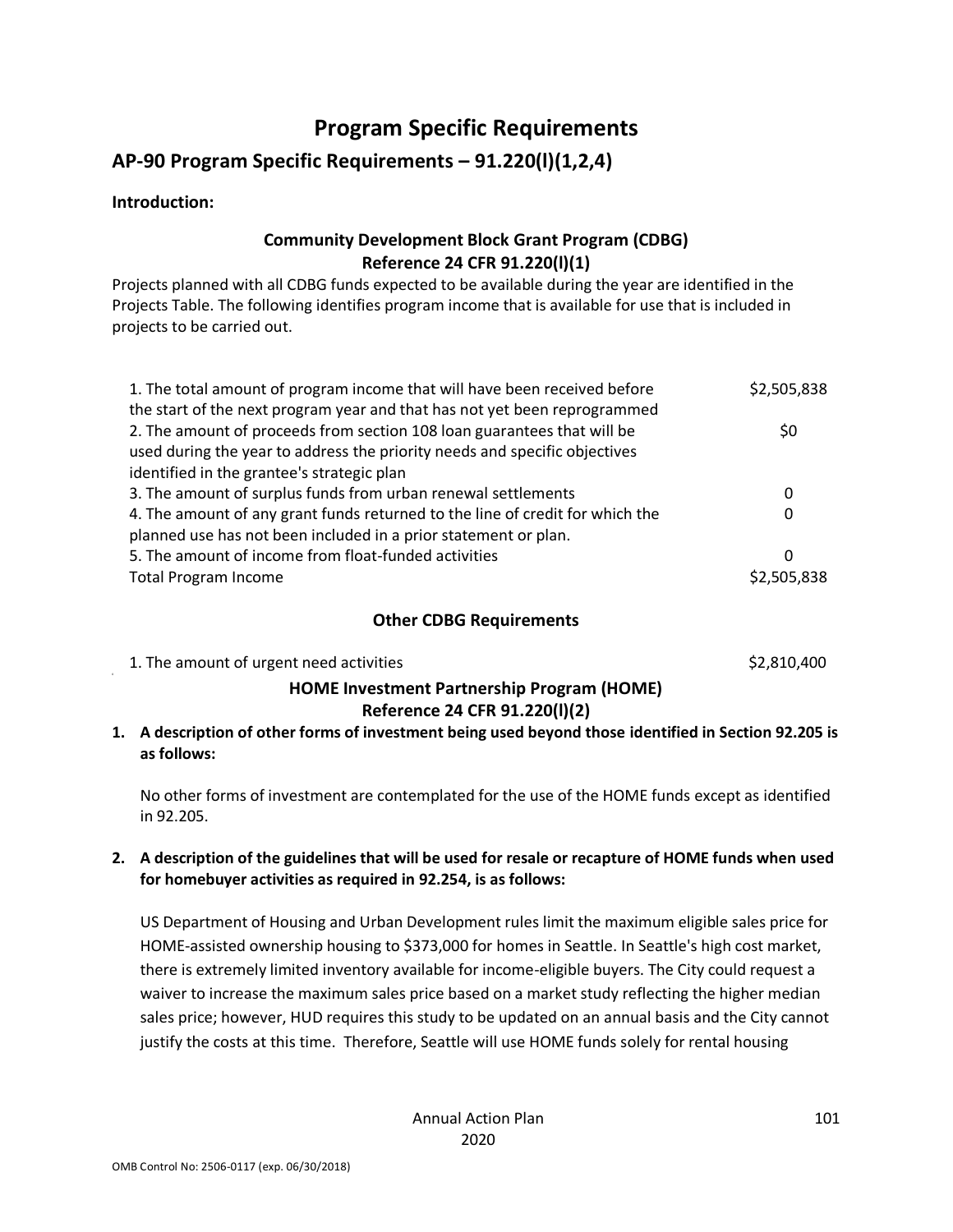activities.

**3. A description of the guidelines for resale or recapture that ensures the affordability of units acquired with HOME funds? See 24 CFR 92.254(a)(4) are as follows:**

Seattle does not utilize HOME funds for homeownership projects. See above

**4. Plans for using HOME funds to refinance existing debt secured by multifamily housing that is rehabilitated with HOME funds along with a description of the refinancing guidelines required that will be used under 24 CFR 92.206(b), are as follows:**

The City does not have any plans to refinance existing debt secured by multifamily housing as described in the question, and therefore we do not have any refinancing guidelines for that activity.

## **Emergency Solutions Grant (ESG) Reference 91.220(l)(4)**

#### 1. **Include written standards for providing ESG assistance (may include as attachment)**

ESG is governed by the same requirements, priorities, and contract processes as other fund sources included in the City's Request for Proposal funding processes.

## **2. If the Continuum of Care has established centralized or coordinated assessment system that meets HUD requirements, describe that centralized or coordinated assessment system.**

The Seattle/King County Continuum of Care (CoC) has implemented a system wide coordinated entry and assessment system for all population groups. The system has been operational under a new platform since June of 2016. The CEA system is managed by King County. CEA serves all people (single adults, young adults, couples, families, and veterans) experiencing homelessness in the following situations:

- Living and sleeping outside
- Sleeping in a place not meant for human habitation
- Staying in a shelter
- Fleeing/attempting to flee domestic violence
- Exiting an institution where you resided for up to 90 days and were in shelter or a place not meant for human habitation immediately prior to entering that institution or transitional housing

• Young adults who are imminently at risk of homelessness within 14 days are also eligible for CEA.

### **3. Identify the process for making sub-awards and describe how the ESG allocation available to private nonprofit organizations (including community and faith-based organizations).**

ESG funds in the past have been used by the City of Seattle as part of resources prioritized for homeless intervention services. Future sub-awards of ESG funding will be governed by RFP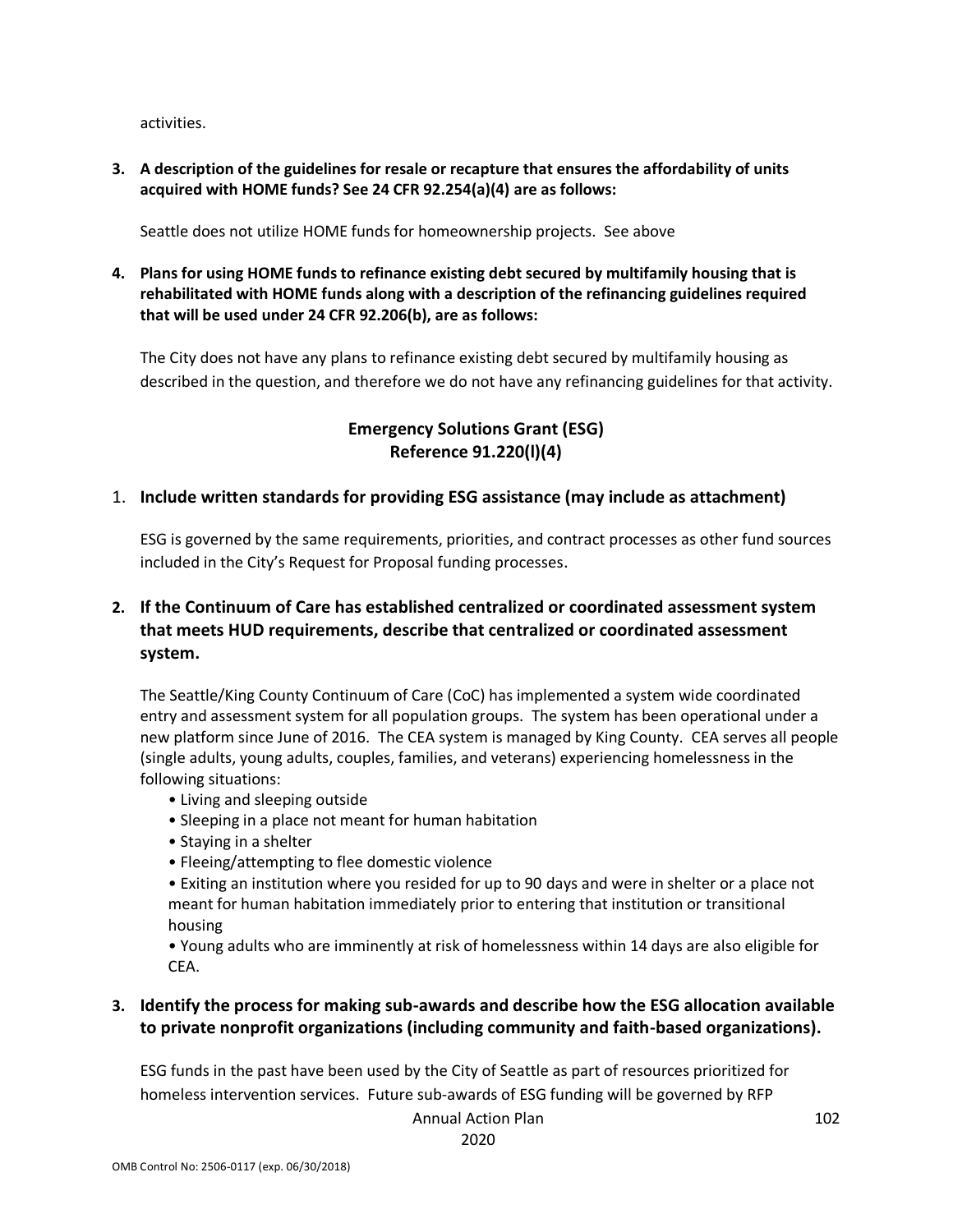processes available to all applicants, relying heavily on community based NPOs and open to faithbased organizations within the statutory limits of use of federal funds by these types of organizations.

The City of Seattle's Human Services Department facilitated an open and competitive funding process for homelessness services and support in 2017 for a range of projects including Homelessness Prevention, Diversion, Outreach & Engagement, Emergency Services, Transitional Housing, Rapid Re-Housing and Permanent Supportive Housing. Funding recommendations reflected regional priorities such as person-centered service, results/impact, and addressing racial disparities. The next funding process is expected to be facilitated by 2021 under the new King County Regional Homelessness Authority.

## **4. If the jurisdiction is unable to meet the homeless participation requirement in 24 CFR 576.405(a), the jurisdiction must specify its plan for reaching out to and consulting with homeless or formerly homeless individuals in considering policies and funding decisions regarding facilities and services funded under ESG.**

The current Seattle/King County Continuum of Care (CoC) includes King County plus cities such as Seattle, Auburn, Bellevue, Federal Way, Kent, Renton, and Shoreline. The lead agency for the CoC is All Home, which convenes government, faith communities, non-profits, the business community and homeless and formerly homeless people working together to implement the Continuum of Care in King County. ESG funding decisions are coordinated with All Home and its Funders Group. For more information about All Home, please visit<http://allhomekc.org/about/> .

All Home brings together local governments, religious institutions, non-profits, philanthropic organizations, shelter and housing providers, the private sector and engaged citizens in a coordinated effort that both responds to the immediate crisis of homeless individuals and addresses the root causes of the problem in our region. As a critical part of that consultation, All Home includes the Consumer Advisory Council which serves as a forum to incorporate consumer feedback within policy and strategic decisions and action items under the Strategic Plan. Consumers ensure that the effort to end homelessness in King County incorporates the expertise of people who experience homelessness – including those who are at risk of becoming homeless or were formerly homeless – at all levels of implementation, evaluation, and plan revision.

All Home brings together local governments, religious institutions, non-profits, philanthropic organizations, shelter and housing providers, the private sector and engaged citizens in a coordinated effort that both responds to the immediate crisis of homeless individuals and addresses the root causes of the problem in our region. As a critical part of that consultation, All Home convenes the Consumer Advisory Council and the Youth Action Board which serve as forums to incorporate consumer feedback within policy and strategic decisions and action items under the Strategic Plan. Each of the All Home system committees also make an effort to include participation from persons with lived experience. These efforts ensure that the effort to end homelessness in King County incorporates the expertise of people who experience homelessness – including those who